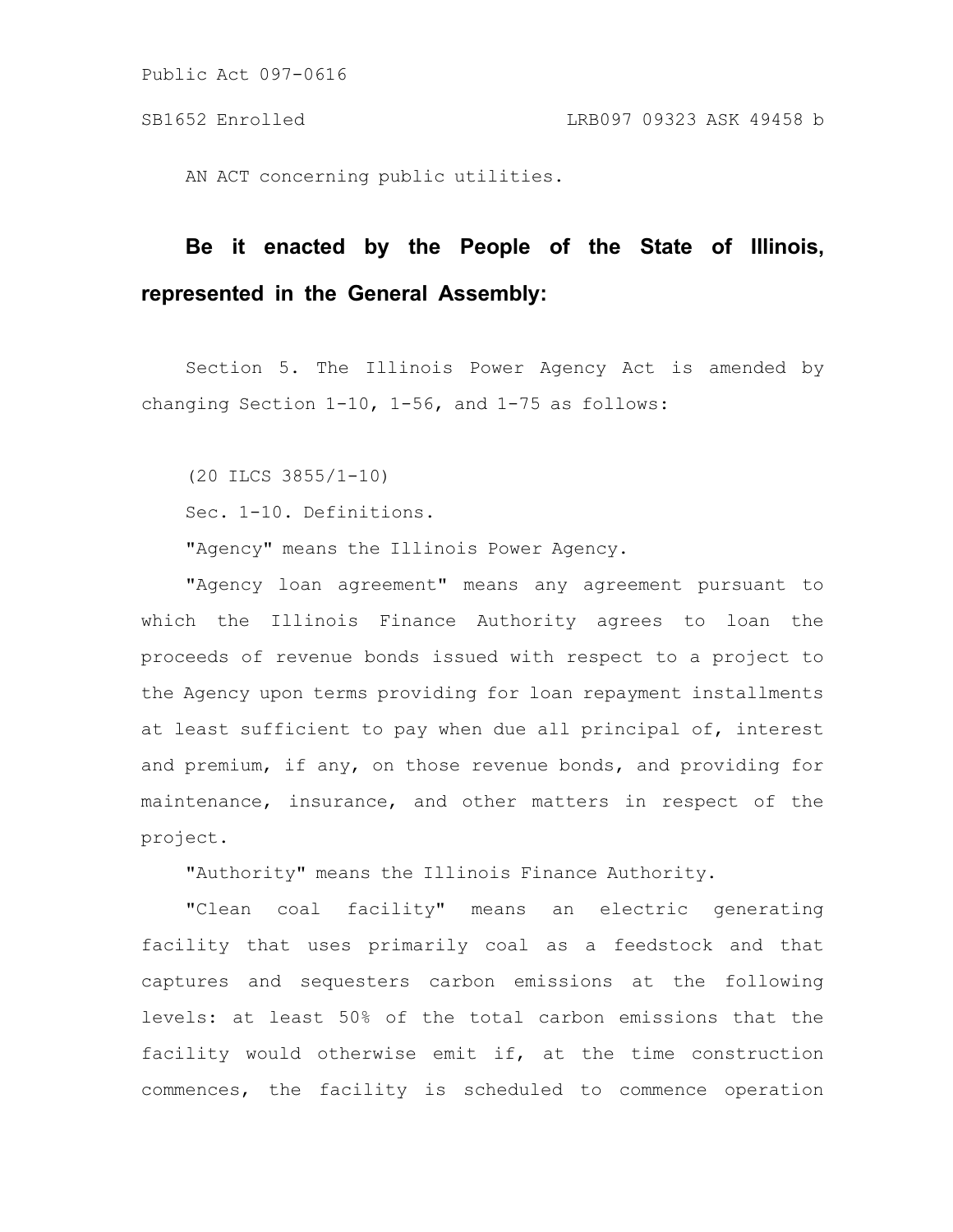before 2016, at least 70% of the total carbon emissions that the facility would otherwise emit if, at the time construction commences, the facility is scheduled to commence operation during 2016 or 2017, and at least 90% of the total carbon emissions that the facility would otherwise emit if, at the time construction commences, the facility is scheduled to commence operation after 2017. The power block of the clean coal facility shall not exceed allowable emission rates for sulfur dioxide, nitrogen oxides, carbon monoxide, particulates and mercury for a natural gas-fired combined-cycle facility the same size as and in the same location as the clean coal facility at the time the clean coal facility obtains an approved air permit. All coal used by a clean coal facility shall have high volatile bituminous rank and greater than 1.7 pounds of sulfur per million btu content, unless the clean coal facility does not use gasification technology and was operating as a conventional coal-fired electric generating facility on June 1, 2009 (the effective date of Public Act 95-1027).

"Clean coal SNG facility" means a facility that uses a gasification process to produce substitute natural gas, that sequesters at least 90% of the total carbon emissions that the facility would otherwise emit and that uses petroleum coke or coal as a feedstock, with all such coal having a high bituminous rank and greater than 1.7 pounds of sulfur per million btu content.

"Commission" means the Illinois Commerce Commission.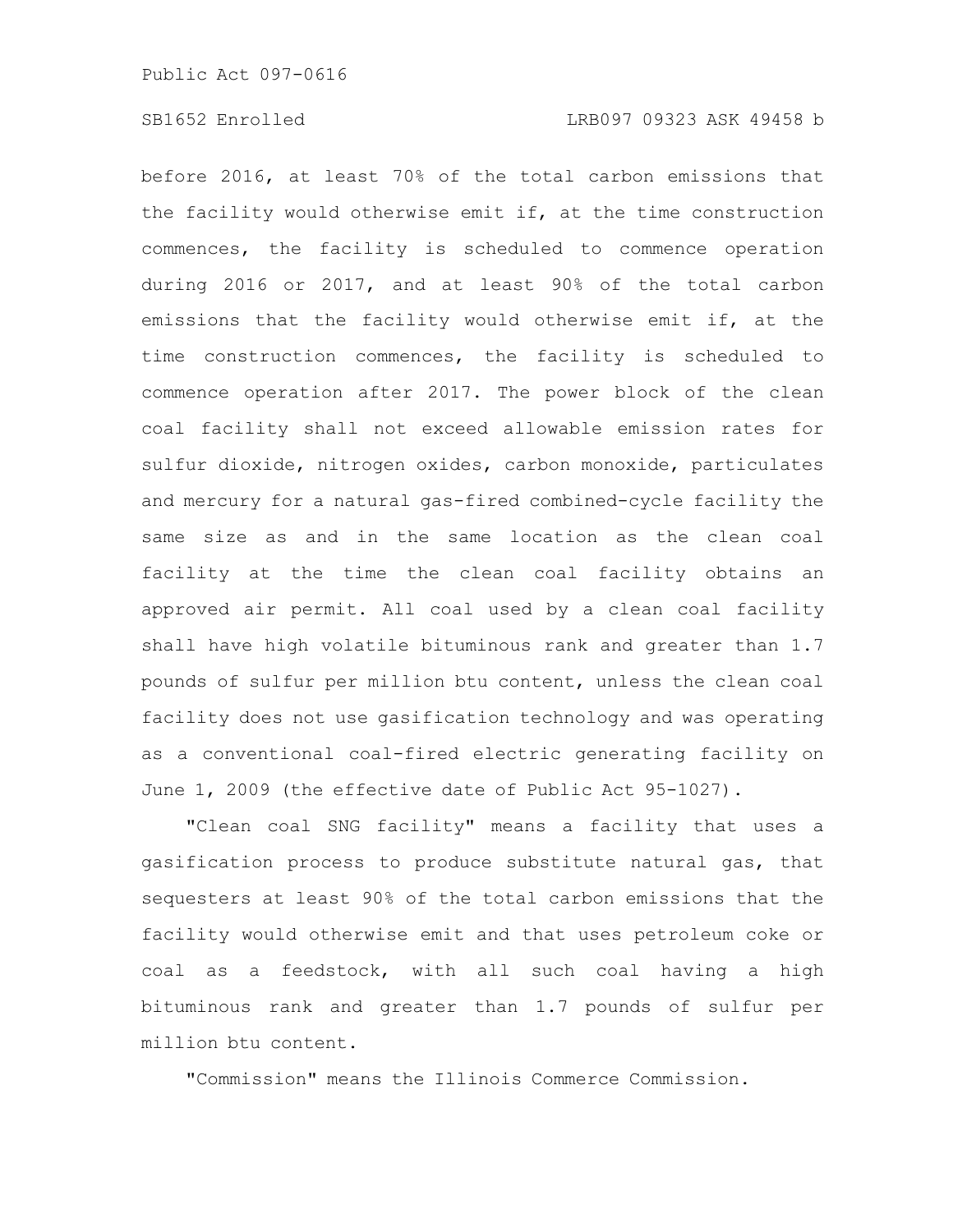Public Act 097-0616

"Costs incurred in connection with the development and construction of a facility" means:

(1) the cost of acquisition of all real property and improvements in connection therewith and equipment and other property, rights, and easements acquired that are deemed necessary for the operation and maintenance of the facility;

(2) financing costs with respect to bonds, notes, and other evidences of indebtedness of the Agency;

(3) all origination, commitment, utilization, facility, placement, underwriting, syndication, credit enhancement, and rating agency fees;

(4) engineering, design, procurement, consulting, legal, accounting, title insurance, survey, appraisal, escrow, trustee, collateral agency, interest rate hedging, interest rate swap, capitalized interest and other financing costs, and other expenses for professional services; and

(5) the costs of plans, specifications, site study and investigation, installation, surveys, other Agency costs and estimates of costs, and other expenses necessary or incidental to determining the feasibility of any project, together with such other expenses as may be necessary or incidental to the financing, insuring, acquisition, and construction of a specific project and placing that project in operation.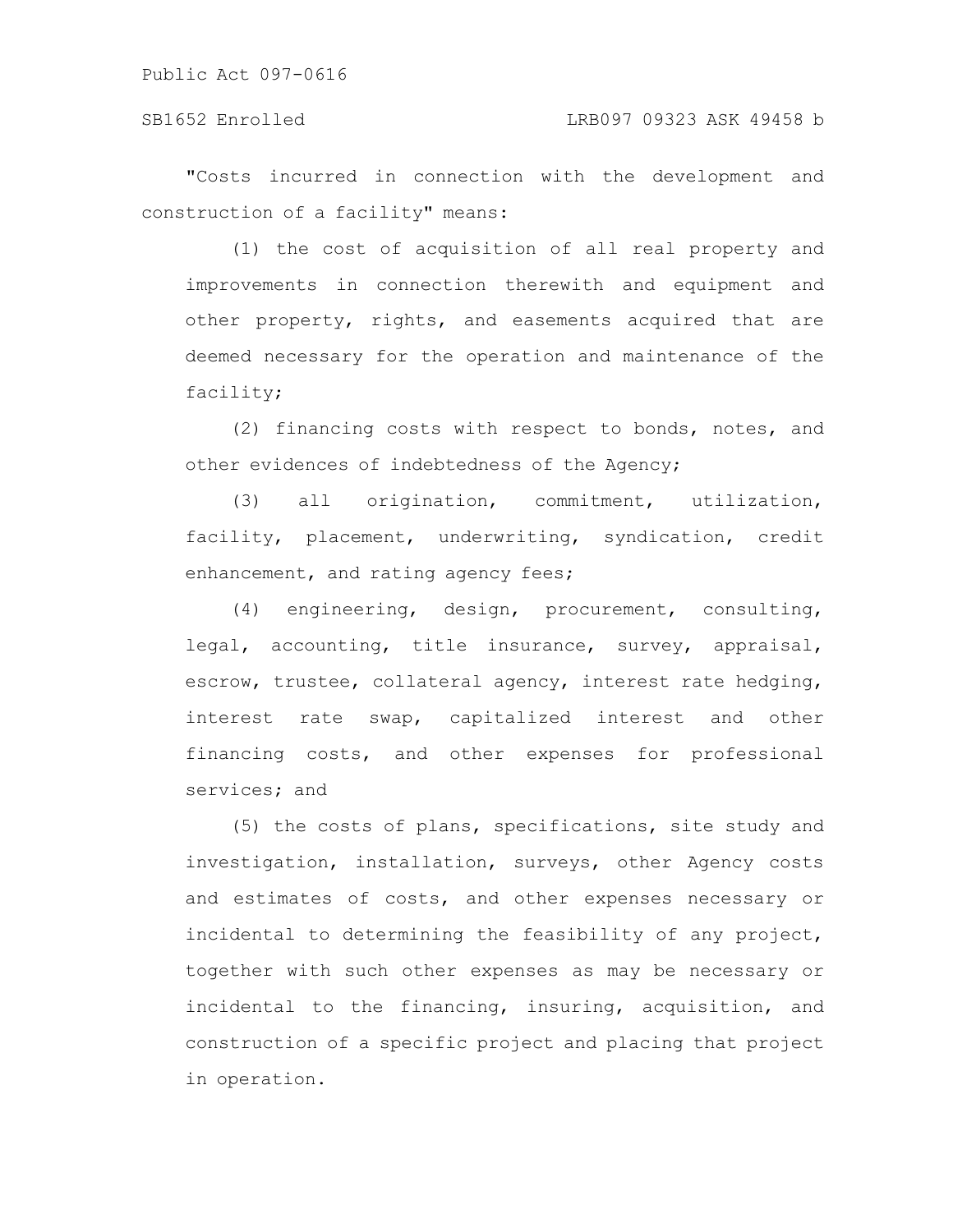"Department" means the Department of Commerce and Economic Opportunity.

"Director" means the Director of the Illinois Power Agency.

"Demand-response" means measures that decrease peak electricity demand or shift demand from peak to off-peak periods.

"Distributed renewable energy generation device" means a device that is:

(1) powered by wind, solar thermal energy, photovoltaic cells and panels, biodiesel, crops and untreated and unadulterated organic waste biomass, tree waste, and hydropower that does not involve new construction or significant expansion of hydropower dams;

(2) interconnected at the distribution system level of either an electric utility as defined in this Section, an alternative retail electric supplier as defined in Section 16-102 of the Public Utilities Act, a municipal utility as defined in Section 3-105 of the Public Utilities Act, or a rural electric cooperative as defined in Section 3-119 of the Public Utilities Act;

(3) located on the customer side of the customer's electric meter and is primarily used to offset that customer's electricity load; and

(4) limited in nameplate capacity to no more than 2,000 kilowatts.

"Energy efficiency" means measures that reduce the amount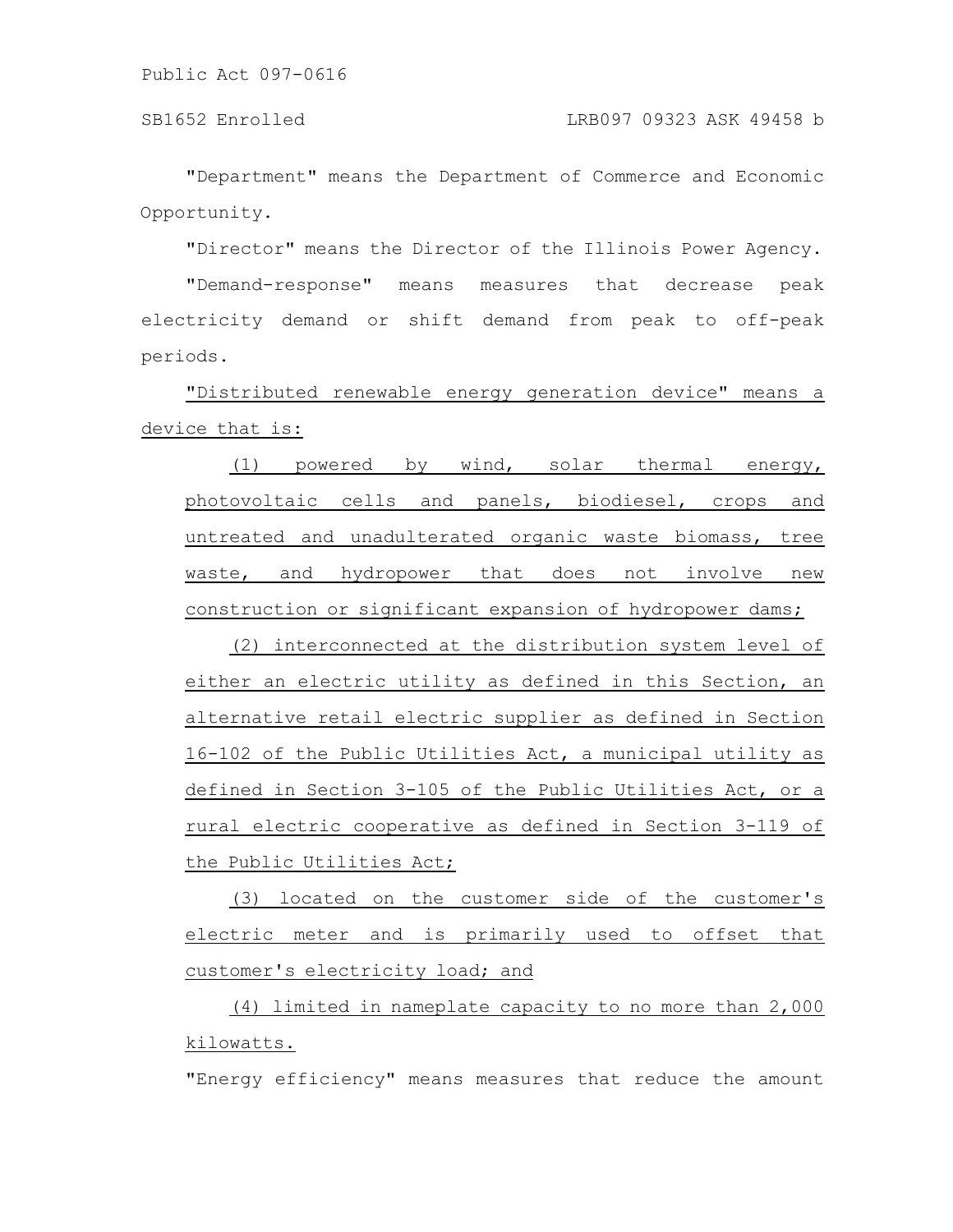of electricity or natural gas required to achieve a given end use.

"Electric utility" has the same definition as found in Section 16-102 of the Public Utilities Act.

"Facility" means an electric generating unit or a co-generating unit that produces electricity along with related equipment necessary to connect the facility to an electric transmission or distribution system.

"Governmental aggregator" means one or more units of local government that individually or collectively procure electricity to serve residential retail electrical loads located within its or their jurisdiction.

"Local government" means a unit of local government as defined in Article VII of Section 1 of the Illinois Constitution.

"Municipality" means a city, village, or incorporated town.

"Person" means any natural person, firm, partnership, corporation, either domestic or foreign, company, association, limited liability company, joint stock company, or association and includes any trustee, receiver, assignee, or personal representative thereof.

"Project" means the planning, bidding, and construction of a facility.

"Public utility" has the same definition as found in Section 3-105 of the Public Utilities Act.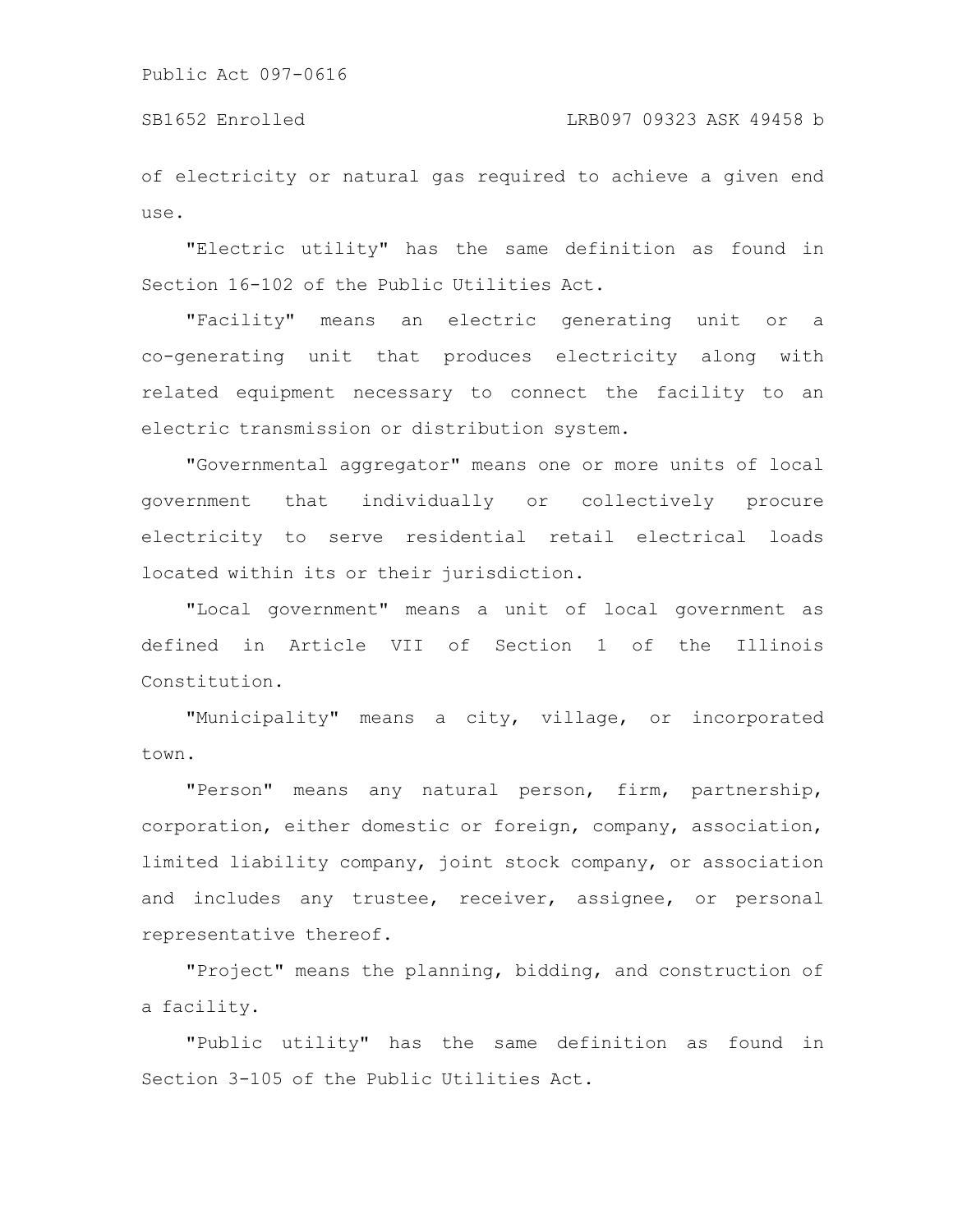"Real property" means any interest in land together with all structures, fixtures, and improvements thereon, including lands under water and riparian rights, any easements, covenants, licenses, leases, rights-of-way, uses, and other interests, together with any liens, judgments, mortgages, or other claims or security interests related to real property.

"Renewable energy credit" means a tradable credit that represents the environmental attributes of a certain amount of energy produced from a renewable energy resource.

"Renewable energy resources" includes energy and its associated renewable energy credit or renewable energy credits from wind, solar thermal energy, photovoltaic cells and panels, biodiesel, crops and untreated and unadulterated organic waste biomass, tree waste, hydropower that does not involve new construction or significant expansion of hydropower dams, and other alternative sources of environmentally preferable energy. For purposes of this Act, landfill gas produced in the State is considered a renewable energy resource. "Renewable energy resources" does not include the incineration or burning of tires, garbage, general household, institutional, and commercial waste, industrial lunchroom or office waste, landscape waste other than tree waste, railroad crossties, utility poles, or construction or demolition debris, other than untreated and unadulterated waste wood.

"Revenue bond" means any bond, note, or other evidence of indebtedness issued by the Authority, the principal and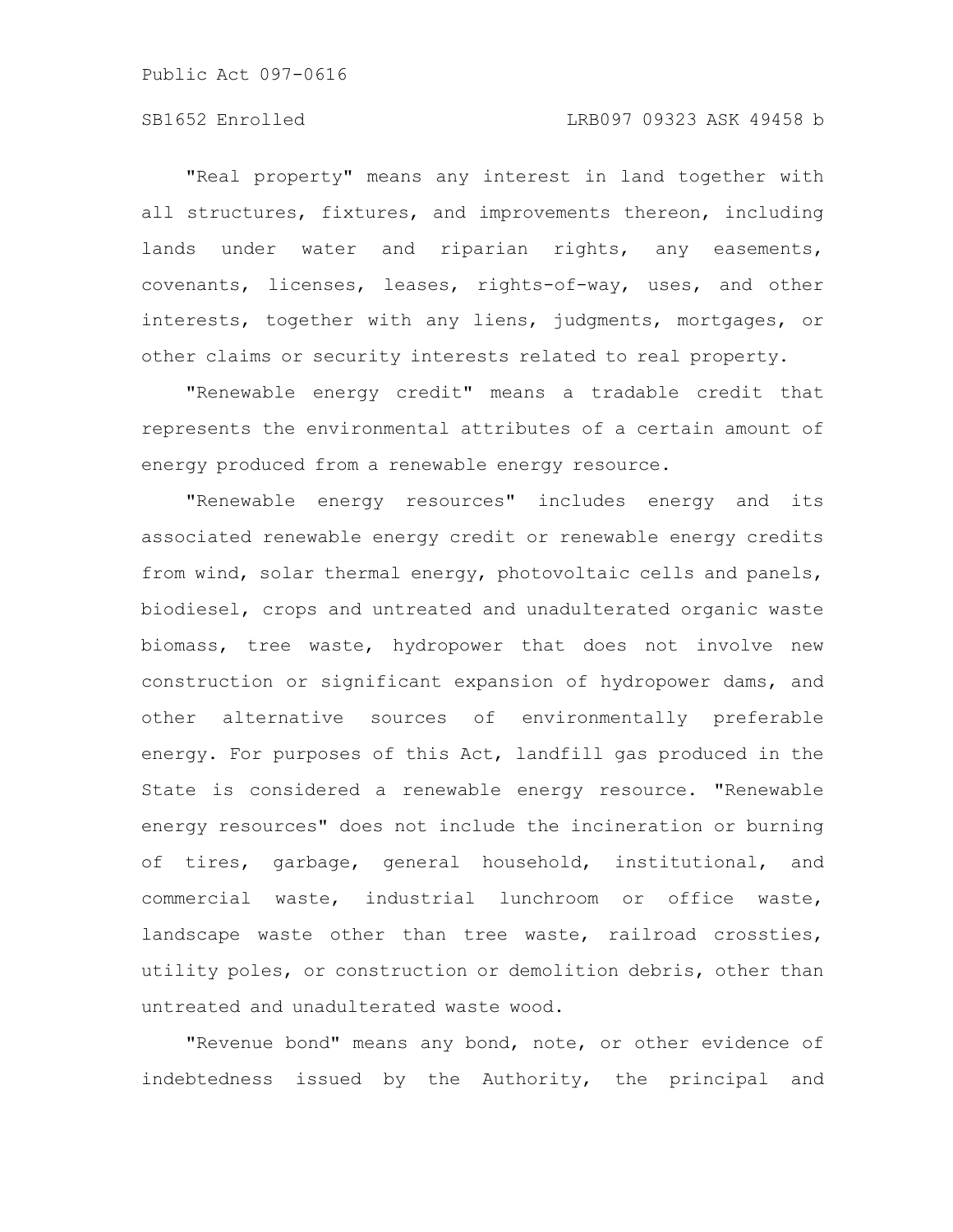interest of which is payable solely from revenues or income derived from any project or activity of the Agency.

"Sequester" means permanent storage of carbon dioxide by injecting it into a saline aquifer, a depleted gas reservoir, or an oil reservoir, directly or through an enhanced oil recovery process that may involve intermediate storage in a salt dome.

"Servicing agreement" means (i) in the case of an electric utility, an agreement between the owner of a clean coal facility and such electric utility, which agreement shall have terms and conditions meeting the requirements of paragraph (3) of subsection (d) of Section 1-75, and (ii) in the case of an alternative retail electric supplier, an agreement between the owner of a clean coal facility and such alternative retail electric supplier, which agreement shall have terms and conditions meeting the requirements of Section 16-115(d)(5) of the Public Utilities Act.

"Substitute natural gas" or "SNG" means a gas manufactured by gasification of hydrocarbon feedstock, which is substantially interchangeable in use and distribution with conventional natural gas.

"Total resource cost test" or "TRC test" means a standard that is met if, for an investment in energy efficiency or demand-response measures, the benefit-cost ratio is greater than one. The benefit-cost ratio is the ratio of the net present value of the total benefits of the program to the net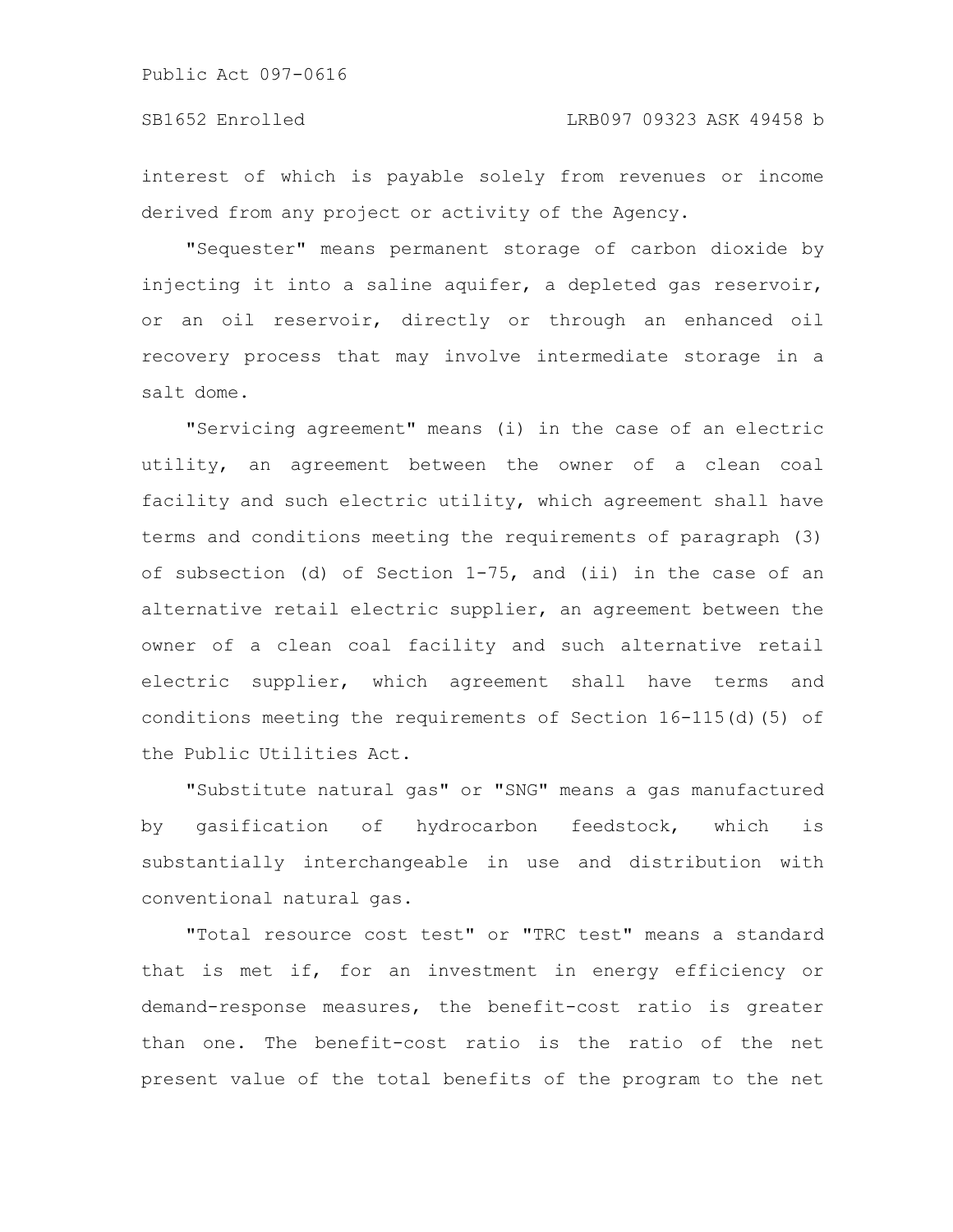present value of the total costs as calculated over the lifetime of the measures. A total resource cost test compares the sum of avoided electric utility costs, representing the benefits that accrue to the system and the participant in the delivery of those efficiency measures, as well as other quantifiable societal benefits, including avoided natural gas utility costs, to the sum of all incremental costs of end-use measures that are implemented due to the program (including both utility and participant contributions), plus costs to administer, deliver, and evaluate each demand-side program, to quantify the net savings obtained by substituting the demand-side program for supply resources. In calculating avoided costs of power and energy that an electric utility would otherwise have had to acquire, reasonable estimates shall be included of financial costs likely to be imposed by future regulations and legislation on emissions of greenhouse gases. (Source: P.A. 95-481, eff. 8-28-07; 95-913, eff. 1-1-09; 95-1027, eff. 6-1-09; 96-33, eff. 7-10-09; 96-159, eff. 8-10-09; 96-784, eff. 8-28-09; 96-1000, eff. 7-2-10.)

(20 ILCS 3855/1-56)

Sec. 1-56. Illinois Power Agency Renewable Energy Resources Fund.

(a) The Illinois Power Agency Renewable Energy Resources Fund is created as a special fund in the State treasury.

(b) The Illinois Power Agency Renewable Energy Resources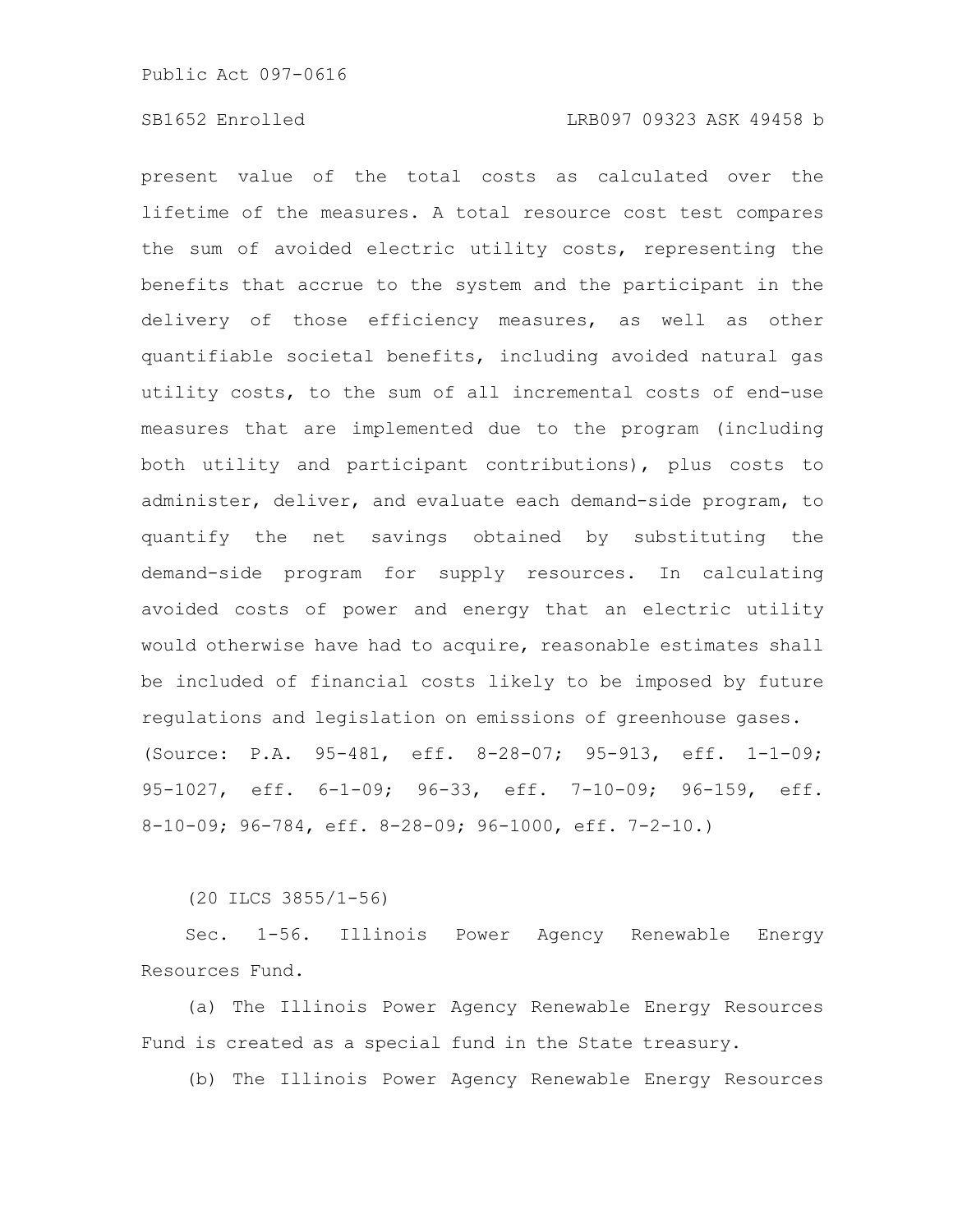Fund shall be administered by the Agency to procure renewable energy resources. Prior to June 1, 2011, resources procured pursuant to this Section shall be procured from facilities located in Illinois, provided the resources are available from those facilities. If resources are not available in Illinois, then they shall be procured in states that adjoin Illinois. If resources are not available in Illinois or in states that adjoin Illinois, then they may be purchased elsewhere. Beginning June 1, 2011, resources procured pursuant to this Section shall be procured from facilities located in Illinois or states that adjoin Illinois. If resources are not available in Illinois or in states that adjoin Illinois, then they may be procured elsewhere. To the extent available, at least 75% of these renewable energy resources shall come from wind generation. Of the renewable energy resources procured pursuant to this Section at least the following specified percentages shall come from photovoltaics on the following schedule: 0.5% by June 1, 2012; 1.5% by June 1, 2013; 3% by June 1, 2014; and 6% by June 1, 2015 and thereafter. Of the renewable energy resources procured pursuant to this Section, at least the following percentages shall come from distributed renewable energy generation devices: 0.5% by June 1, 2013, 0.75% by June 1, 2014, and 1% by June 1, 2015 and thereafter. To the extent available, half of the renewable energy resources procured from distributed renewable energy generation shall come from devices of less than 25 kilowatts in nameplate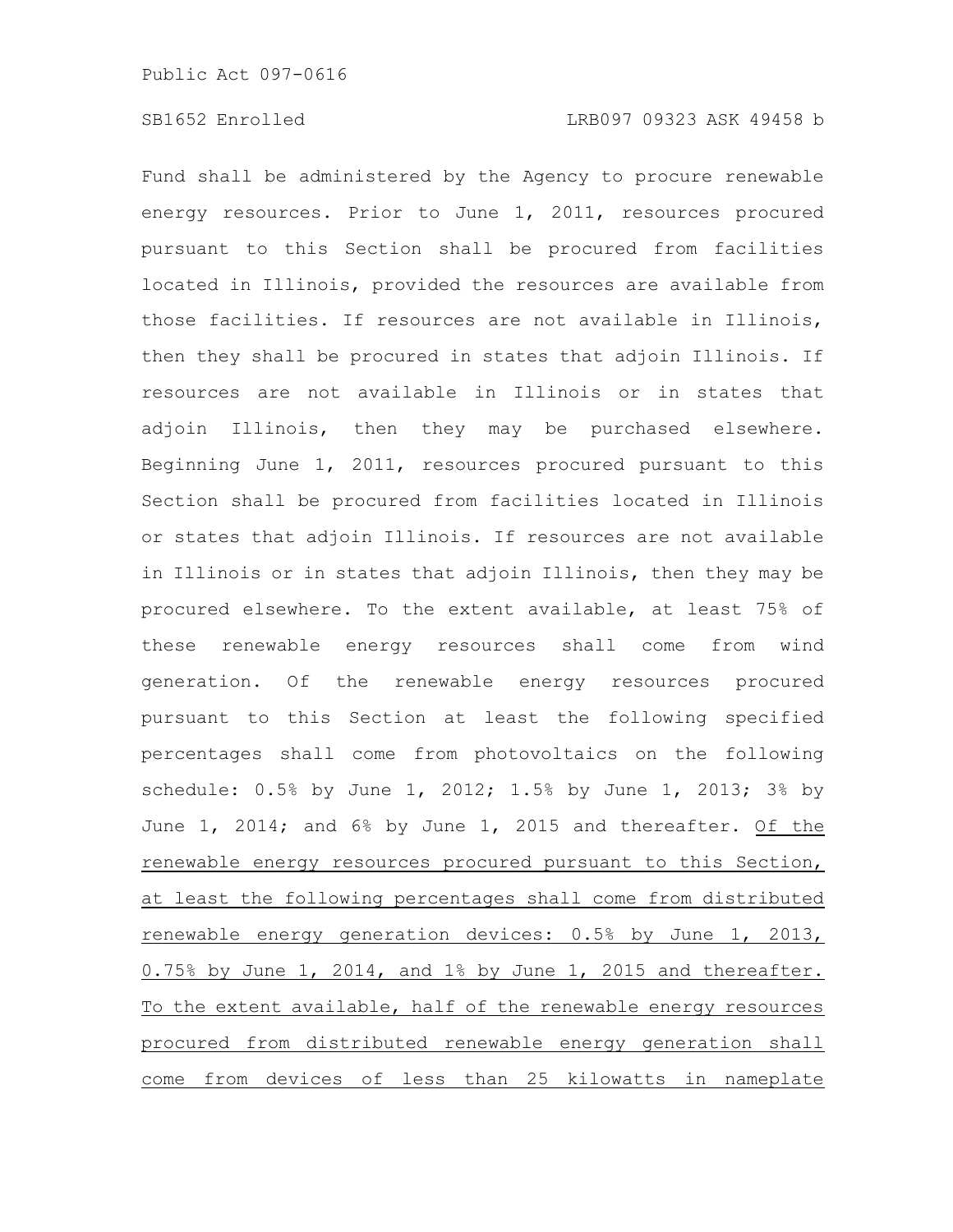capacity. Renewable energy resources procured from distributed generation devices may also count towards the required percentages for wind and solar photovoltaics. Procurement of renewable energy resources from distributed renewable energy generation devices shall be done on an annual basis through multi-year contracts of no less than 5 years, and shall consist solely of renewable energy credits.

The Agency shall create credit requirements for suppliers of distributed renewable energy. In order to minimize the administrative burden on contracting entities, the Agency shall solicit the use of third-party organizations to aggregate distributed renewable energy into groups of no less than one megawatt in installed capacity. These third-party organizations shall administer contracts with individual distributed renewable energy generation device owners. An individual distributed renewable energy generation device owner shall have the ability to measure the output of his or her distributed renewable energy generation device.

(c) The Agency shall procure renewable energy resources at least once each year in conjunction with a procurement event for electric utilities required to comply with Section 1-75 of the Act and shall, whenever possible, enter into long-term contracts on an annual basis for a portion of the incremental requirement for the given procurement year.

(d) The price paid to procure renewable energy credits using monies from the Illinois Power Agency Renewable Energy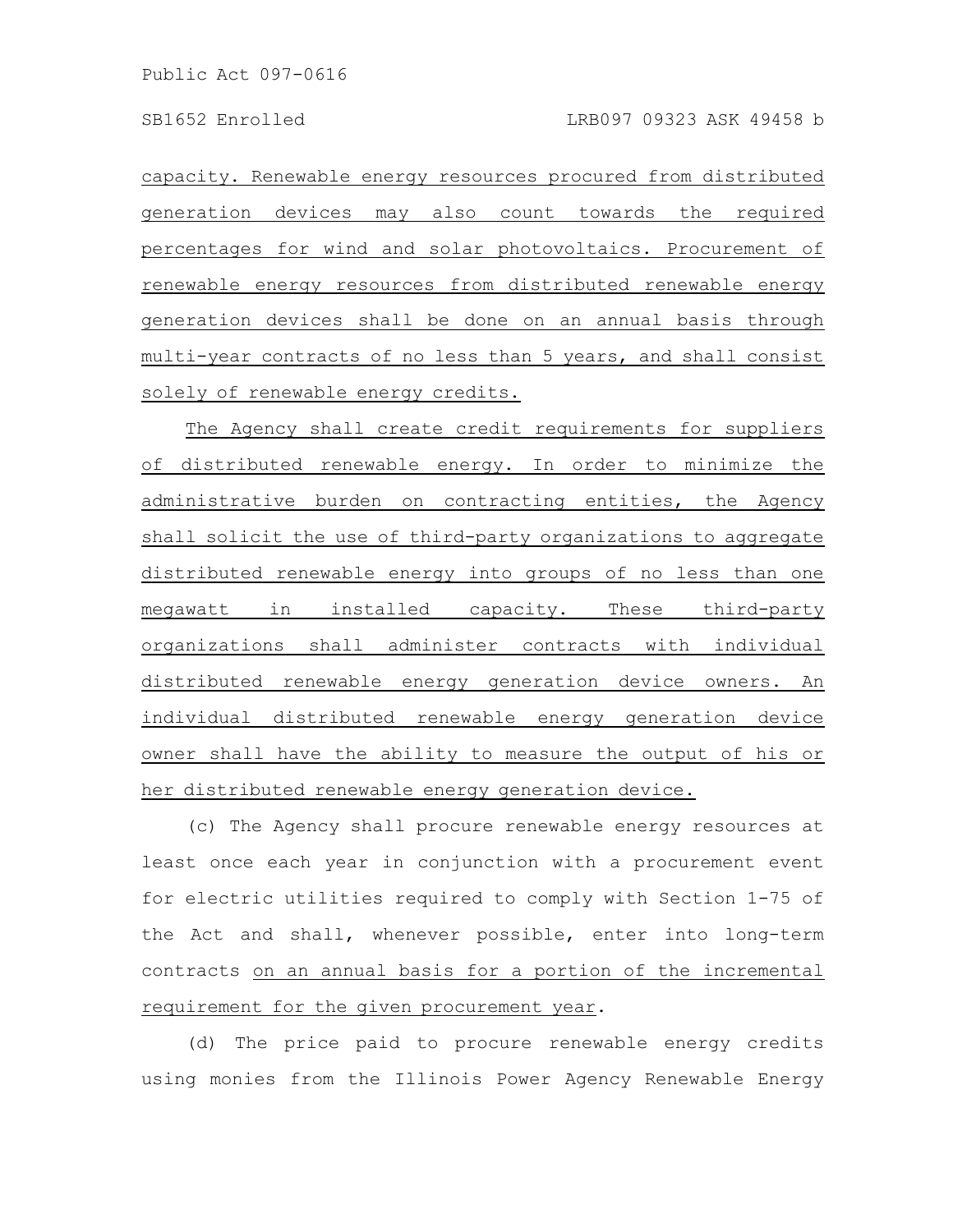Public Act 097-0616

#### SB1652 Enrolled LRB097 09323 ASK 49458 b

Resources Fund shall not exceed the winning bid prices paid for like resources procured for electric utilities required to comply with Section 1-75 of this Act.

(e) All renewable energy credits procured using monies from the Illinois Power Agency Renewable Energy Resources Fund shall be permanently retired.

(f) The procurement process described in this Section is exempt from the requirements of the Illinois Procurement Code, pursuant to Section 20-10 of that Code.

(g) All disbursements from the Illinois Power Agency Renewable Energy Resources Fund shall be made only upon warrants of the Comptroller drawn upon the Treasurer as custodian of the Fund upon vouchers signed by the Director or by the person or persons designated by the Director for that purpose. The Comptroller is authorized to draw the warrant upon vouchers so signed. The Treasurer shall accept all warrants so signed and shall be released from liability for all payments made on those warrants.

(h) The Illinois Power Agency Renewable Energy Resources Fund shall not be subject to sweeps, administrative charges, or chargebacks, including, but not limited to, those authorized under Section 8h of the State Finance Act, that would in any way result in the transfer of any funds from this Fund to any other fund of this State or in having any such funds utilized for any purpose other than the express purposes set forth in this Section.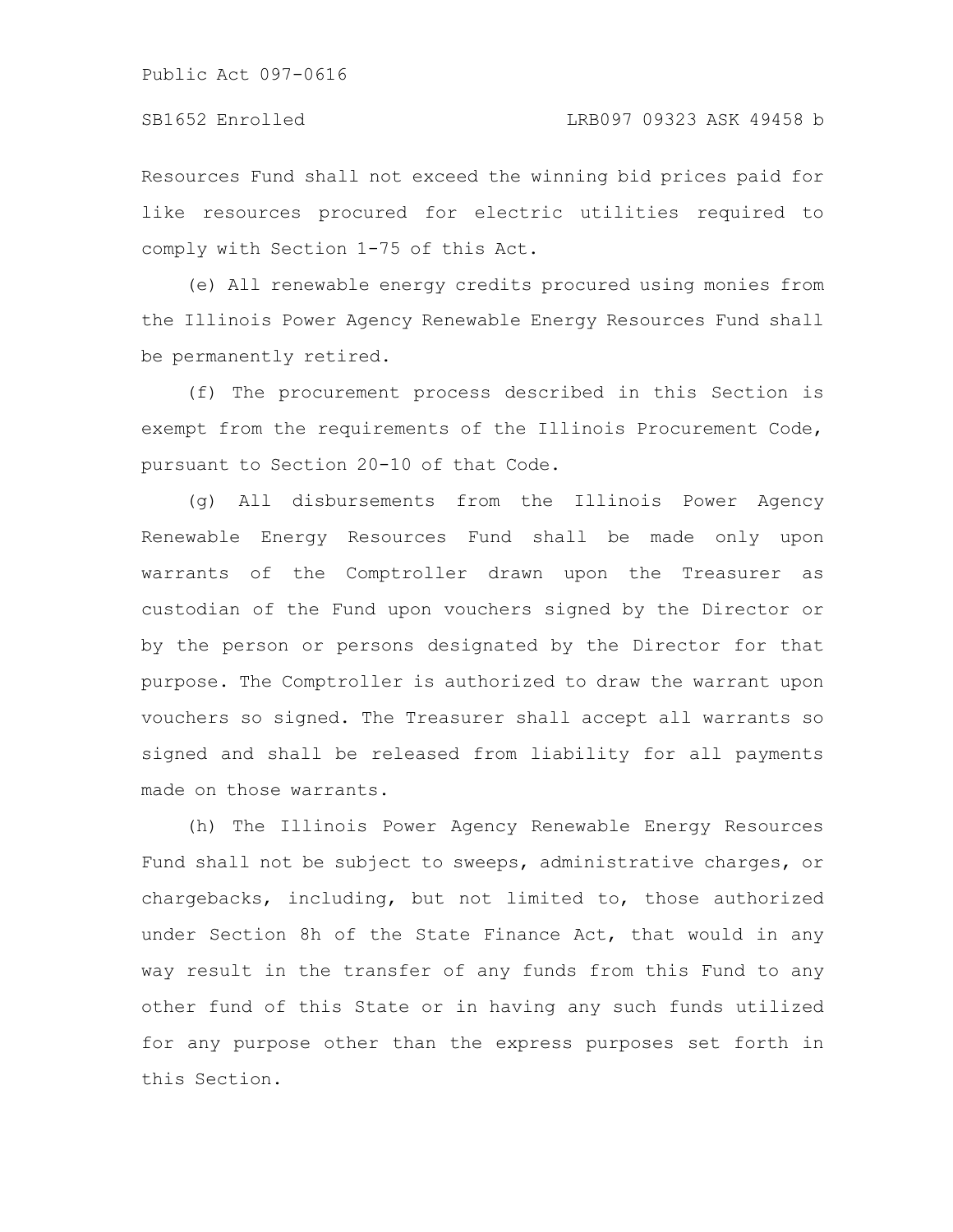Public Act 097-0616

# SB1652 Enrolled LRB097 09323 ASK 49458 b

(Source: P.A. 96-159, eff. 8-10-09; 96-1000, eff. 7-2-10; 96-1437, eff. 8-17-10.)

(20 ILCS 3855/1-75)

Sec. 1-75. Planning and Procurement Bureau. The Planning and Procurement Bureau has the following duties and responsibilities:

(a) The Planning and Procurement Bureau shall each year, beginning in 2008, develop procurement plans and conduct competitive procurement processes in accordance with the requirements of Section 16-111.5 of the Public Utilities Act for the eligible retail customers of electric utilities that on December 31, 2005 provided electric service to at least 100,000 customers in Illinois. For the purposes of this Section, the term "eligible retail customers" has the same definition as found in Section 16-111.5(a) of the Public Utilities Act.

(1) The Agency shall each year, beginning in 2008, as needed, issue a request for qualifications for experts or expert consulting firms to develop the procurement plans in accordance with Section 16-111.5 of the Public Utilities Act. In order to qualify an expert or expert consulting firm must have:

(A) direct previous experience assembling large-scale power supply plans or portfolios for end-use customers;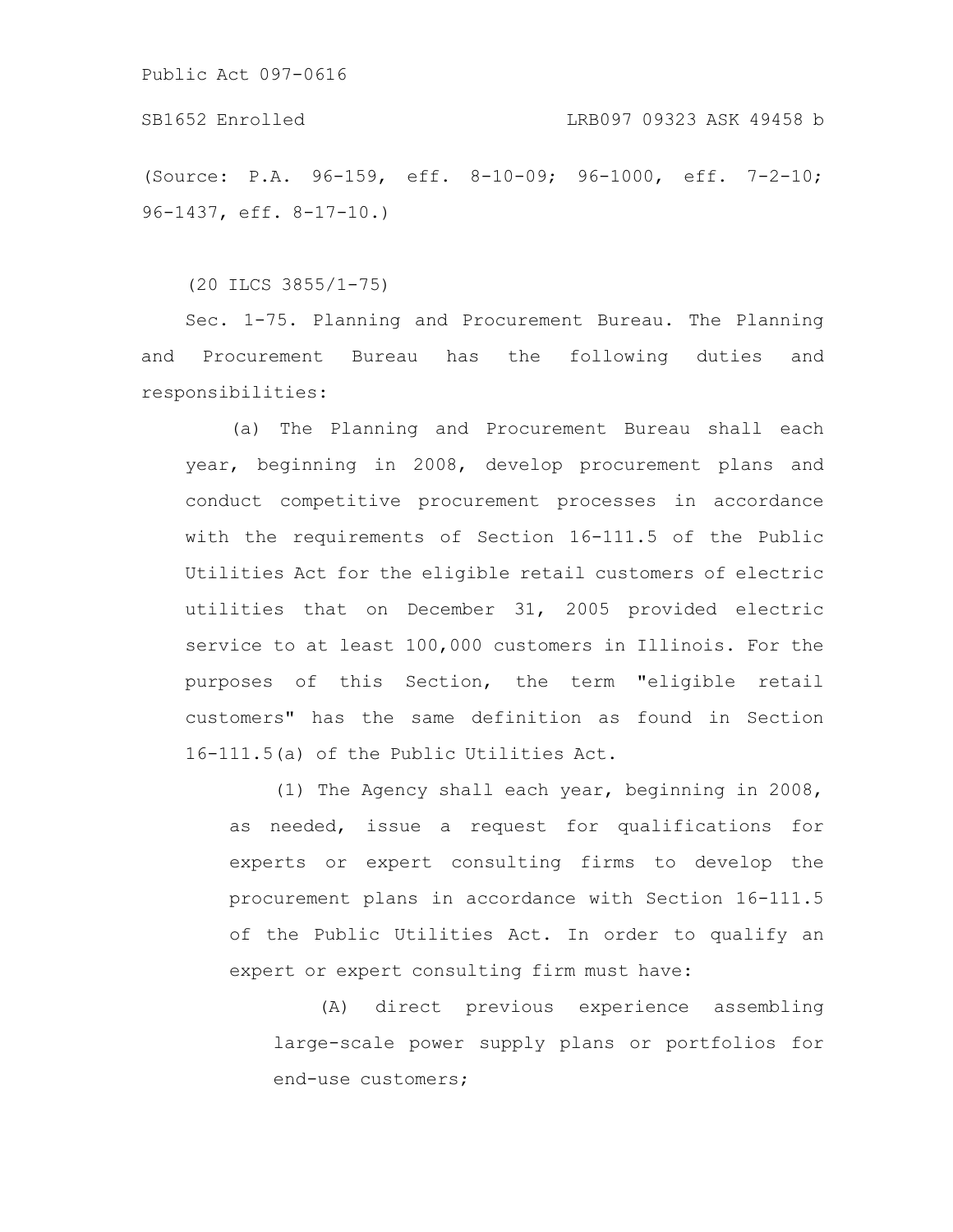(B) an advanced degree in economics, mathematics, engineering, risk management, or a related area of study;

(C) 10 years of experience in the electricity sector, including managing supply risk;

(D) expertise in wholesale electricity market rules, including those established by the Federal Energy Regulatory Commission and regional transmission organizations;

(E) expertise in credit protocols and familiarity with contract protocols;

(F) adequate resources to perform and fulfill the required functions and responsibilities; and

(G) the absence of a conflict of interest and inappropriate bias for or against potential bidders or the affected electric utilities.

(2) The Agency shall each year, as needed, issue a request for qualifications for a procurement administrator to conduct the competitive procurement processes in accordance with Section 16-111.5 of the Public Utilities Act. In order to qualify an expert or expert consulting firm must have:

(A) direct previous experience administering a large-scale competitive procurement process;

(B) an advanced degree in economics, mathematics, engineering, or a related area of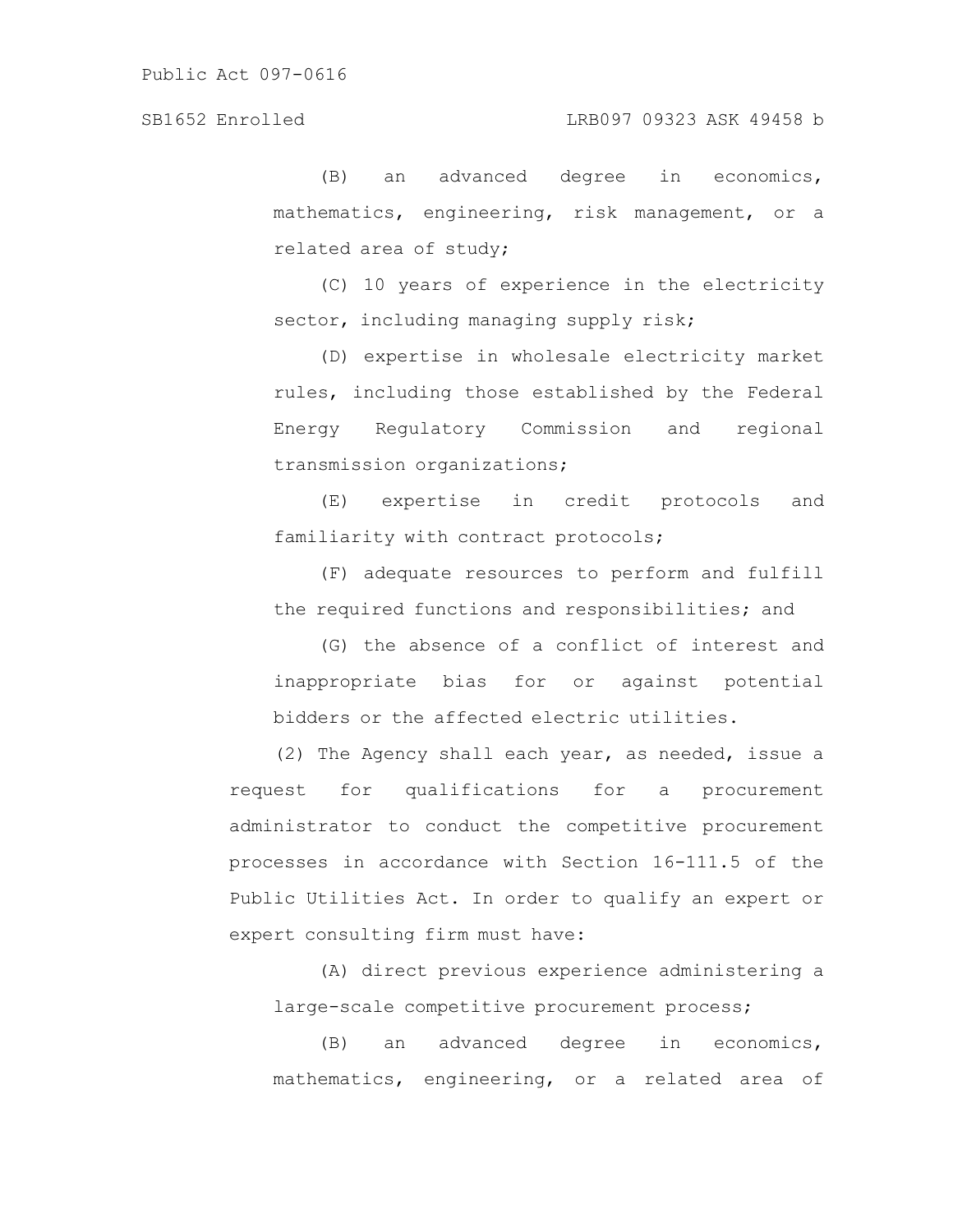study;

(C) 10 years of experience in the electricity sector, including risk management experience;

(D) expertise in wholesale electricity market rules, including those established by the Federal Energy Regulatory Commission and regional transmission organizations;

(E) expertise in credit and contract protocols;

(F) adequate resources to perform and fulfill the required functions and responsibilities; and

(G) the absence of a conflict of interest and inappropriate bias for or against potential bidders or the affected electric utilities.

(3) The Agency shall provide affected utilities and other interested parties with the lists of qualified experts or expert consulting firms identified through the request for qualifications processes that are under consideration to develop the procurement plans and to serve as the procurement administrator. The Agency shall also provide each qualified expert's or expert consulting firm's response to the request for qualifications. All information provided under this subparagraph shall also be provided to the Commission. The Agency may provide by rule for fees associated with supplying the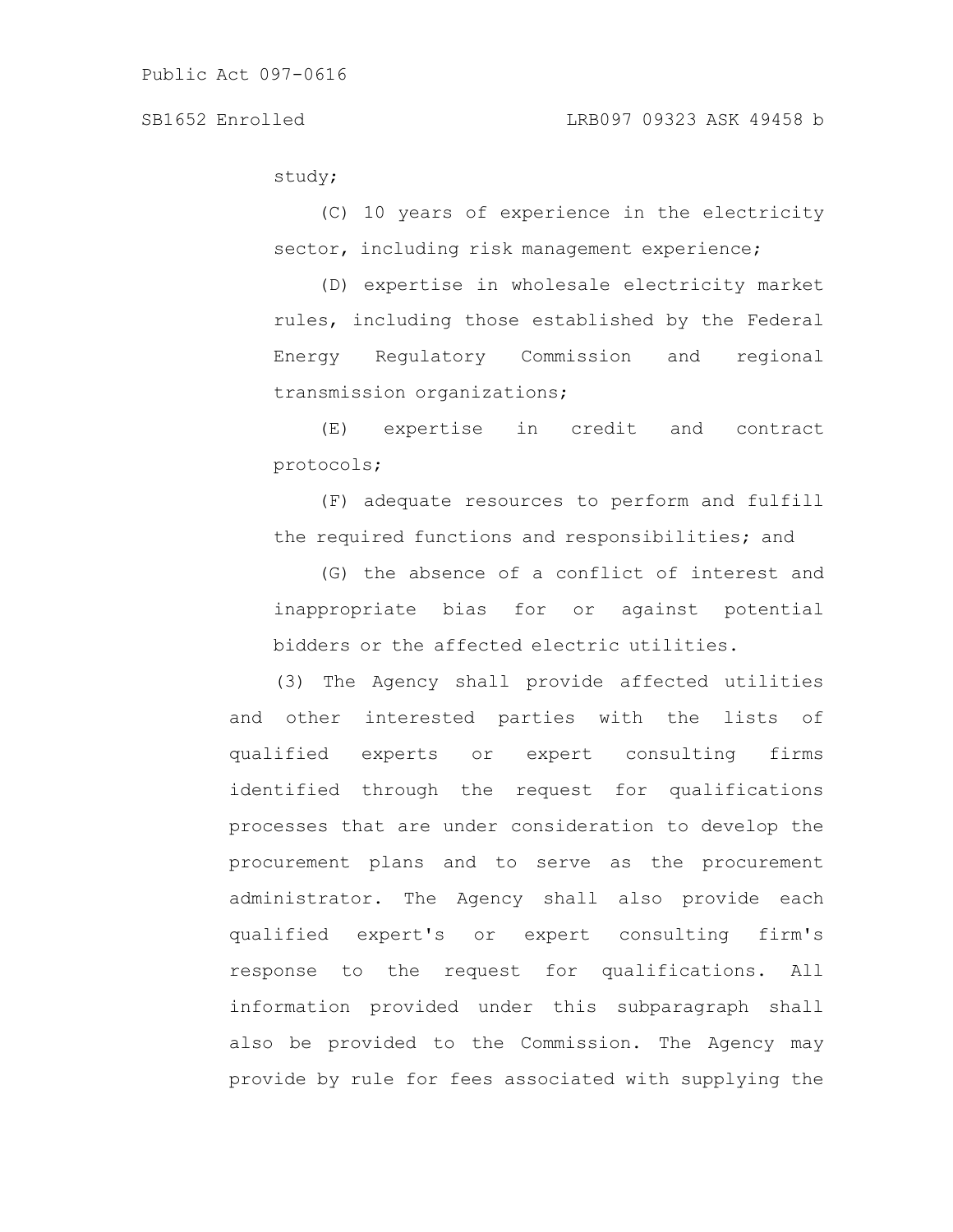information to utilities and other interested parties. These parties shall, within 5 business days, notify the Agency in writing if they object to any experts or expert consulting firms on the lists. Objections shall be based on:

(A) failure to satisfy qualification criteria;

(B) identification of a conflict of interest; or

(C) evidence of inappropriate bias for or against potential bidders or the affected utilities.

The Agency shall remove experts or expert consulting firms from the lists within 10 days if there is a reasonable basis for an objection and provide the updated lists to the affected utilities and other interested parties. If the Agency fails to remove an expert or expert consulting firm from a list, an objecting party may seek review by the Commission within 5 days thereafter by filing a petition, and the Commission shall render a ruling on the petition within 10 days. There is no right of appeal of the Commission's ruling.

(4) The Agency shall issue requests for proposals to the qualified experts or expert consulting firms to develop a procurement plan for the affected utilities and to serve as procurement administrator.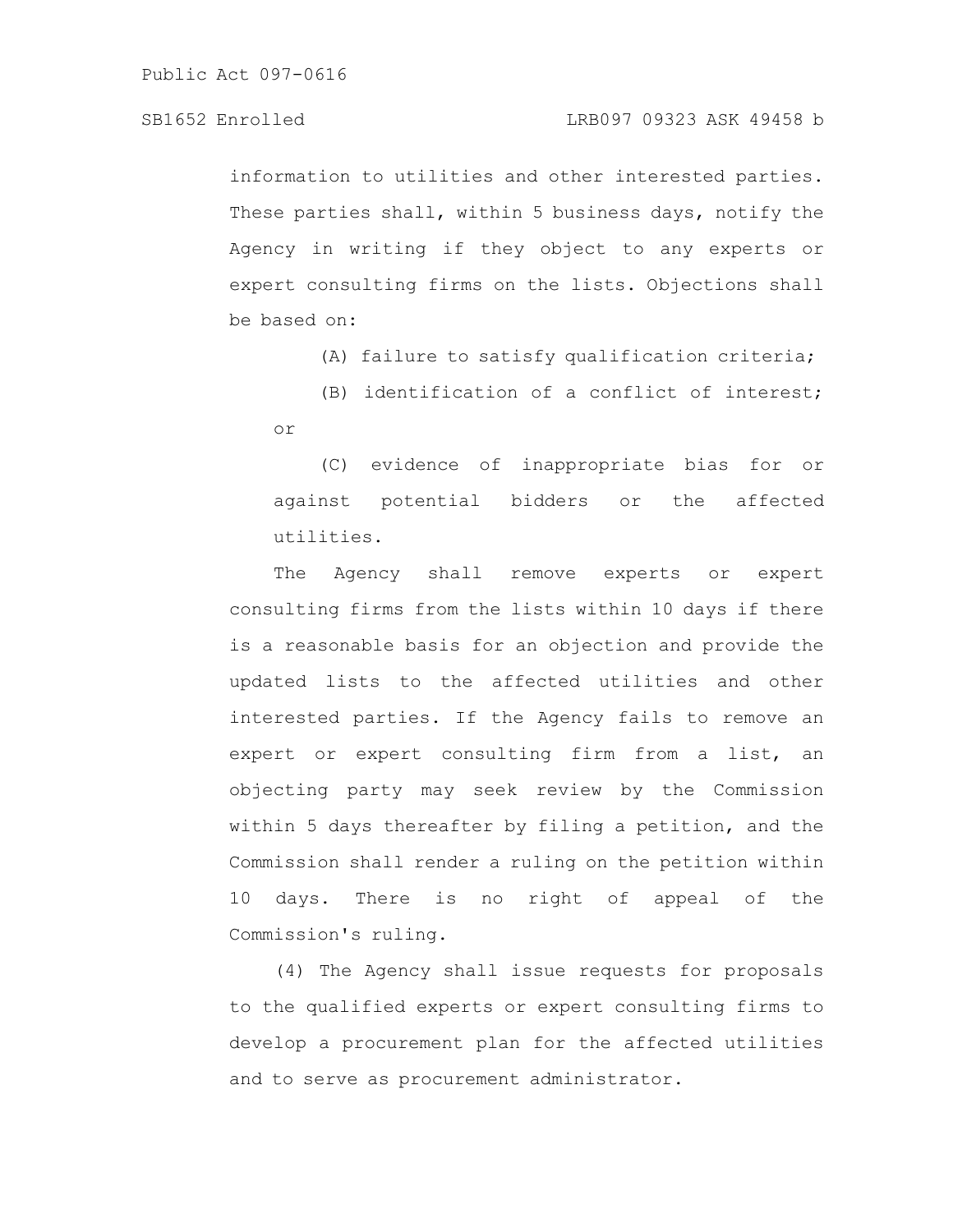(5) The Agency shall select an expert or expert consulting firm to develop procurement plans based on the proposals submitted and shall award one-year contracts to those selected with an option for the Agency for a one-year renewal.

(6) The Agency shall select an expert or expert consulting firm, with approval of the Commission, to serve as procurement administrator based on the proposals submitted. If the Commission rejects, within 5 days, the Agency's selection, the Agency shall submit another recommendation within 3 days based on the proposals submitted. The Agency shall award a one-year contract to the expert or expert consulting firm so selected with Commission approval with an option for the Agency for a one-year renewal.

(b) The experts or expert consulting firms retained by the Agency shall, as appropriate, prepare procurement plans, and conduct a competitive procurement process as prescribed in Section 16-111.5 of the Public Utilities Act, to ensure adequate, reliable, affordable, efficient, and environmentally sustainable electric service at the lowest total cost over time, taking into account any benefits of price stability, for eligible retail customers of electric utilities that on December 31, 2005 provided electric service to at least 100,000 customers in the State of Illinois.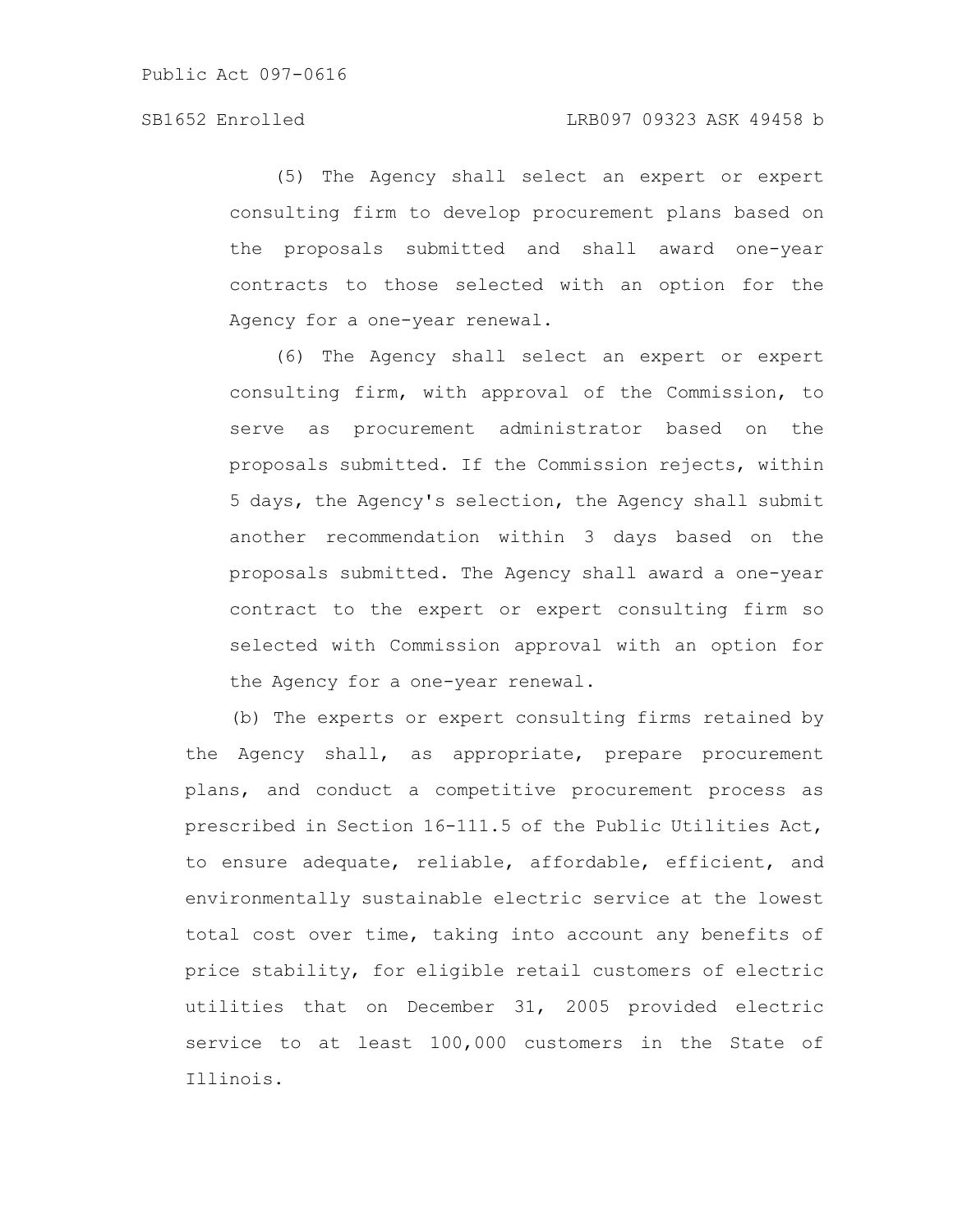(c) Renewable portfolio standard.

(1) The procurement plans shall include cost-effective renewable energy resources. A minimum percentage of each utility's total supply to serve the load of eligible retail customers, as defined in Section 16-111.5(a) of the Public Utilities Act, procured for each of the following years shall be generated from cost-effective renewable energy resources: at least 2% by June 1, 2008; at least 4% by June 1, 2009; at least 5% by June 1, 2010; at least  $6\%$ by June  $1$ , 2011; at least 7% by June  $1$ , 2012; at least 8% by June 1, 2013; at least 9% by June 1, 2014; at least 10% by June 1, 2015; and increasing by at least 1.5% each year thereafter to at least 25% by June 1, 2025. To the extent that it is available, at least 75% of the renewable energy resources used to meet these standards shall come from wind generation and, beginning on June 1, 2011, at least the following percentages of the renewable energy resources used to meet these standards shall come from photovoltaics on the following schedule: 0.5% by June 1, 2012, 1.5% by June 1, 2013; 3% by June 1, 2014; and 6% by June 1, 2015 and thereafter. Of the renewable energy resources procured pursuant to this Section, at least the following percentages shall come from distributed renewable energy generation devices: 0.5% by June 1,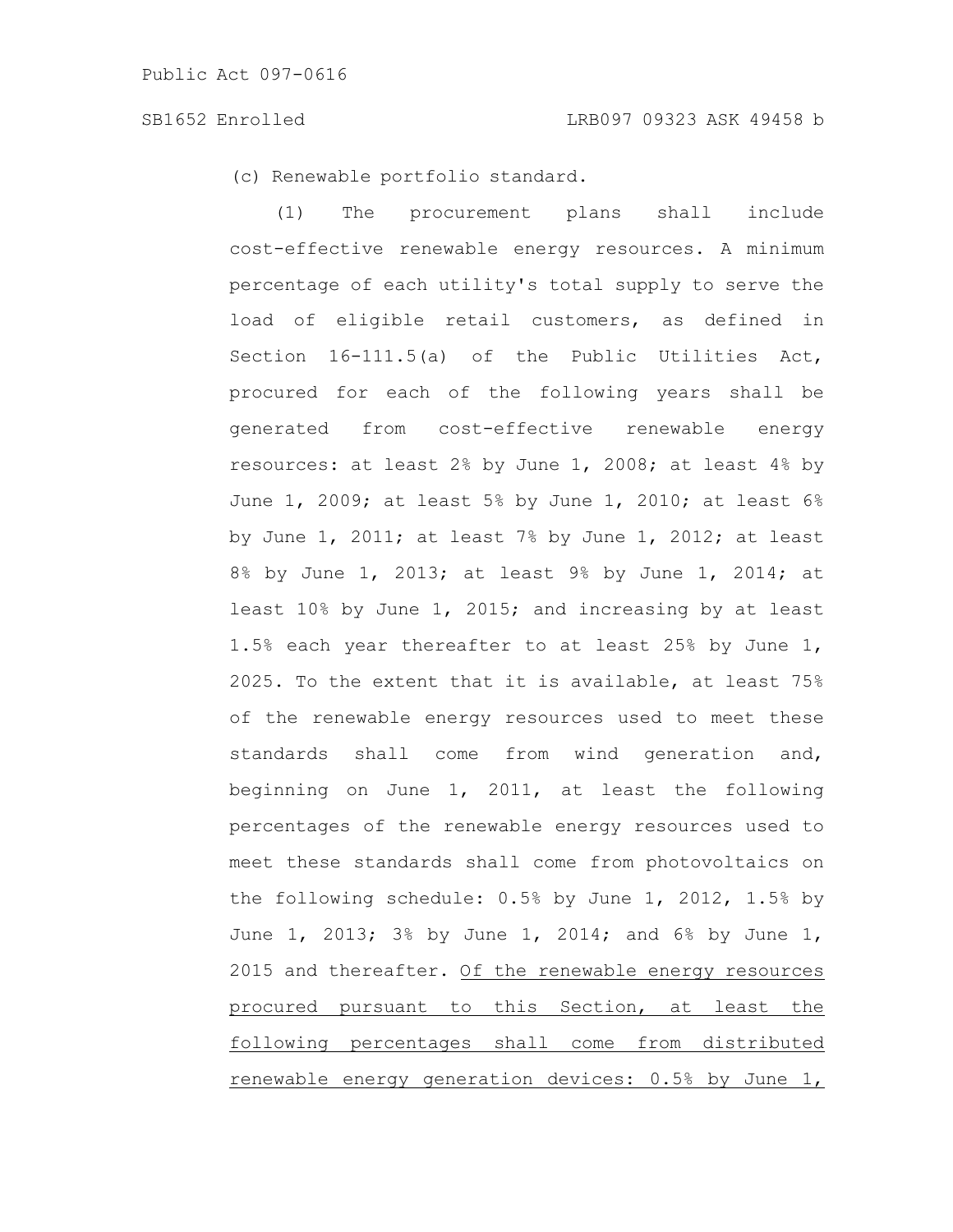2013, 0.75% by June 1, 2014, and 1% by June 1, 2015 and thereafter. To the extent available, half of the renewable energy resources procured from distributed renewable energy generation shall come from devices of less than 25 kilowatts in nameplate capacity. Renewable energy resources procured from distributed generation devices may also count towards the required percentages for wind and solar photovoltaics. Procurement of renewable energy resources from distributed renewable energy generation devices shall be done on an annual basis through multi-year contracts of no less than 5 years, and shall consist solely of renewable energy credits.

The Agency shall create credit requirements for suppliers of distributed renewable energy. In order to minimize the administrative burden on contracting entities, the Agency shall solicit the use of third-party organizations to aggregate distributed renewable energy into groups of no less than one megawatt in installed capacity. These third-party organizations shall administer contracts with individual distributed renewable energy generation device owners. An individual distributed renewable energy generation device owner shall have the ability to measure the output of his or her distributed renewable energy generation device. For purposes of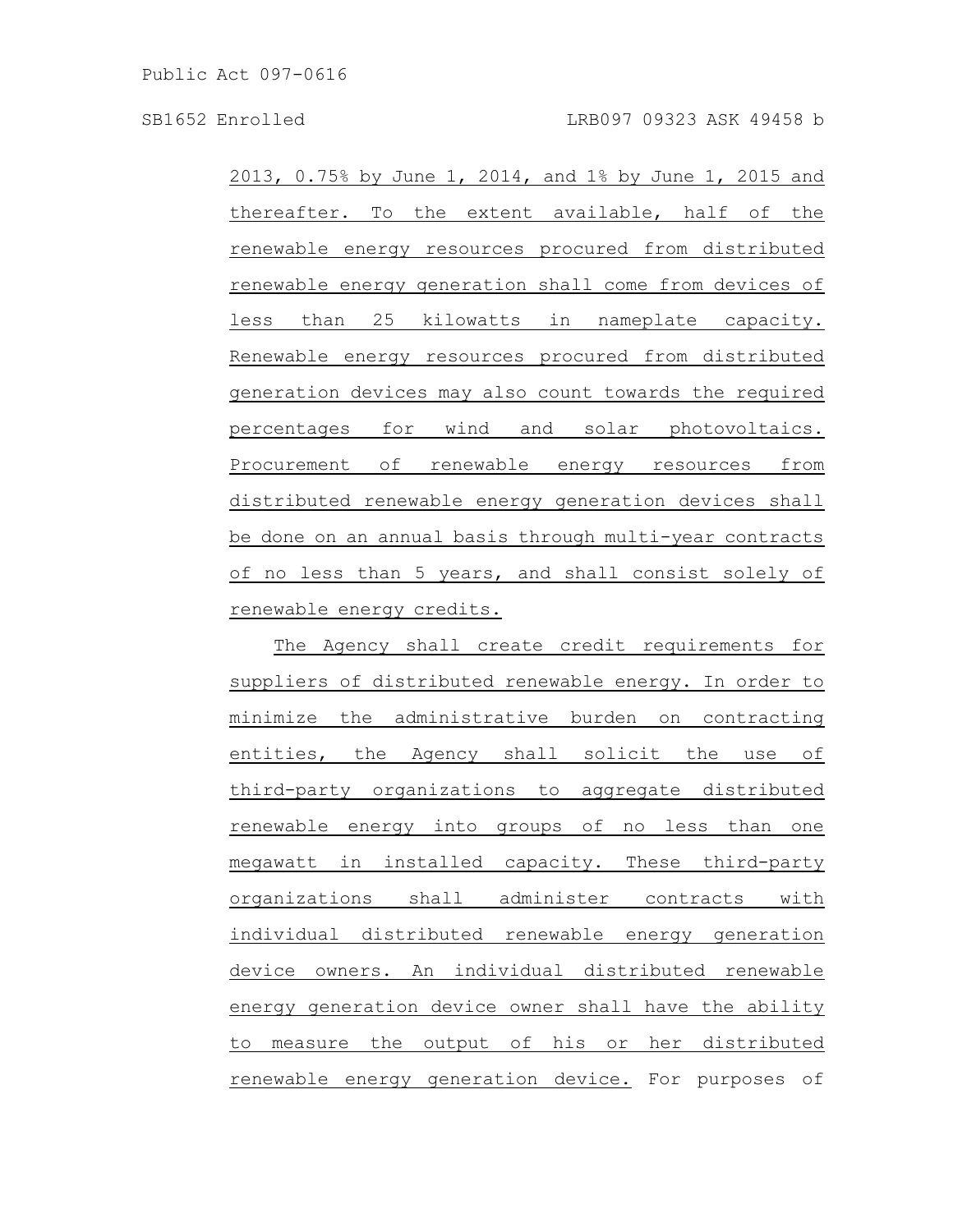this subsection (c), "cost-effective" means that the costs of procuring renewable energy resources do not cause the limit stated in paragraph (2) of this subsection (c) to be exceeded and do not exceed benchmarks based on market prices for renewable energy resources in the region, which shall be developed by the procurement administrator, in consultation with the Commission staff, Agency staff, and the procurement monitor and shall be subject to Commission review and approval.

(2) For purposes of this subsection (c), the required procurement of cost-effective renewable energy resources for a particular year shall be measured as a percentage of the actual amount of electricity (megawatt-hours) supplied by the electric utility to eligible retail customers in the planning year ending immediately prior to the procurement. For purposes of this subsection (c), the amount paid per kilowatthour means the total amount paid for electric service expressed on a per kilowatthour basis. For purposes of this subsection (c), the total amount paid for electric service includes without limitation amounts paid for supply, transmission, distribution, surcharges, and add-on taxes.

Notwithstanding the requirements of this subsection (c), the total of renewable energy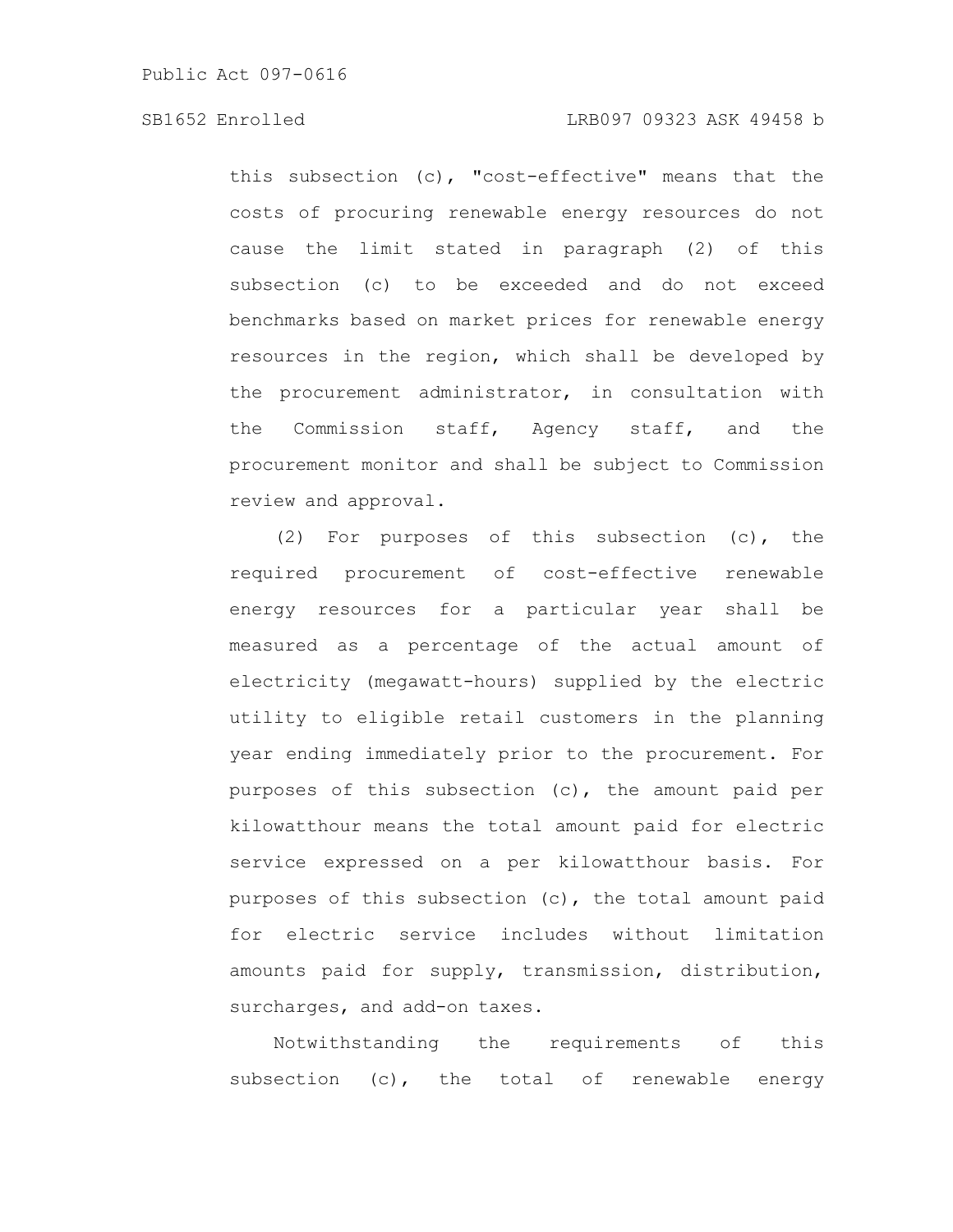resources procured pursuant to the procurement plan for any single year shall be reduced by an amount necessary to limit the annual estimated average net increase due to the costs of these resources included in the amounts paid by eligible retail customers in connection with electric service to:

(A) in 2008, no more than 0.5% of the amount paid per kilowatthour by those customers during the year ending May 31, 2007;

(B) in 2009, the greater of an additional 0.5% of the amount paid per kilowatthour by those customers during the year ending May 31, 2008 or 1% of the amount paid per kilowatthour by those customers during the year ending May 31, 2007;

(C) in 2010, the greater of an additional 0.5% of the amount paid per kilowatthour by those customers during the year ending May 31, 2009 or 1.5% of the amount paid per kilowatthour by those customers during the year ending May 31, 2007;

(D) in 2011, the greater of an additional 0.5% of the amount paid per kilowatthour by those customers during the year ending May 31, 2010 or 2% of the amount paid per kilowatthour by those customers during the year ending May 31, 2007; and

(E) thereafter, the amount of renewable energy resources procured pursuant to the procurement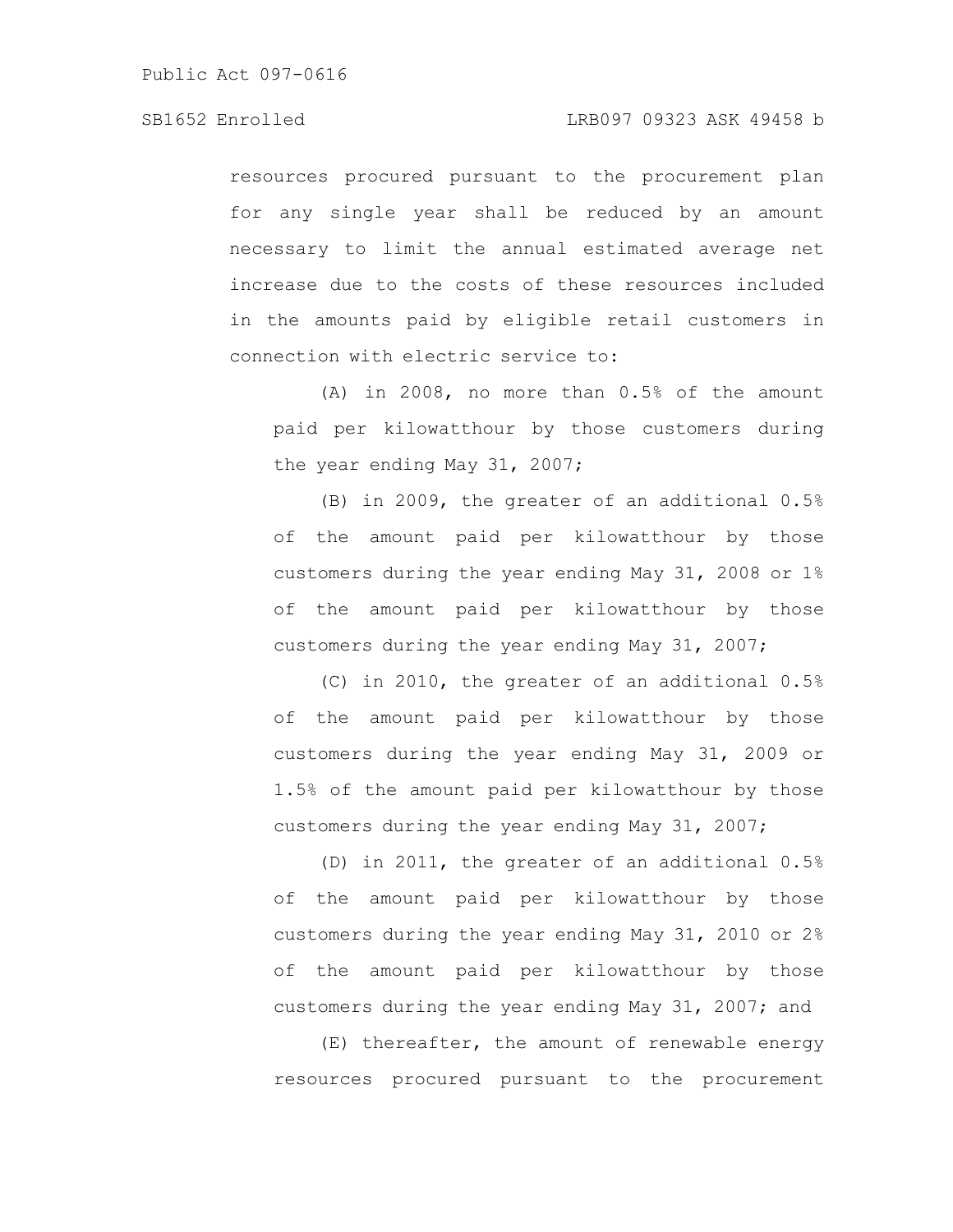plan for any single year shall be reduced by an amount necessary to limit the estimated average net increase due to the cost of these resources included in the amounts paid by eligible retail customers in connection with electric service to no more than the greater of 2.015% of the amount paid per kilowatthour by those customers during the year ending May 31, 2007 or the incremental amount per kilowatthour paid for these resources in 2011.

No later than June 30, 2011, the Commission shall review the limitation on the amount of renewable energy resources procured pursuant to this subsection (c) and report to the General Assembly its findings as to whether that limitation unduly constrains the procurement of cost-effective renewable energy resources.

(3) Through June 1, 2011, renewable energy resources shall be counted for the purpose of meeting the renewable energy standards set forth in paragraph (1) of this subsection (c) only if they are generated from facilities located in the State, provided that cost-effective renewable energy resources are available from those facilities. If those cost-effective resources are not available in Illinois, they shall be procured in states that adjoin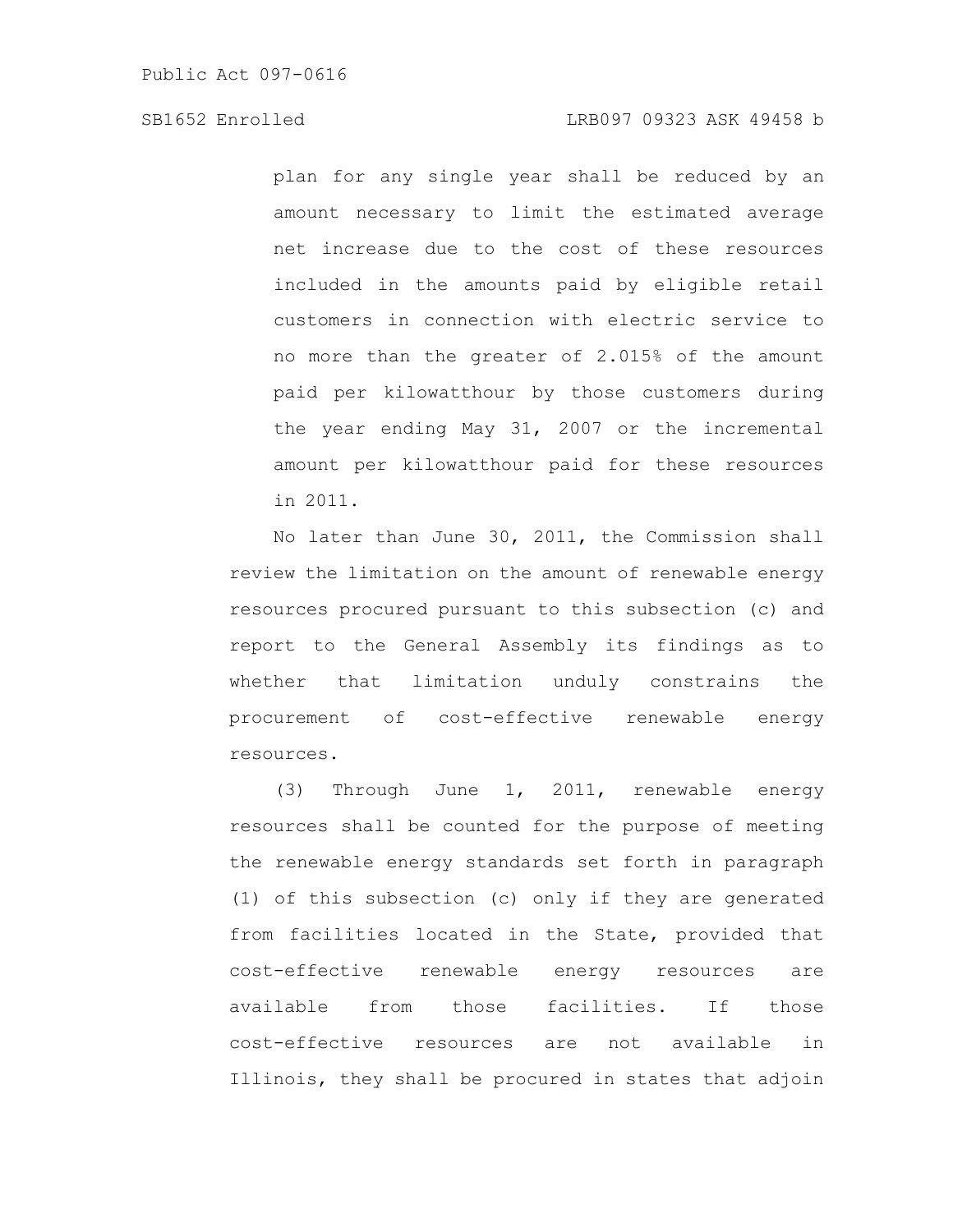Illinois and may be counted towards compliance. If those cost-effective resources are not available in Illinois or in states that adjoin Illinois, they shall be purchased elsewhere and shall be counted towards compliance. After June 1, 2011, cost-effective renewable energy resources located in Illinois and in states that adjoin Illinois may be counted towards compliance with the standards set forth in paragraph (1) of this subsection (c). If those cost-effective resources are not available in Illinois or in states that adjoin Illinois, they shall be purchased elsewhere and shall be counted towards compliance.

(4) The electric utility shall retire all renewable energy credits used to comply with the standard.

(5) Beginning with the year commencing June 1, 2010, an electric utility subject to this subsection (c) shall apply the lesser of the maximum alternative compliance payment rate or the most recent estimated alternative compliance payment rate for its service territory for the corresponding compliance period, established pursuant to subsection (d) of Section 16-115D of the Public Utilities Act to its retail customers that take service pursuant to the electric utility's hourly pricing tariff or tariffs. The electric utility shall retain all amounts collected as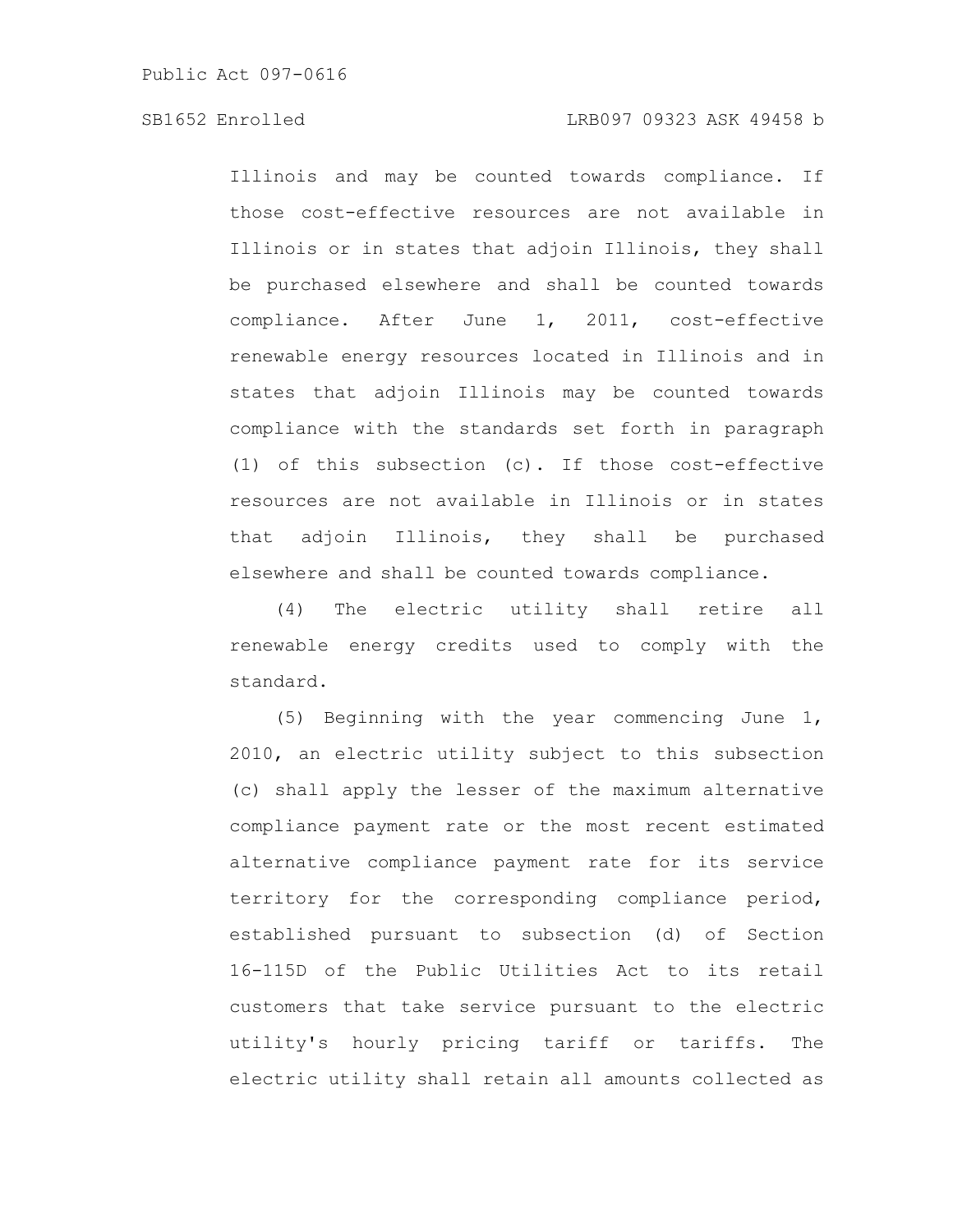a result of the application of the alternative compliance payment rate or rates to such customers, and, beginning in 2011, the utility shall include in the information provided under item (1) of subsection (d) of Section 16-111.5 of the Public Utilities Act the amounts collected under the alternative compliance payment rate or rates for the prior year ending May 31. Notwithstanding any limitation on the procurement of renewable energy resources imposed by item (2) of this subsection (c), the Agency shall increase its spending on the purchase of renewable energy resources to be procured by the electric utility for the next plan year by an amount equal to the amounts collected by the utility under the alternative compliance payment rate or rates in the prior year ending May 31.

(d) Clean coal portfolio standard.

(1) The procurement plans shall include electricity generated using clean coal. Each utility shall enter into one or more sourcing agreements with the initial clean coal facility, as provided in paragraph (3) of this subsection (d), covering electricity generated by the initial clean coal facility representing at least 5% of each utility's total supply to serve the load of eligible retail customers in 2015 and each year thereafter, as described in paragraph (3) of this subsection (d), subject to the limits specified in paragraph (2) of this subsection (d). It is the goal of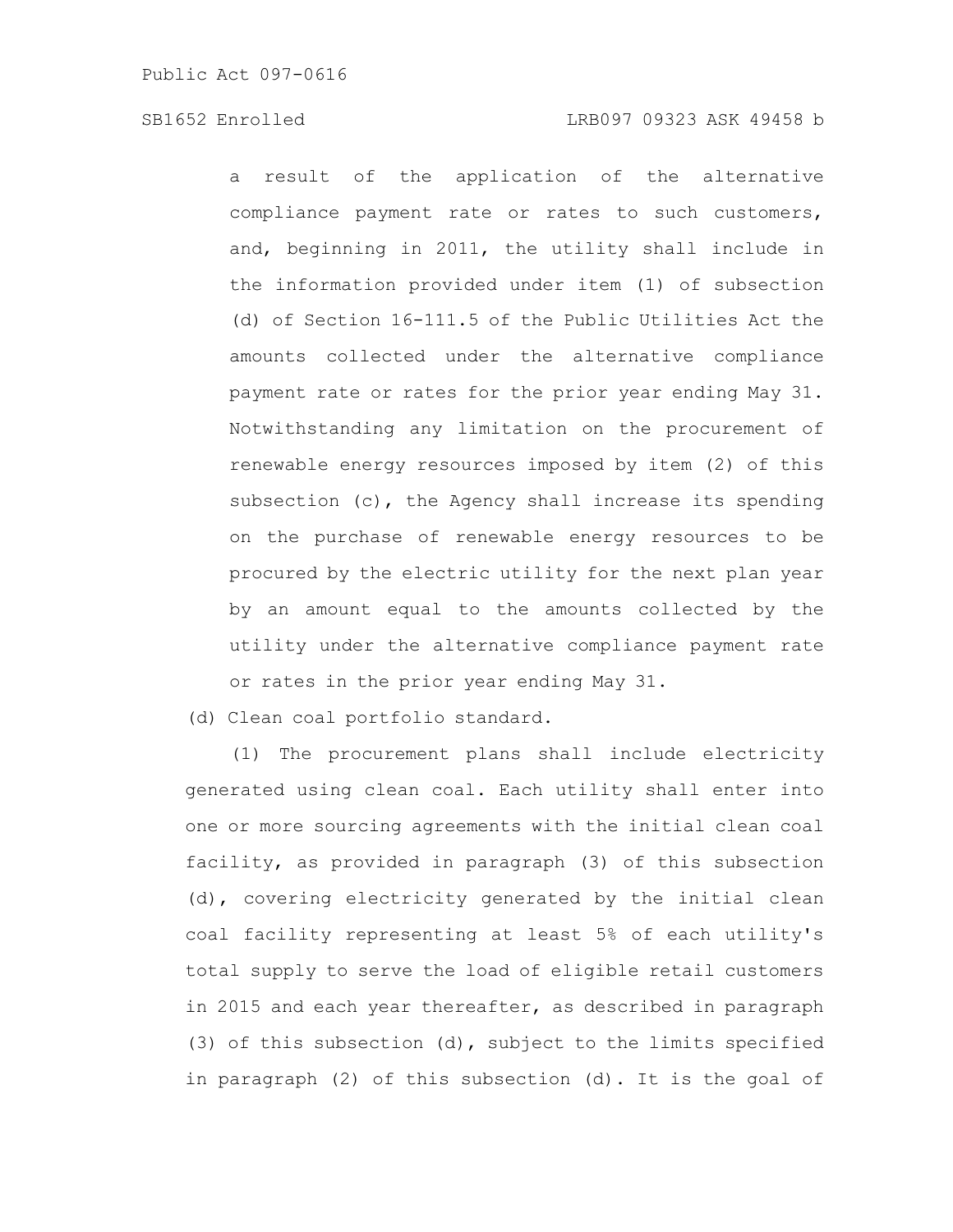the State that by January 1, 2025, 25% of the electricity used in the State shall be generated by cost-effective clean coal facilities. For purposes of this subsection (d), "cost-effective" means that the expenditures pursuant to such sourcing agreements do not cause the limit stated in paragraph (2) of this subsection (d) to be exceeded and do not exceed cost-based benchmarks, which shall be developed to assess all expenditures pursuant to such sourcing agreements covering electricity generated by clean coal facilities, other than the initial clean coal facility, by the procurement administrator, in consultation with the Commission staff, Agency staff, and the procurement monitor and shall be subject to Commission review and approval.

(A) A utility party to a sourcing agreement shall immediately retire any emission credits that it receives in connection with the electricity covered by such agreement.

(B) Utilities shall maintain adequate records documenting the purchases under the sourcing agreement to comply with this subsection (d) and shall file an accounting with the load forecast that must be filed with the Agency by July 15 of each year, in accordance with subsection (d) of Section 16-111.5 of the Public Utilities Act.

(C) A utility shall be deemed to have complied with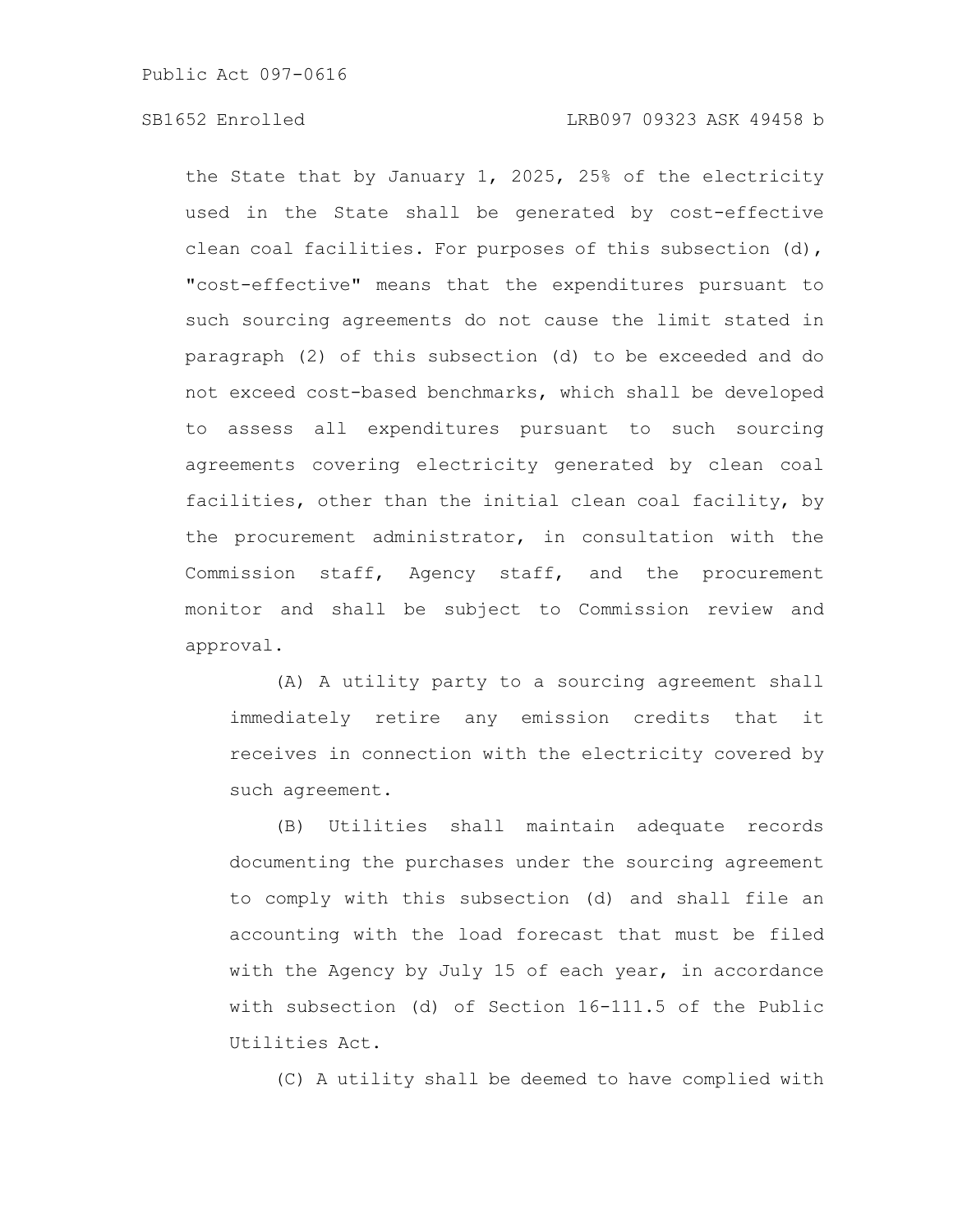the clean coal portfolio standard specified in this subsection (d) if the utility enters into a sourcing agreement as required by this subsection (d).

(2) For purposes of this subsection (d), the required execution of sourcing agreements with the initial clean coal facility for a particular year shall be measured as a percentage of the actual amount of electricity (megawatt-hours) supplied by the electric utility to eligible retail customers in the planning year ending immediately prior to the agreement's execution. For purposes of this subsection (d), the amount paid per kilowatthour means the total amount paid for electric service expressed on a per kilowatthour basis. For purposes of this subsection (d), the total amount paid for electric service includes without limitation amounts paid for supply, transmission, distribution, surcharges and add-on taxes.

Notwithstanding the requirements of this subsection (d), the total amount paid under sourcing agreements with clean coal facilities pursuant to the procurement plan for any given year shall be reduced by an amount necessary to limit the annual estimated average net increase due to the costs of these resources included in the amounts paid by eligible retail customers in connection with electric service to:

(A) in 2010, no more than 0.5% of the amount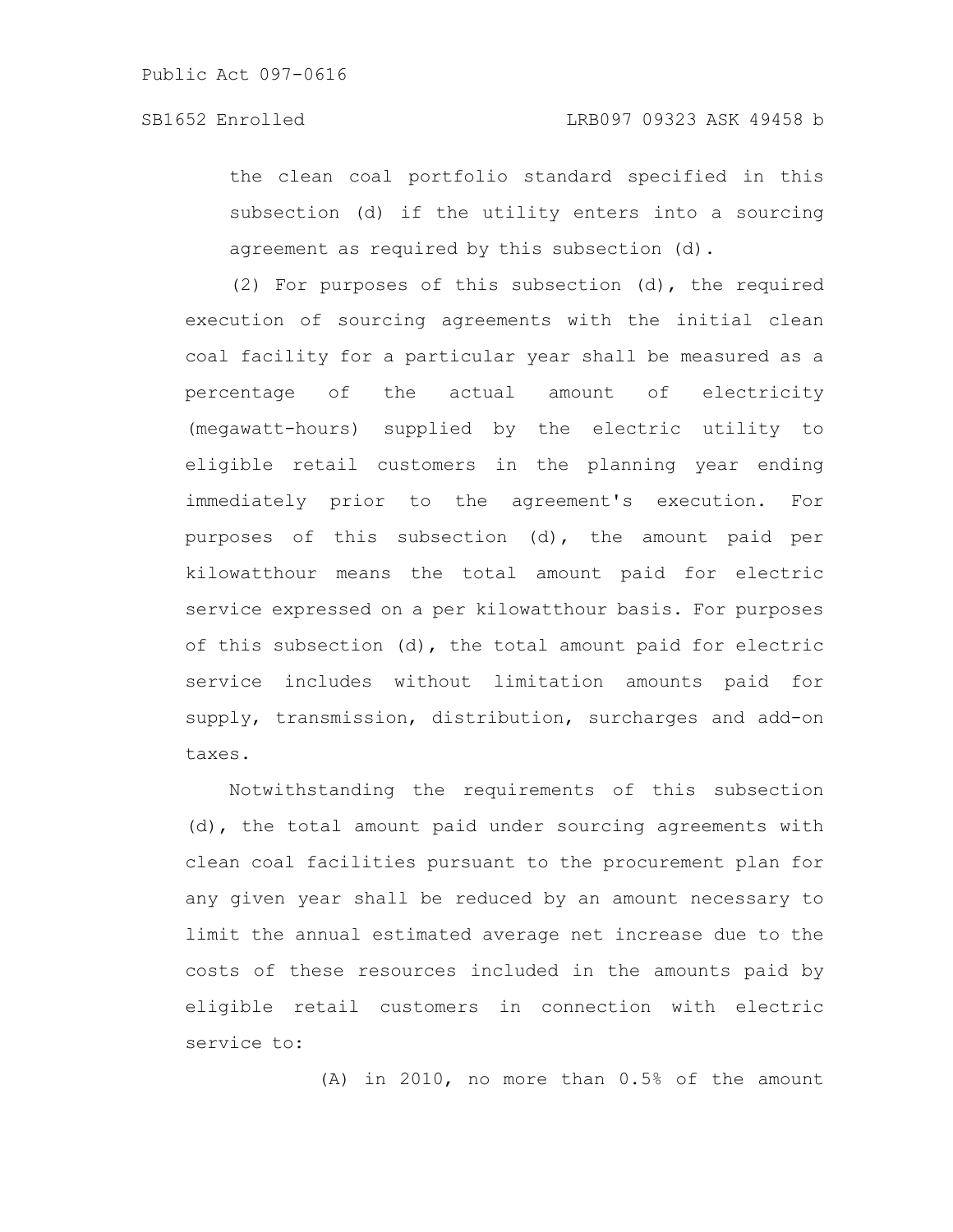paid per kilowatthour by those customers during the year ending May 31, 2009;

(B) in 2011, the greater of an additional 0.5% of the amount paid per kilowatthour by those customers during the year ending May 31, 2010 or 1% of the amount paid per kilowatthour by those customers during the year ending May 31, 2009;

(C) in 2012, the greater of an additional 0.5% of the amount paid per kilowatthour by those customers during the year ending May 31, 2011 or 1.5% of the amount paid per kilowatthour by those customers during the year ending May 31, 2009;

(D) in 2013, the greater of an additional 0.5% of the amount paid per kilowatthour by those customers during the year ending May 31, 2012 or 2% of the amount paid per kilowatthour by those customers during the year ending May 31, 2009; and

(E) thereafter, the total amount paid under sourcing agreements with clean coal facilities pursuant to the procurement plan for any single year shall be reduced by an amount necessary to limit the estimated average net increase due to the cost of these resources included in the amounts paid by eligible retail customers in connection with electric service to no more than the greater of (i) 2.015% of the amount paid per kilowatthour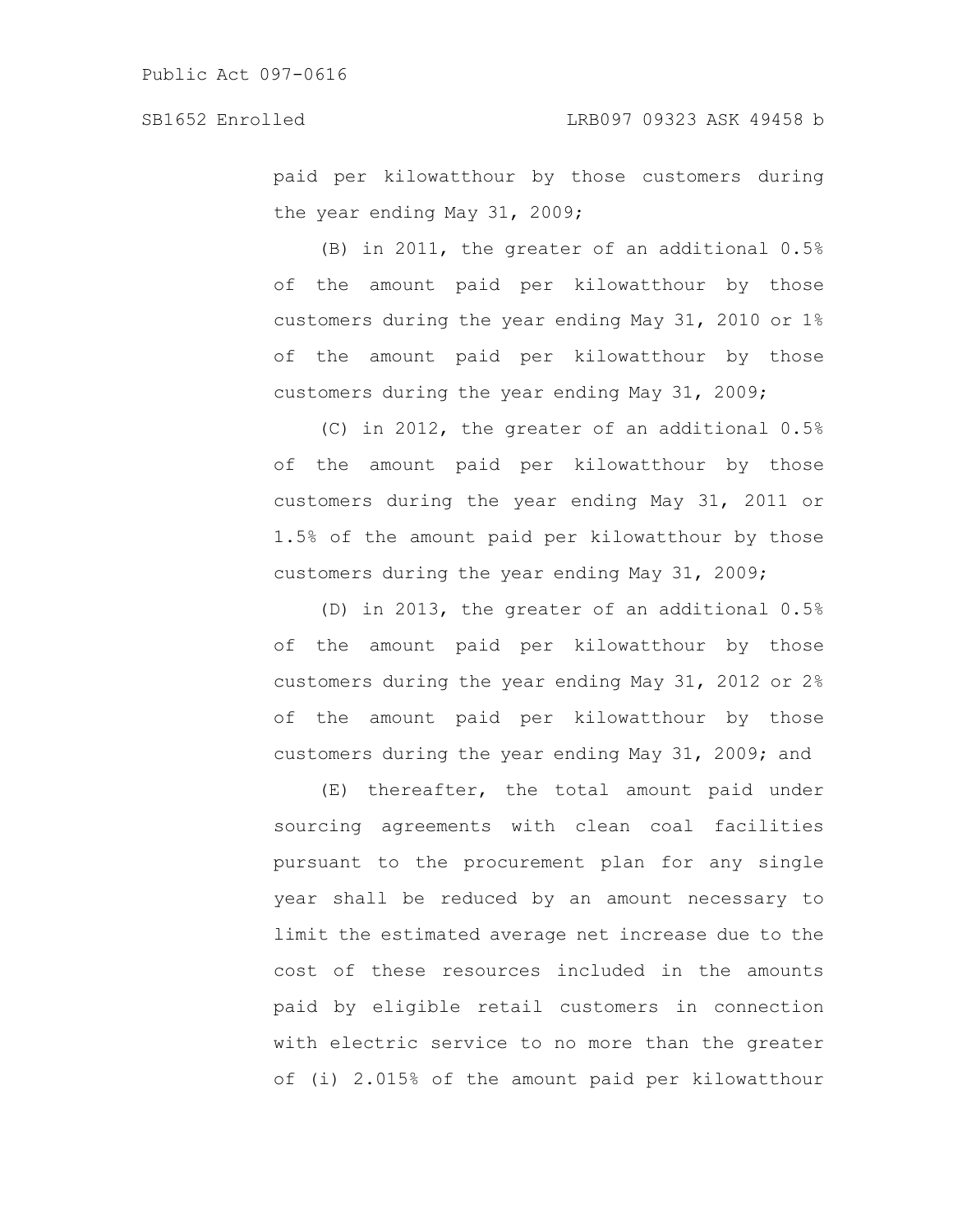by those customers during the year ending May 31, 2009 or (ii) the incremental amount per kilowatthour paid for these resources in 2013. These requirements may be altered only as provided by statute. No later than June 30, 2015, the Commission shall review the limitation on the total amount paid under sourcing agreements, if any, with clean coal facilities pursuant to this subsection (d) and report to the General Assembly its findings as to whether that limitation unduly constrains the amount of electricity generated by cost-effective clean coal facilities that is covered by sourcing agreements.

(3) Initial clean coal facility. In order to promote development of clean coal facilities in Illinois, each electric utility subject to this Section shall execute a sourcing agreement to source electricity from a proposed clean coal facility in Illinois (the "initial clean coal facility") that will have a nameplate capacity of at least 500 MW when commercial operation commences, that has a final Clean Air Act permit on the effective date of this amendatory Act of the 95th General Assembly, and that will meet the definition of clean coal facility in Section 1-10 of this Act when commercial operation commences. The sourcing agreements with this initial clean coal facility shall be subject to both approval of the initial clean coal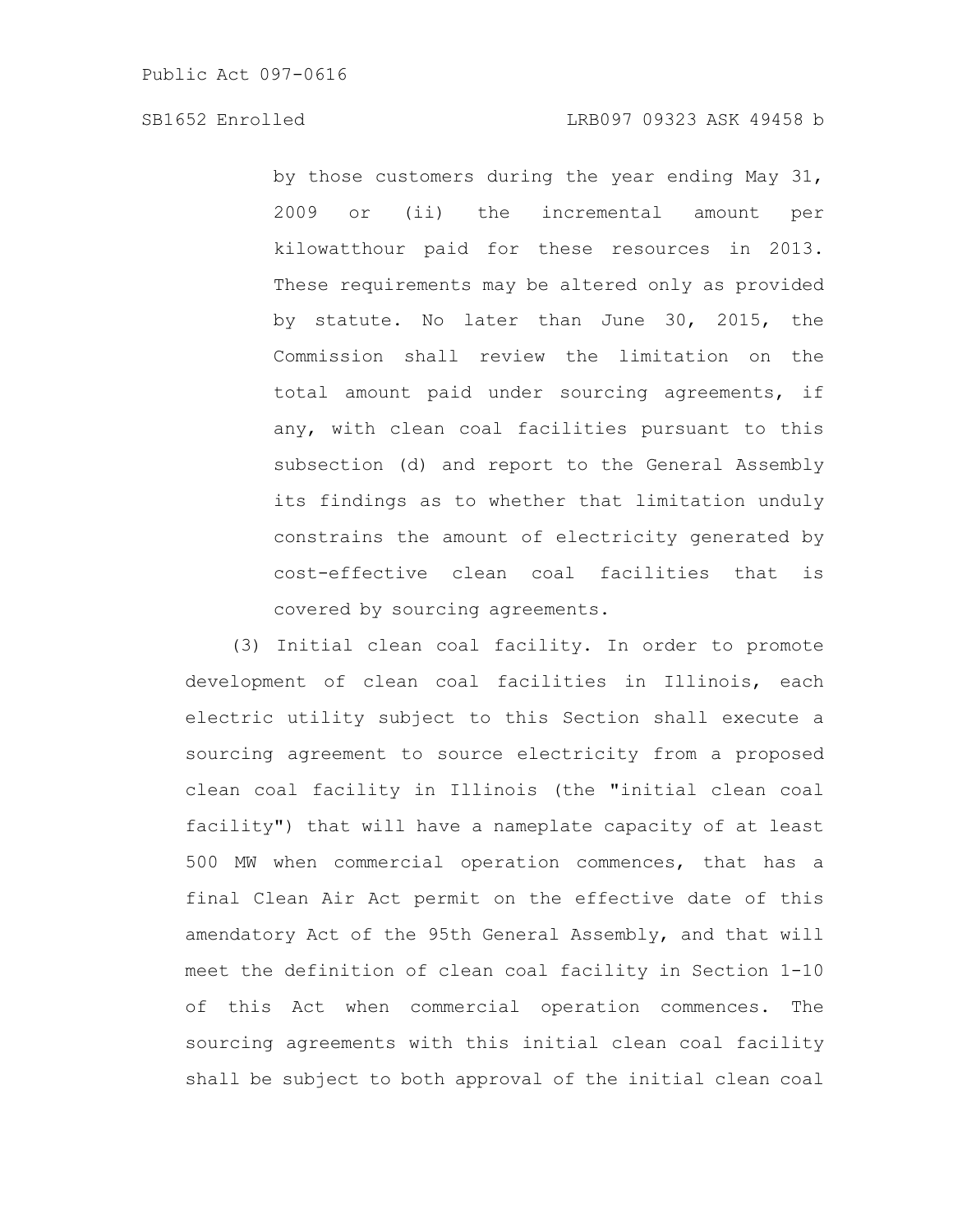Public Act 097-0616

## SB1652 Enrolled LRB097 09323 ASK 49458 b

facility by the General Assembly and satisfaction of the requirements of paragraph (4) of this subsection (d) and shall be executed within 90 days after any such approval by the General Assembly. The Agency and the Commission shall have authority to inspect all books and records associated with the initial clean coal facility during the term of such a sourcing agreement. A utility's sourcing agreement for electricity produced by the initial clean coal facility shall include:

(A) a formula contractual price (the "contract price") approved pursuant to paragraph (4) of this subsection (d), which shall:

(i) be determined using a cost of service methodology employing either a level or deferred capital recovery component, based on a capital structure consisting of 45% equity and 55% debt, and a return on equity as may be approved by the Federal Energy Regulatory Commission, which in any case may not exceed the lower of 11.5% or the rate of return approved by the General Assembly pursuant to paragraph (4) of this subsection (d); and

(ii) provide that all miscellaneous net revenue, including but not limited to net revenue from the sale of emission allowances, if any, substitute natural gas, if any, grants or other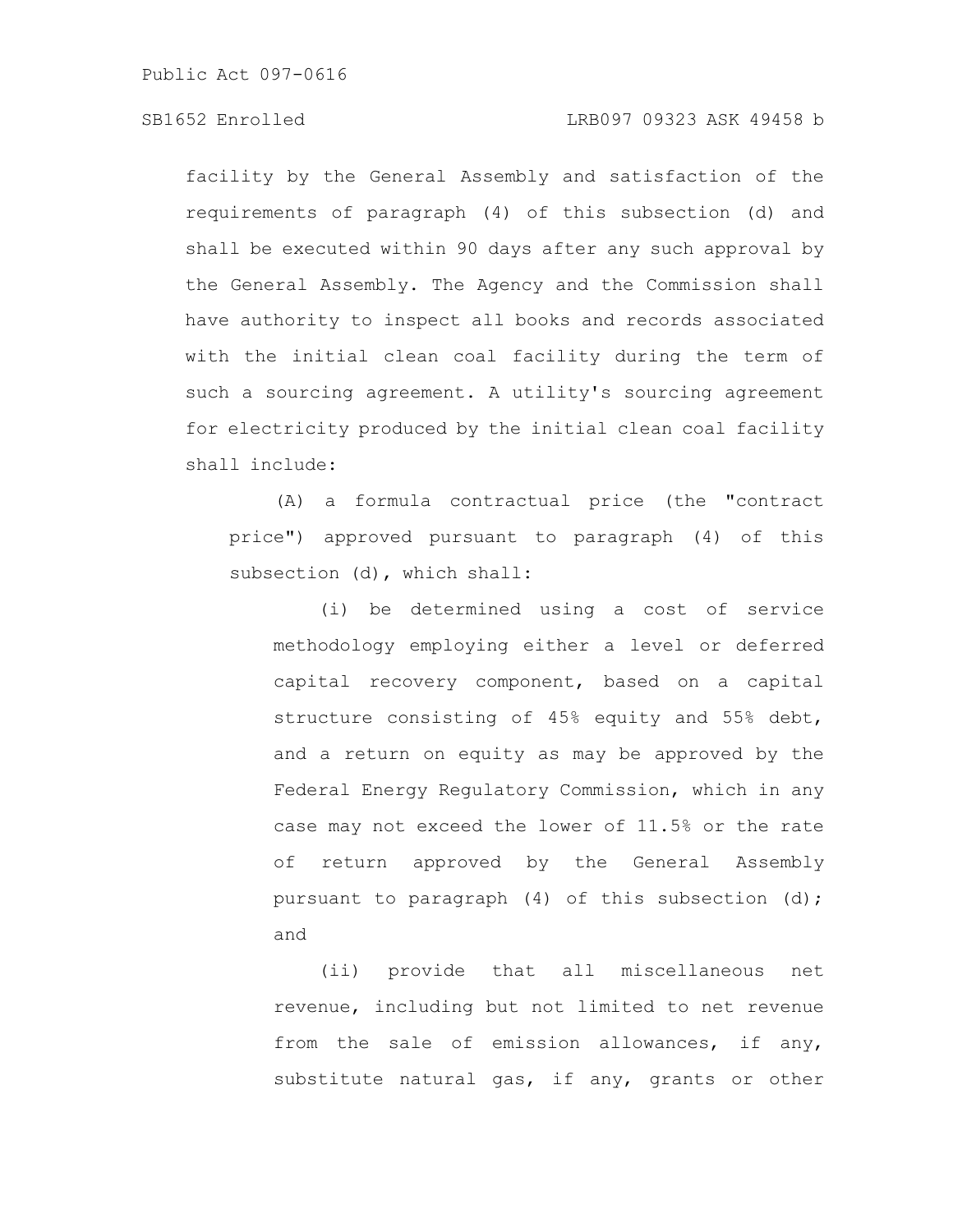support provided by the State of Illinois or the United States Government, firm transmission rights, if any, by-products produced by the facility, energy or capacity derived from the facility and not covered by a sourcing agreement pursuant to paragraph (3) of this subsection (d) or item (5) of subsection (d) of Section 16-115 of the Public Utilities Act, whether generated from the synthesis gas derived from coal, from SNG, or from natural gas, shall be credited against the revenue requirement for this initial clean coal facility; (B) power purchase provisions, which shall:

(i) provide that the utility party to such sourcing agreement shall pay the contract price for electricity delivered under such sourcing agreement;

(ii) require delivery of electricity to the regional transmission organization market of the utility that is party to such sourcing agreement;

(iii) require the utility party to such sourcing agreement to buy from the initial clean coal facility in each hour an amount of energy equal to all clean coal energy made available from the initial clean coal facility during such hour times a fraction, the numerator of which is such utility's retail market sales of electricity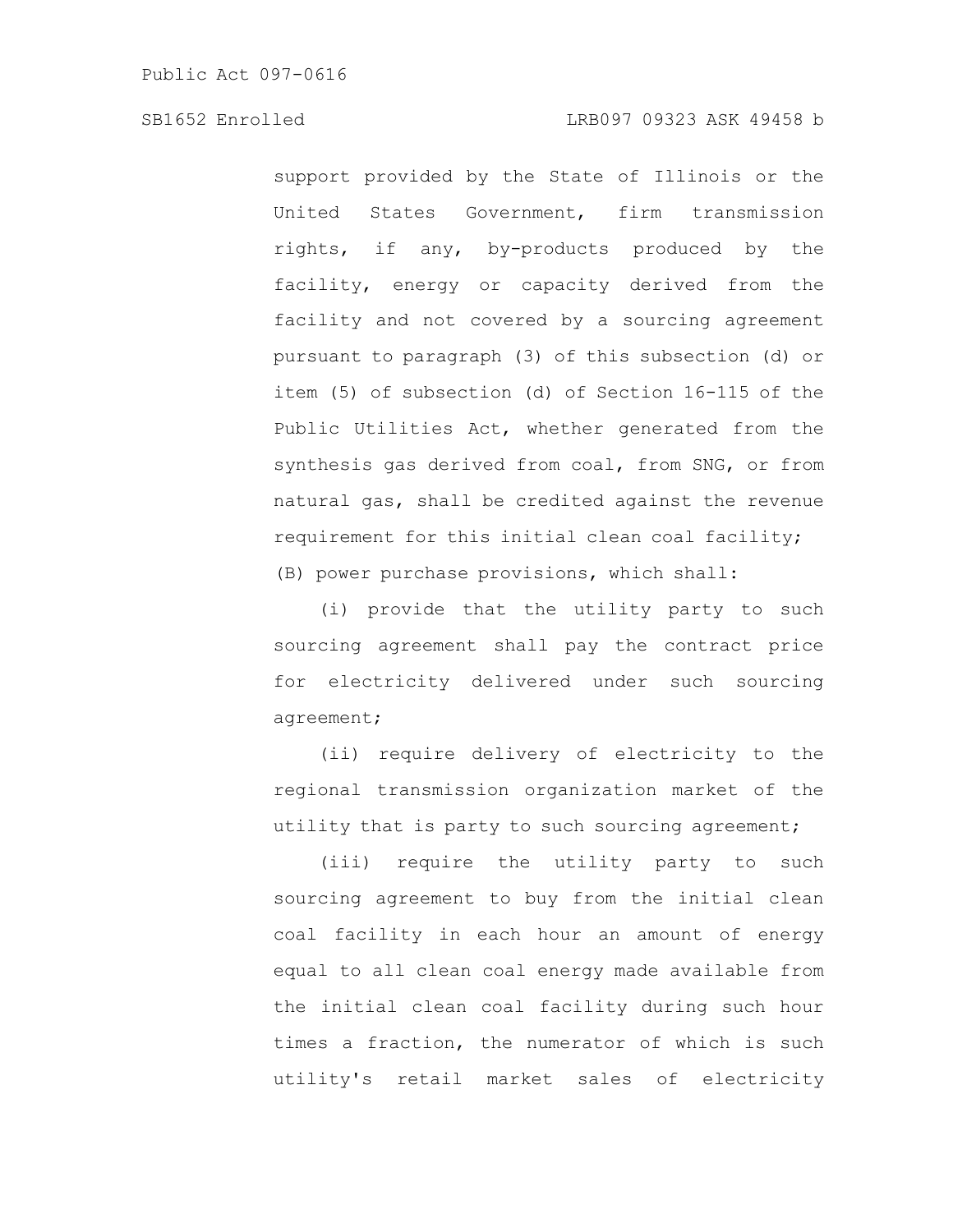(expressed in kilowatthours sold) in the State during the prior calendar month and the denominator of which is the total retail market sales of electricity (expressed in kilowatthours sold) in the State by utilities during such prior month and the sales of electricity (expressed in kilowatthours sold) in the State by alternative retail electric suppliers during such prior month that are subject to the requirements of this subsection (d) and paragraph (5) of subsection (d) of Section 16-115 of the Public Utilities Act, provided that the amount purchased by the utility in any year will be limited by paragraph (2) of this subsection (d); and

(iv) be considered pre-existing contracts in such utility's procurement plans for eligible retail customers;

(C) contract for differences provisions, which shall:

(i) require the utility party to such sourcing agreement to contract with the initial clean coal facility in each hour with respect to an amount of energy equal to all clean coal energy made available from the initial clean coal facility during such hour times a fraction, the numerator of which is such utility's retail market sales of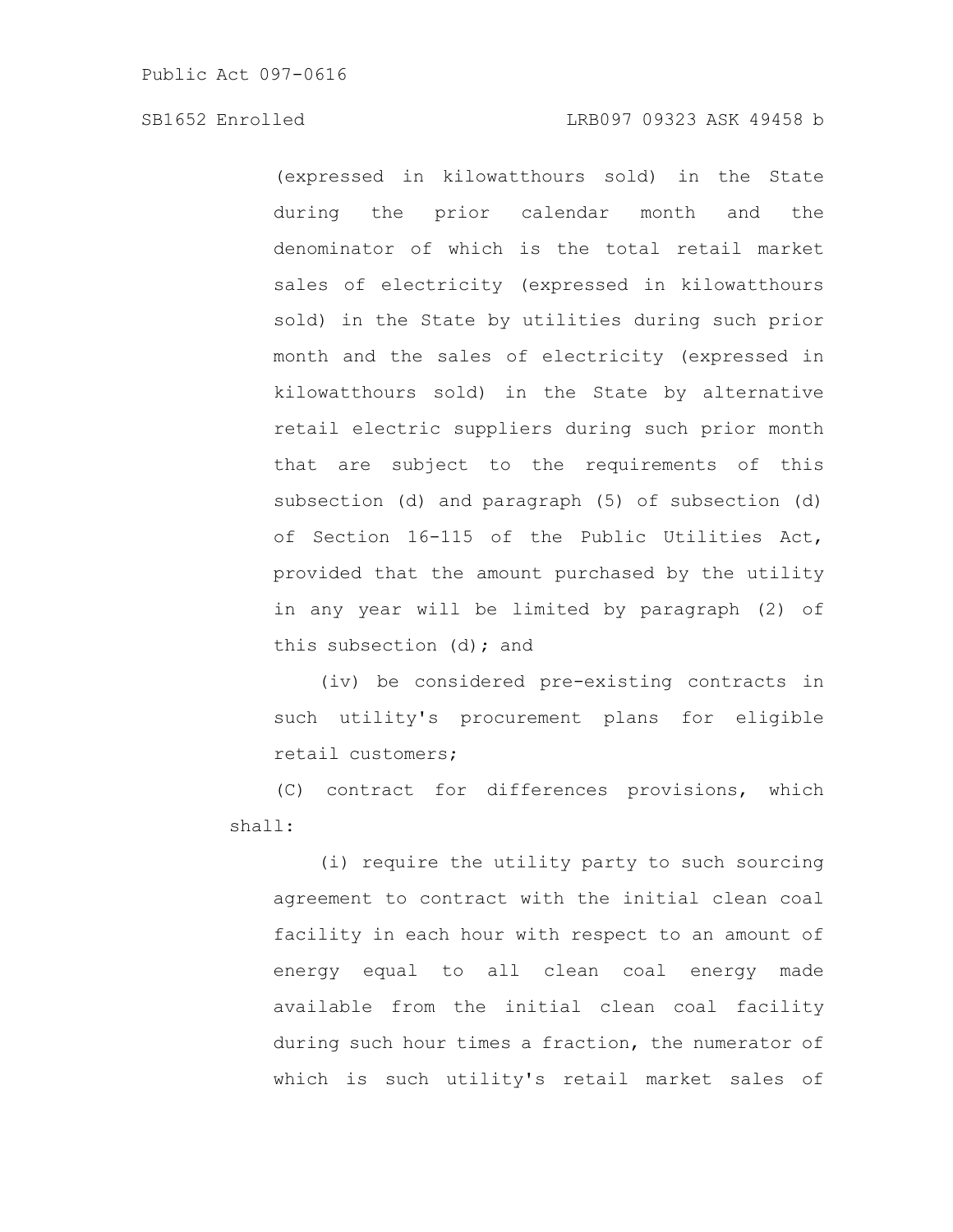electricity (expressed in kilowatthours sold) in the utility's service territory in the State during the prior calendar month and the denominator of which is the total retail market sales of electricity (expressed in kilowatthours sold) in the State by utilities during such prior month and the sales of electricity (expressed in kilowatthours sold) in the State by alternative retail electric suppliers during such prior month that are subject to the requirements of this subsection (d) and paragraph (5) of subsection (d) of Section 16-115 of the Public Utilities Act, provided that the amount paid by the utility in any year will be limited by paragraph (2) of this subsection (d);

(ii) provide that the utility's payment obligation in respect of the quantity of electricity determined pursuant to the preceding clause (i) shall be limited to an amount equal to (1) the difference between the contract price determined pursuant to subparagraph (A) of paragraph (3) of this subsection (d) and the day-ahead price for electricity delivered to the regional transmission organization market of the utility that is party to such sourcing agreement (or any successor delivery point at which such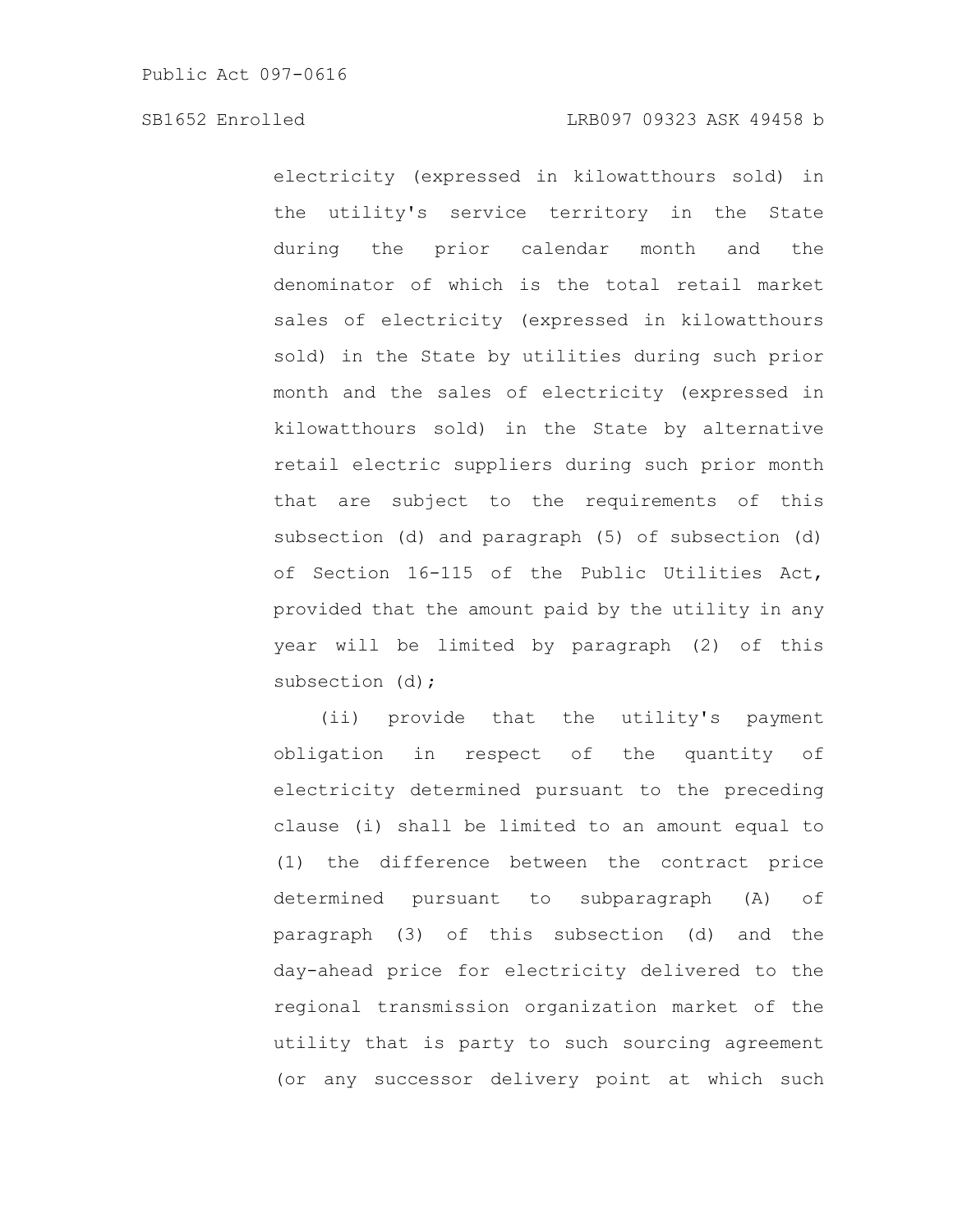Public Act 097-0616

#### SB1652 Enrolled LRB097 09323 ASK 49458 b

utility's supply obligations are financially settled on an hourly basis) (the "reference price") on the day preceding the day on which the electricity is delivered to the initial clean coal facility busbar, multiplied by (2) the quantity of electricity determined pursuant to the preceding clause  $(i)$ ; and

(iii) not require the utility to take physical delivery of the electricity produced by the facility;

(D) general provisions, which shall:

(i) specify a term of no more than 30 years, commencing on the commercial operation date of the facility;

(ii) provide that utilities shall maintain adequate records documenting purchases under the sourcing agreements entered into to comply with this subsection (d) and shall file an accounting with the load forecast that must be filed with the Agency by July 15 of each year, in accordance with subsection (d) of Section 16-111.5 of the Public Utilities Act.

(iii) provide that all costs associated with the initial clean coal facility will be periodically reported to the Federal Energy Regulatory Commission and to purchasers in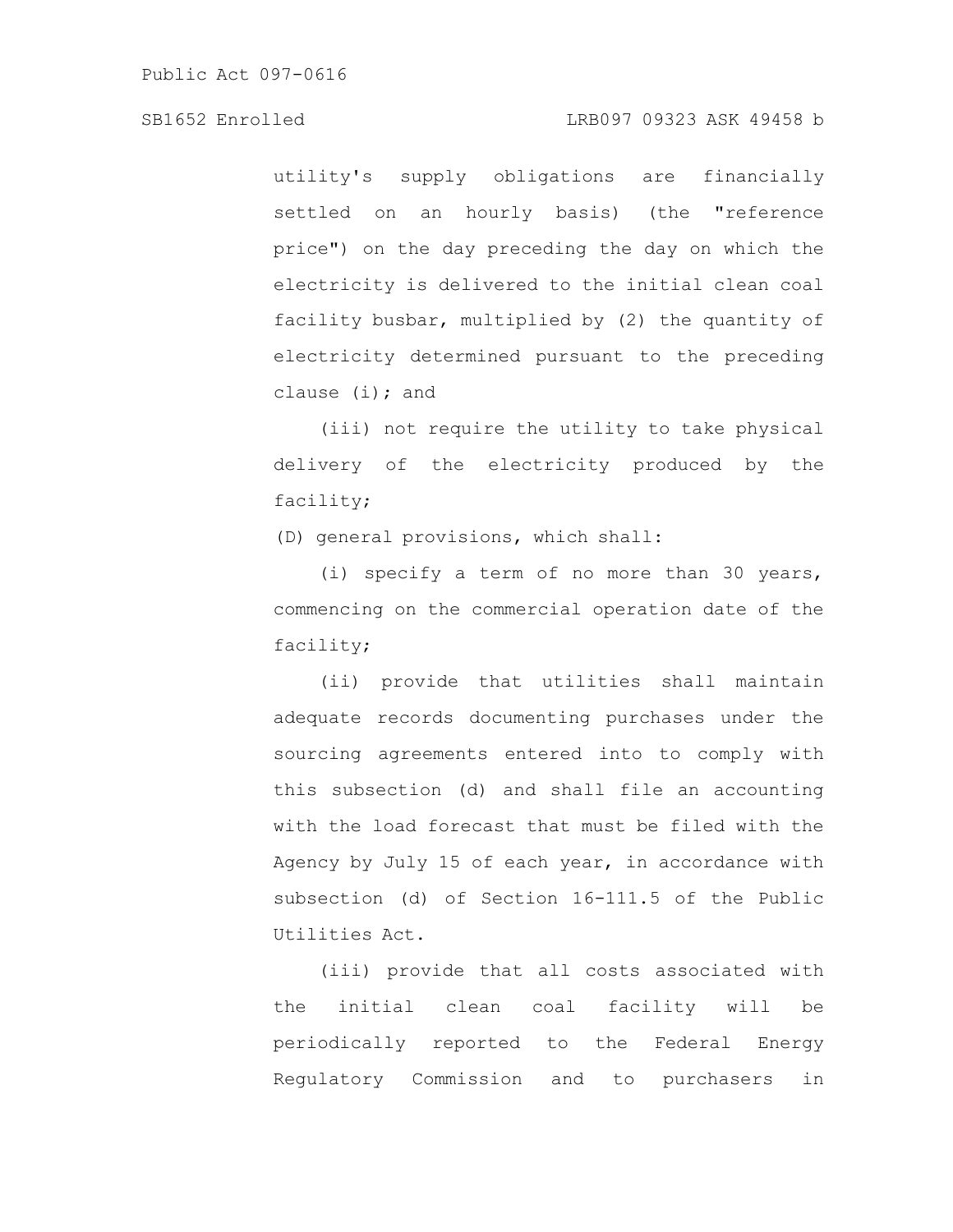accordance with applicable laws governing cost-based wholesale power contracts;

(iv) permit the Illinois Power Agency to assume ownership of the initial clean coal facility, without monetary consideration and otherwise on reasonable terms acceptable to the Agency, if the Agency so requests no less than 3 years prior to the end of the stated contract term;

(v) require the owner of the initial clean coal facility to provide documentation to the Commission each year, starting in the facility's first year of commercial operation, accurately reporting the quantity of carbon emissions from the facility that have been captured and sequestered and report any quantities of carbon released from the site or sites at which carbon emissions were sequestered in prior years, based on continuous monitoring of such sites. If, in any year after the first year of commercial operation, the owner of the facility fails to demonstrate that the initial clean coal facility captured and sequestered at least 50% of the total carbon emissions that the facility would otherwise emit or that sequestration of emissions from prior years has failed, resulting in the release of carbon dioxide into the atmosphere, the owner of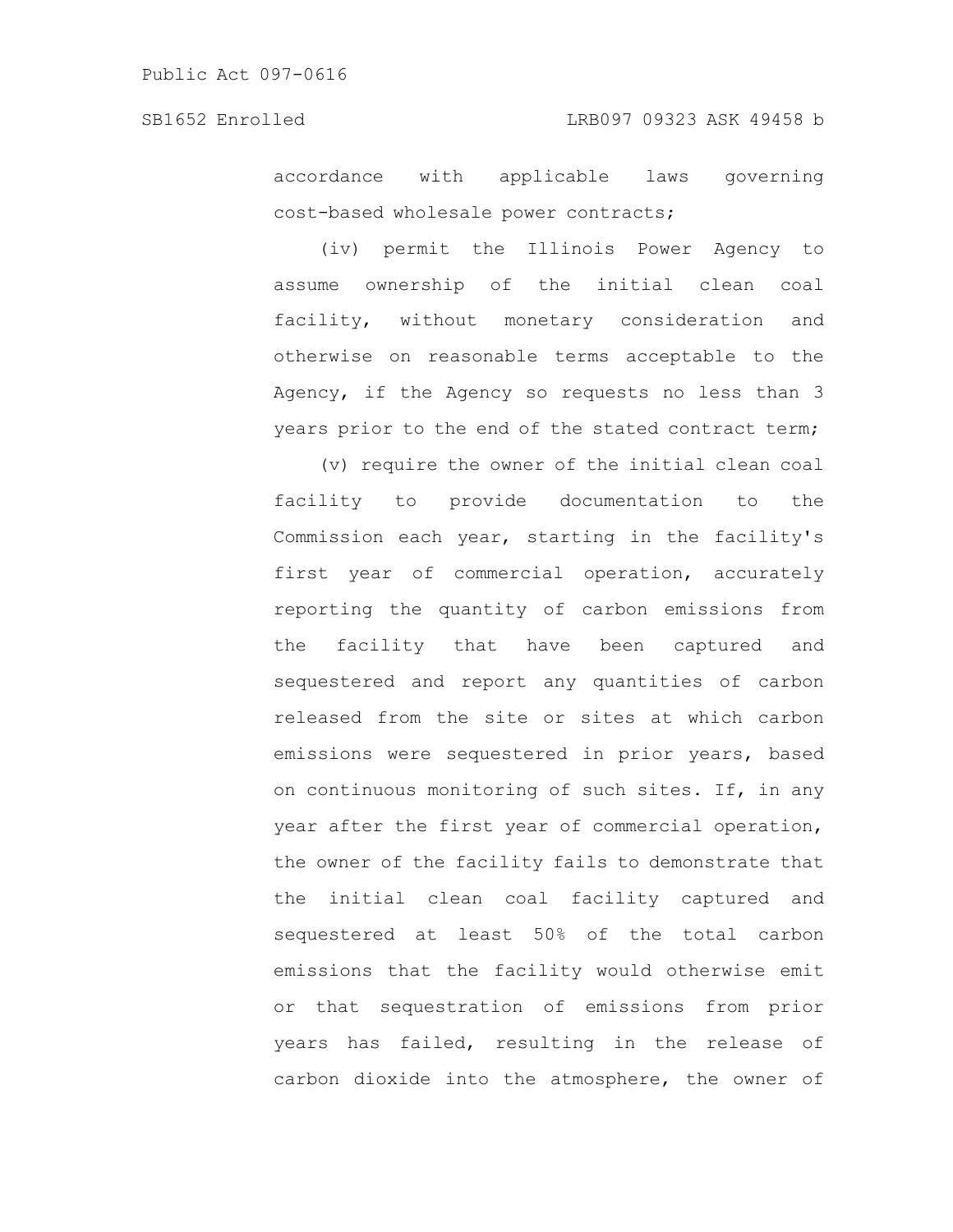the facility must offset excess emissions. Any such carbon offsets must be permanent, additional, verifiable, real, located within the State of Illinois, and legally and practicably enforceable. The cost of such offsets for the facility that are not recoverable shall not exceed \$15 million in any given year. No costs of any such purchases of carbon offsets may be recovered from a utility or its customers. All carbon offsets purchased for this purpose and any carbon emission credits associated with sequestration of carbon from the facility must be permanently retired. The initial clean coal facility shall not forfeit its designation as a clean coal facility if the facility fails to fully comply with the applicable carbon sequestration requirements in any given year, provided the requisite offsets are purchased. However, the Attorney General, on behalf of the People of the State of Illinois, may specifically enforce the facility's sequestration requirement and the other terms of this contract provision. Compliance with the sequestration requirements and offset purchase requirements specified in paragraph (3) of this subsection (d) shall be reviewed annually by an independent expert retained by the owner of the initial clean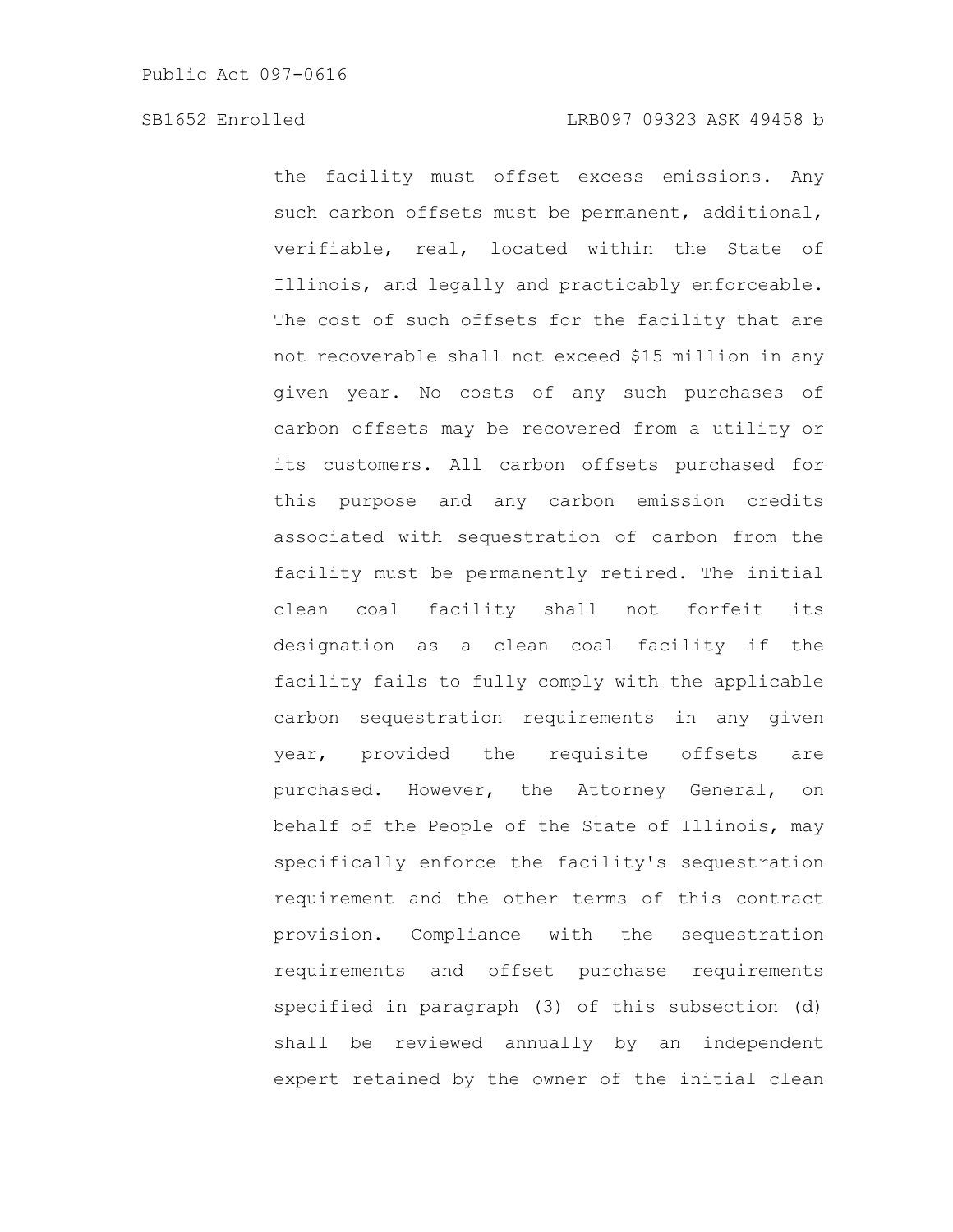coal facility, with the advance written approval of the Attorney General. The Commission may, in the course of the review specified in item (vii), reduce the allowable return on equity for the facility if the facility wilfully fails to comply with the carbon capture and sequestration requirements set forth in this item  $(v)$ ;

(vi) include limits on, and accordingly provide for modification of, the amount the utility is required to source under the sourcing agreement consistent with paragraph (2) of this subsection (d);

(vii) require Commission review: (1) to determine the justness, reasonableness, and prudence of the inputs to the formula referenced in subparagraphs (A)(i) through (A)(iii) of paragraph (3) of this subsection (d), prior to an adjustment in those inputs including, without limitation, the capital structure and return on equity, fuel costs, and other operations and maintenance costs and (2) to approve the costs to be passed through to customers under the sourcing agreement by which the utility satisfies its statutory obligations. Commission review shall occur no less than every 3 years, regardless of whether any adjustments have been proposed, and shall be completed within 9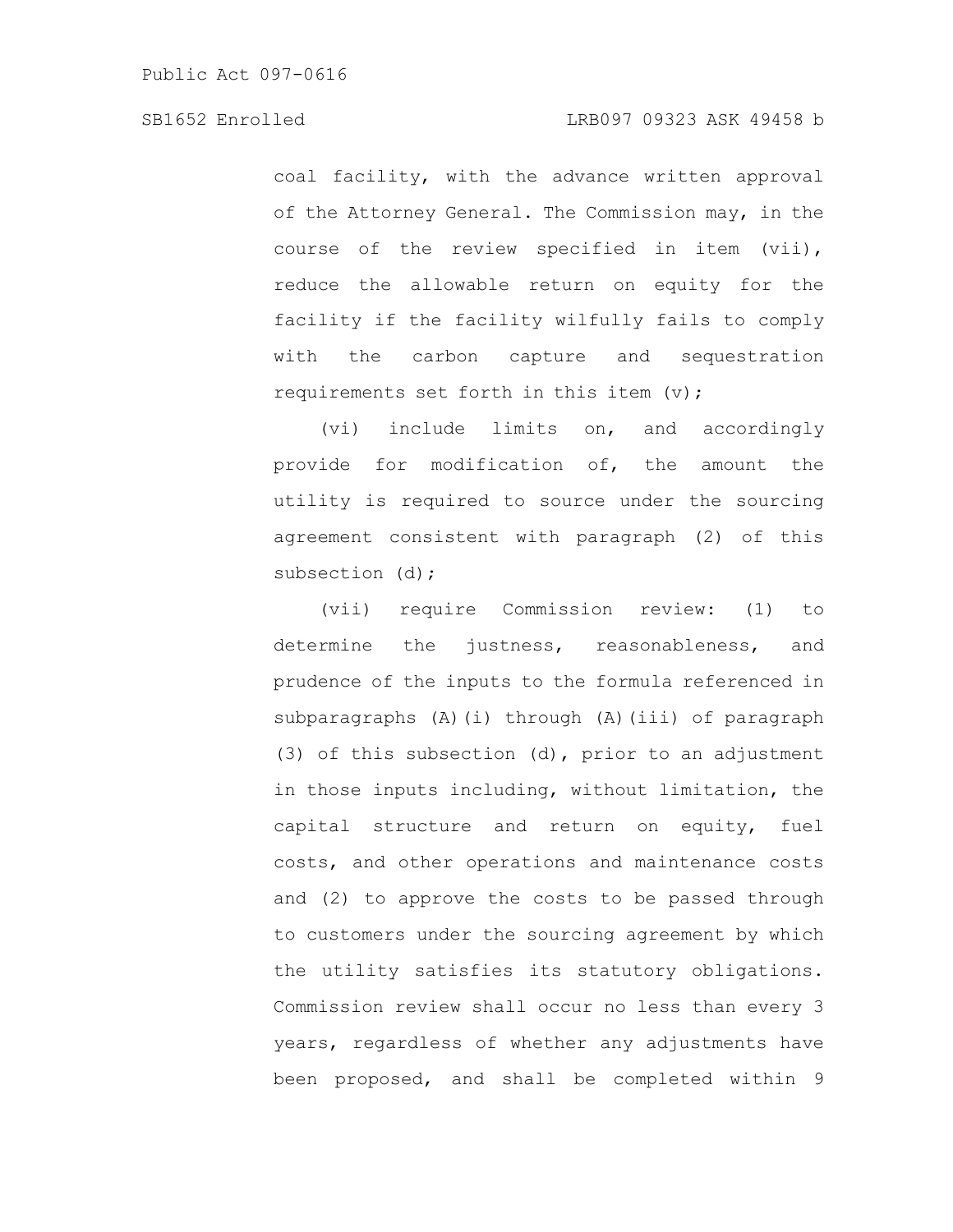months;

(viii) limit the utility's obligation to such amount as the utility is allowed to recover through tariffs filed with the Commission, provided that neither the clean coal facility nor the utility waives any right to assert federal pre-emption or any other argument in response to a purported disallowance of recovery costs;

(ix) limit the utility's or alternative retail electric supplier's obligation to incur any liability until such time as the facility is in commercial operation and generating power and energy and such power and energy is being delivered to the facility busbar;

(x) provide that the owner or owners of the initial clean coal facility, which is the counterparty to such sourcing agreement, shall have the right from time to time to elect whether the obligations of the utility party thereto shall be governed by the power purchase provisions or the contract for differences provisions;

(xi) append documentation showing that the formula rate and contract, insofar as they relate to the power purchase provisions, have been approved by the Federal Energy Regulatory Commission pursuant to Section 205 of the Federal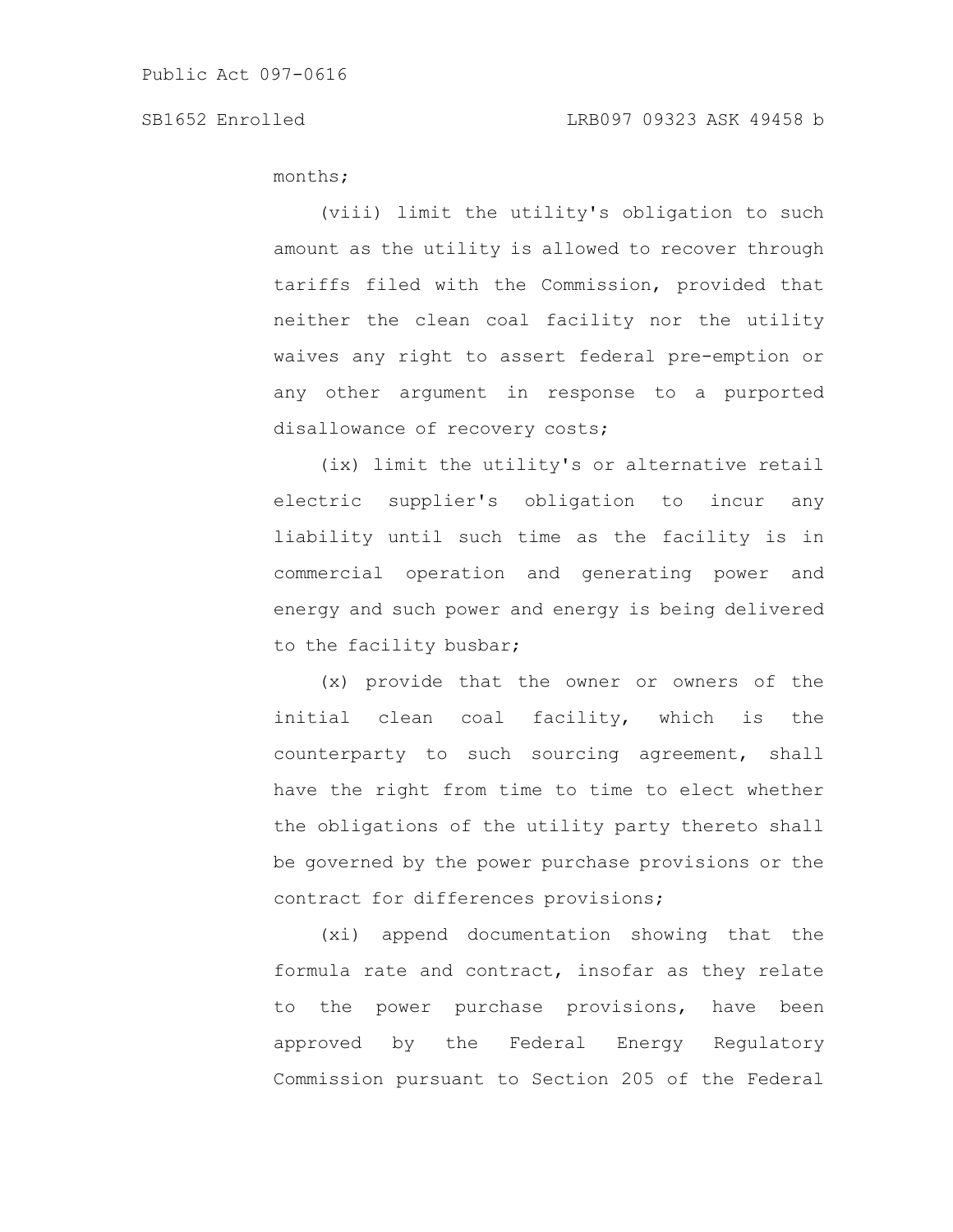Power Act;

(xii) provide that any changes to the terms of the contract, insofar as such changes relate to the power purchase provisions, are subject to review under the public interest standard applied by the Federal Energy Regulatory Commission pursuant to Sections 205 and 206 of the Federal Power Act; and

(xiii) conform with customary lender requirements in power purchase agreements used as the basis for financing non-utility generators.

(4) Effective date of sourcing agreements with the initial clean coal facility. Any proposed sourcing agreement with the initial clean coal facility shall not become effective unless the following reports are prepared and submitted and authorizations and approvals obtained:

> (i) Facility cost report. The owner of the initial clean coal facility shall submit to the Commission, the Agency, and the General Assembly a front-end engineering and design study, a facility cost report, method of financing (including but not limited to structure and associated costs), and an operating and maintenance cost quote for the facility (collectively "facility cost report"), which shall be prepared in accordance with the requirements of this paragraph (4) of subsection (d) of this Section, and shall provide the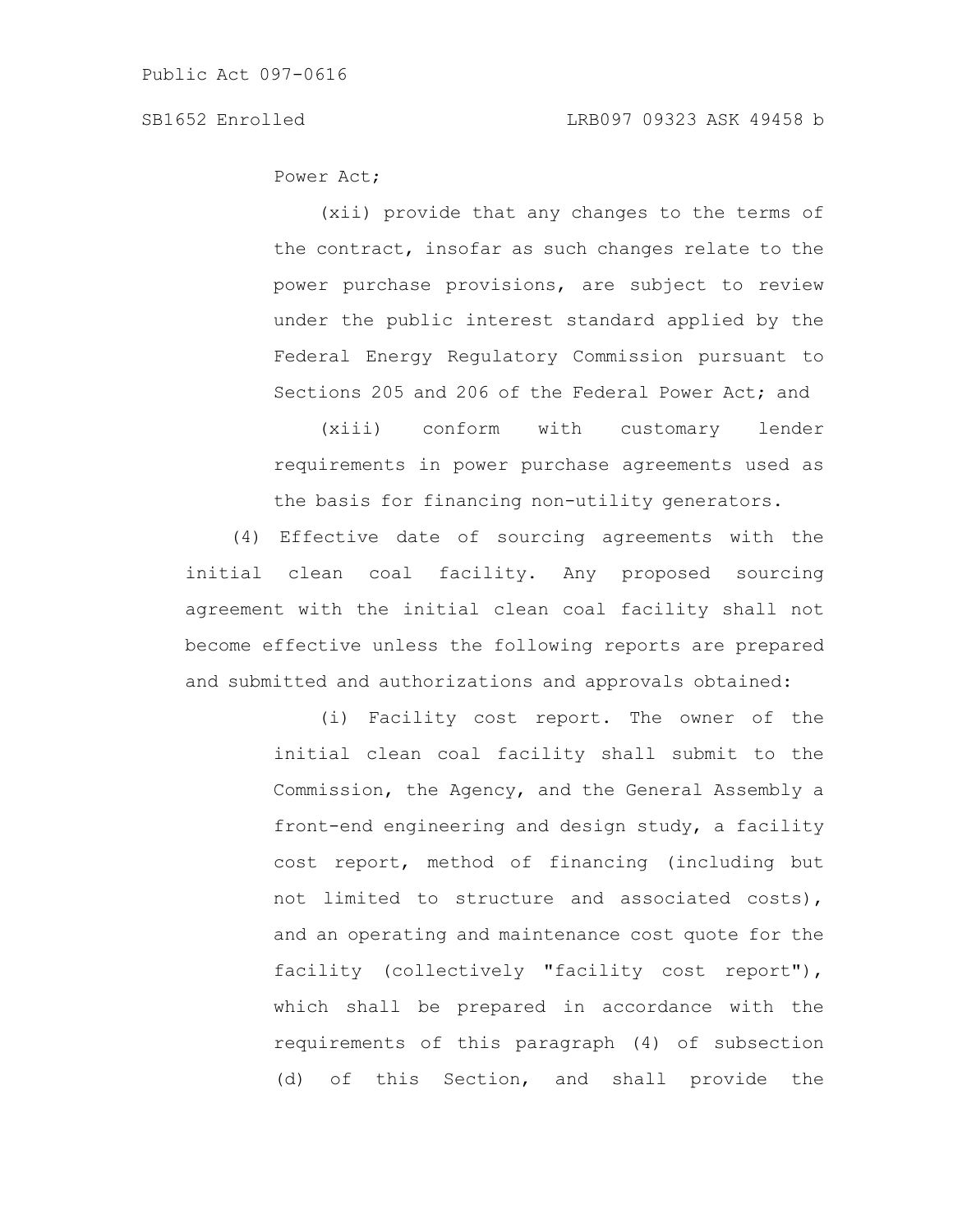Commission and the Agency access to the work papers, relied upon documents, and any other backup documentation related to the facility cost report.

(ii) Commission report. Within 6 months following receipt of the facility cost report, the Commission, in consultation with the Agency, shall submit a report to the General Assembly setting forth its analysis of the facility cost report. Such report shall include, but not be limited to, a comparison of the costs associated with electricity generated by the initial clean coal facility to the costs associated with electricity generated by other types of generation facilities, an analysis of the rate impacts on residential and small business customers over the life of the sourcing agreements, and an analysis of the likelihood that the initial clean coal facility will commence commercial operation by and be delivering power to the facility's busbar by 2016. To assist in the preparation of its report, the Commission, in consultation with the Agency, may hire one or more experts or consultants, the costs of which shall be paid for by the owner of the initial clean coal facility. The Commission and Agency may begin the process of selecting such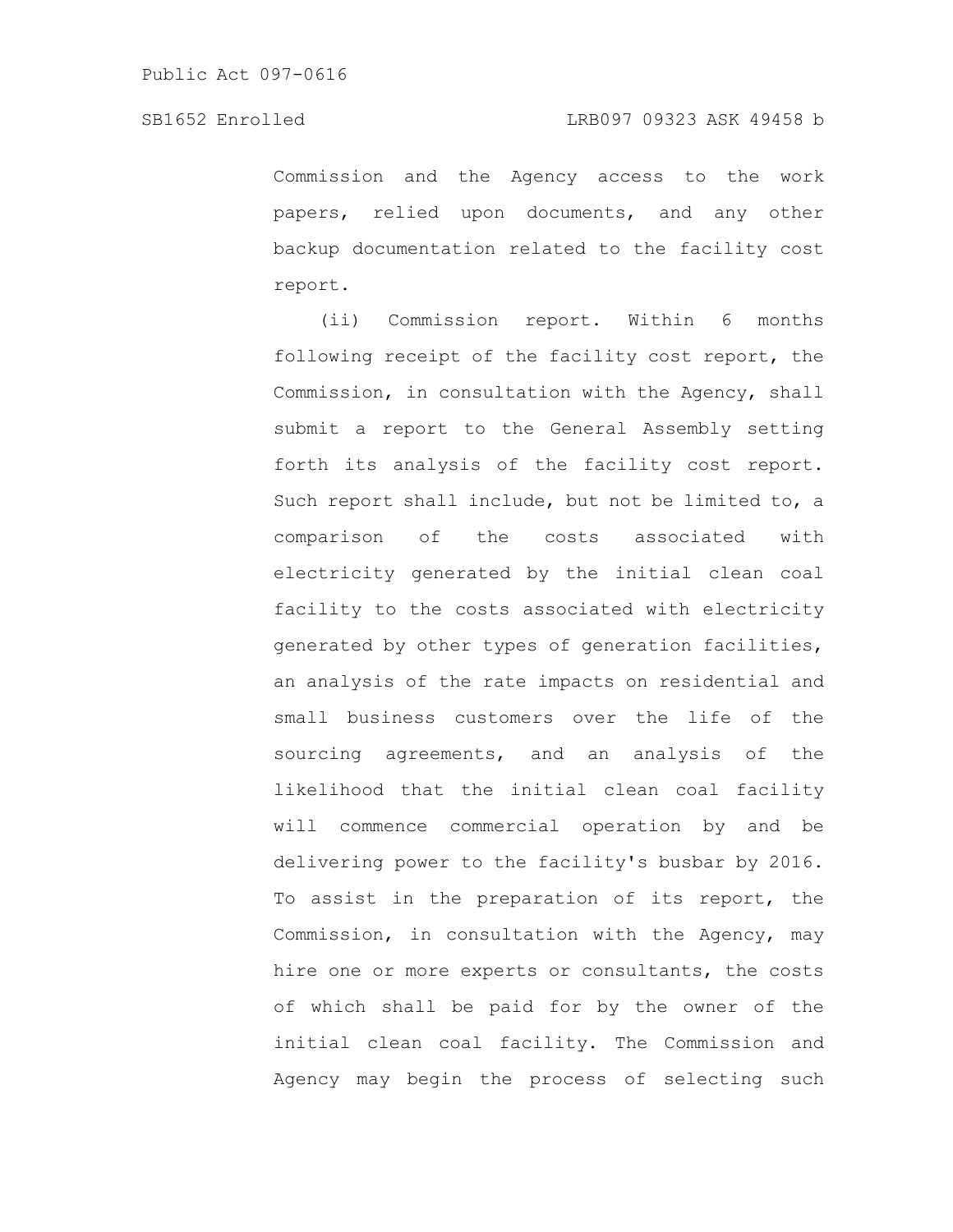experts or consultants prior to receipt of the facility cost report.

(iii) General Assembly approval. The proposed sourcing agreements shall not take effect unless, based on the facility cost report and the Commission's report, the General Assembly enacts authorizing legislation approving (A) the projected price, stated in cents per kilowatthour, to be charged for electricity generated by the initial clean coal facility, (B) the projected impact on residential and small business customers' bills over the life of the sourcing agreements, and (C) the maximum allowable return on equity for the project; and

(iv) Commission review. If the General Assembly enacts authorizing legislation pursuant to subparagraph (iii) approving a sourcing agreement, the Commission shall, within 90 days of such enactment, complete a review of such sourcing agreement. During such time period, the Commission shall implement any directive of the General Assembly, resolve any disputes between the parties to the sourcing agreement concerning the terms of such agreement, approve the form of such agreement, and issue an order finding that the sourcing agreement is prudent and reasonable.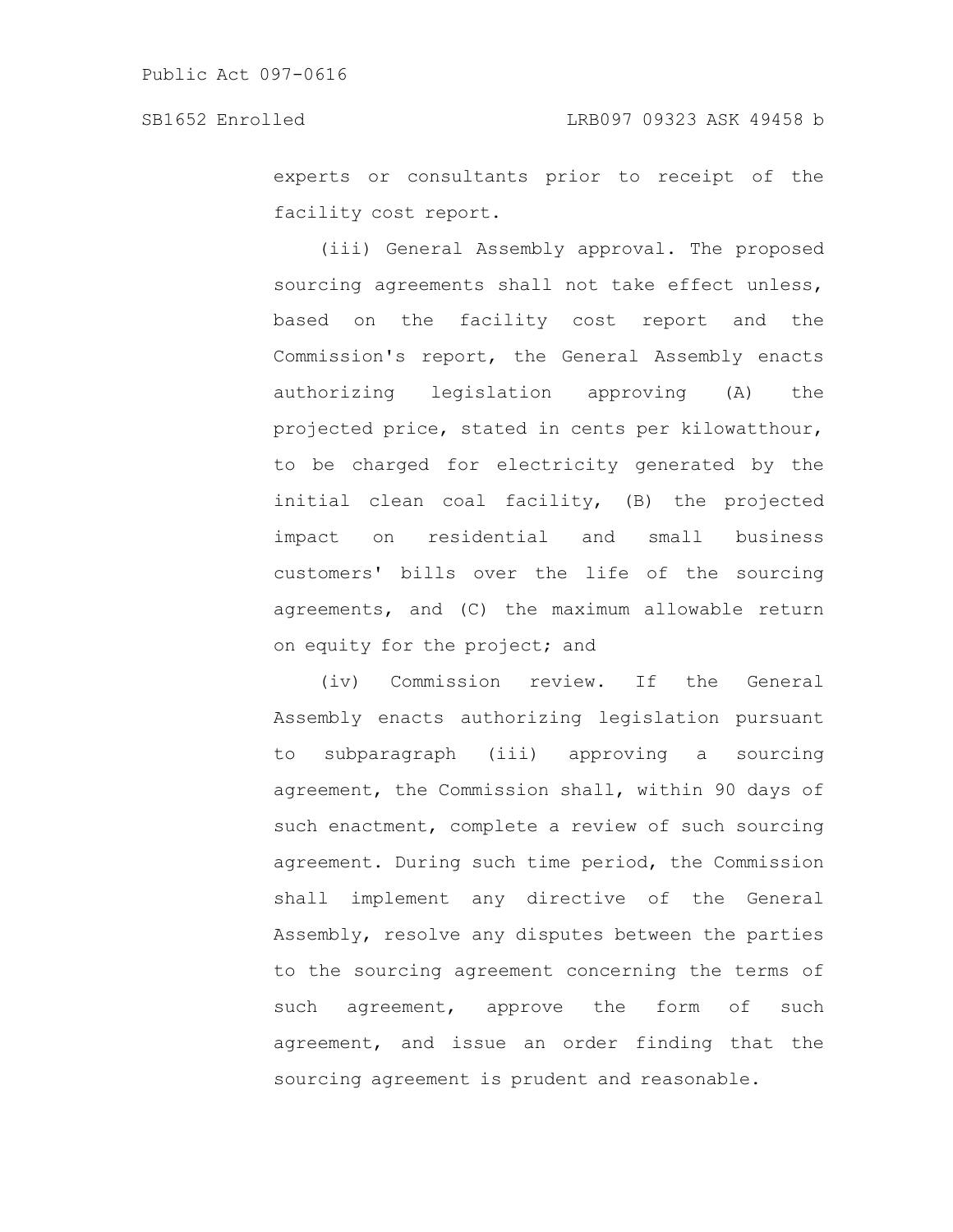# SB1652 Enrolled LRB097 09323 ASK 49458 b

The facility cost report shall be prepared as follows:

(A) The facility cost report shall be prepared by duly licensed engineering and construction firms detailing the estimated capital costs payable to one or more contractors or suppliers for the engineering, procurement and construction of the components comprising the initial clean coal facility and the estimated costs of operation and maintenance of the facility. The facility cost report shall include:

(i) an estimate of the capital cost of the core plant based on one or more front end engineering and design studies for the gasification island and related facilities. The core plant shall include all civil, structural, mechanical, electrical, control, and safety systems.

(ii) an estimate of the capital cost of the balance of the plant, including any capital costs associated with sequestration of carbon dioxide emissions and all interconnects and interfaces required to operate the facility, such as transmission of electricity, construction or backfeed power supply, pipelines to transport substitute natural gas or carbon dioxide, potable water supply, natural gas supply, water supply, water discharge, landfill, access roads, and coal delivery.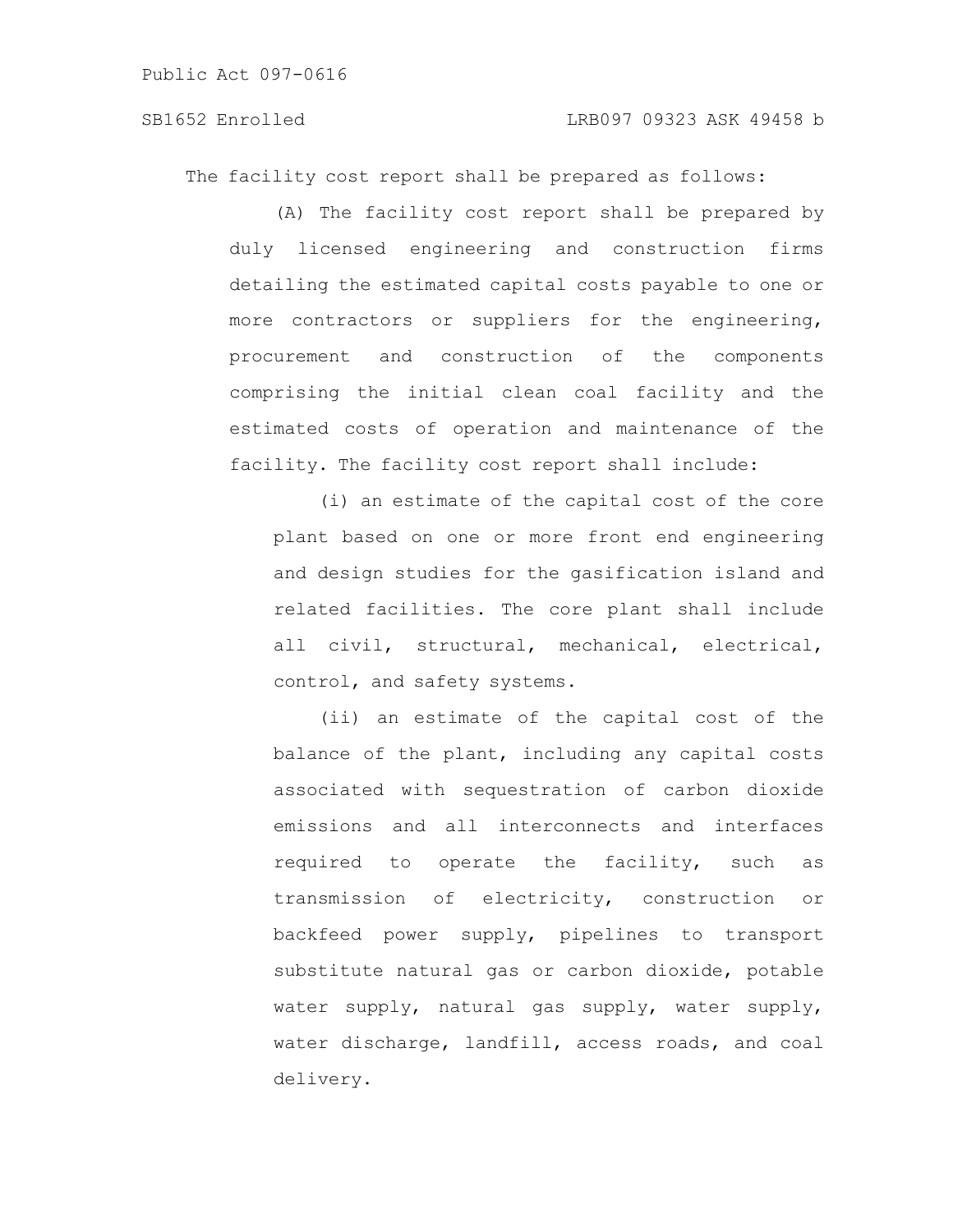The quoted construction costs shall be expressed in nominal dollars as of the date that the quote is prepared and shall include (1) capitalized financing costs during construction, (2) taxes, insurance, and other owner's costs, and (3) an assumed escalation in materials and labor beyond the date as of which the construction cost quote is expressed.

(B) The front end engineering and design study for the gasification island and the cost study for the balance of plant shall include sufficient design work to permit quantification of major categories of materials, commodities and labor hours, and receipt of quotes from vendors of major equipment required to construct and operate the clean coal facility.

(C) The facility cost report shall also include an operating and maintenance cost quote that will provide the estimated cost of delivered fuel, personnel, maintenance contracts, chemicals, catalysts, consumables, spares, and other fixed and variable operations and maintenance costs.

(a) The delivered fuel cost estimate will be provided by a recognized third party expert or experts in the fuel and transportation industries.

(b) The balance of the operating and maintenance cost quote, excluding delivered fuel costs will be developed based on the inputs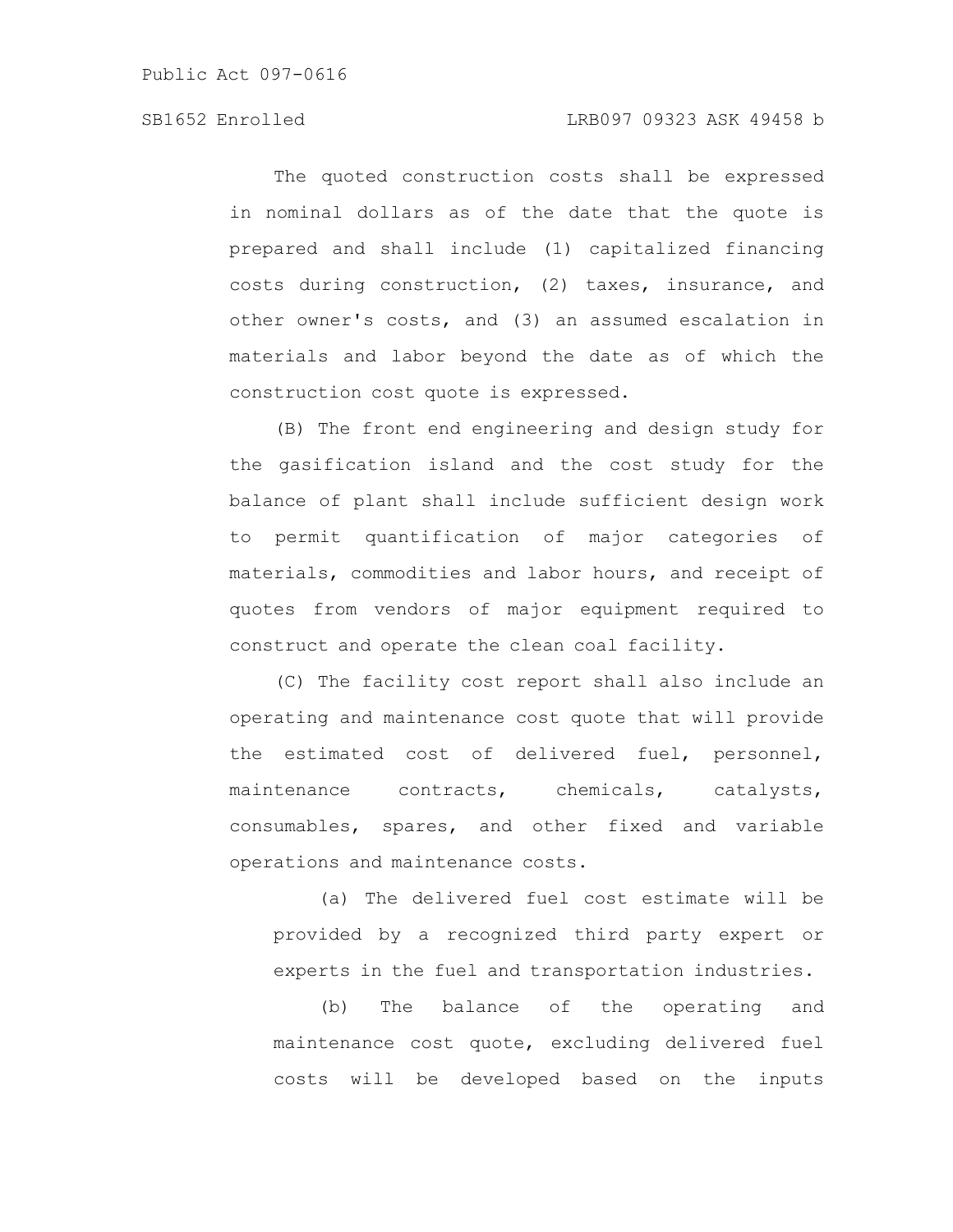# SB1652 Enrolled LRB097 09323 ASK 49458 b

provided by duly licensed engineering and construction firms performing the construction cost quote, potential vendors under long-term service agreements and plant operating agreements, or recognized third party plant operator or operators.

The operating and maintenance cost quote (including the cost of the front end engineering and design study) shall be expressed in nominal dollars as of the date that the quote is prepared and shall include (1) taxes, insurance, and other owner's costs, and (2) an assumed escalation in materials and labor beyond the date as of which the operating and maintenance cost quote is expressed.

(D) The facility cost report shall also include (i) an analysis of the initial clean coal facility's ability to deliver power and energy into the applicable regional transmission organization markets and (ii) an analysis of the expected capacity factor for the initial clean coal facility.

(E) Amounts paid to third parties unrelated to the owner or owners of the initial clean coal facility to prepare the core plant construction cost quote, including the front end engineering and design study, and the operating and maintenance cost quote will be reimbursed through Coal Development Bonds.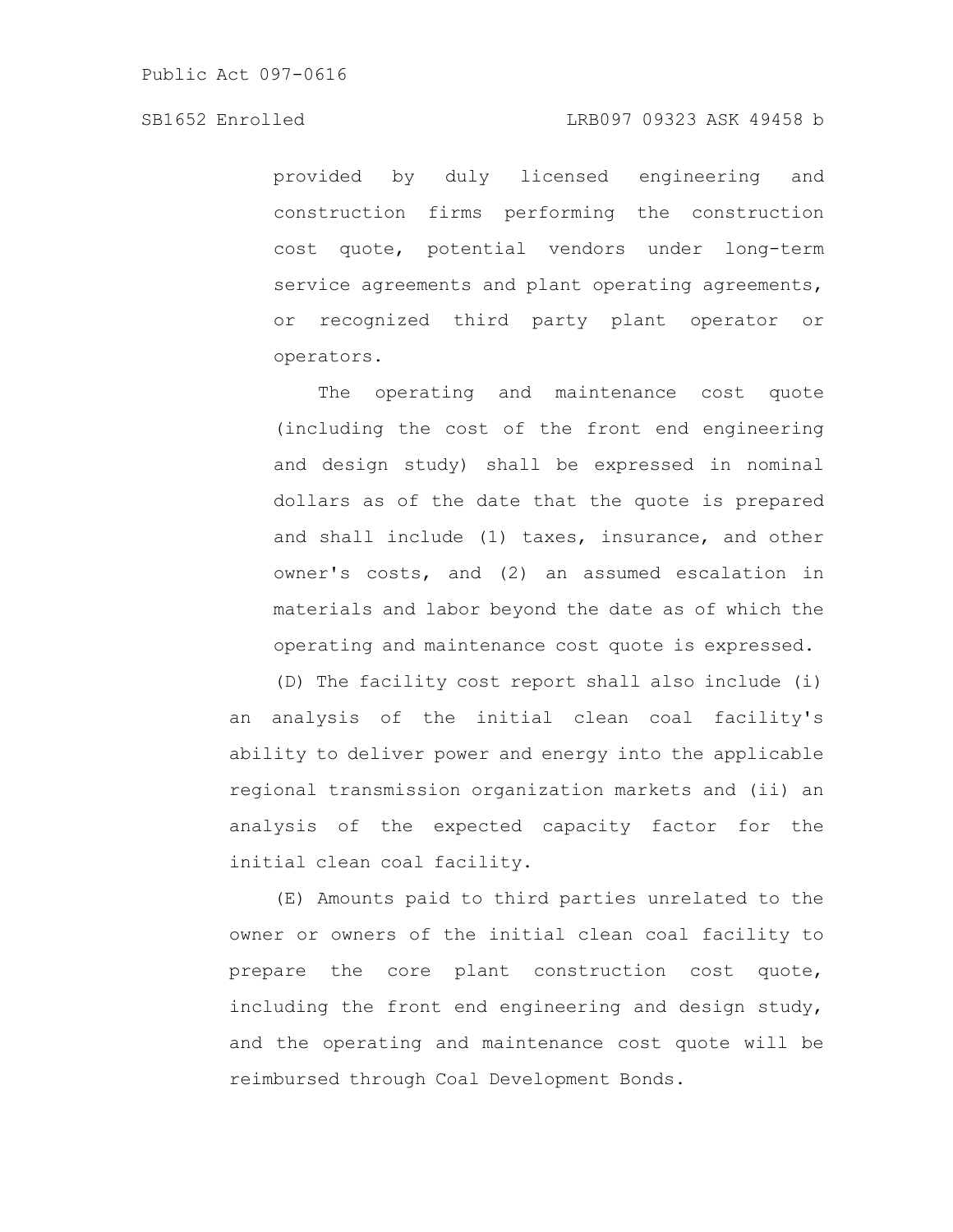(5) Re-powering and retrofitting coal-fired power plants previously owned by Illinois utilities to qualify as clean coal facilities. During the 2009 procurement planning process and thereafter, the Agency and the Commission shall consider sourcing agreements covering electricity generated by power plants that were previously owned by Illinois utilities and that have been or will be converted into clean coal facilities, as defined by Section 1-10 of this Act. Pursuant to such procurement planning process, the owners of such facilities may propose to the Agency sourcing agreements with utilities and alternative retail electric suppliers required to comply with subsection (d) of this Section and item (5) of subsection (d) of Section 16-115 of the Public Utilities Act, covering electricity generated by such facilities. In the case of sourcing agreements that are power purchase agreements, the contract price for electricity sales shall be established on a cost of service basis. In the case of sourcing agreements that are contracts for differences, the contract price from which the reference price is subtracted shall be established on a cost of service basis. The Agency and the Commission may approve any such utility sourcing agreements that do not exceed cost-based benchmarks developed by the procurement administrator, in consultation with the Commission staff, Agency staff and the procurement monitor, subject to Commission review and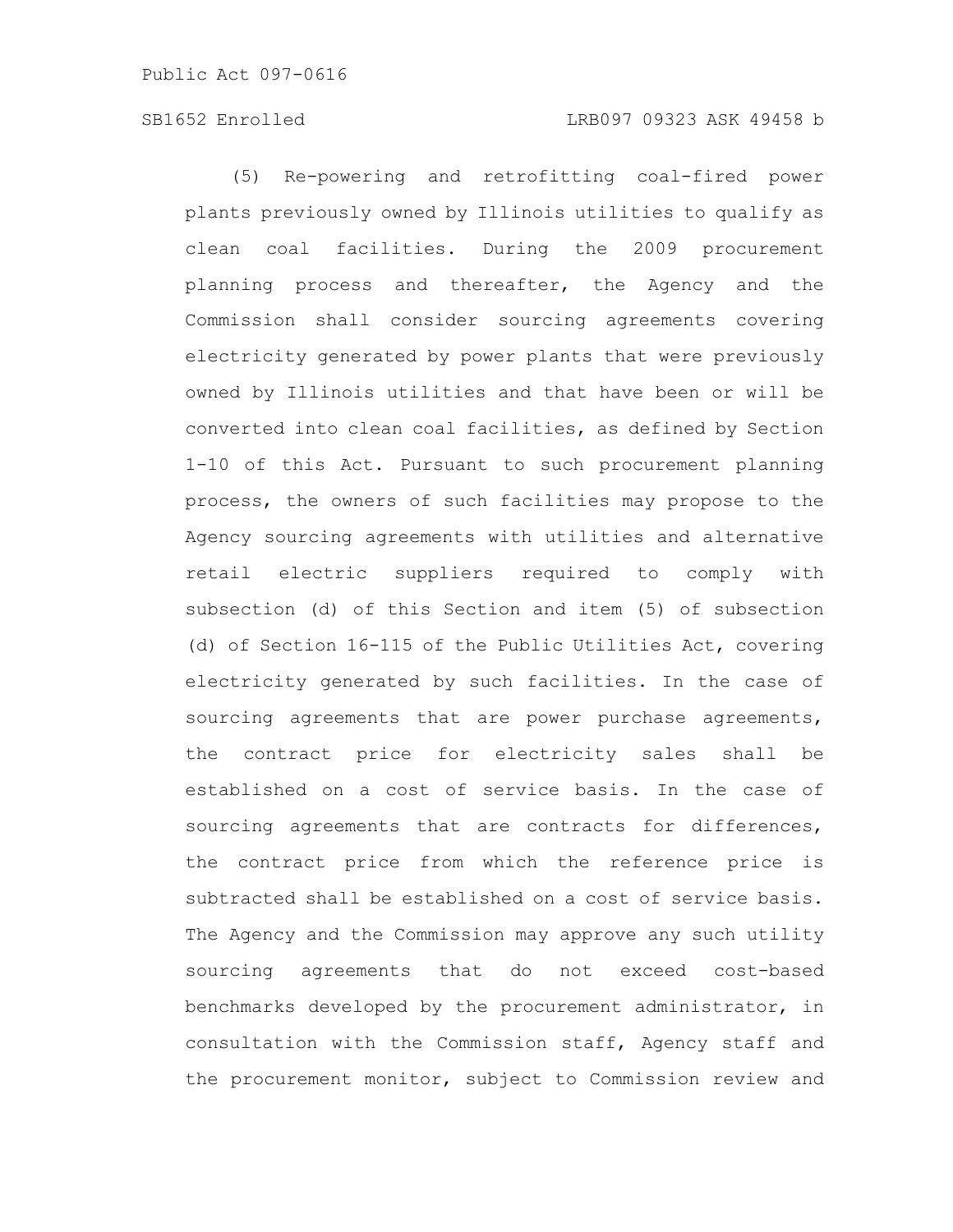approval. The Commission shall have authority to inspect all books and records associated with these clean coal facilities during the term of any such contract.

(6) Costs incurred under this subsection (d) or pursuant to a contract entered into under this subsection (d) shall be deemed prudently incurred and reasonable in amount and the electric utility shall be entitled to full cost recovery pursuant to the tariffs filed with the Commission.

(e) The draft procurement plans are subject to public comment, as required by Section 16-111.5 of the Public Utilities Act.

(f) The Agency shall submit the final procurement plan to the Commission. The Agency shall revise a procurement plan if the Commission determines that it does not meet the standards set forth in Section 16-111.5 of the Public Utilities Act.

(g) The Agency shall assess fees to each affected utility to recover the costs incurred in preparation of the annual procurement plan for the utility.

(h) The Agency shall assess fees to each bidder to recover the costs incurred in connection with a competitive procurement process.

(Source: P.A. 95-481, eff. 8-28-07; 95-1027, eff. 6-1-09; 96-159, eff. 8-10-09; 96-1437, eff. 8-17-10.)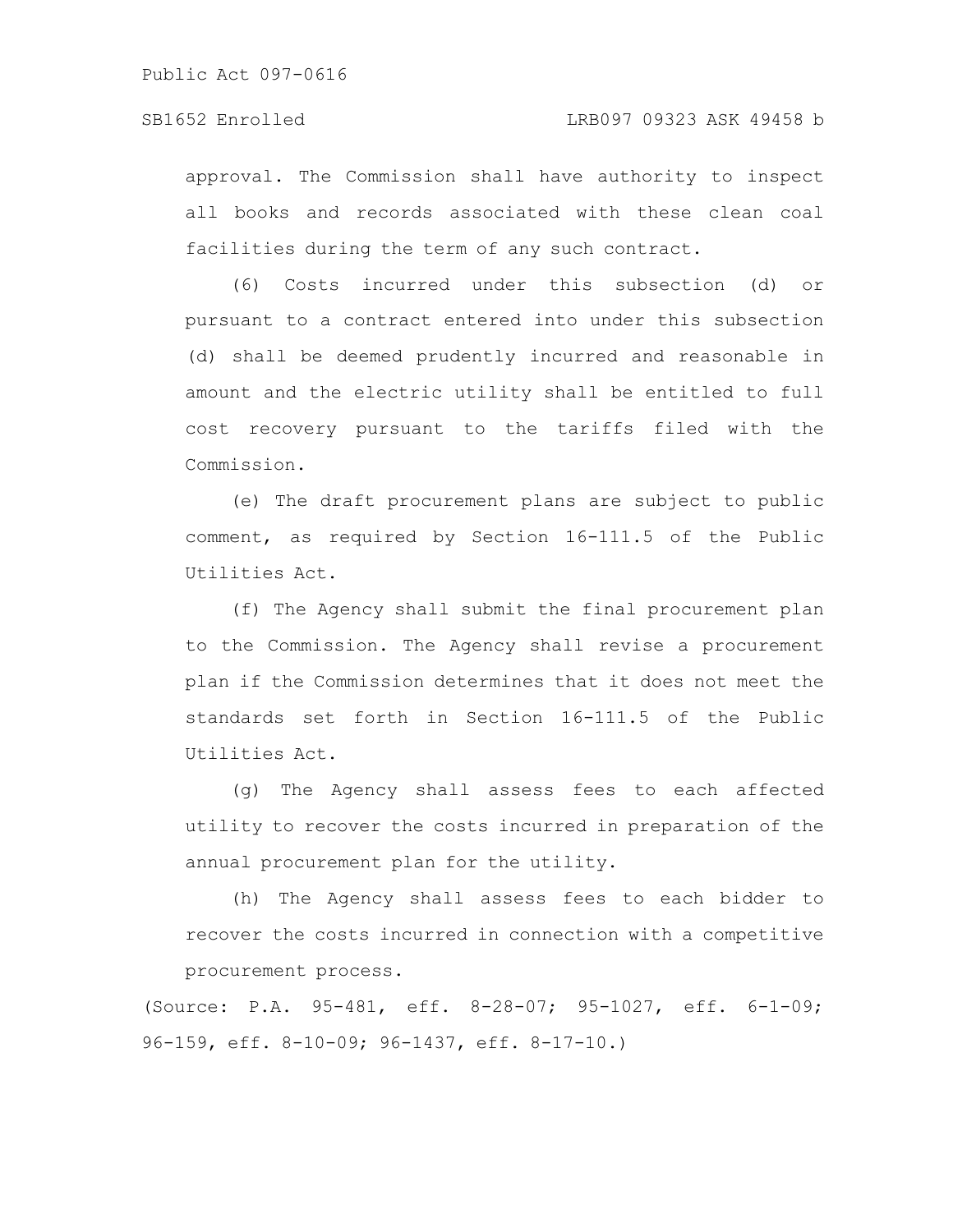Section 10. The Public Utilities Act is amended by changing Sections 8-103, 16-107.5, 16-111.5, 16-111.7, and 16-128 and by adding Sections 8-103A, 16-108.5, 16-108.6, 16-108.7, 16-108.8, 16-111.5B, and 16-128A as follows:

(220 ILCS 5/8-103)

Sec. 8-103. Energy efficiency and demand-response measures.

(a) It is the policy of the State that electric utilities are required to use cost-effective energy efficiency and demand-response measures to reduce delivery load. Requiring investment in cost-effective energy efficiency and demand-response measures will reduce direct and indirect costs to consumers by decreasing environmental impacts and by avoiding or delaying the need for new generation, transmission, and distribution infrastructure. It serves the public interest to allow electric utilities to recover costs for reasonably and prudently incurred expenses for energy efficiency and demand-response measures. As used in this Section, "cost-effective" means that the measures satisfy the total resource cost test. The low-income measures described in subsection (f)(4) of this Section shall not be required to meet the total resource cost test. For purposes of this Section, the terms "energy-efficiency", "demand-response", "electric utility", and "total resource cost test" shall have the meanings set forth in the Illinois Power Agency Act. For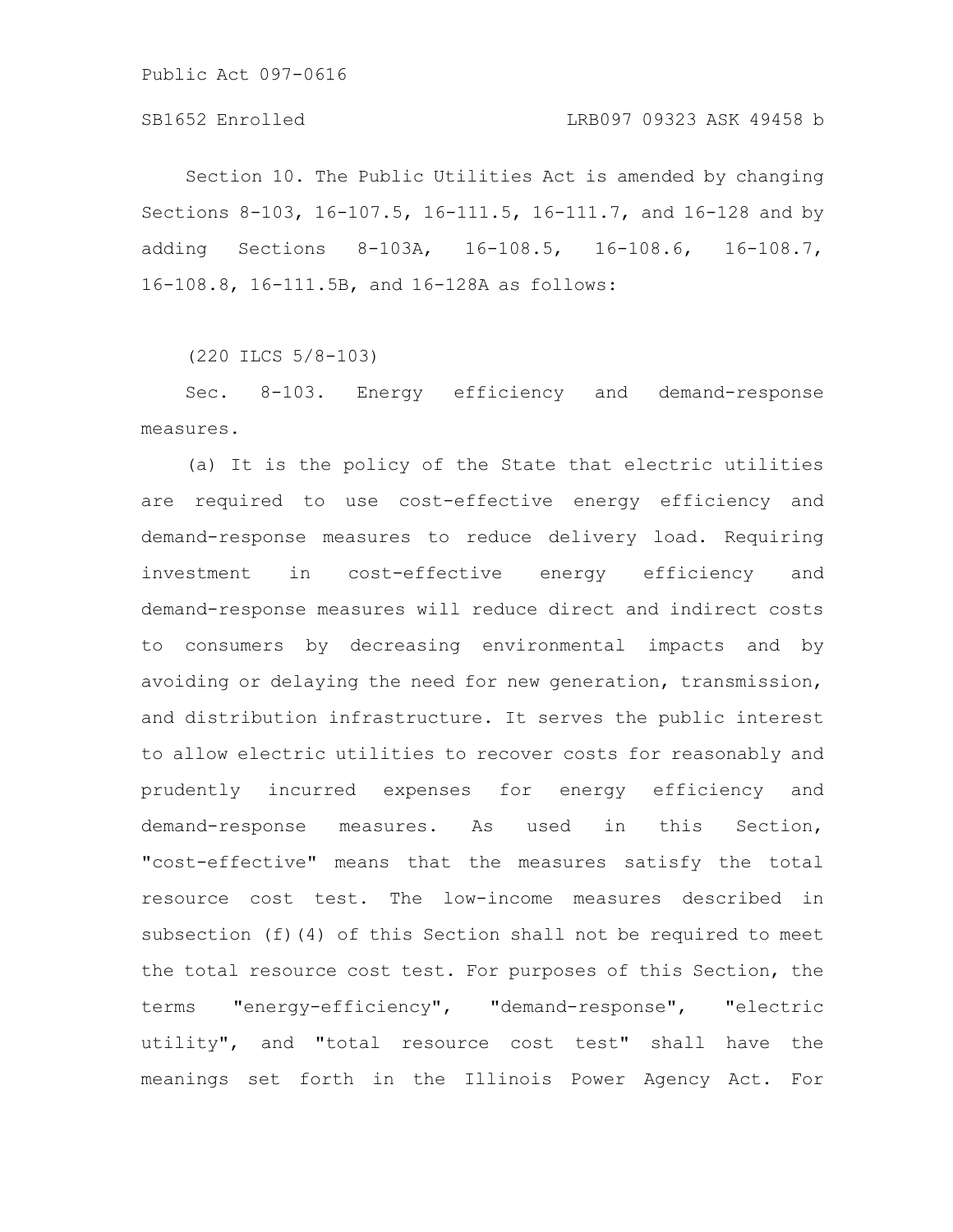# SB1652 Enrolled LRB097 09323 ASK 49458 b

purposes of this Section, the amount per kilowatthour means the total amount paid for electric service expressed on a per kilowatthour basis. For purposes of this Section, the total amount paid for electric service includes without limitation estimated amounts paid for supply, transmission, distribution, surcharges, and add-on-taxes.

(b) Electric utilities shall implement cost-effective energy efficiency measures to meet the following incremental annual energy savings goals:

(1) 0.2% of energy delivered in the year commencing June 1, 2008;

(2) 0.4% of energy delivered in the year commencing June 1, 2009;

(3) 0.6% of energy delivered in the year commencing June 1, 2010;

(4) 0.8% of energy delivered in the year commencing June 1, 2011;

(5) 1% of energy delivered in the year commencing June 1, 2012;

(6) 1.4% of energy delivered in the year commencing June 1, 2013;

(7) 1.8% of energy delivered in the year commencing June 1, 2014; and

(8) 2% of energy delivered in the year commencing June 1, 2015 and each year thereafter.

(c) Electric utilities shall implement cost-effective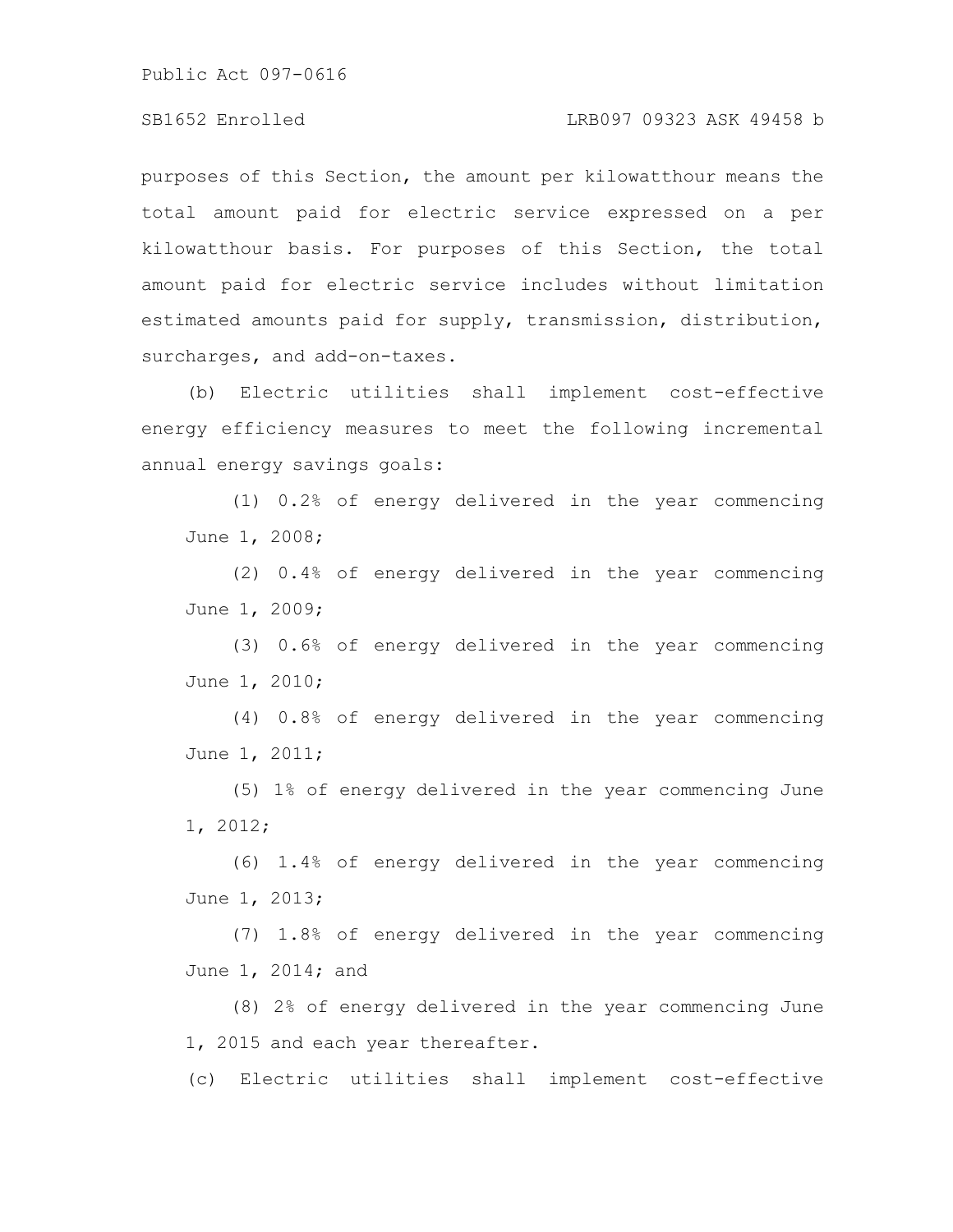demand-response measures to reduce peak demand by 0.1% over the prior year for eligible retail customers, as defined in Section 16-111.5 of this Act, and for customers that elect hourly service from the utility pursuant to Section 16-107 of this Act, provided those customers have not been declared competitive. This requirement commences June 1, 2008 and continues for 10 years.

(d) Notwithstanding the requirements of subsections (b) and (c) of this Section, an electric utility shall reduce the amount of energy efficiency and demand-response measures implemented in any single year by an amount necessary to limit the estimated average increase in the amounts paid by retail customers in connection with electric service due to the cost of those measures to:

(1) in 2008, no more than 0.5% of the amount paid per kilowatthour by those customers during the year ending May 31, 2007;

(2) in 2009, the greater of an additional 0.5% of the amount paid per kilowatthour by those customers during the year ending May 31, 2008 or 1% of the amount paid per kilowatthour by those customers during the year ending May 31, 2007;

(3) in 2010, the greater of an additional 0.5% of the amount paid per kilowatthour by those customers during the year ending May 31, 2009 or 1.5% of the amount paid per kilowatthour by those customers during the year ending May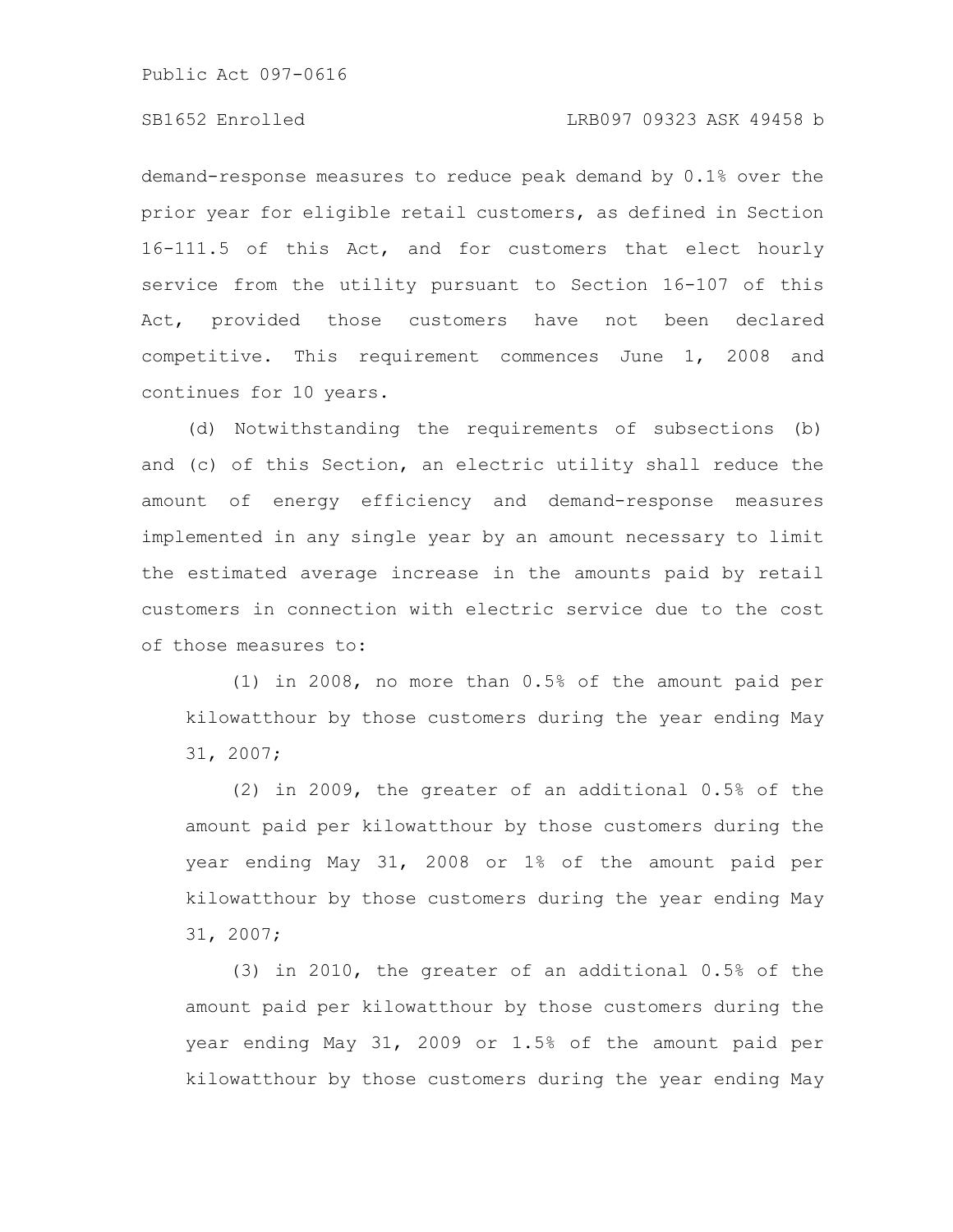# SB1652 Enrolled LRB097 09323 ASK 49458 b

31, 2007;

(4) in 2011, the greater of an additional 0.5% of the amount paid per kilowatthour by those customers during the year ending May 31, 2010 or 2% of the amount paid per kilowatthour by those customers during the year ending May 31, 2007; and

(5) thereafter, the amount of energy efficiency and demand-response measures implemented for any single year shall be reduced by an amount necessary to limit the estimated average net increase due to the cost of these measures included in the amounts paid by eligible retail customers in connection with electric service to no more than the greater of 2.015% of the amount paid per kilowatthour by those customers during the year ending May 31, 2007 or the incremental amount per kilowatthour paid for these measures in 2011.

No later than June 30, 2011, the Commission shall review the limitation on the amount of energy efficiency and demand-response measures implemented pursuant to this Section and report to the General Assembly its findings as to whether that limitation unduly constrains the procurement of energy efficiency and demand-response measures.

(e) Electric utilities shall be responsible for overseeing the design, development, and filing of energy efficiency and demand-response plans with the Commission. Electric utilities shall implement 100% of the demand-response measures in the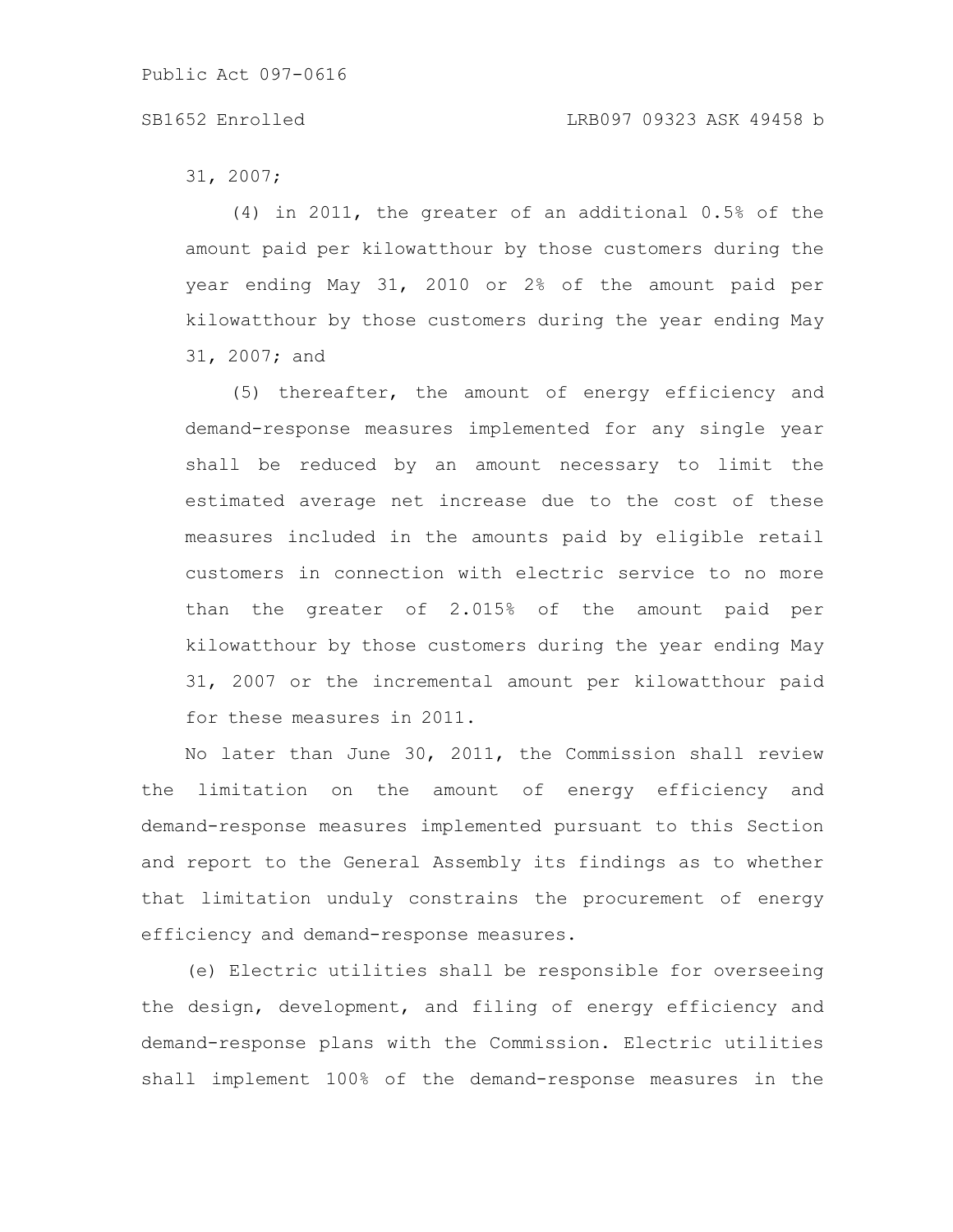plans. Electric utilities shall implement 75% of the energy efficiency measures approved by the Commission, and may, as part of that implementation, outsource various aspects of program development and implementation. The remaining 25% of those energy efficiency measures approved by the Commission shall be implemented by the Department of Commerce and Economic Opportunity, and must be designed in conjunction with the utility and the filing process. The Department may outsource development and implementation of energy efficiency measures. A minimum of 10% of the entire portfolio of cost-effective energy efficiency measures shall be procured from units of local government, municipal corporations, school districts, and community college districts. The Department shall coordinate the implementation of these measures.

The apportionment of the dollars to cover the costs to implement the Department's share of the portfolio of energy efficiency measures shall be made to the Department once the Department has executed grants or contracts for energy efficiency measures and provided supporting documentation for those grants and the contracts to the utility.

The details of the measures implemented by the Department shall be submitted by the Department to the Commission in connection with the utility's filing regarding the energy efficiency and demand-response measures that the utility implements.

A utility providing approved energy efficiency and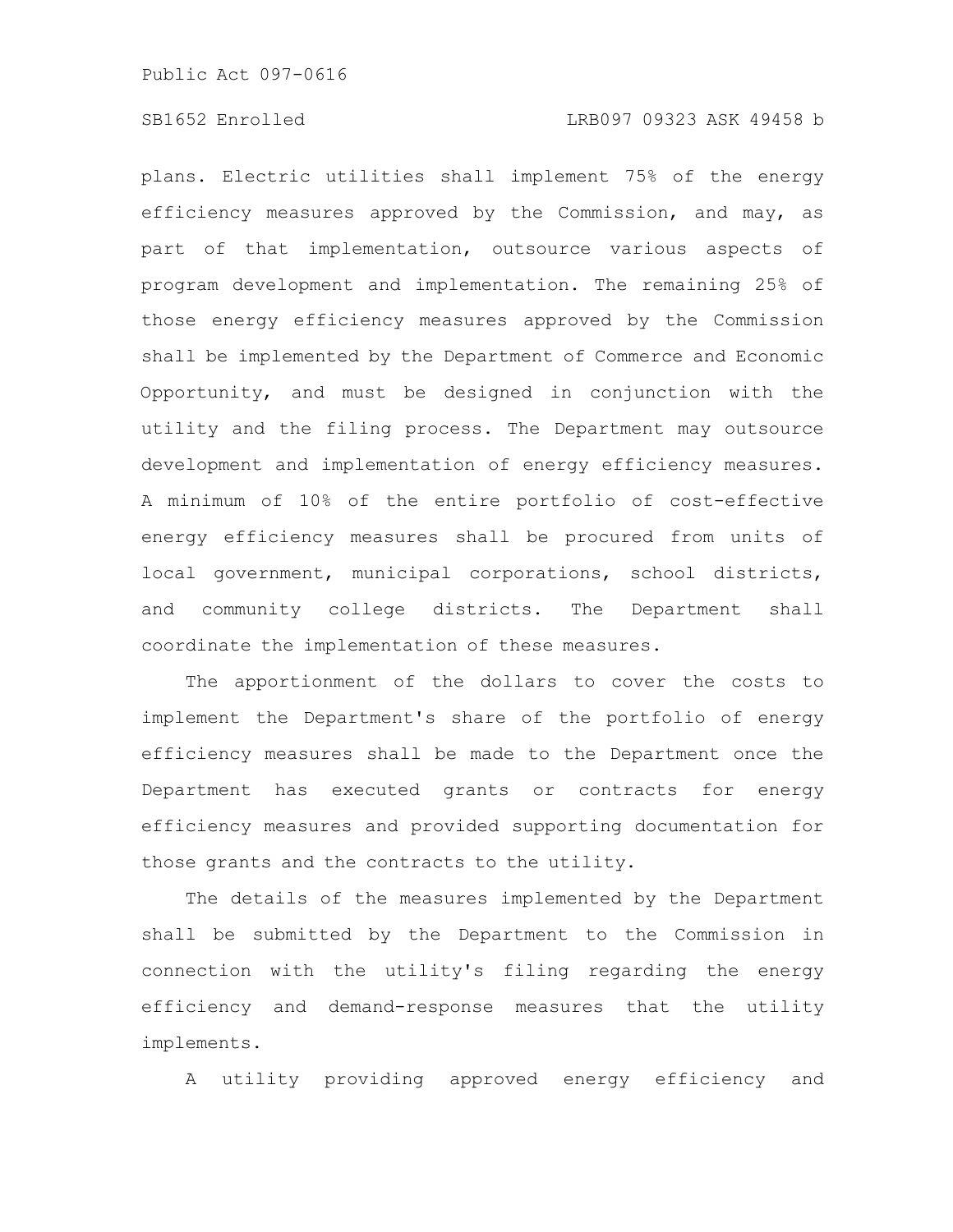demand-response measures in the State shall be permitted to recover costs of those measures through an automatic adjustment clause tariff filed with and approved by the Commission. The tariff shall be established outside the context of a general rate case. Each year the Commission shall initiate a review to reconcile any amounts collected with the actual costs and to determine the required adjustment to the annual tariff factor to match annual expenditures.

Each utility shall include, in its recovery of costs, the costs estimated for both the utility's and the Department's implementation of energy efficiency and demand-response measures. Costs collected by the utility for measures implemented by the Department shall be submitted to the Department pursuant to Section 605-323 of the Civil Administrative Code of Illinois and shall be used by the Department solely for the purpose of implementing these measures. A utility shall not be required to advance any moneys to the Department but only to forward such funds as it has collected. The Department shall report to the Commission on an annual basis regarding the costs actually incurred by the Department in the implementation of the measures. Any changes to the costs of energy efficiency measures as a result of plan modifications shall be appropriately reflected in amounts recovered by the utility and turned over to the Department.

The portfolio of measures, administered by both the utilities and the Department, shall, in combination, be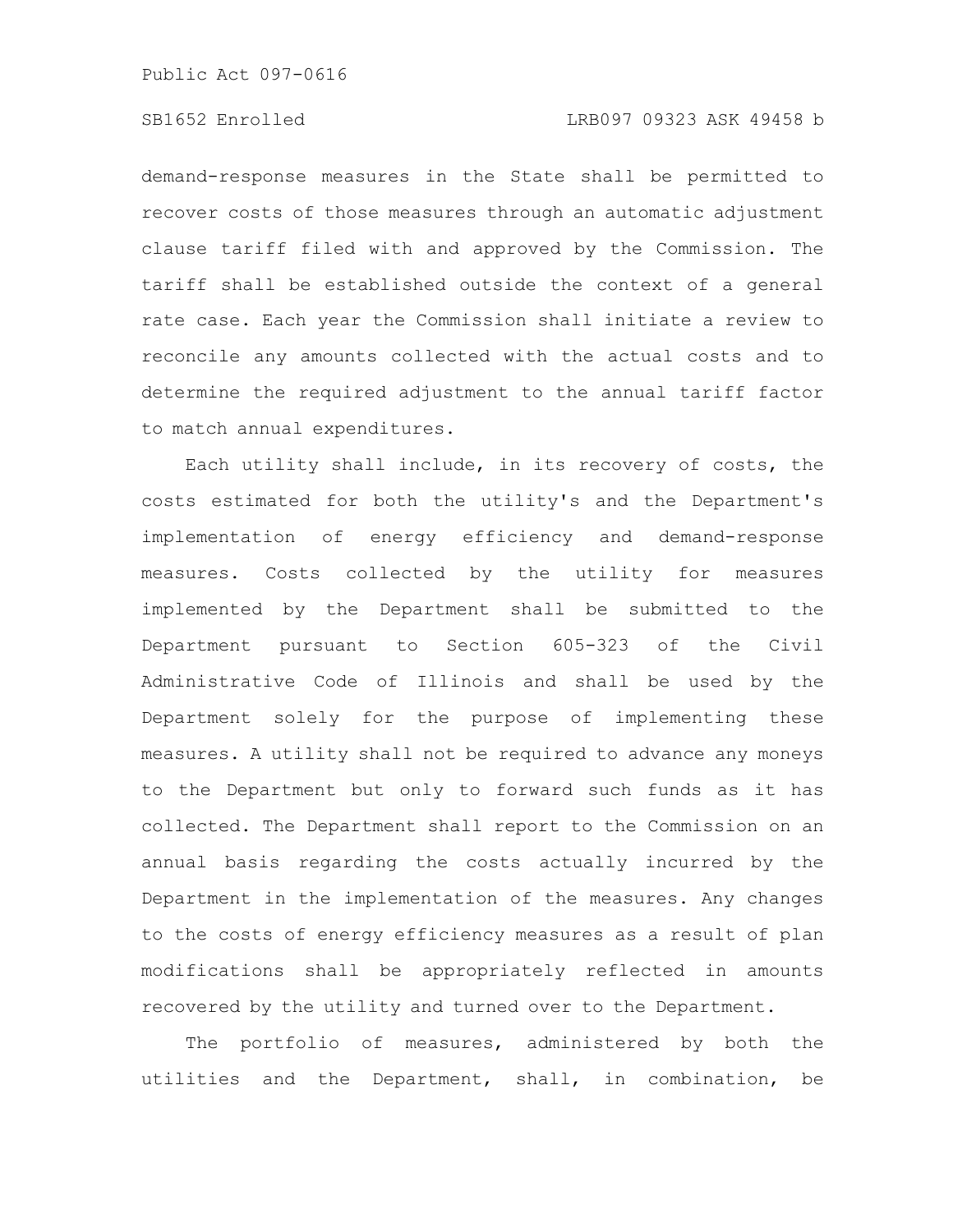designed to achieve the annual savings targets described in subsections (b) and (c) of this Section, as modified by subsection (d) of this Section.

The utility and the Department shall agree upon a reasonable portfolio of measures and determine the measurable corresponding percentage of the savings goals associated with measures implemented by the utility or Department.

No utility shall be assessed a penalty under subsection (f) of this Section for failure to make a timely filing if that failure is the result of a lack of agreement with the Department with respect to the allocation of responsibilities or related costs or target assignments. In that case, the Department and the utility shall file their respective plans with the Commission and the Commission shall determine an appropriate division of measures and programs that meets the requirements of this Section.

If the Department is unable to meet incremental annual performance goals for the portion of the portfolio implemented by the Department, then the utility and the Department shall jointly submit a modified filing to the Commission explaining the performance shortfall and recommending an appropriate course going forward, including any program modifications that may be appropriate in light of the evaluations conducted under item (7) of subsection (f) of this Section. In this case, the utility obligation to collect the Department's costs and turn over those funds to the Department under this subsection (e)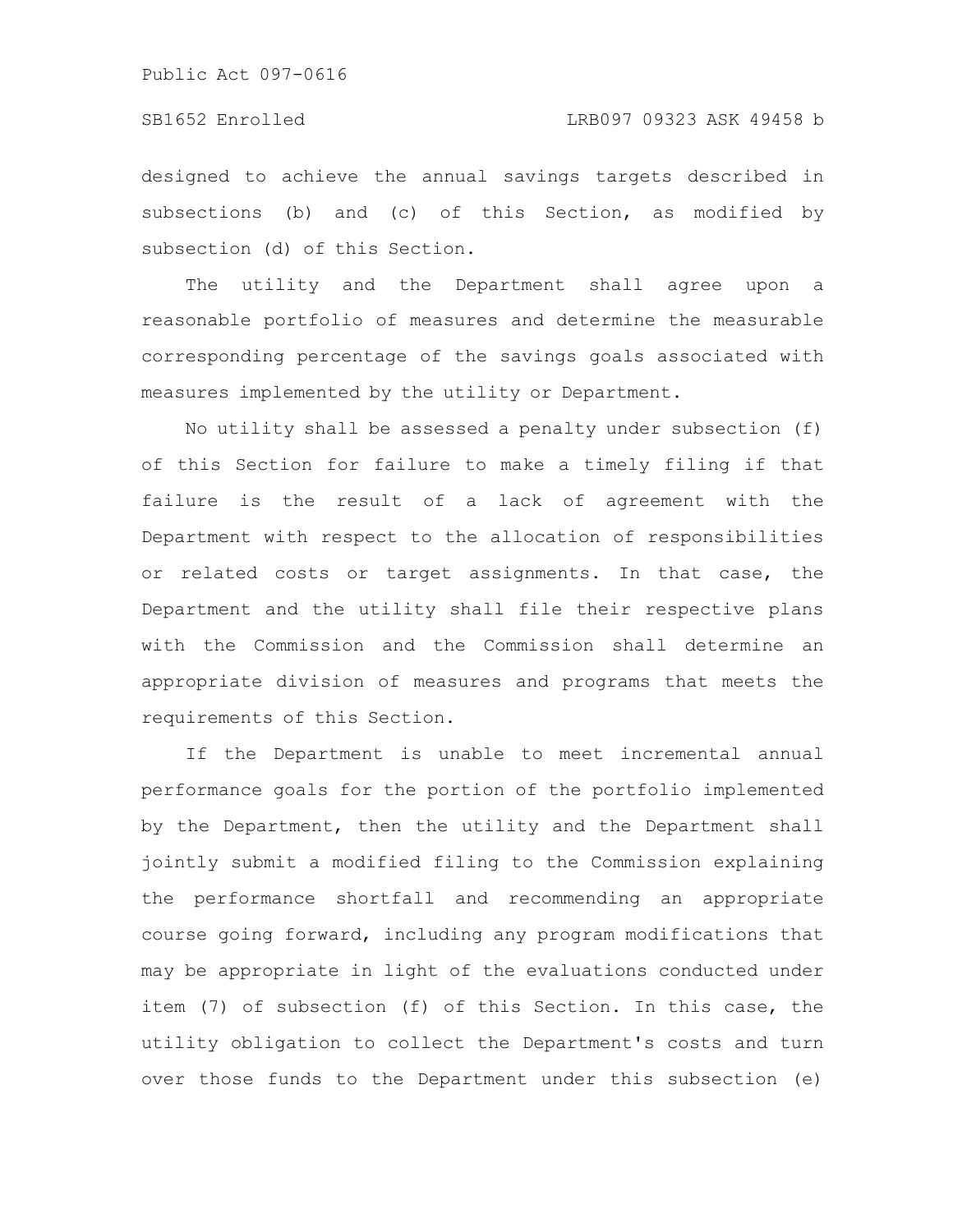shall continue only if the Commission approves the modifications to the plan proposed by the Department.

(f) No later than November 15, 2007, each electric utility shall file an energy efficiency and demand-response plan with the Commission to meet the energy efficiency and demand-response standards for 2008 through 2010. No later than October 1, 2010, each electric utility shall file an energy efficiency and demand-response plan with the Commission to meet the energy efficiency and demand-response standards for 2011 through 2013. Every 3 years thereafter, each electric utility shall file, no later than September October 1, an energy efficiency and demand-response plan with the Commission. If a utility does not file such a plan by September October 1 of an applicable year, it shall face a penalty of \$100,000 per day until the plan is filed. Each utility's plan shall set forth the utility's proposals to meet the utility's portion of the energy efficiency standards identified in subsection (b) and the demand-response standards identified in subsection (c) of this Section as modified by subsections (d) and (e), taking into account the unique circumstances of the utility's service territory. The Commission shall seek public comment on the utility's plan and shall issue an order approving or disapproving each plan within 5 3 months after its submission. If the Commission disapproves a plan, the Commission shall, within 30 days, describe in detail the reasons for the disapproval and describe a path by which the utility may file a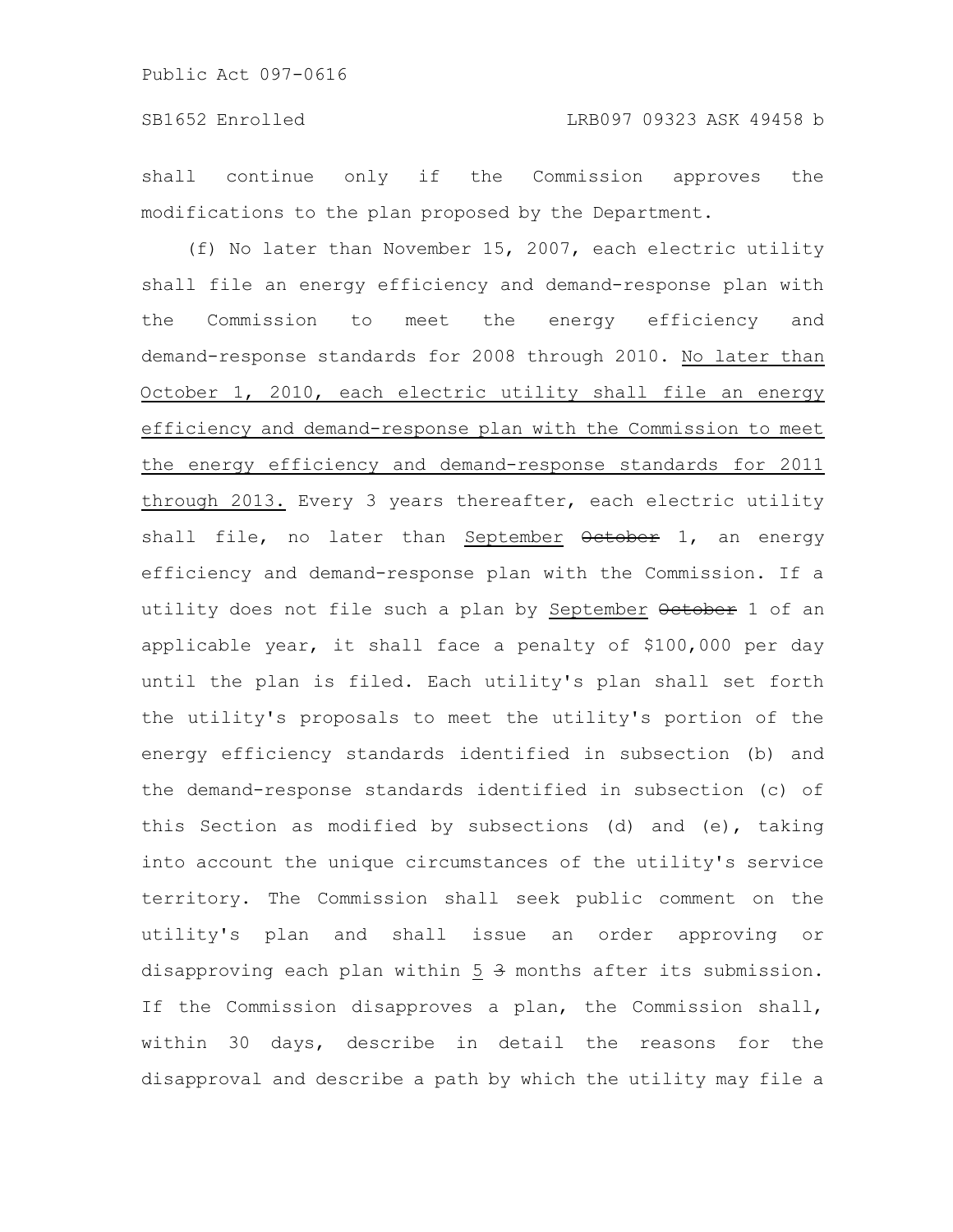# SB1652 Enrolled LRB097 09323 ASK 49458 b

revised draft of the plan to address the Commission's concerns satisfactorily. If the utility does not refile with the Commission within 60 days, the utility shall be subject to penalties at a rate of \$100,000 per day until the plan is filed. This process shall continue, and penalties shall accrue, until the utility has successfully filed a portfolio of energy efficiency and demand-response measures. Penalties shall be deposited into the Energy Efficiency Trust Fund. In submitting proposed energy efficiency and demand-response plans and funding levels to meet the savings goals adopted by this Act the utility shall:

(1) Demonstrate that its proposed energy efficiency and demand-response measures will achieve the requirements that are identified in subsections (b) and (c) of this Section, as modified by subsections (d) and (e).

(2) Present specific proposals to implement new building and appliance standards that have been placed into effect.

(3) Present estimates of the total amount paid for electric service expressed on a per kilowatthour basis associated with the proposed portfolio of measures designed to meet the requirements that are identified in subsections (b) and (c) of this Section, as modified by subsections (d) and (e).

(4) Coordinate with the Department to present a portfolio of energy efficiency measures proportionate to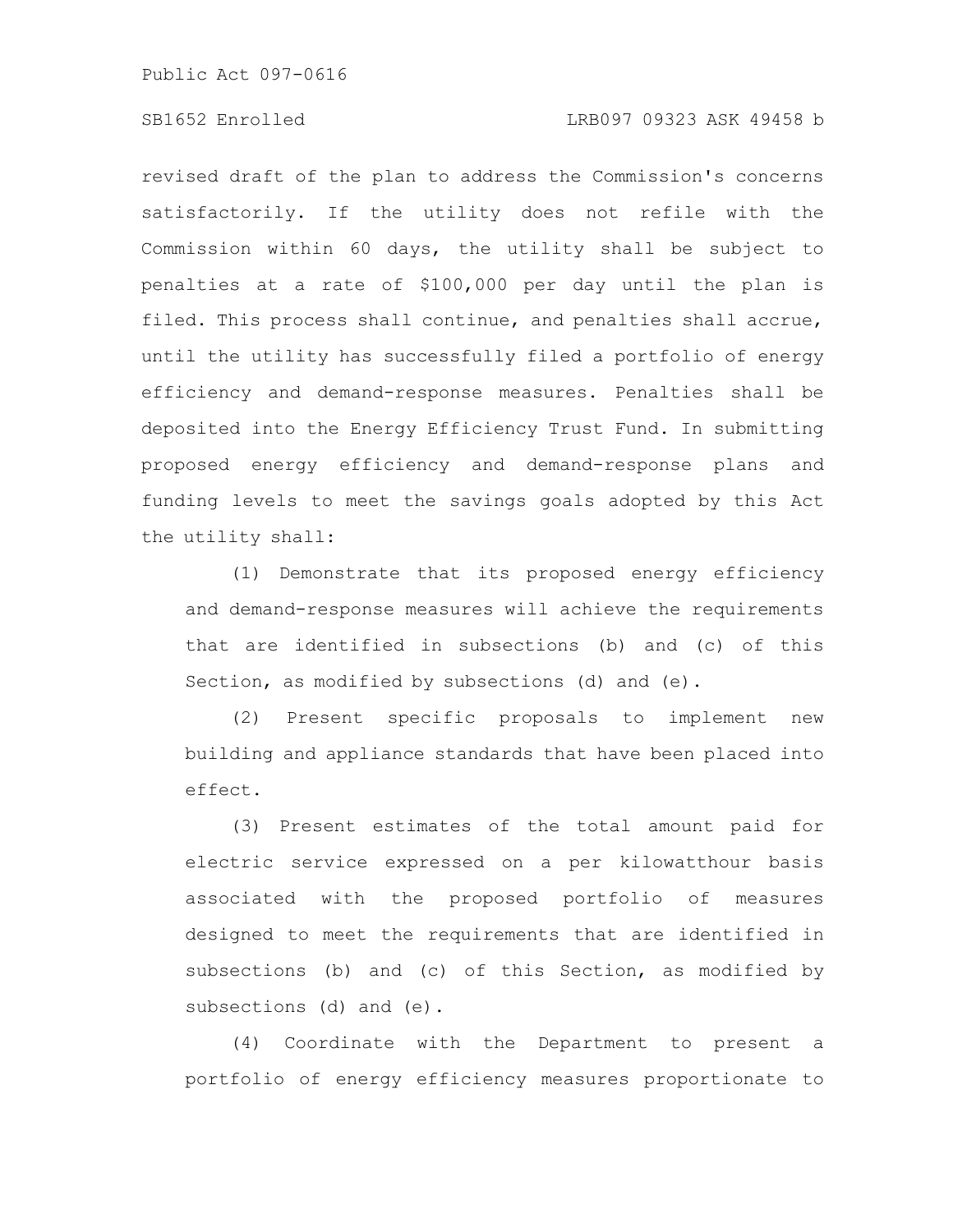the share of total annual utility revenues in Illinois from households at or below 150% of the poverty level. The energy efficiency programs shall be targeted to households with incomes at or below 80% of area median income.

(5) Demonstrate that its overall portfolio of energy efficiency and demand-response measures, not including programs covered by item (4) of this subsection (f), are cost-effective using the total resource cost test and represent a diverse cross-section of opportunities for customers of all rate classes to participate in the programs.

(6) Include a proposed cost-recovery tariff mechanism to fund the proposed energy efficiency and demand-response measures and to ensure the recovery of the prudently and reasonably incurred costs of Commission-approved programs.

(7) Provide for an annual independent evaluation of the performance of the cost-effectiveness of the utility's portfolio of measures and the Department's portfolio of measures, as well as a full review of the 3-year results of the broader net program impacts and, to the extent practical, for adjustment of the measures on a going-forward basis as a result of the evaluations. The resources dedicated to evaluation shall not exceed 3% of portfolio resources in any given year.

(g) No more than 3% of energy efficiency and demand-response program revenue may be allocated for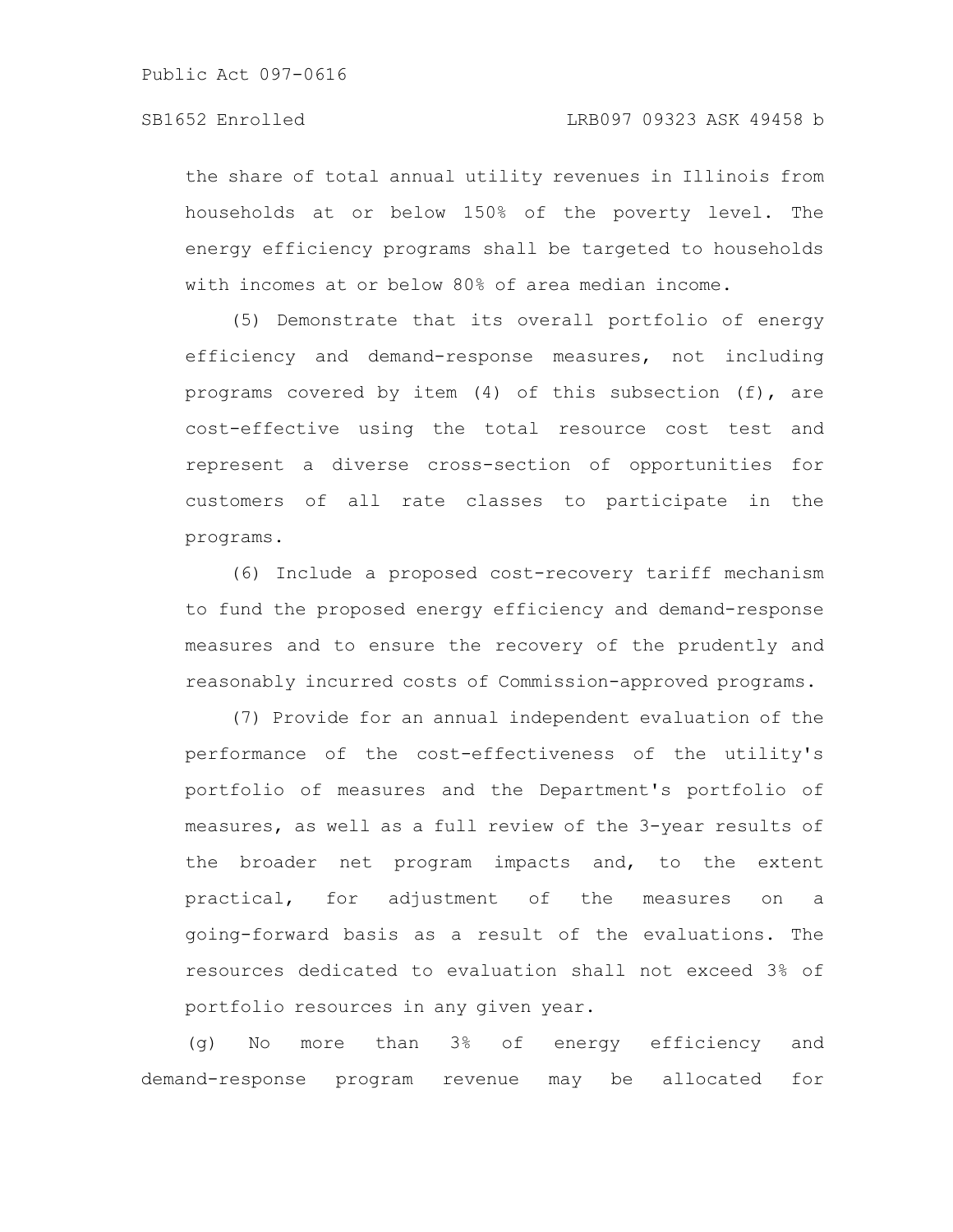### SB1652 Enrolled LRB097 09323 ASK 49458 b

demonstration of breakthrough equipment and devices.

(h) This Section does not apply to an electric utility that on December 31, 2005 provided electric service to fewer than 100,000 customers in Illinois.

(i) If, after 2 years, an electric utility fails to meet the efficiency standard specified in subsection (b) of this Section, as modified by subsections (d) and (e), it shall make a contribution to the Low-Income Home Energy Assistance Program. The combined total liability for failure to meet the goal shall be \$1,000,000, which shall be assessed as follows: a large electric utility shall pay \$665,000, and a medium electric utility shall pay \$335,000. If, after 3 years, an electric utility fails to meet the efficiency standard specified in subsection (b) of this Section, as modified by subsections (d) and (e), it shall make a contribution to the Low-Income Home Energy Assistance Program. The combined total liability for failure to meet the goal shall be \$1,000,000, which shall be assessed as follows: a large electric utility shall pay \$665,000, and a medium electric utility shall pay \$335,000. In addition, the responsibility for implementing the energy efficiency measures of the utility making the payment shall be transferred to the Illinois Power Agency if, after 3 years, or in any subsequent 3-year period, the utility fails to meet the efficiency standard specified in subsection (b) of this Section, as modified by subsections (d) and (e). The Agency shall implement a competitive procurement program to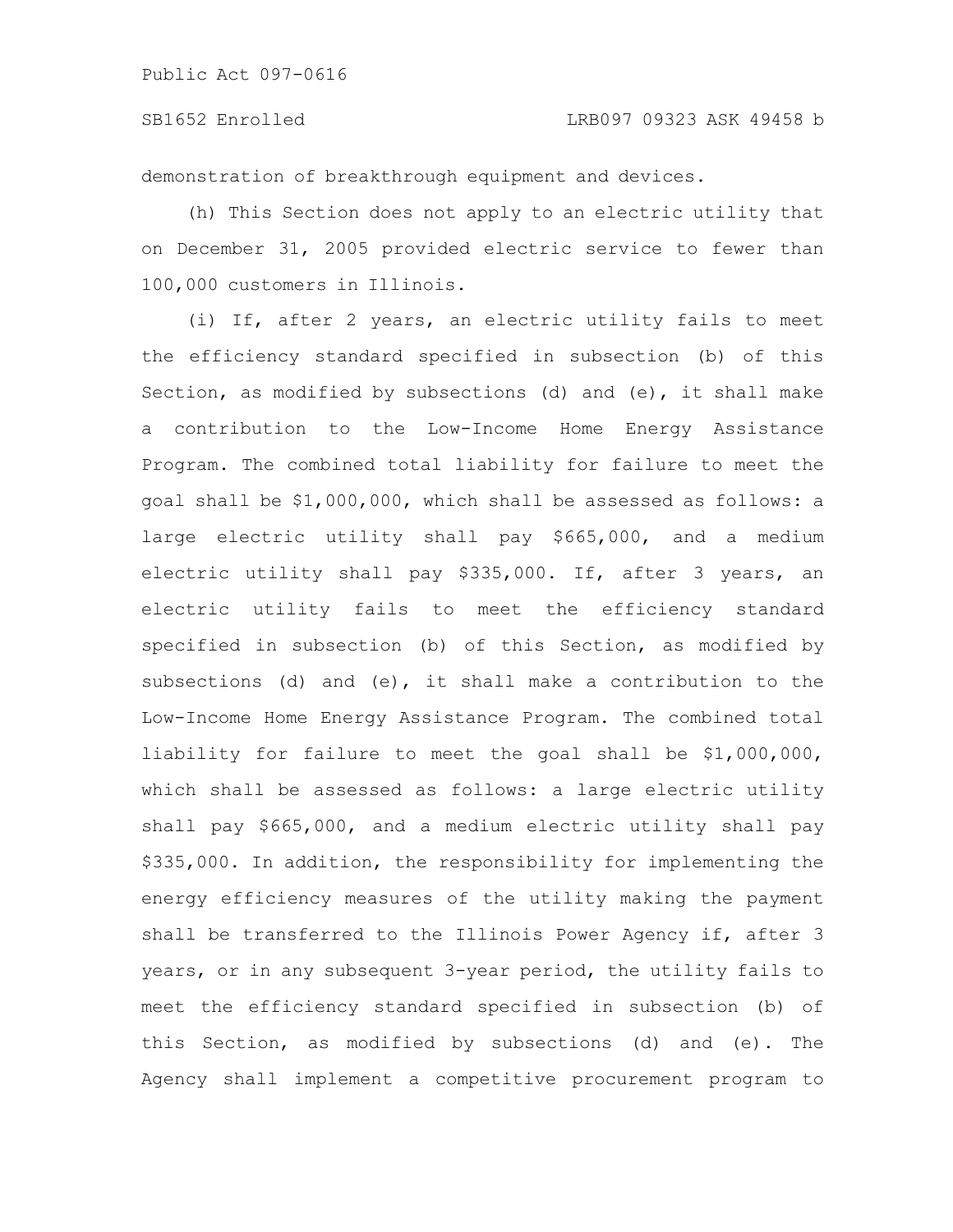procure resources necessary to meet the standards specified in this Section as modified by subsections (d) and (e), with costs for those resources to be recovered in the same manner as products purchased through the procurement plan as provided in Section 16-111.5. The Director shall implement this requirement in connection with the procurement plan as provided in Section 16-111.5.

For purposes of this Section, (i) a "large electric utility" is an electric utility that, on December 31, 2005, served more than 2,000,000 electric customers in Illinois; (ii) a "medium electric utility" is an electric utility that, on December 31, 2005, served 2,000,000 or fewer but more than 100,000 electric customers in Illinois; and (iii) Illinois electric utilities that are affiliated by virtue of a common parent company are considered a single electric utility.

(j) If, after 3 years, or any subsequent 3-year period, the Department fails to implement the Department's share of energy efficiency measures required by the standards in subsection (b), then the Illinois Power Agency may assume responsibility for and control of the Department's share of the required energy efficiency measures. The Agency shall implement a competitive procurement program to procure resources necessary to meet the standards specified in this Section, with the costs of these resources to be recovered in the same manner as provided for the Department in this Section.

(k) No electric utility shall be deemed to have failed to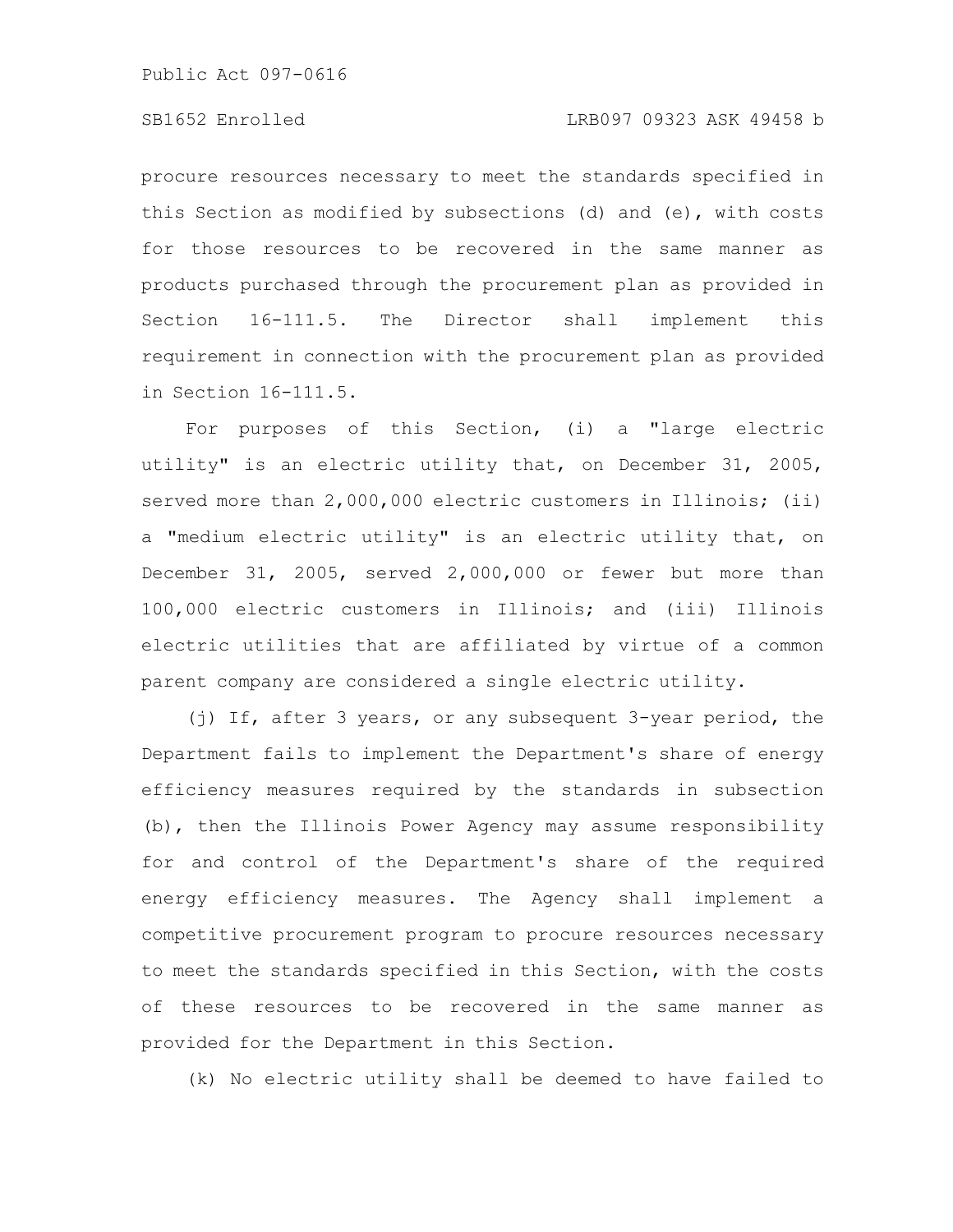#### SB1652 Enrolled LRB097 09323 ASK 49458 b

meet the energy efficiency standards to the extent any such failure is due to a failure of the Department or the Agency. (Source: P.A. 95-481, eff. 8-28-07; 95-876, eff. 8-21-08; 96-33, eff. 7-10-09; 96-159, eff. 8-10-09; 96-1000, eff.  $7 - 2 - 10.$ 

(220 ILCS 5/8-103A new)

Sec. 8-103A. Energy efficiency analysis. Beginning in 2013, an electric utility subject to the requirements of Section 8-103 of this Act shall include in its energy efficiency and demand-response plan submitted pursuant to subsection (f) of Section 8-103 an analysis of additional cost-effective energy efficiency measures that could be implemented, by customer class, absent the limitations set forth in subsection (d) of Section 8-103. In seeking public comment on the electric utility's plan pursuant to subsection (f) of Section 8-103, the Commission shall include, beginning in 2013, the assessment of additional cost-effective energy efficiency measures submitted pursuant to this Section. For purposes of this Section, the term "energy efficiency" shall have the meaning set forth in Section 1-10 of the Illinois Power Agency Act, and the term "cost-effective" shall have the meaning set forth in subsection (a) of Section 8-103 of this Act.

(220 ILCS 5/16-107.5)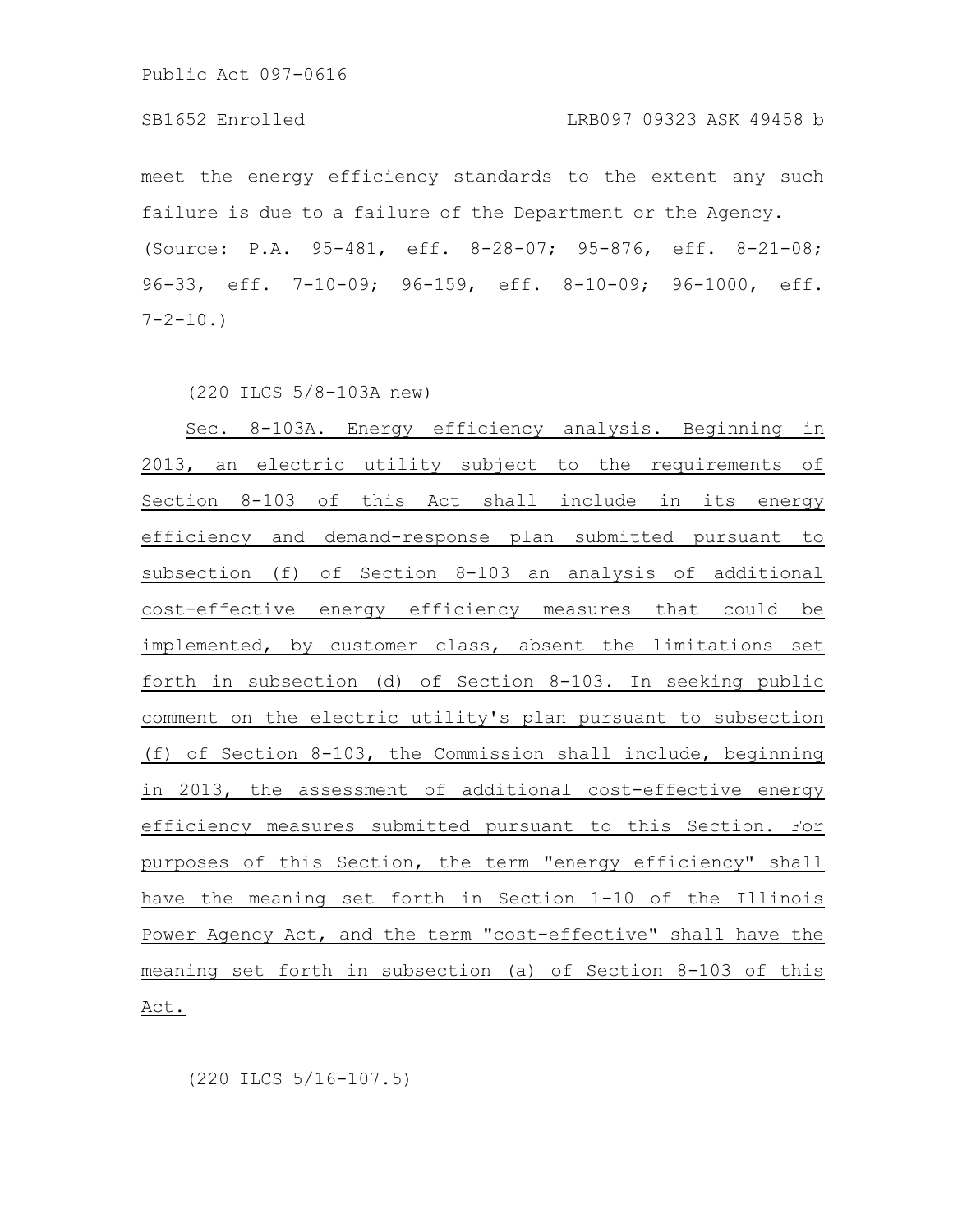Sec. 16-107.5. Net electricity metering.

(a) The Legislature finds and declares that a program to provide net electricity metering, as defined in this Section, for eligible customers can encourage private investment in renewable energy resources, stimulate economic growth, enhance the continued diversification of Illinois' energy resource mix, and protect the Illinois environment.

(b) As used in this Section, (i) "eligible customer" means a retail customer that owns or operates a solar, wind, or other eligible renewable electrical generating facility with a rated capacity of not more than 2,000 kilowatts that is located on the customer's premises and is intended primarily to offset the customer's own electrical requirements; (ii) "electricity provider" means an electric utility or alternative retail electric supplier; (iii) "eligible renewable electrical generating facility" means a generator powered by solar electric energy, wind, dedicated crops grown for electricity generation, agricultural residues, untreated and unadulterated wood waste, landscape trimmings, livestock manure, anaerobic digestion of livestock or food processing waste, fuel cells or microturbines powered by renewable fuels, or hydroelectric energy; and (iv) "net electricity metering" (or "net metering") means the measurement, during the billing period applicable to an eligible customer, of the net amount of electricity supplied by an electricity provider to the customer's premises or provided to the electricity provider by the customer.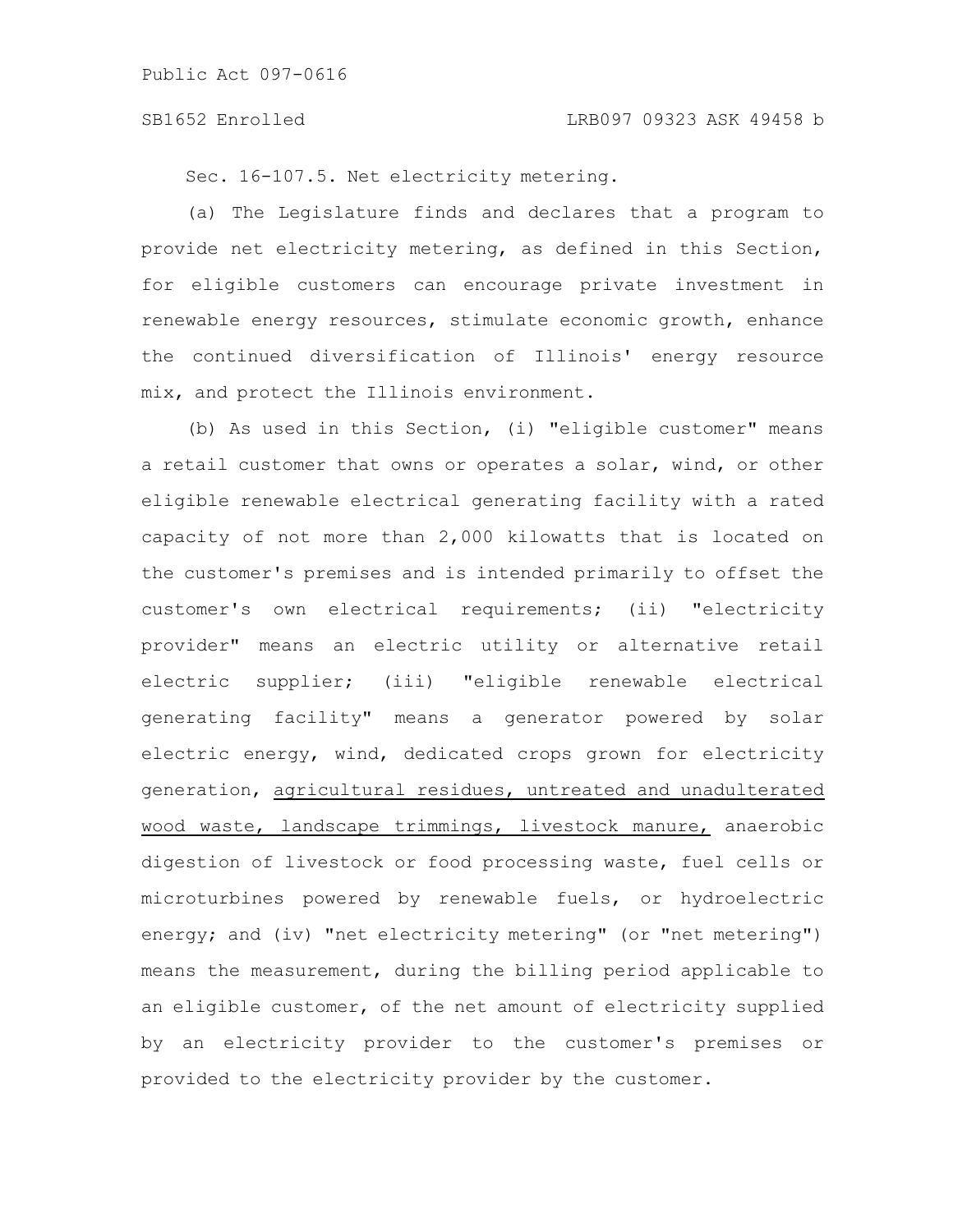(c) A net metering facility shall be equipped with metering equipment that can measure the flow of electricity in both directions at the same rate.

(1) For eligible residential customers whose electric service has not been declared competitive pursuant to Section 16-113 of this Act and whose electric delivery service is provided and measured on a kilowatt-hour basis and electric supply service is not provided based on hourly pricing, this shall typically be accomplished through use of a single, bi-directional meter. If the eligible customer's existing electric revenue meter does not meet this requirement, the electricity provider shall arrange for the local electric utility or a meter service provider to install and maintain a new revenue meter at the electricity provider's expense.

(2) For eligible customers whose electric service has not been declared competitive pursuant to Section 16-113 of this Act and whose electric delivery service is provided and measured on a kilowatt demand basis and electric supply service is not provided based on hourly pricing, this shall typically be accomplished through use of a dual channel meter capable of measuring the flow of electricity both into and out of the customer's facility at the same rate and ratio. If such customer's existing electric revenue meter does not meet this requirement, then the electricity provider shall arrange for the local electric utility or a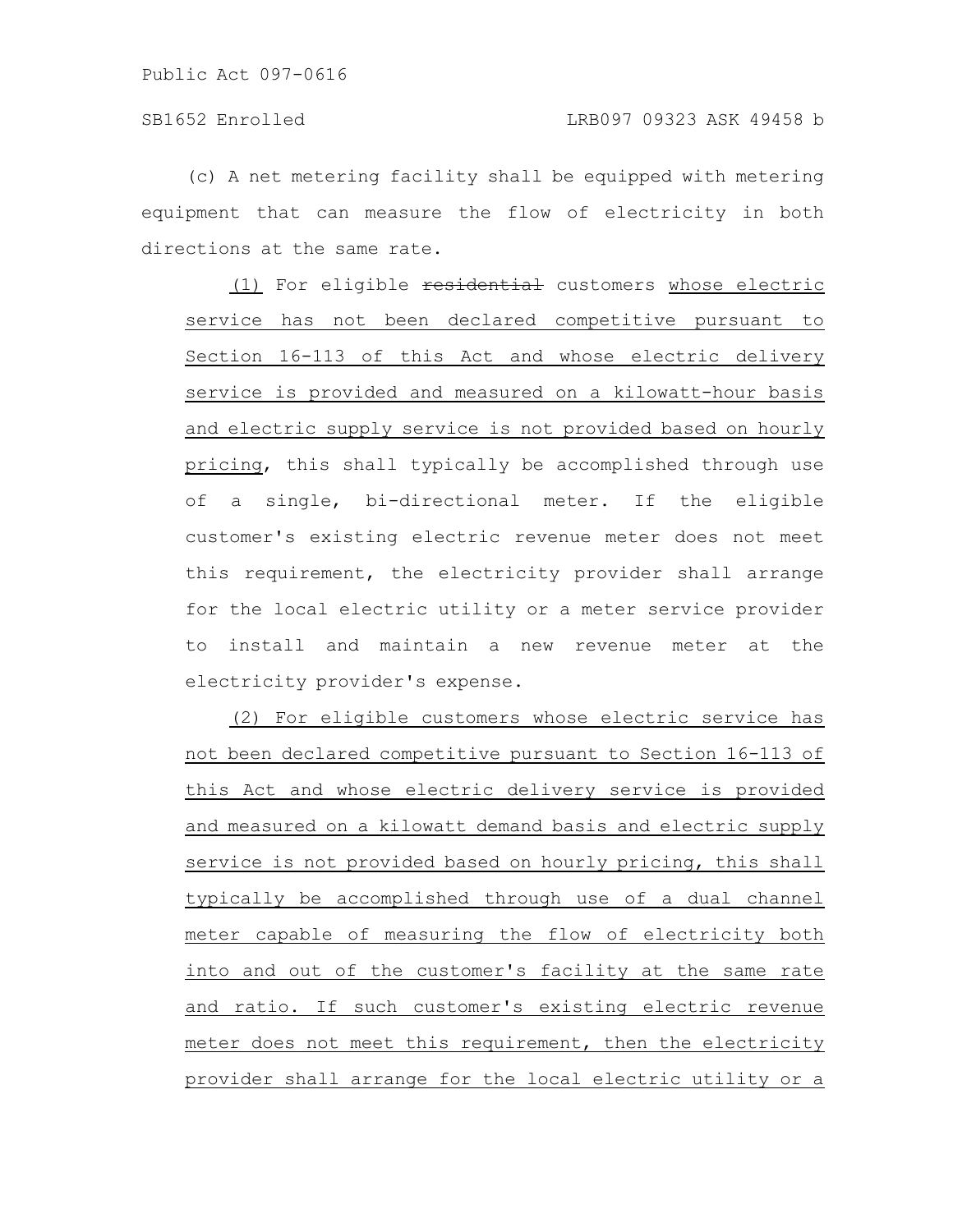meter service provider to install and maintain a new revenue meter at the electricity provider's expense.

(3) For all other eligible customers, For residential customers, the electricity provider may arrange for the local electric utility or a meter service provider to install and maintain metering equipment capable of measuring the flow of electricity both into and out of the customer's facility at the same rate and ratio, typically through the use of a dual channel meter. If the eligible customer's existing electric revenue meter does not meet this requirement, then the costs of installing such equipment shall be paid for by the customer. For generators with a nameplate rating of 40 kilowatts below, the costs of installing such equipment shall be paid for by the electricity provider. For generators nameplate rating over 40 kilowatts and kilowatts capacity, the costs of installing such equipment shall be paid for by the customer. Any subsequent meter change necessitated by any eligible customer shall be paid for by the customer.

(d) An electricity provider shall measure and charge or credit for the net electricity supplied to eligible customers or provided by eligible customers whose electric service has not been declared competitive pursuant to Section 16-113 of the Act and whose electric delivery service is provided and measured on a kilowatt-hour basis and electric supply service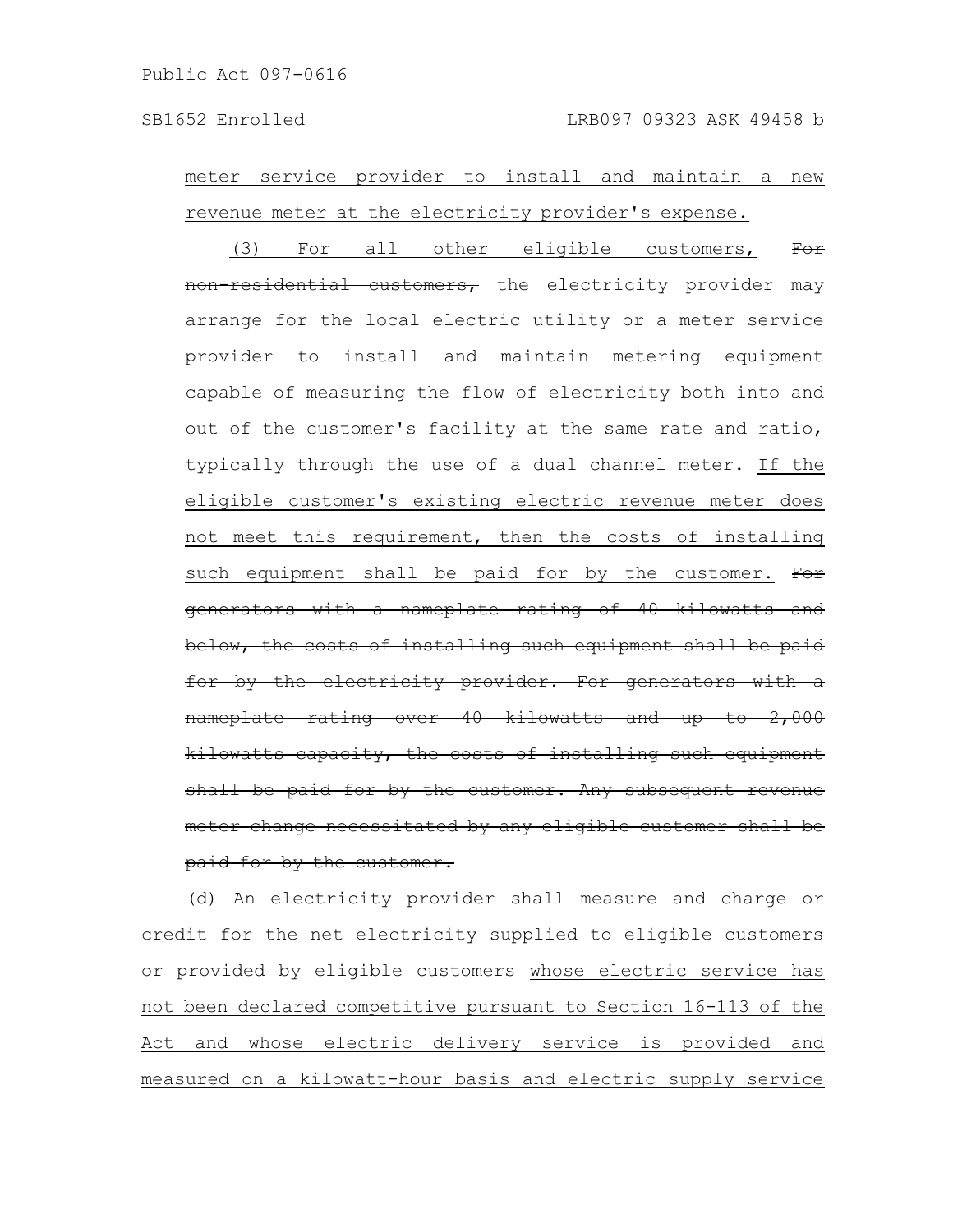is not provided based on hourly pricing in the following manner:

(1) If the amount of electricity used by the customer during the billing period exceeds the amount of electricity produced by the customer, the electricity provider shall charge the customer for the net electricity supplied to and used by the customer as provided in subsection (e-5)  $\leftarrow$  of this Section.

(2) If the amount of electricity produced by a customer during the billing period exceeds the amount of electricity used by the customer during that billing period, the electricity provider supplying that customer shall apply a 1:1 kilowatt-hour credit to a subsequent bill for service to the customer for the net electricity supplied to the electricity provider. The electricity provider shall continue to carry over any excess kilowatt-hour credits earned and apply those credits to subsequent billing periods to offset any customer-generator consumption in those billing periods until all credits are used or until the end of the annualized period.

(3) At the end of the year or annualized over the period that service is supplied by means of net metering, or in the event that the retail customer terminates service with the electricity provider prior to the end of the year or the annualized period, any remaining credits in the customer's account shall expire.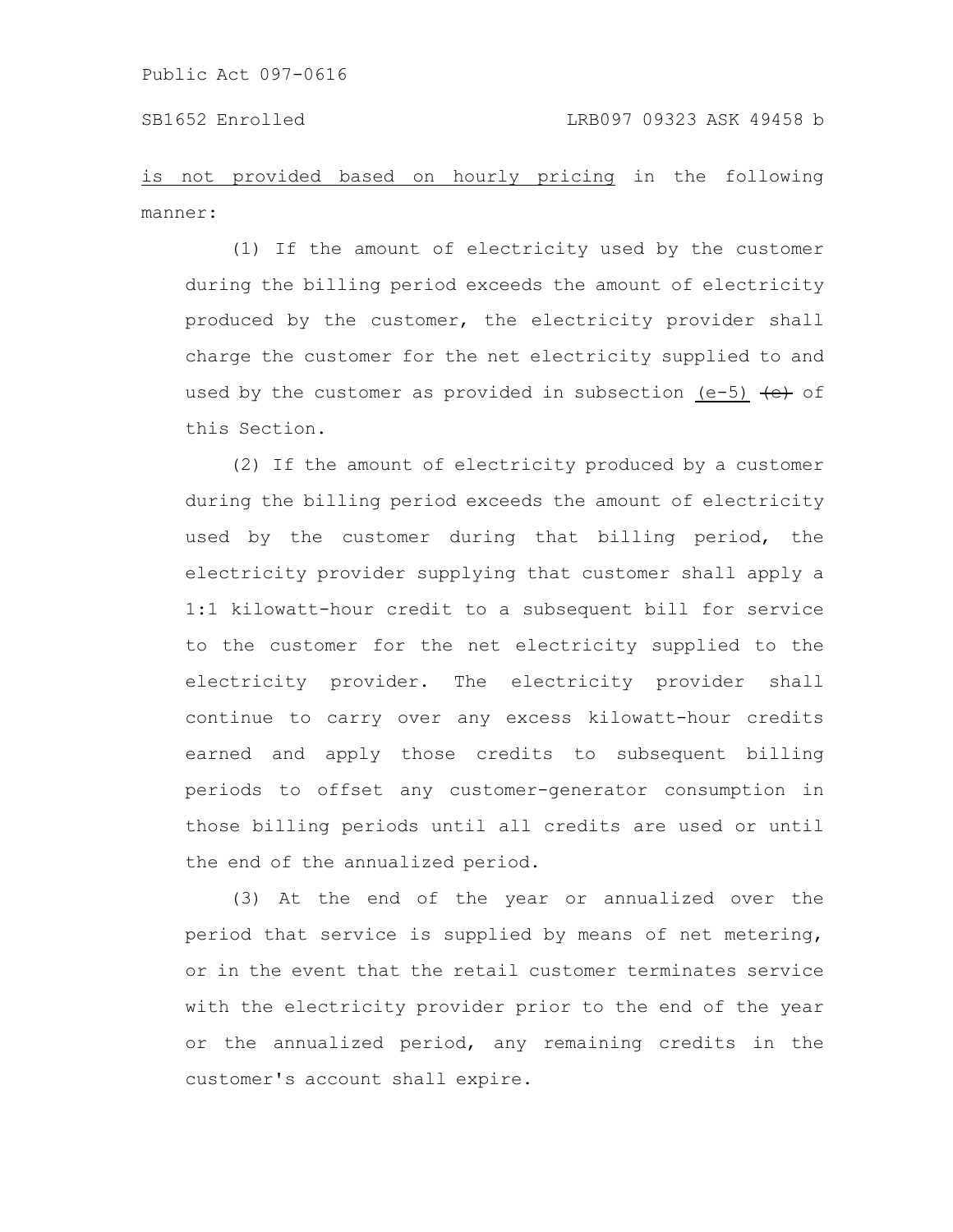(e) An electricity provider shall measure and charge or credit for the net electricity supplied to eligible customers whose electric service has not been declared competitive pursuant to Section 16-113 of this Act and whose electric delivery service is provided and measured on a kilowatt demand basis and electric supply service is not provided based on hourly pricing in the following manner:

(1) If the amount of electricity used by the customer during the billing period exceeds the amount of electricity produced by the customer, then the electricity provider shall charge the customer for the net electricity supplied to and used by the customer as provided in subsection (e-5) of this Section, provided that the electricity provider shall assess and the customer remains responsible for all taxes, fees, and utility delivery charges that would otherwise be applicable to the gross amount of kilowatt-hours supplied to the eligible customer by the electricity provider.

(2) If the amount of electricity produced by a customer during the billing period exceeds the amount of electricity used by the customer during that billing period, then the electricity provider supplying that customer shall apply a 1:1 kilowatt-hour credit that reflects the kilowatt-hour based charges in the customer's electric service rate to a subsequent bill for service to the customer for the net electricity supplied to the electricity provider. The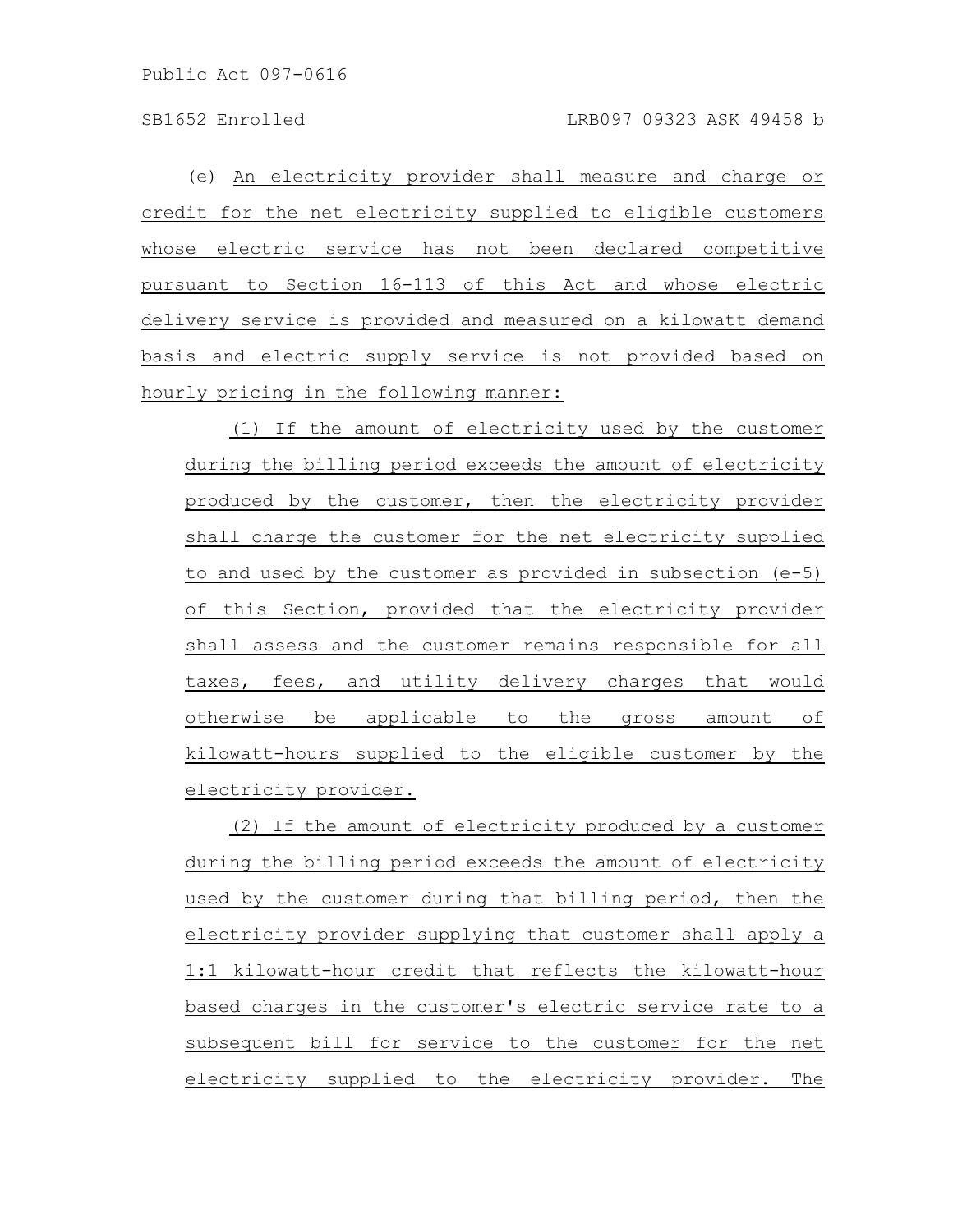electricity provider shall continue to carry over any excess kilowatt-hour credits earned and apply those credits to subsequent billing periods to offset any customer-generator consumption in those billing periods until all credits are used or until the end of the annualized period.

(3) At the end of the year or annualized over the period that service is supplied by means of net metering, or in the event that the retail customer terminates service with the electricity provider prior to the end of the year or the annualized period, any remaining credits in the customer's account shall expire.

(e-5) An electricity provider shall provide electric service to eligible net metering customers whose electric service has not been declared competitive pursuant to Section 16-113 of this Act and whose electric supply service is not provided based on hourly pricing who utilize net metering electric service at non-discriminatory rates that are identical, with respect to rate structure, retail rate components, and any monthly charges, to the rates that the customer would be charged if not a net metering customer. An electricity provider shall not charge net metering customers any fee or charge or require additional equipment, insurance, or any other requirements not specifically authorized by interconnection standards authorized by the Commission, unless the fee, charge, or other requirement would apply to other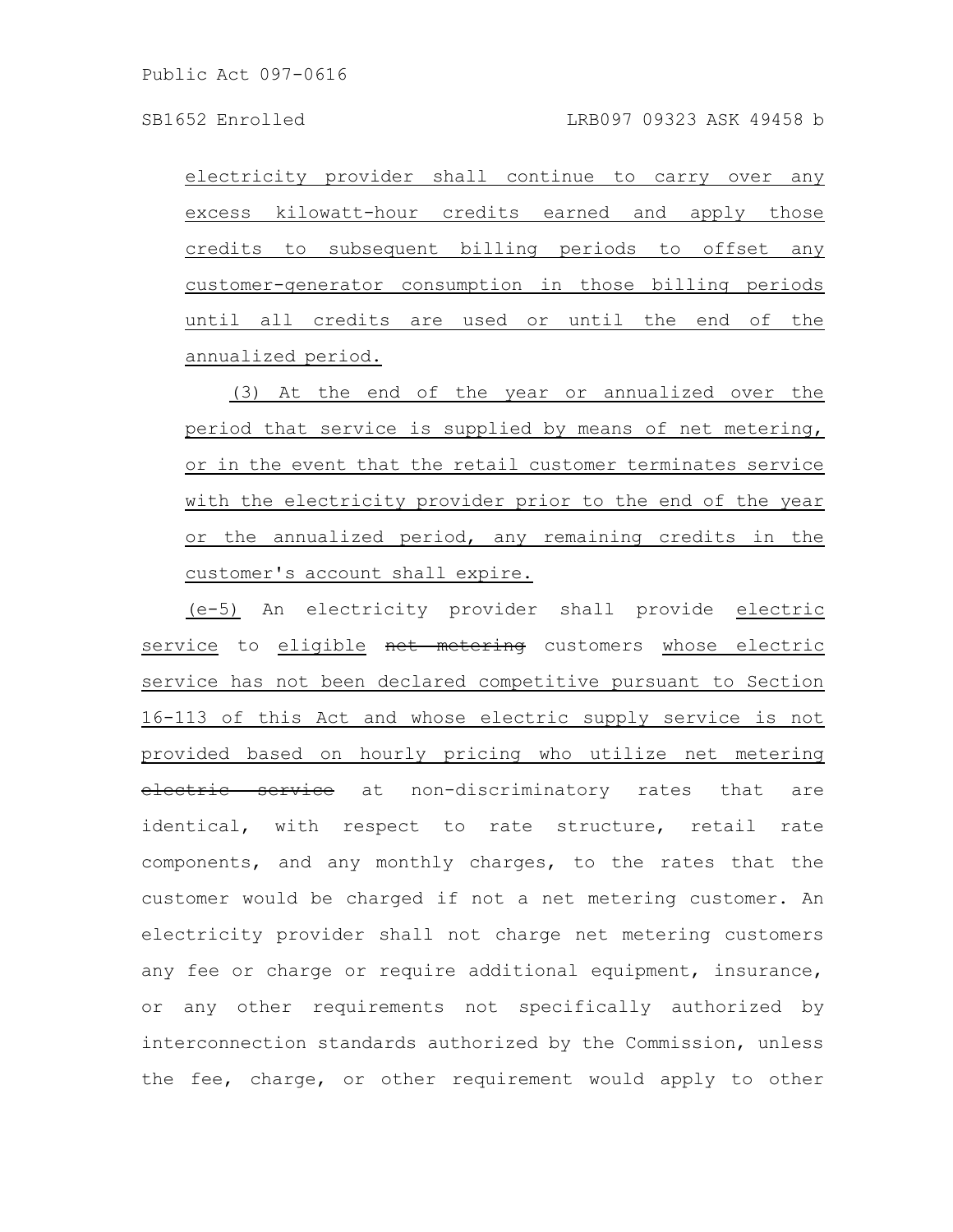# SB1652 Enrolled LRB097 09323 ASK 49458 b

similarly situated customers who are not net metering customers. The customer will remain responsible for all taxes, fees, and utility delivery charges that would otherwise be applicable to the net amount of electricity used by the customer. Subsections (c) through (e) of this Section shall not be construed to prevent an arms-length agreement between an electricity provider and an eligible customer that sets forth different prices, terms, and conditions for the provision of net metering service, including, but not limited to, the provision of the appropriate metering equipment for non-residential customers.

(f) Notwithstanding the requirements of subsections (c) through (e-5)  $\leftrightarrow$  of this Section, an electricity provider must require dual-channel metering for customers operating eligible renewable electrical generating facilities with a nameplate rating up to 2,000 kilowatts and to whom the provisions of neither subsection (d) nor (e) of this Section apply non-residential customers operating eligible renewable electrical generating facilities with a nameplate rating over 40 kilowatts and up to 2,000 kilowatts. In such cases, electricity charges and credits shall be determined as follows:

(1) The electricity provider shall assess and the customer remains responsible for all taxes, fees, and utility delivery charges that would otherwise be applicable to the gross amount of kilowatt-hours supplied to the eligible customer by the electricity provider.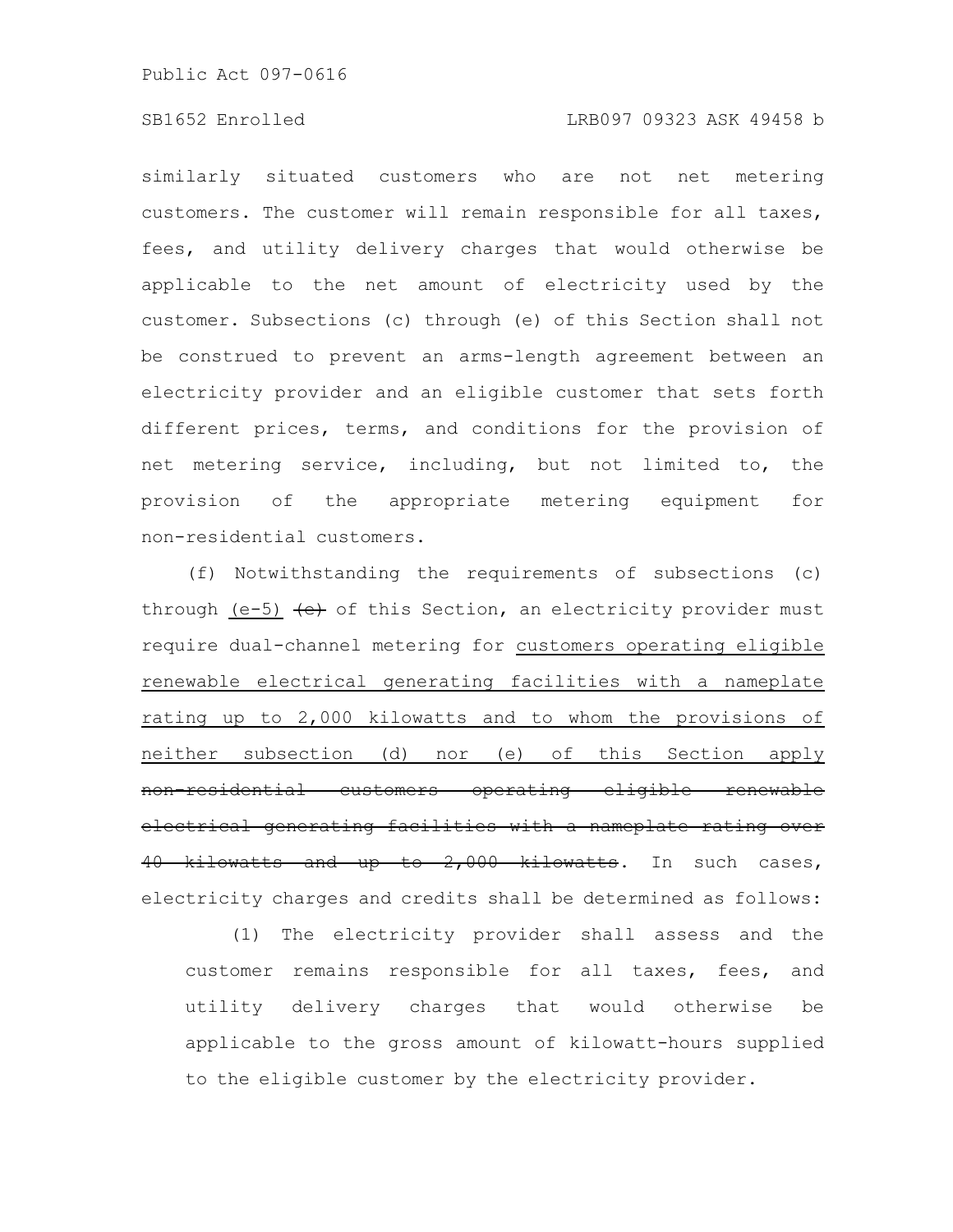# SB1652 Enrolled LRB097 09323 ASK 49458 b

(2) Each month that service is supplied by means of dual-channel metering, the electricity provider shall compensate the eligible customer for any excess kilowatt-hour credits at the electricity provider's avoided cost of electricity supply over the monthly period or as otherwise specified by the terms of a power-purchase agreement negotiated between the customer and electricity provider.

(3) For all eligible net metering customers taking service from an electricity provider under contracts or tariffs employing time of use rates, any monthly consumption of electricity shall be calculated according to the terms of the contract or tariff to which the same customer would be assigned to or be eligible for if the customer was not a net metering customer. When those same customer-generators are net generators during any discrete time of use period, the net kilowatt-hours produced shall be valued at the same price per kilowatt-hour as the electric service provider would charge for retail kilowatt-hour sales during that same time of use period.

(g) For purposes of federal and State laws providing renewable energy credits or greenhouse gas credits, the eligible customer shall be treated as owning and having title to the renewable energy attributes, renewable energy credits, and greenhouse gas emission credits related to any electricity produced by the qualified generating unit. The electricity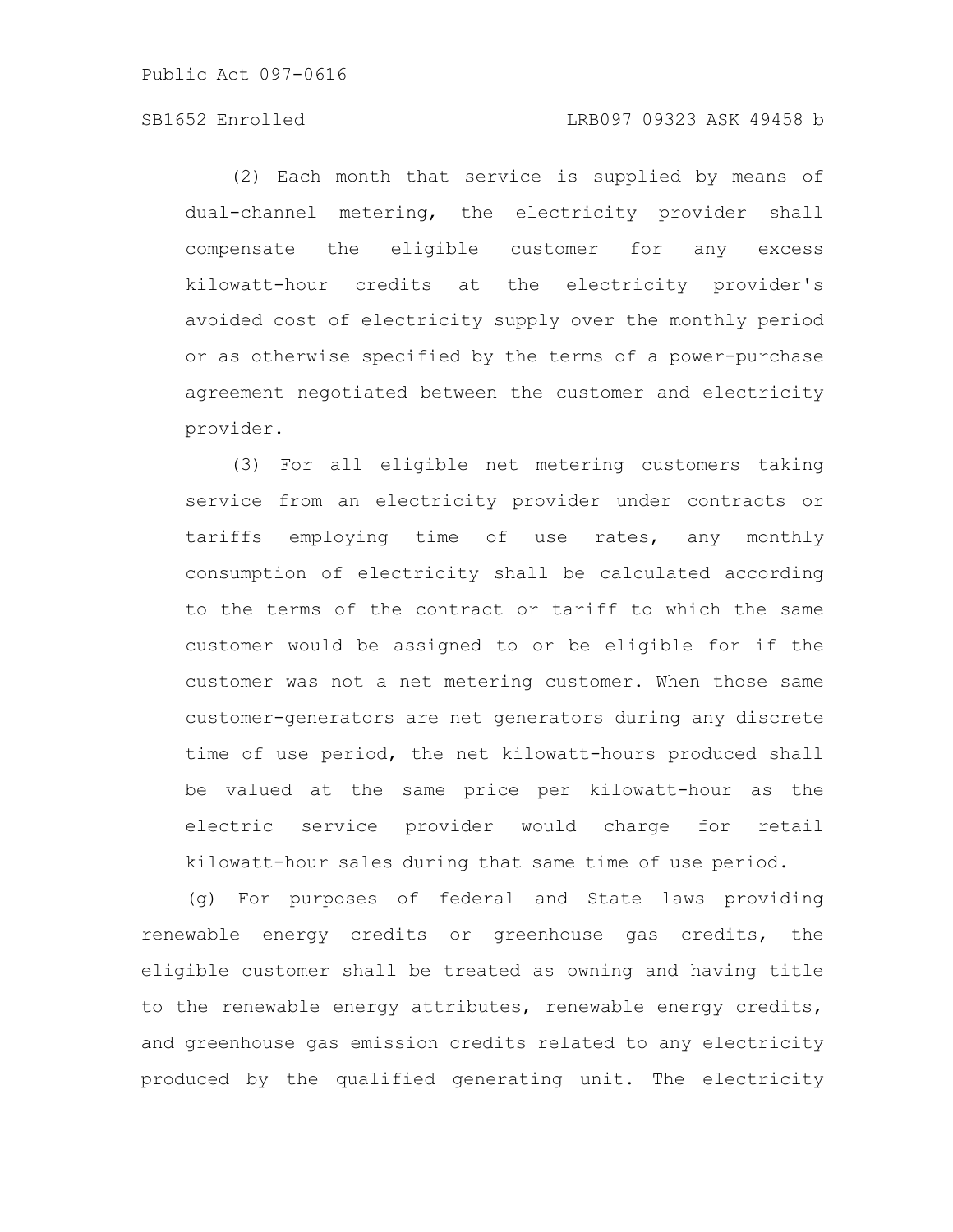provider may not condition participation in a net metering program on the signing over of a customer's renewable energy credits; provided, however, this subsection (g) shall not be construed to prevent an arms-length agreement between an electricity provider and an eligible customer that sets forth the ownership or title of the credits.

(h) Within 120 days after the effective date of this amendatory Act of the 95th General Assembly, the Commission shall establish standards for net metering and, if the Commission has not already acted on its own initiative, standards for the interconnection of eligible renewable generating equipment to the utility system. The interconnection standards shall address any procedural barriers, delays, and administrative costs associated with the interconnection of customer-generation while ensuring the safety and reliability of the units and the electric utility system. The Commission shall consider the Institute of Electrical and Electronics Engineers (IEEE) Standard 1547 and the issues of (i) reasonable and fair fees and costs, (ii) clear timelines for major milestones in the interconnection process, (iii) nondiscriminatory terms of agreement, and (iv) any best practices for interconnection of distributed generation.

(i) All electricity providers shall begin to offer net metering no later than April 1, 2008.

(j) An electricity provider shall provide net metering to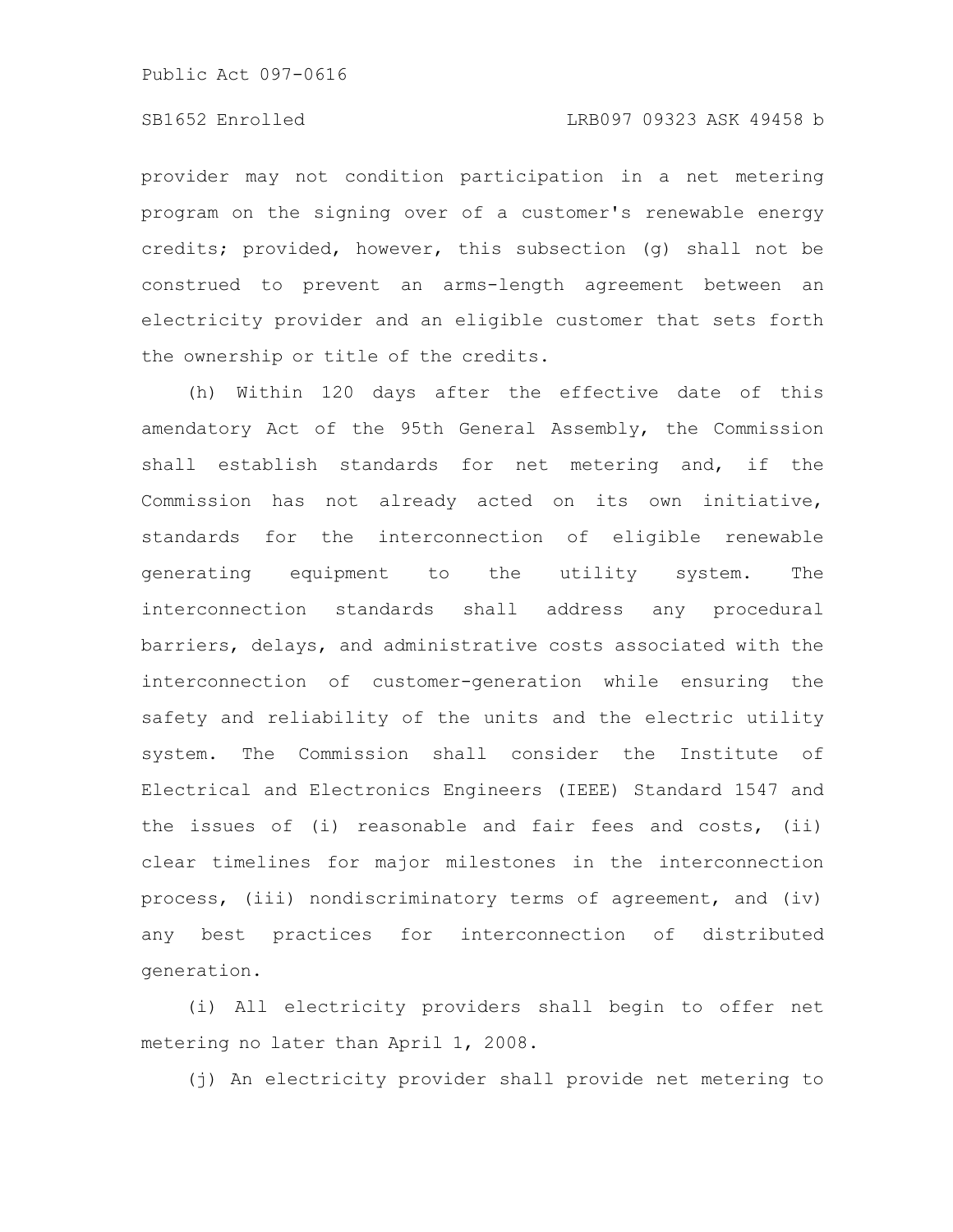# SB1652 Enrolled LRB097 09323 ASK 49458 b

eligible customers until the load of its net metering customers equals  $5\%$   $\frac{12}{10}$  of the total peak demand supplied by that electricity provider during the previous year. Electricity providers are authorized to offer net metering beyond the 5% 1% level if they so choose. The number of new eligible customers with generators that have a nameplate rating of 40 kilowatts and below will be limited to 200 total new billing accounts the utilities (Ameren Companies, ComEd, and MidAmerican) the period of April 1, 2008 through March 31, 2009.

(k) Each electricity provider shall maintain records and report annually to the Commission the total number of net metering customers served by the provider, as well as the type, capacity, and energy sources of the generating systems used by the net metering customers. Nothing in this Section shall limit the ability of an electricity provider to request the redaction of information deemed by the Commission to be confidential business information. Each electricity provider shall notify the Commission when the total generating capacity of its net metering customers is equal to or in excess of the 5%  $1\frac{1}{2}$  cap specified in subsection (j) of this Section.

(l) Notwithstanding the definition of "eligible customer" in item (i) of subsection (b) of this Section, each electricity provider shall consider whether to allow meter aggregation for the purposes of net metering on:

(1) properties owned or leased by multiple customers that contribute to the operation of an eligible renewable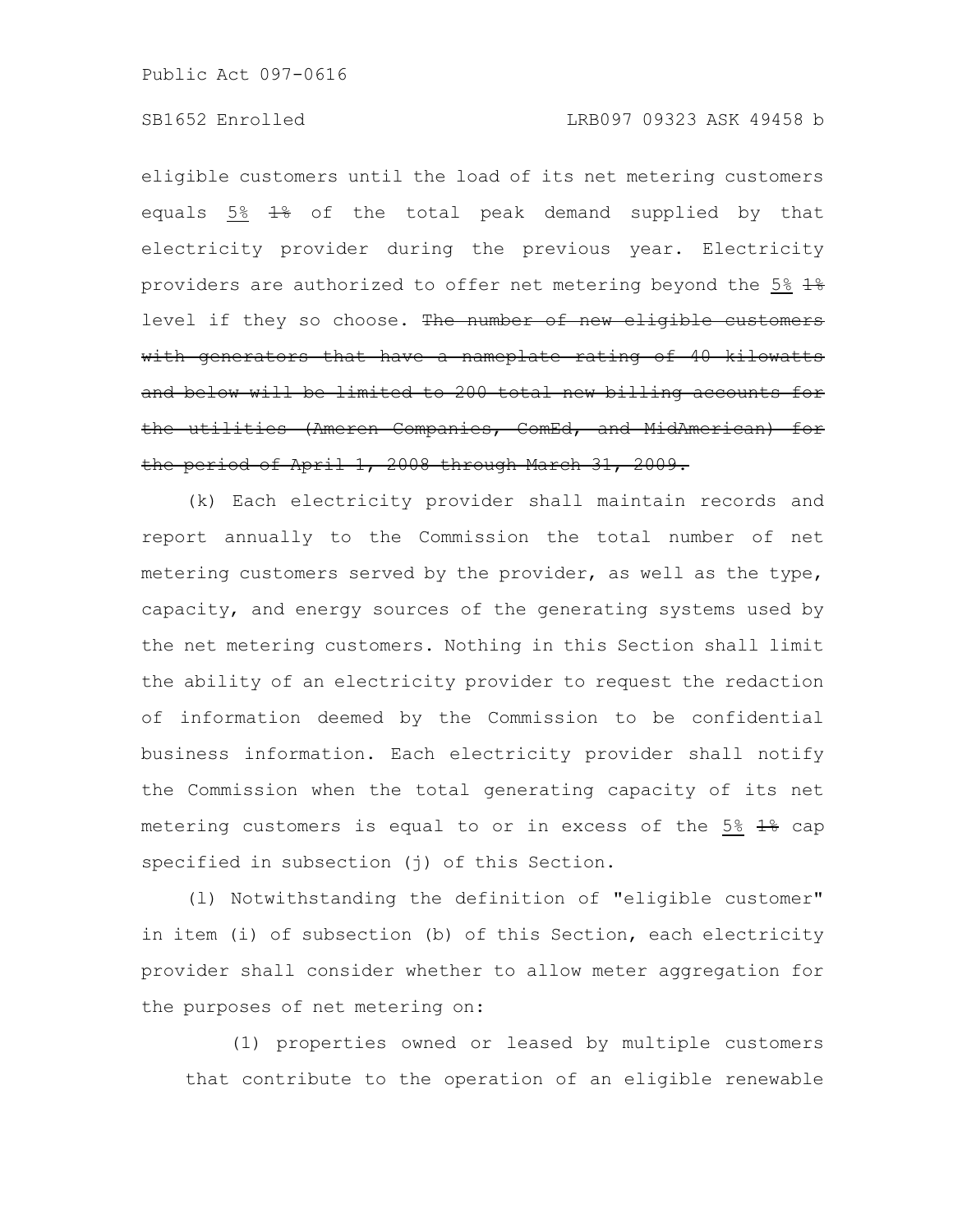electrical generating facility, such as a community-owned wind project, a community-owned biomass project, a community-owned solar project, or a community methane digester processing livestock waste from multiple sources; and

(2) individual units, apartments, or properties owned or leased by multiple customers and collectively served by a common eligible renewable electrical generating facility, such as an apartment building served by photovoltaic panels on the roof.

For the purposes of this subsection (1), "meter aggregation" means the combination of reading and billing on a pro rata basis for the types of eligible customers described in this Section.

(m) Nothing in this Section shall affect the right of an electricity provider to continue to provide, or the right of a retail customer to continue to receive service pursuant to a contract for electric service between the electricity provider and the retail customer in accordance with the prices, terms, and conditions provided for in that contract. Either the electricity provider or the customer may require compliance with the prices, terms, and conditions of the contract. (Source: P.A. 95-420, eff. 8-24-07.)

(220 ILCS 5/16-108.5 new)

Sec. 16-108.5. Infrastructure investment and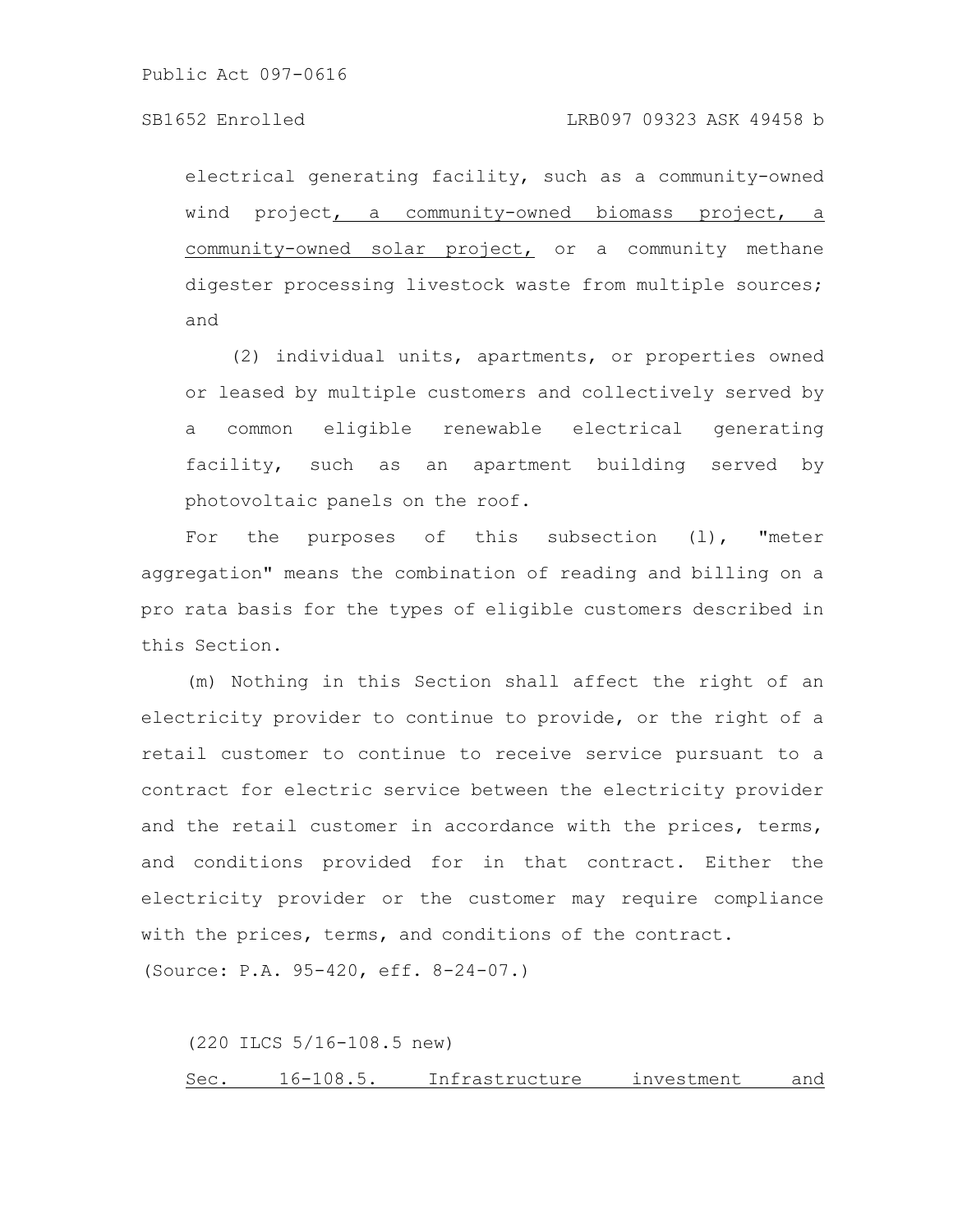# modernization; regulatory reform.

(a) The General Assembly recognizes that for well over a century Illinois residents and businesses have been well-served by and have benefitted from a comprehensive electric utility system. The General Assembly finds that electric utilities are now entering a new construction cycle that is needed to refurbish, rebuild, modernize, and expand systems to continue to provide safe, reliable, and affordable service to the State's current and future utility customers in this newly digitized age. In particular, the General Assembly finds that it is the policy of this State that significant investments must be made in the State's electric grid over the next decade to modernize and upgrade transmission and distribution facilities in the State. These investments will ensure that the State's electric utility infrastructure will promote future economic development in the State and that the State's electric utilities will be able to continue to provide quality electric service to their customers, including innovative technological offerings that will enhance customer experience and choice such as smart meters that are dependent on a modernized or Smart Grid. These investments, including programs to reinforce the safety and security of high voltage transmission lines, will also ensure that the State's electric utility infrastructure continues to be safe and reliable. The introduction of performance metrics will further ensure that reliability and other indicators are not just maintained but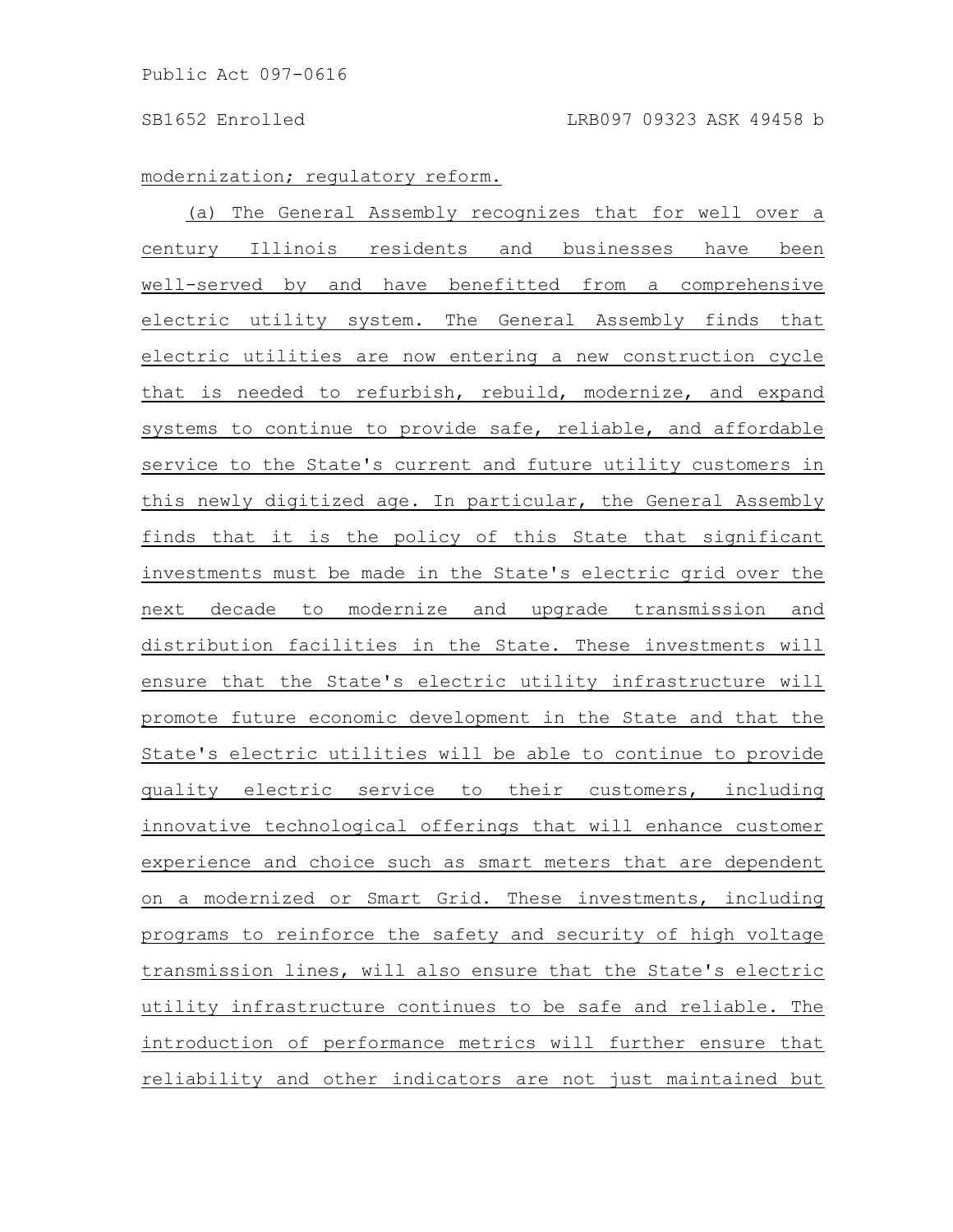#### improved over the next decade.

The General Assembly further recognizes that, in addition to attracting capital and businesses to the State, these investments will create training opportunities for the citizens of this State, all of which will create new employment opportunities for Illinoisans at a time when they are most needed, especially for minority-owned and female-owned business enterprises. The General Assembly further finds that regulatory reform measures that increase predictability, stability, and transparency in the ratemaking process are needed to promote prudent, long-term infrastructure investment and to mutually benefit the State's electric utilities and their customers, regulators, and investors.

(b) For purposes of this Section, "participating utility" means an electric utility or a combination utility serving more than 1,000,000 customers in Illinois that voluntarily elects and commits to undertake the infrastructure investment program consisting of the commitments and obligations described in this subsection (b), notwithstanding any other provisions of this Act and without obtaining any approvals from the Commission or any other agency other than as set forth in this Section, regardless of whether any such approval would otherwise be required. "Combination utility" means a utility that, as of January 1, 2011, provided electric service to at least one million retail customers in Illinois and gas service to at least 500,000 retail customers in Illinois. A participating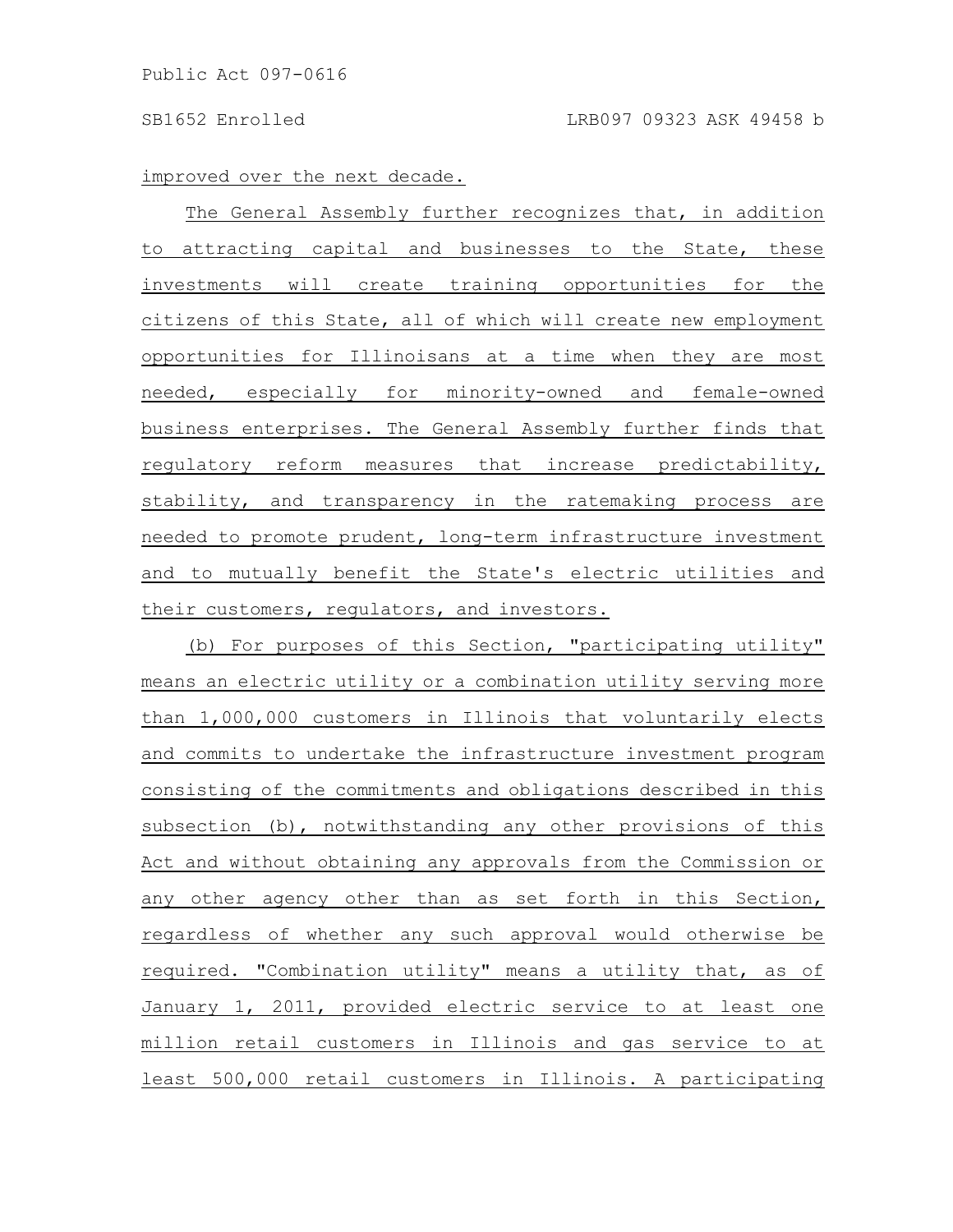utility shall recover the expenditures made under the infrastructure investment program through the ratemaking process, including, but not limited to, the performance-based formula rate and process set forth in this Section.

During the infrastructure investment program's peak program year, a participating utility other than a combination utility shall create 2,000 full-time equivalent jobs in Illinois, and a participating utility that is a combination utility shall create 450 full-time equivalent jobs in Illinois related to the provision of electric service, including direct jobs, contractor positions, and induced jobs. For purposes of this Section, "peak program year" means the consecutive 12-month period with the highest number of full-time equivalent jobs that occurs between the beginning of investment year 2 and the end of investment year 4.

A participating utility shall meet one of the following commitments, as applicable:

(1) Beginning no later than 180 days after a participating utility other than a combination utility files a performance-based formula rate tariff pursuant to subsection (c) of this Section, or, beginning no later than January 1, 2012 if such utility files such performance-based formula rate tariff within 14 days of the effective date of this amendatory Act of the 97th General Assembly, the participating utility shall, except as provided in subsection (b-5):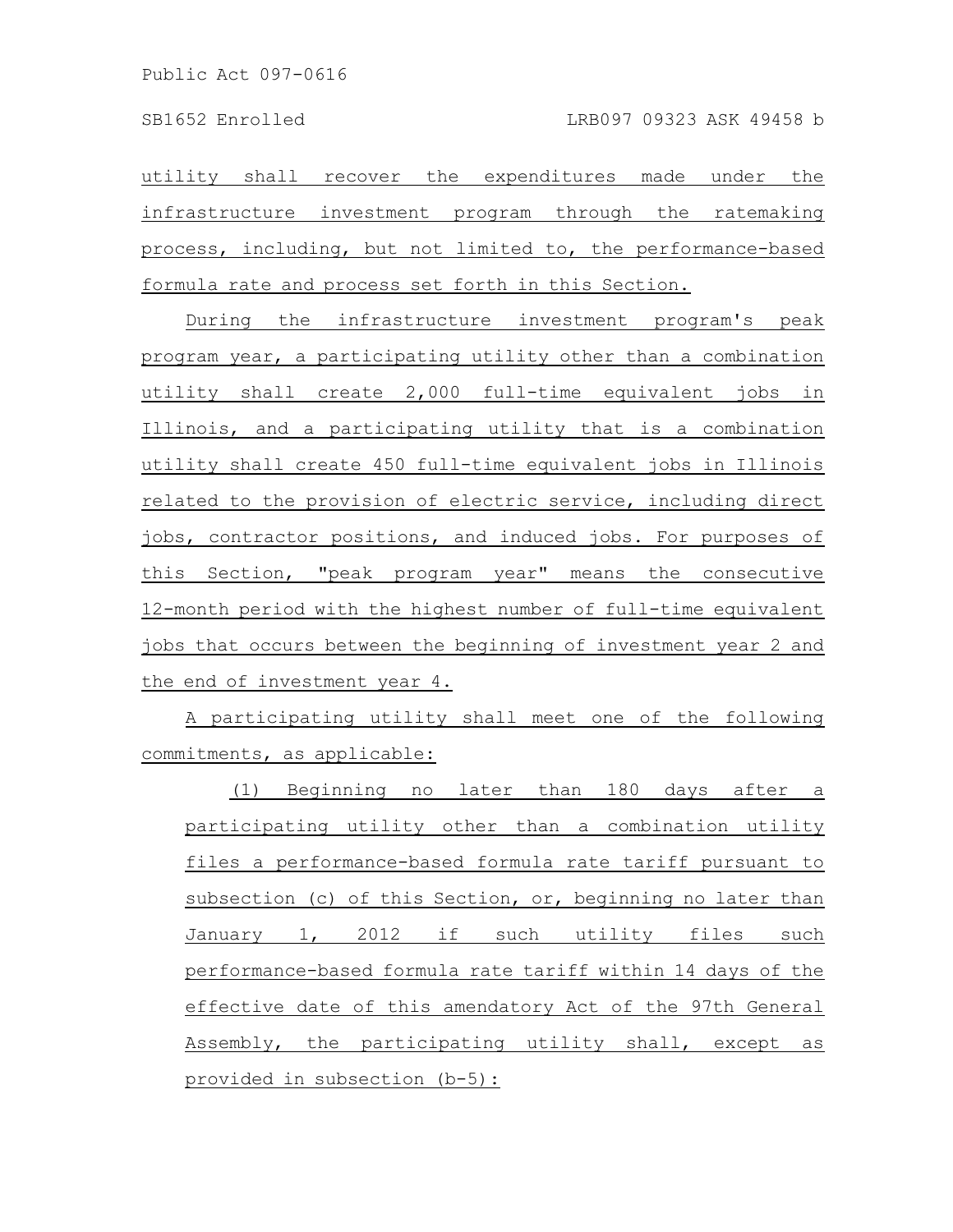(A) over a 5-year period, invest an estimated \$1,100,000,000 in electric system upgrades, modernization projects, and training facilities, including, but not limited to:

(i) distribution infrastructure improvements totaling an estimated \$1,000,000,000, including underground residential distribution cable injection and replacement and mainline cable system refurbishment and replacement projects;

(ii) training facility construction or upgrade projects totaling an estimated \$10,000,000, provided that, at a minimum, one such facility shall be located in a municipality having a population of more than 2 million residents and one such facility shall be located in a municipality having a population of more than 150,000 residents but fewer than 170,000 residents; any such new facility located in a municipality having a population of more than 2 million residents must be designed for the purpose of obtaining, and the owner of the facility shall apply for, certification under the United States Green Building Council's Leadership in Energy Efficiency Design Green Building Rating System; and

(iii) wood pole inspection, treatment, and replacement programs; and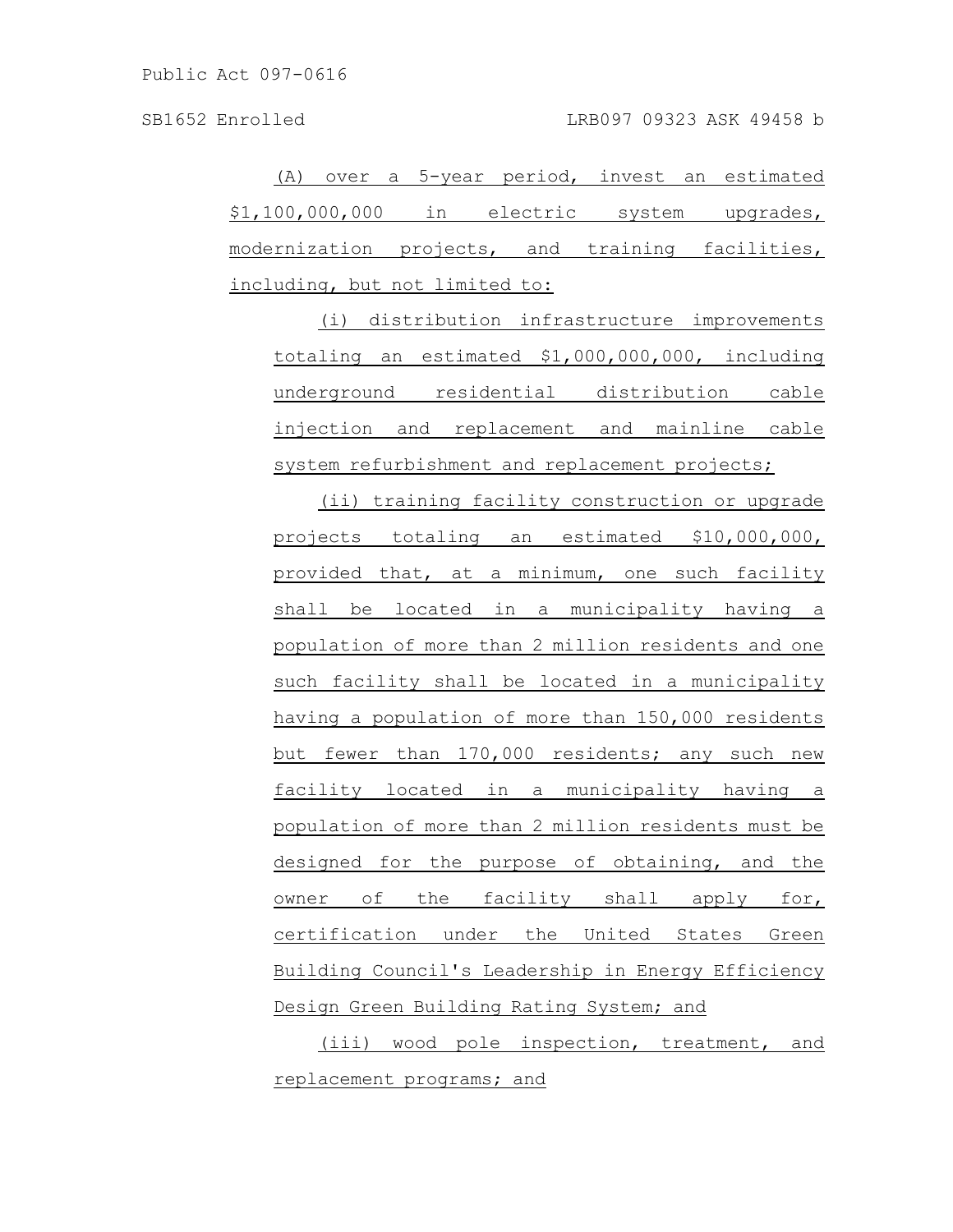(B) over a 10-year period, invest an estimated \$1,500,000,000 to upgrade and modernize its transmission and distribution infrastructure and in Smart Grid electric system upgrades, including, but not limited to:

(i) additional smart meters;

(ii) distribution automation;

(iii) associated cyber secure data communication network; and

(iv) substation micro-processor relay upgrades.

(2) Beginning no later than 180 days after a participating utility that is a combination utility files a performance-based formula rate tariff pursuant to subsection (c) of this Section, or, beginning no later than January 1, 2012 if such utility files such performance-based formula rate tariff within 14 days of the effective date of this amendatory Act of the 97th General Assembly, the participating utility shall, except as provided in subsection (b-5):

(A) over a 10-year period, invest an estimated \$265,000,000 in electric system upgrades, modernization projects, and training facilities, including, but not limited to:

(i) distribution infrastructure improvements totaling an estimated \$245,000,000, which may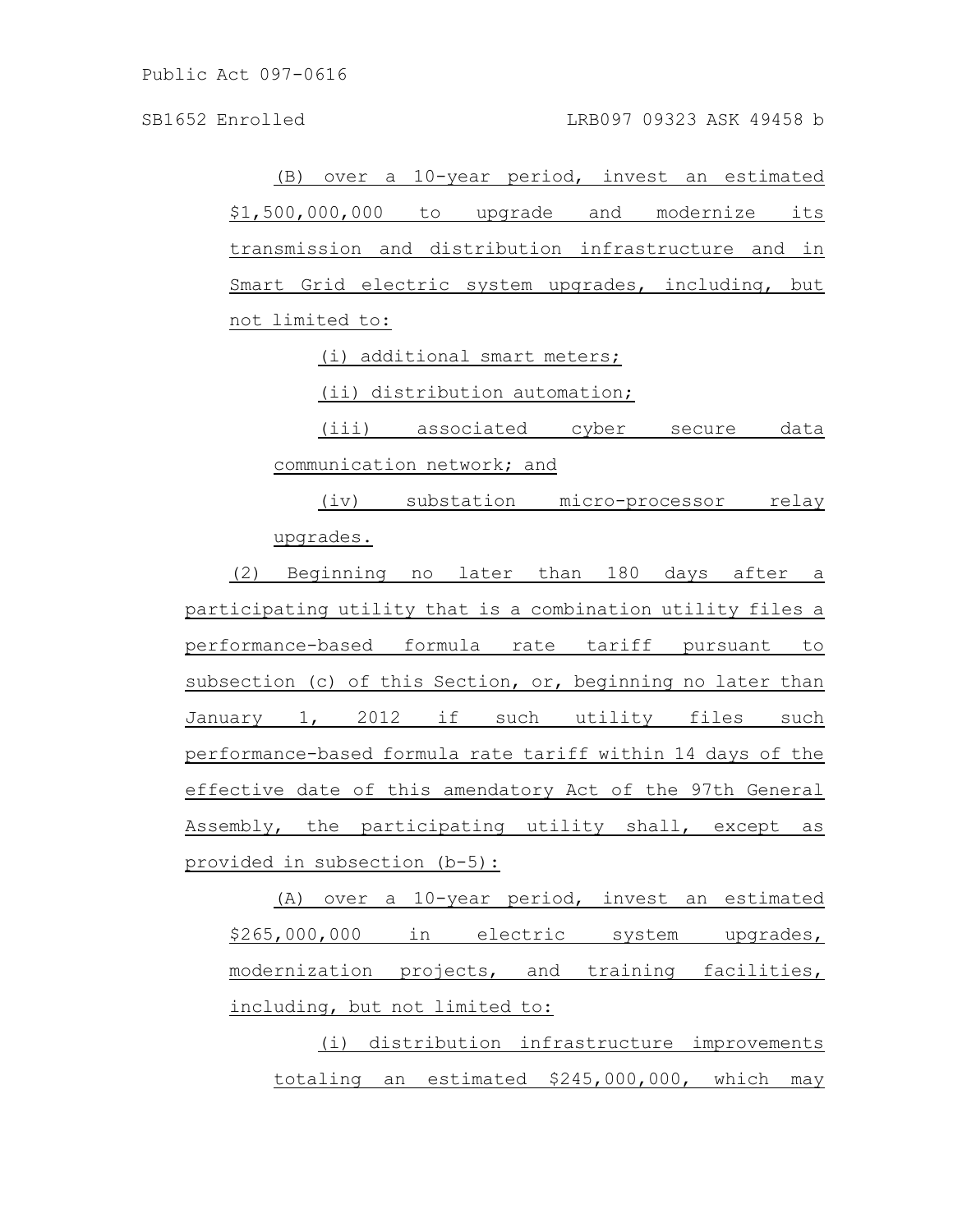SB1652 Enrolled LRB097 09323 ASK 49458 b

include bulk supply substations, transformers, reconductoring, and rebuilding overhead distribution and sub-transmission lines, underground residential distribution cable injection and replacement and mainline cable system refurbishment and replacement projects;

(ii) training facility construction or upgrade projects totaling an estimated \$1,000,000; any such new facility must be designed for the purpose of obtaining, and the owner of the facility shall apply for, certification under the United States Green Building Council's Leadership in Energy Efficiency Design Green Building Rating System; and

(iii) wood pole inspection, treatment, and replacement programs; and

(B) over a 10-year period, invest an estimated \$360,000,000 to upgrade and modernize its transmission and distribution infrastructure and in Smart Grid electric system upgrades, including, but not limited to:

(i) additional smart meters; (ii) distribution automation; (iii) associated cyber secure data communication network; and (iv) substation micro-processor relay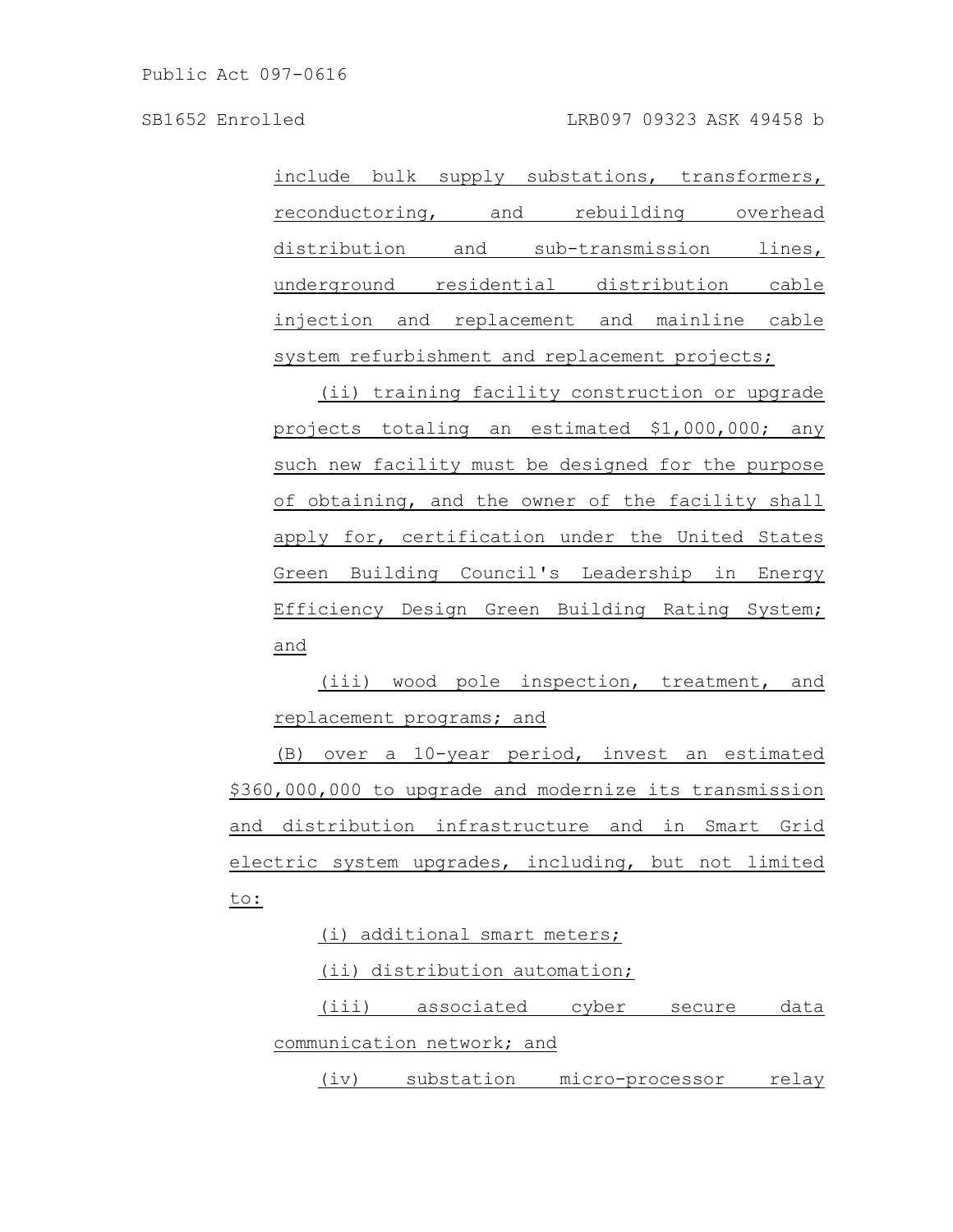upgrades.

For purposes of this Section, "Smart Grid electric system upgrades" shall have the meaning set forth in subsection (a) of Section 16-108.6 of this Act.

The investments in the infrastructure investment program described in this subsection (b) shall be incremental to the participating utility's annual capital investment program, as defined by, for purposes of this subsection (b), the participating utility's average capital spend for calendar years 2008, 2009, and 2010 as reported in the applicable Federal Energy Regulatory Commission (FERC) Form 1; provided that where one or more utilities have merged, the average capital spend shall be determined using the aggregate of the merged utilities' capital spend reported in FERC Form 1 for the years 2008, 2009, and 2010.

Within 60 days after filing a tariff under subsection (c) of this Section, a participating utility shall submit to the Commission its plan, including scope, schedule, and staffing, for satisfying its infrastructure investment program commitments pursuant to this subsection (b). The submitted plan shall include a schedule and staffing plan for the next calendar year. The plan shall also include a plan for the creation, operation, and administration of a Smart Grid test bed as described in subsection (c) of Section 16-108.8. The plan need not allocate the work equally over the respective periods, but should allocate material increments throughout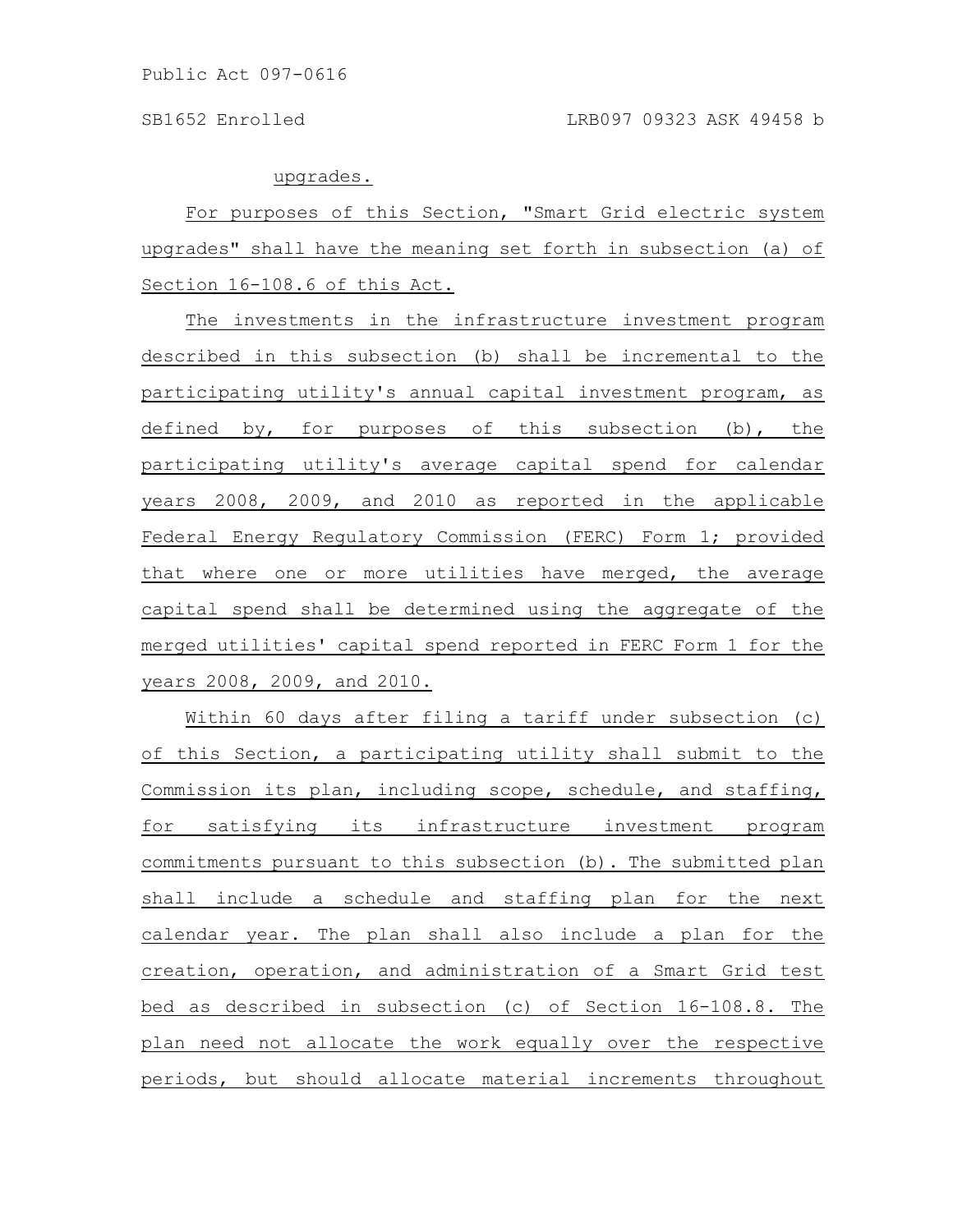such periods commensurate with the work to be undertaken. No later than April 1 of each subsequent year, the utility shall submit to the Commission a report that includes any updates to the plan, a schedule for the next calendar year, the expenditures made for the prior calendar year and cumulatively, and the number of full-time equivalent jobs created for the prior calendar year and cumulatively. If the utility is materially deficient in satisfying a schedule or staffing plan, then the report must also include a corrective action plan to address the deficiency. The fact that the plan, implementation of the plan, or a schedule changes shall not imply the imprudence or unreasonableness of the infrastructure investment program, plan, or schedule.

With respect to the participating utility's peak job commitment, if, after considering the utility's corrective action plan and compliance thereunder, the Commission enters an order finding, after notice and hearing, that a participating utility did not satisfy its peak job commitment described in this subsection (b) for reasons that are reasonably within its control, then the Commission shall also determine, after consideration of the evidence, including, but not limited to, evidence submitted by the Department of Commerce and Economic Opportunity and the utility, the deficiency in the number of full-time equivalent jobs during the peak program year due to such failure. The Commission shall notify the Department of any proceeding that is initiated pursuant to this paragraph. For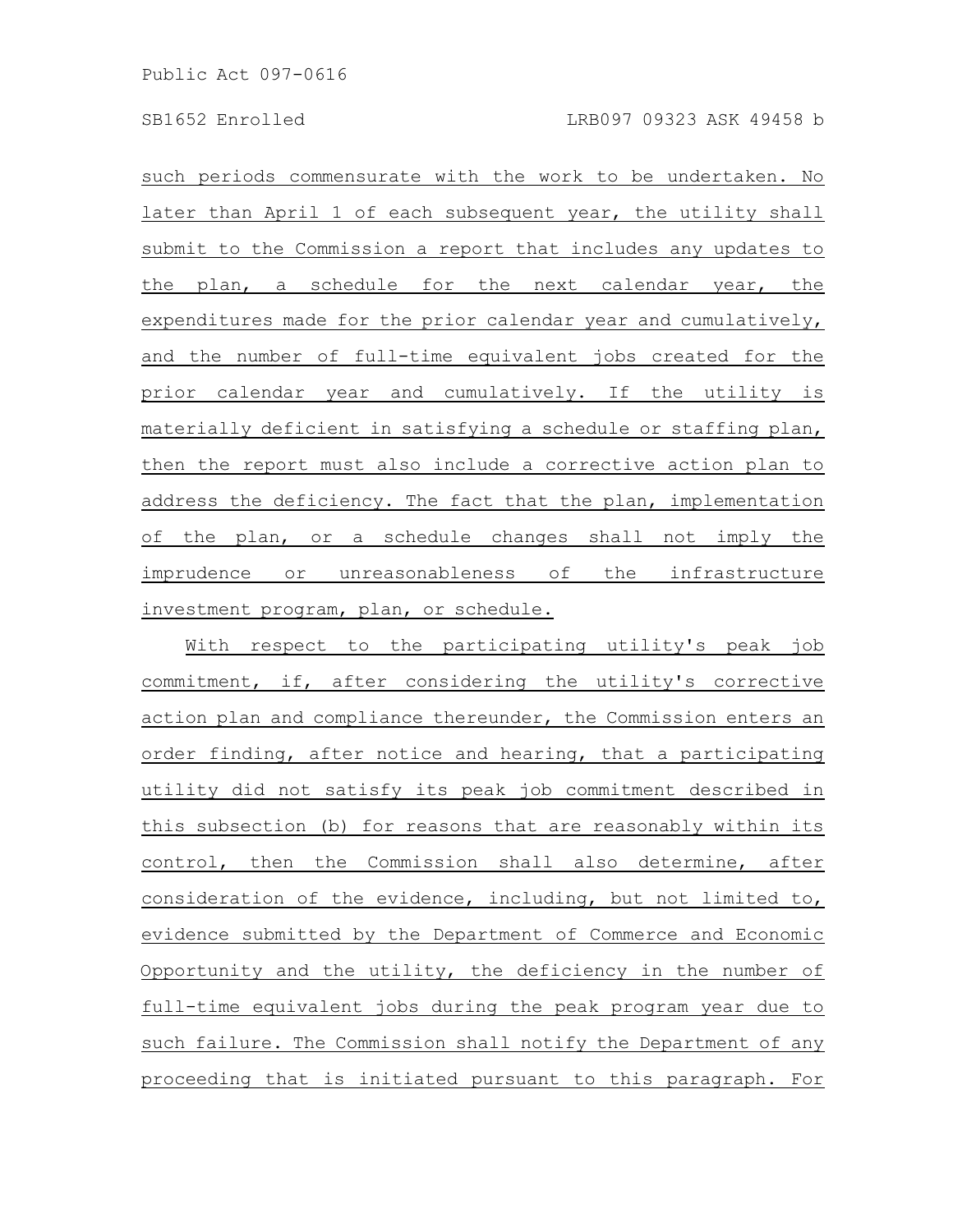each full-time equivalent job deficiency during the peak program year that the Commission finds as set forth in this paragraph, the participating utility shall, within 30 days after the entry of the Commission's order, pay \$3,000 to a fund for training grants administered under Section 605-800 of The Department of Commerce and Economic Opportunity Law, which shall not be a recoverable expense.

With respect to the participating utility's investment amount commitments, if, after considering the utility's corrective action plan and compliance thereunder, the Commission enters an order finding, after notice and hearing, that a participating utility is not satisfying its investment amount commitments described in this subsection (b), then the utility shall no longer be eligible to annually update the performance-based formula rate tariff pursuant to subsection (d) of this Section. In such event, the then current rates shall remain in effect until such time as new rates are set pursuant to Article IX of this Act, subject to retroactive adjustment, with interest, to reconcile rates charged with actual costs.

If the Commission finds that a participating utility is no longer eligible to update the performance-based formula rate tariff pursuant to subsection (d) of this Section, or the performance-based formula rate is otherwise terminated, then the participating utility's voluntary commitments and obligations under this subsection (b) shall immediately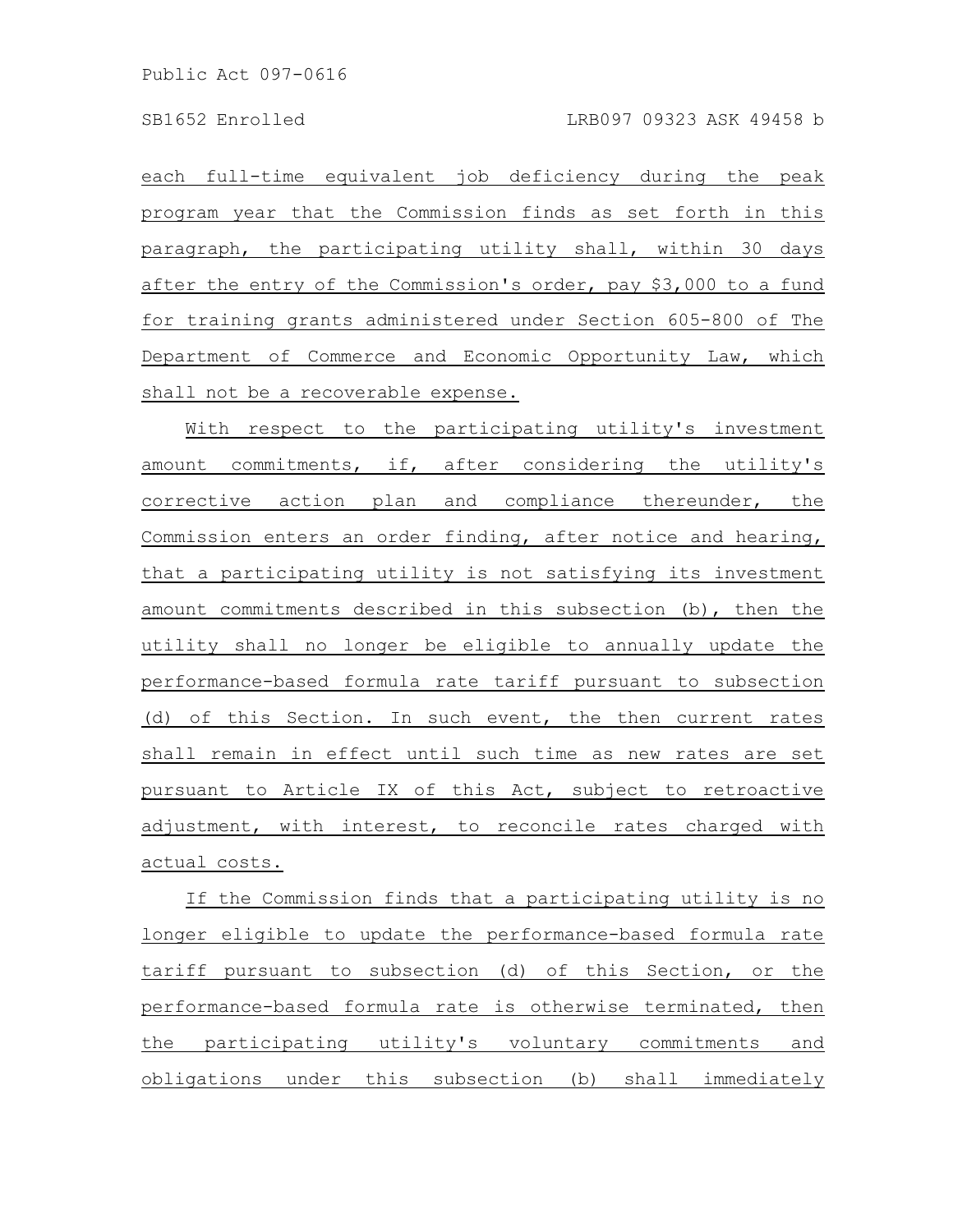terminate, except for the utility's obligation to pay an amount already owed to the fund for training grants pursuant to a Commission order.

In meeting the obligations of this subsection (b), to the extent feasible and consistent with State and federal law, the investments under the infrastructure investment program should provide employment opportunities for all segments of the population and workforce, including minority-owned and female-owned business enterprises, and shall not, consistent with State and federal law, discriminate based on race or socioeconomic status.

(b-5) Nothing in this Section shall prohibit the Commission from investigating the prudence and reasonableness of the expenditures made under the infrastructure investment program during the annual review required by subsection (d) of this Section and shall, as part of such investigation, determine whether the utility's actual costs under the program are prudent and reasonable. The fact that a participating utility invests more than the minimum amounts specified in subsection (b) of this Section or its plan shall not imply imprudence or unreasonableness.

If the participating utility finds that it is implementing its plan for satisfying the infrastructure investment program commitments described in subsection (b) of this Section at a cost below the estimated amounts specified in subsection (b) of this Section, then the utility may file a petition with the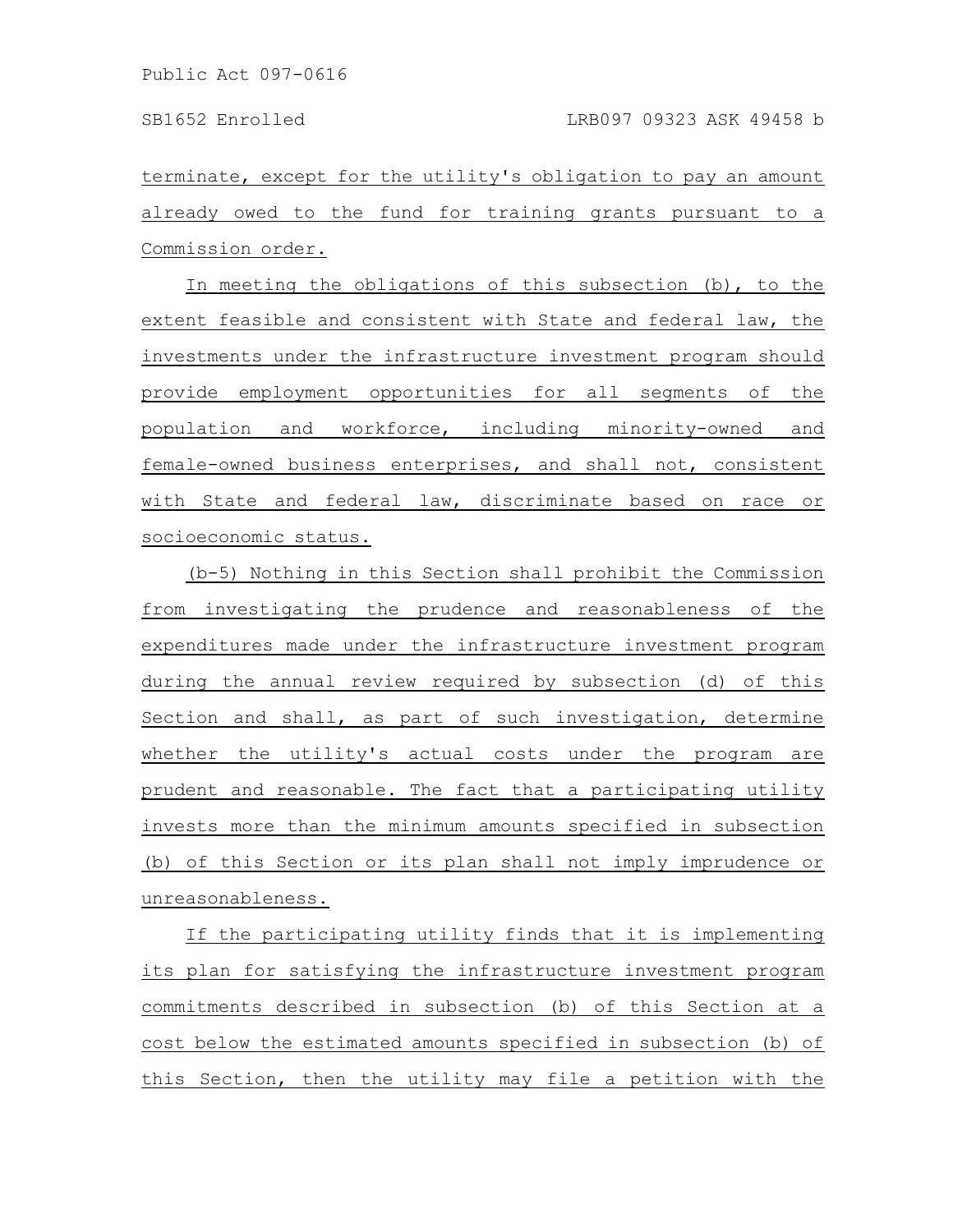Commission requesting that it be permitted to satisfy its commitments by spending less than the estimated amounts specified in subsection (b) of this Section. The Commission shall, after notice and hearing, enter its order approving, or approving as modified, or denying each such petition within 150 days after the filing of the petition.

In no event, absent General Assembly approval, shall the capital investment costs incurred by a participating utility other than a combination utility in satisfying its infrastructure investment program commitments described in subsection (b) of this Section exceed \$3,000,000,000 or, for a participating utility that is a combination utility, \$720,000,000. If the participating utility's updated cost estimates for satisfying its infrastructure investment program commitments described in subsection (b) of this Section exceed the limitation imposed by this subsection (b-5), then it shall submit a report to the Commission that identifies the increased costs and explains the reason or reasons for the increased costs no later than the year in which the utility estimates it will exceed the limitation. The Commission shall review the report and shall, within 90 days after the participating utility files the report, report to the General Assembly its findings regarding the participating utility's report. If the General Assembly does not amend the limitation imposed by this subsection (b-5), then the utility may modify its plan so as not to exceed the limitation imposed by this subsection (b-5)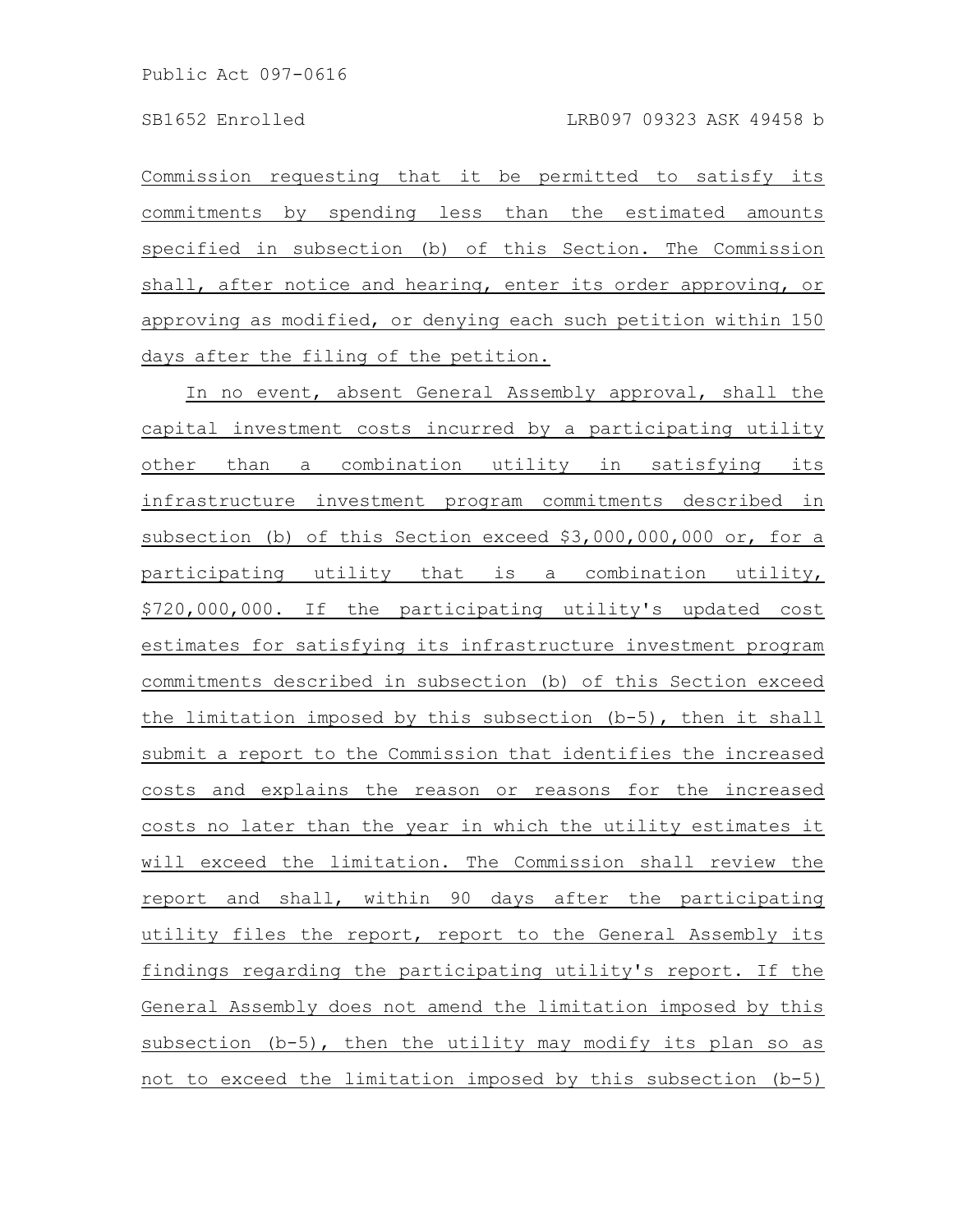and may propose corresponding changes to the metrics established pursuant to subparagraphs (5) through (8) of subsection (f) of this Section, and the Commission may modify the metrics and incremental savings goals established pursuant to subsection (f) of this Section accordingly.

(c) A participating utility may elect to recover its delivery services costs through a performance-based formula rate approved by the Commission, which shall specify the cost components that form the basis of the rate charged to customers with sufficient specificity to operate in a standardized manner and be updated annually with transparent information that reflects the utility's actual costs to be recovered during the applicable rate year, which is the period beginning with the first billing day of January and extending through the last billing day of the following December. In the event the utility recovers a portion of its costs through automatic adjustment clause tariffs on the effective date of this amendatory Act of the 97th General Assembly, the utility may elect to continue to recover these costs through such tariffs, but then these costs shall not be recovered through the performance-based formula rate.

The performance-based formula rate shall be implemented through a tariff filed with the Commission consistent with the provisions of this subsection (c) that shall be applicable to all delivery services customers. The Commission shall initiate and conduct an investigation of the tariff in a manner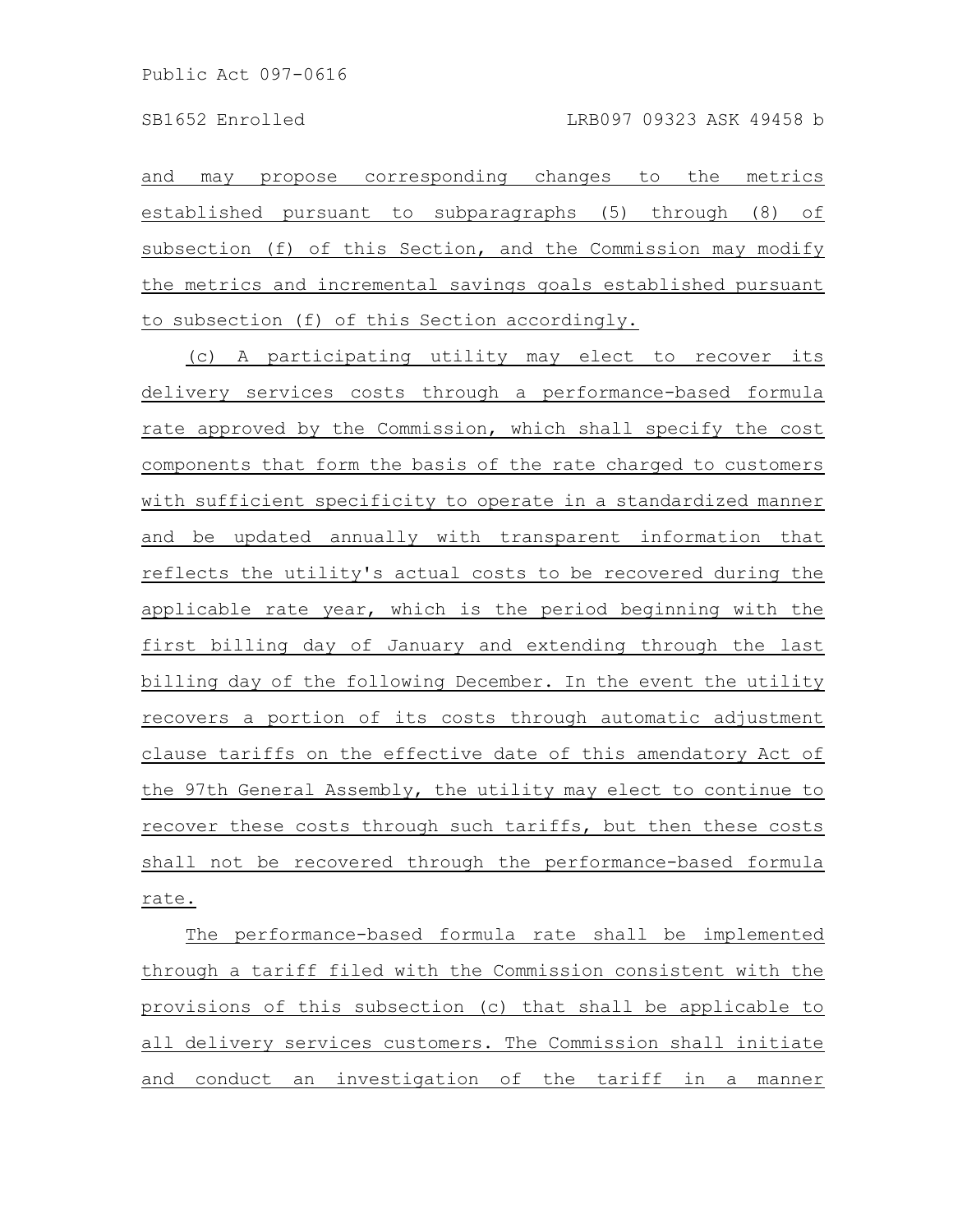Public Act 097-0616

consistent with the provisions of this subsection (c) and the provisions of Article IX of this Act to the extent they do not conflict with this subsection (c). Except in the case where the Commission finds, after notice and hearing, that a participating utility is not satisfying its investment amount commitments under subsection (b) of this Section, the performance-based formula rate shall remain in effect at the discretion of the utility. The performance-based formula rate approved by the Commission shall do the following:

(1) Provide for the recovery of the utility's actual costs of delivery services that are prudently incurred and reasonable in amount consistent with Commission practice and law. The sole fact that a cost differs from that incurred in a prior calendar year or that an investment is different from that made in a prior calendar year shall not imply the imprudence or unreasonableness of that cost or investment.

(2) Reflect the utility's actual capital structure for the applicable calendar year, excluding goodwill, subject to a determination of prudence and reasonableness consistent with Commission practice and law.

(3) Include a cost of equity, which shall be calculated as the sum of the following:

(A) the average for the applicable calendar year of the monthly average yields of 30-year U.S. Treasury bonds published by the Board of Governors of the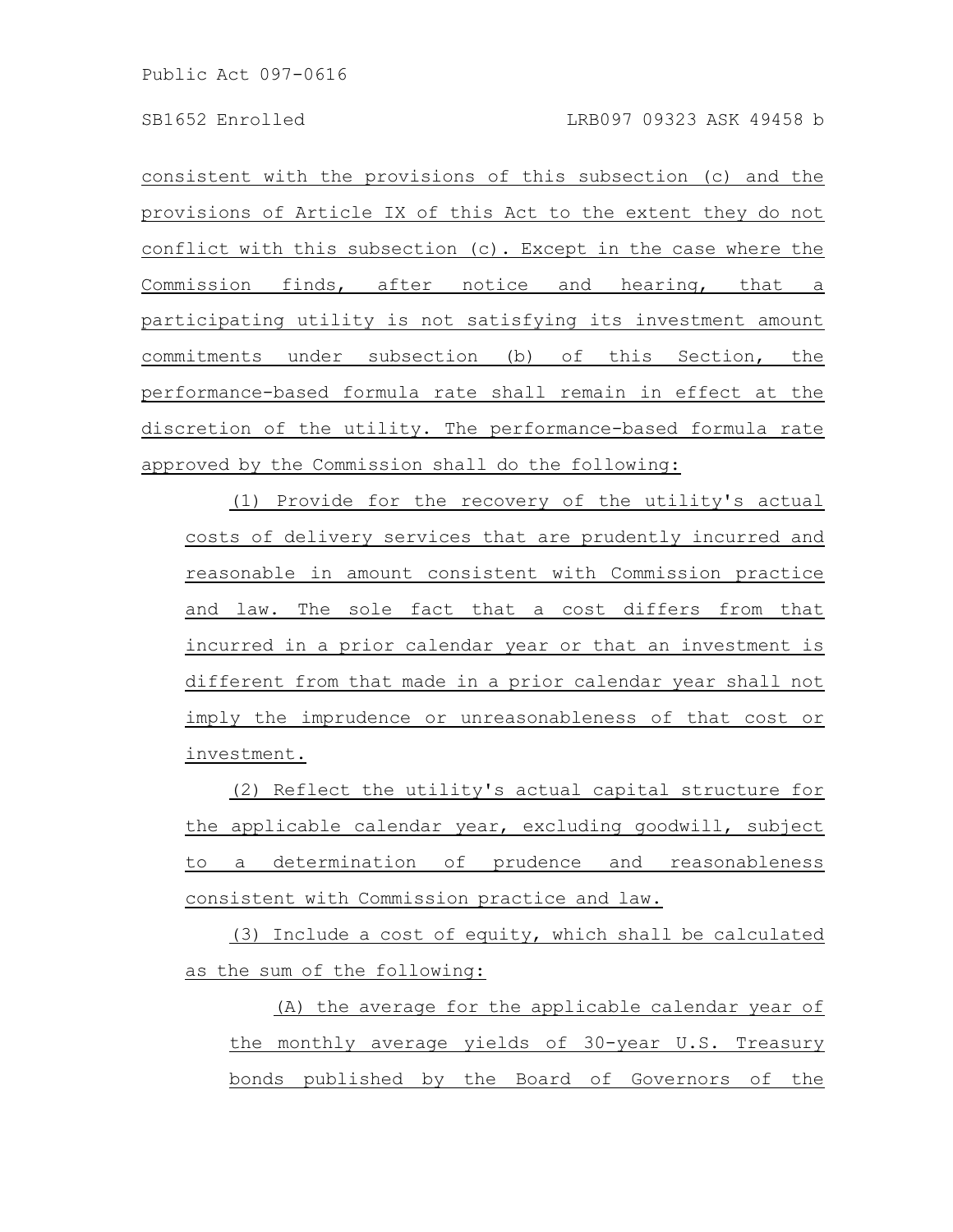Federal Reserve System in its weekly H.15 Statistical Release or successor publication; and

(B) 600 basis points.

At such time as the Board of Governors of the Federal Reserve System ceases to include the monthly average yields of 30-year U.S. Treasury bonds in its weekly H.15 Statistical Release or successor publication, the monthly average yields of the U.S. Treasury bonds then having the longest duration published by the Board of Governors in its weekly H.15 Statistical Release or successor publication shall instead be used for purposes of this paragraph (3).

(4) Permit and set forth protocols, subject to a determination of prudence and reasonableness consistent with Commission practice and law, for the following:

(A) recovery of incentive compensation expense that is based on the achievement of operational metrics, including metrics related to budget controls, outage duration and frequency, safety, customer service, efficiency and productivity, and environmental compliance. Incentive compensation expense that is based on net income or an affiliate's earnings per share shall not be recoverable under the performance-based formula rate;

(B) recovery of pension and other post-employment benefits expense, provided that such costs are supported by an actuarial study;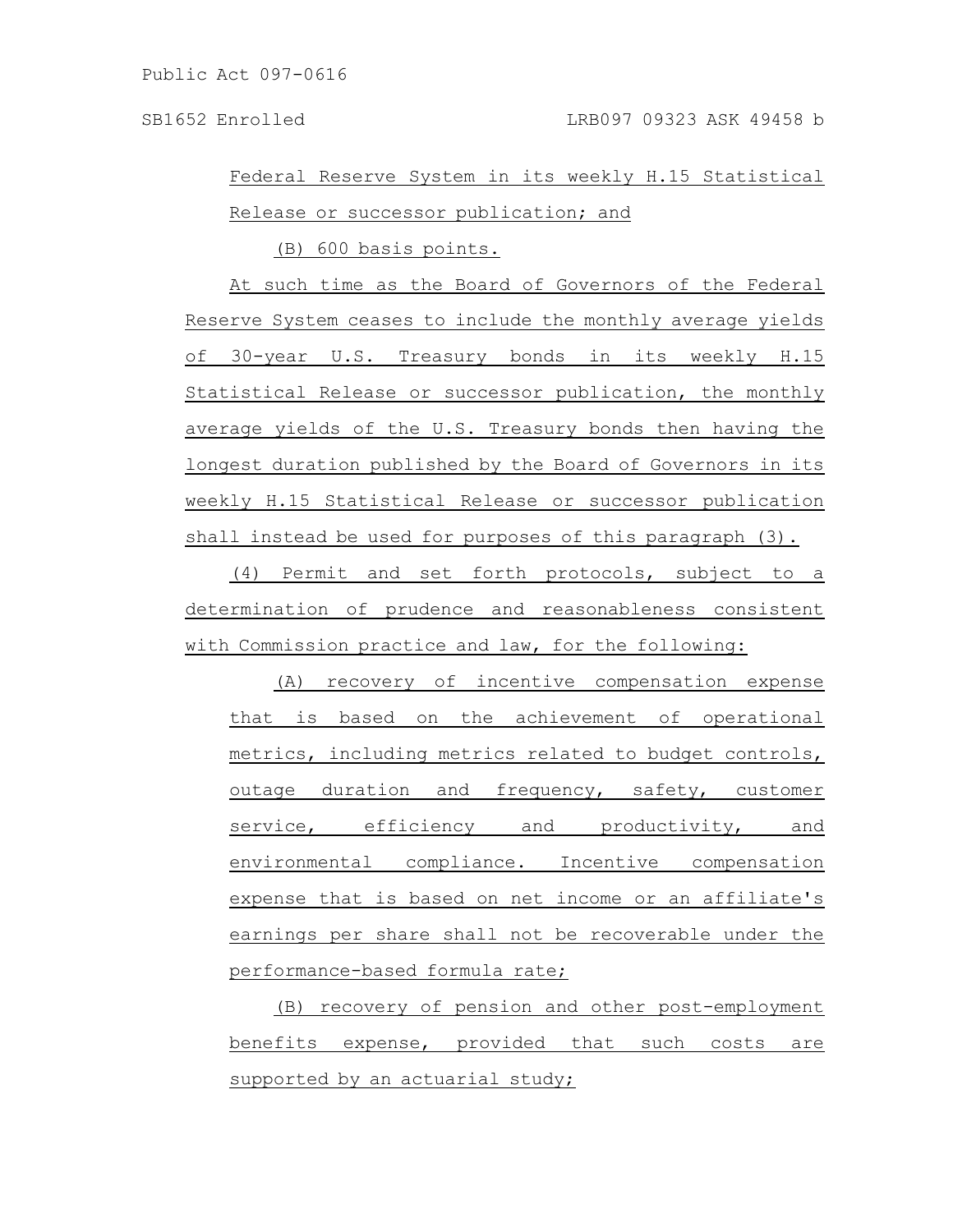Public Act 097-0616

(C) recovery of severance costs, provided that if the amount is over \$3,700,000 for a participating utility that is a combination utility or \$10,000,000 for a participating utility that serves more than 3 million retail customers, then the full amount shall be amortized consistent with subparagraph (F) of this paragraph (4);

(D) investment return on pension assets net of deferred tax benefits equal to the utility's long-term debt cost of capital as of the end of the applicable calendar year;

(E) recovery of the expenses related to the Commission proceeding under this subsection (c) to approve this performance-based formula rate and initial rates or to subsequent proceedings related to the formula, provided that the recovery shall be amortized over a 3-year period; recovery of expenses related to the annual Commission proceedings under subsection (d) of this Section to review the inputs to the performance-based formula rate shall be expensed and recovered through the performance-based formula rate;

(F) amortization over a 5-year period of the full amount of each charge or credit that exceeds \$3,700,000 for a participating utility that is a combination utility or \$10,000,000 for a participating utility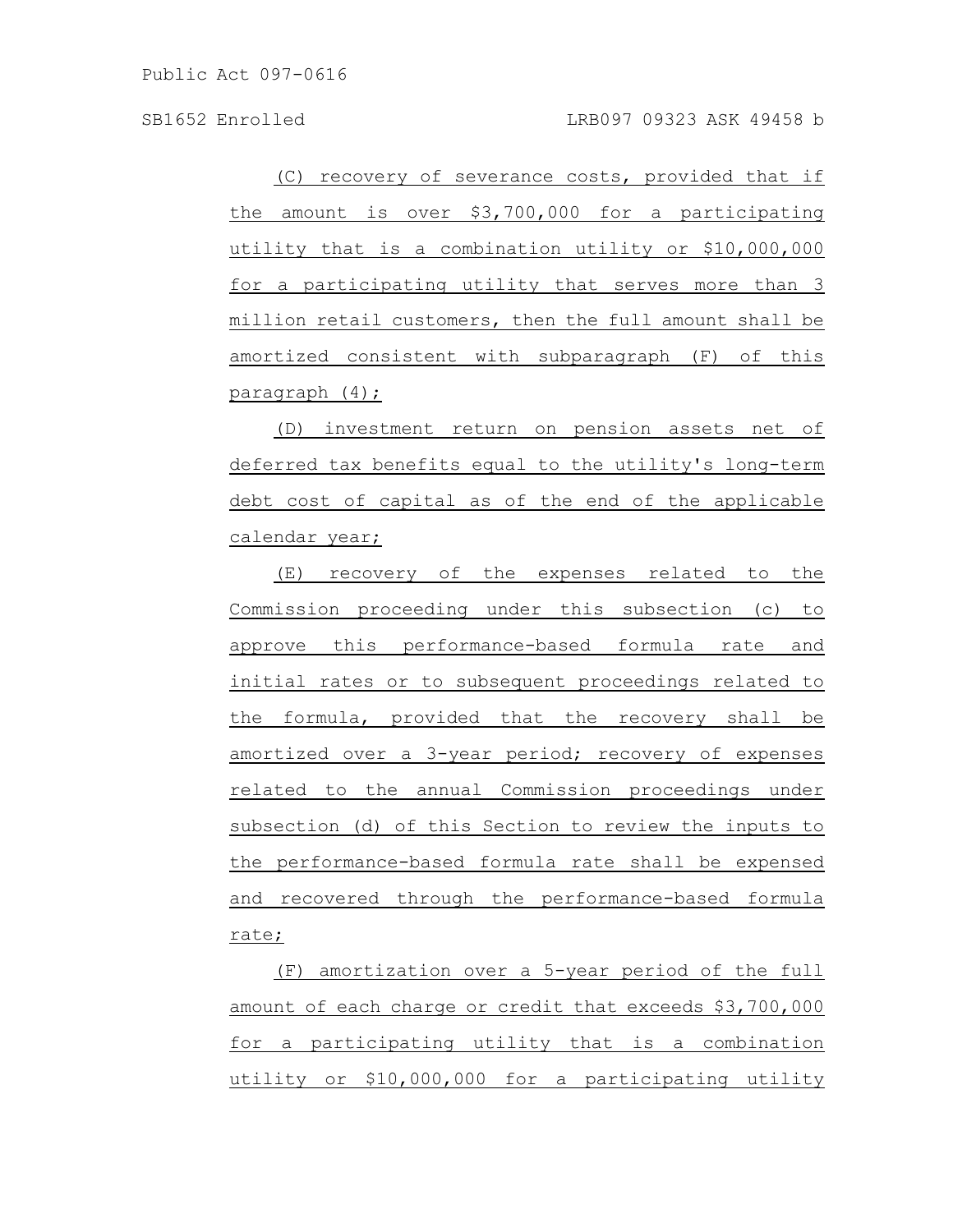that serves more than 3 million retail customers in the applicable calendar year and that relates to a workforce reduction program's severance costs, changes in accounting rules, changes in law, compliance with any Commission-initiated audit, or a single storm or other similar expense, provided that any unamortized balance shall be reflected in rate base. For purposes of this subparagraph (F), changes in law includes any enactment, repeal, or amendment in a law, ordinance, rule, regulation, interpretation, permit, license, consent, or order, including those relating to taxes, accounting, or to environmental matters, or in the interpretation or application thereof by any governmental authority occurring after the effective date of this amendatory Act of the 97th General Assembly;

(G) recovery of existing regulatory assets over the periods previously authorized by the Commission;

(H) historical weather normalized billing determinants; and

(I) allocation methods for common costs.

(5) Provide that if the participating utility's earned rate of return on common equity related to the provision of delivery services for the prior rate year (calculated using costs and capital structure approved by the Commission as provided in subparagraph (2) of this subsection (c),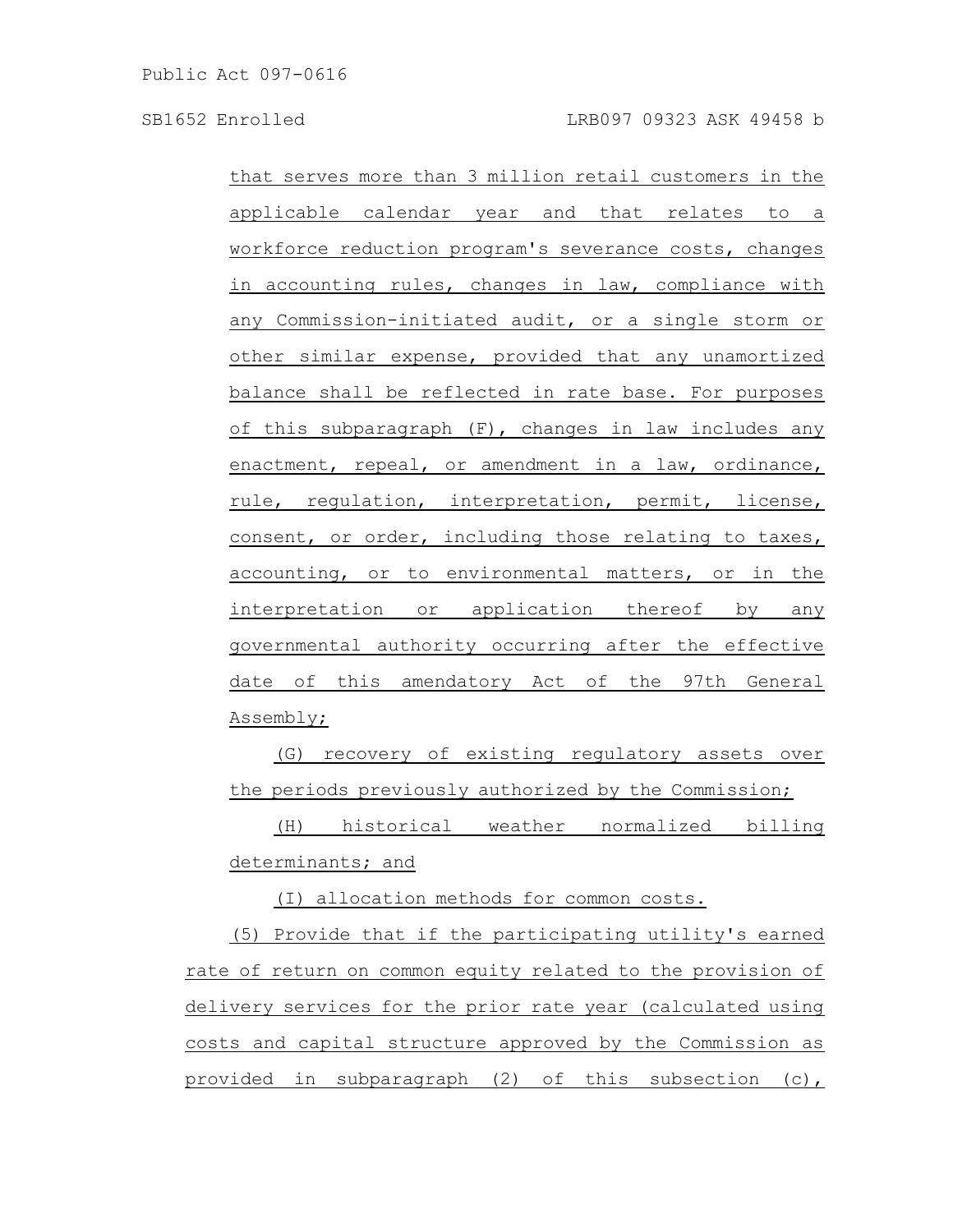consistent with this Section, in accordance with Commission rules and orders, including, but not limited to, adjustments for goodwill, and after any Commission-ordered disallowances and taxes) is more than 50 basis points higher than the rate of return on common equity calculated pursuant to paragraph (3) of this subsection (c) (after adjusting for any penalties to the rate of return on common equity applied pursuant to the performance metrics provision of subsection (f) of this Section), then the participating utility shall apply a credit through the performance-based formula rate that reflects an amount equal to the value of that portion of the earned rate of return on common equity that is more than 50 basis points higher than the rate of return on common equity calculated pursuant to paragraph (3) of this subsection (c) (after adjusting for any penalties to the rate of return on common equity applied pursuant to the performance metrics provision of subsection (f) of this Section) for the prior rate year, adjusted for taxes. If the participating utility's earned rate of return on common equity related to the provision of delivery services for the prior rate year (calculated using costs and capital structure approved by the Commission as provided in subparagraph (2) of this subsection (c), consistent with this Section, in accordance with Commission rules and orders, including, but not limited to, adjustments for goodwill, and after any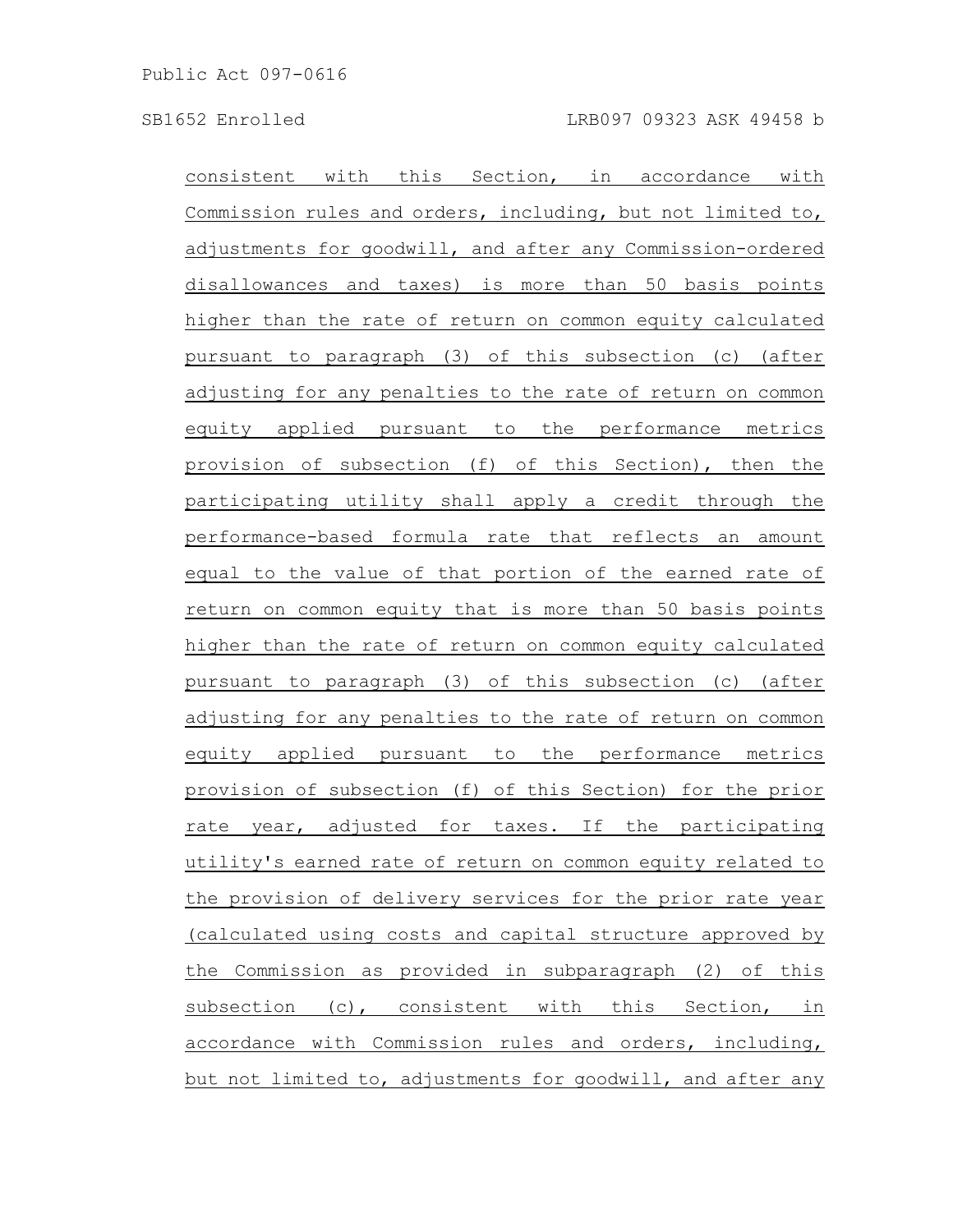Commission-ordered disallowances and taxes) is more than 50 basis points less than the return on common equity calculated pursuant to paragraph (3) of this subsection (c) (after adjusting for any penalties to the rate of return on common equity applied pursuant to the performance metrics provision of subsection (f) of this Section), then the participating utility shall apply a charge through the performance-based formula rate that reflects an amount equal to the value of that portion of the earned rate of return on common equity that is more than 50 basis points less than the rate of return on common equity calculated pursuant to paragraph (3) of this subsection (c) (after adjusting for any penalties to the rate of return on common equity applied pursuant to the performance metrics provision of subsection (f) of this Section) for the prior rate year, adjusted for taxes.

(6) Provide for an annual reconciliation, with interest as described in subsection (d) of this Section, of the revenue requirement reflected in rates for each calendar year, beginning with the calendar year in which the utility files its performance-based formula rate tariff pursuant to subsection (c) of this Section, with what the revenue requirement would have been had the actual cost information for the applicable calendar year been available at the filing date.

The utility shall file, together with its tariff, final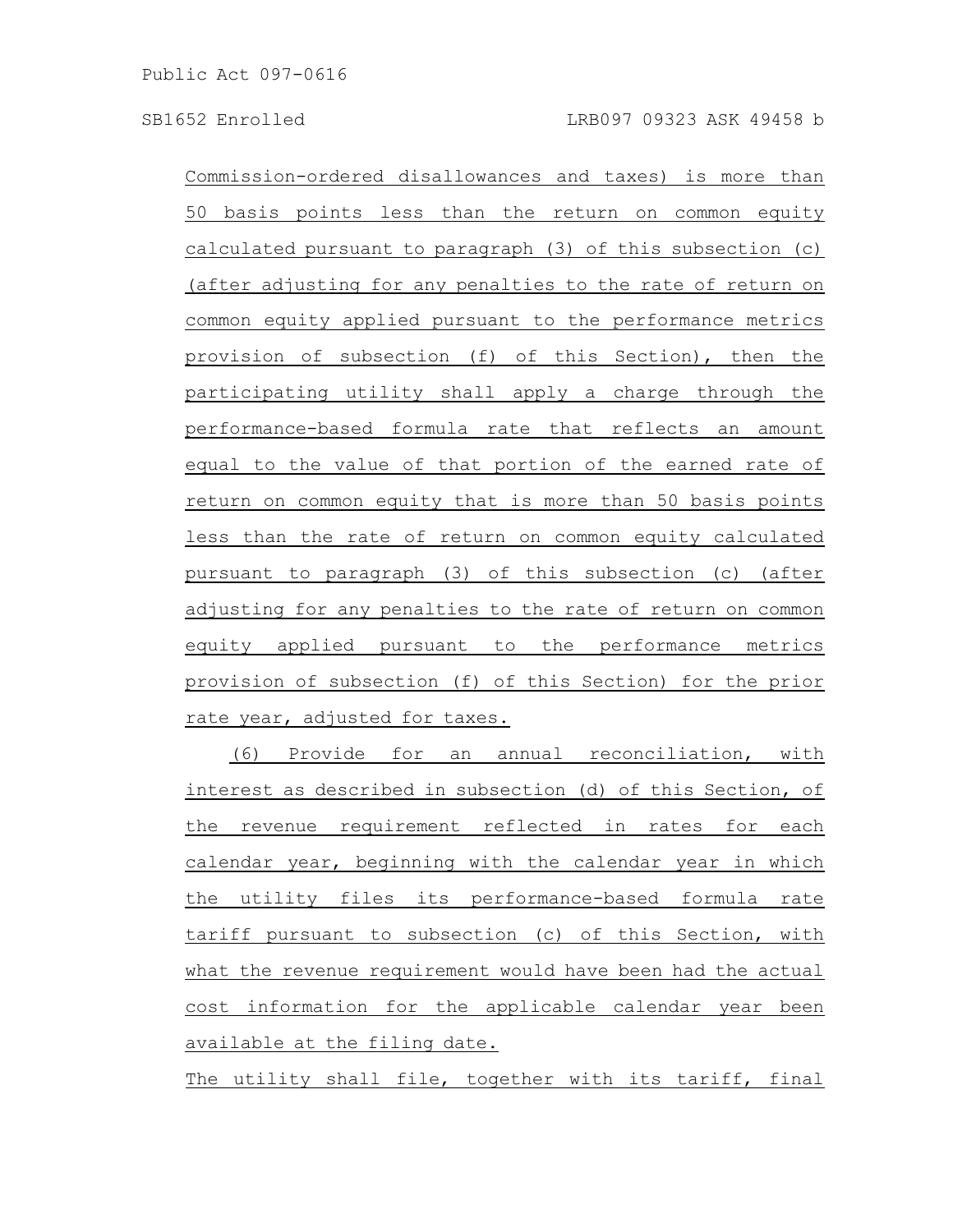data based on its most recently filed FERC Form 1, plus projected plant additions and correspondingly updated depreciation reserve and expense for the calendar year in which the tariff and data are filed, that shall populate the performance-based formula rate and set the initial delivery services rates under the formula. For purposes of this Section, "FERC Form 1" means the Annual Report of Major Electric Utilities, Licensees and Others that electric utilities are required to file with the Federal Energy Regulatory Commission under the Federal Power Act, Sections 3, 4(a), 304 and 209, modified as necessary to be consistent with 83 Ill. Admin. Code Part 415 as of May 1, 2011. Nothing in this Section is intended to allow costs that are not otherwise recoverable to be recoverable by virtue of inclusion in FERC Form 1.

After the utility files its proposed performance-based formula rate structure and protocols and initial rates, the Commission shall initiate a docket to review the filing. The Commission shall enter an order approving, or approving as modified, the performance-based formula rate, including the initial rates, as just and reasonable within 270 days after the date on which the tariff was filed, or, if the tariff is filed within 14 days after the effective date of this amendatory Act of the 97th General Assembly, then by May 31, 2012. Such review shall be based on the same evidentiary standards, including, but not limited to, those concerning the prudence and reasonableness of the costs incurred by the utility, the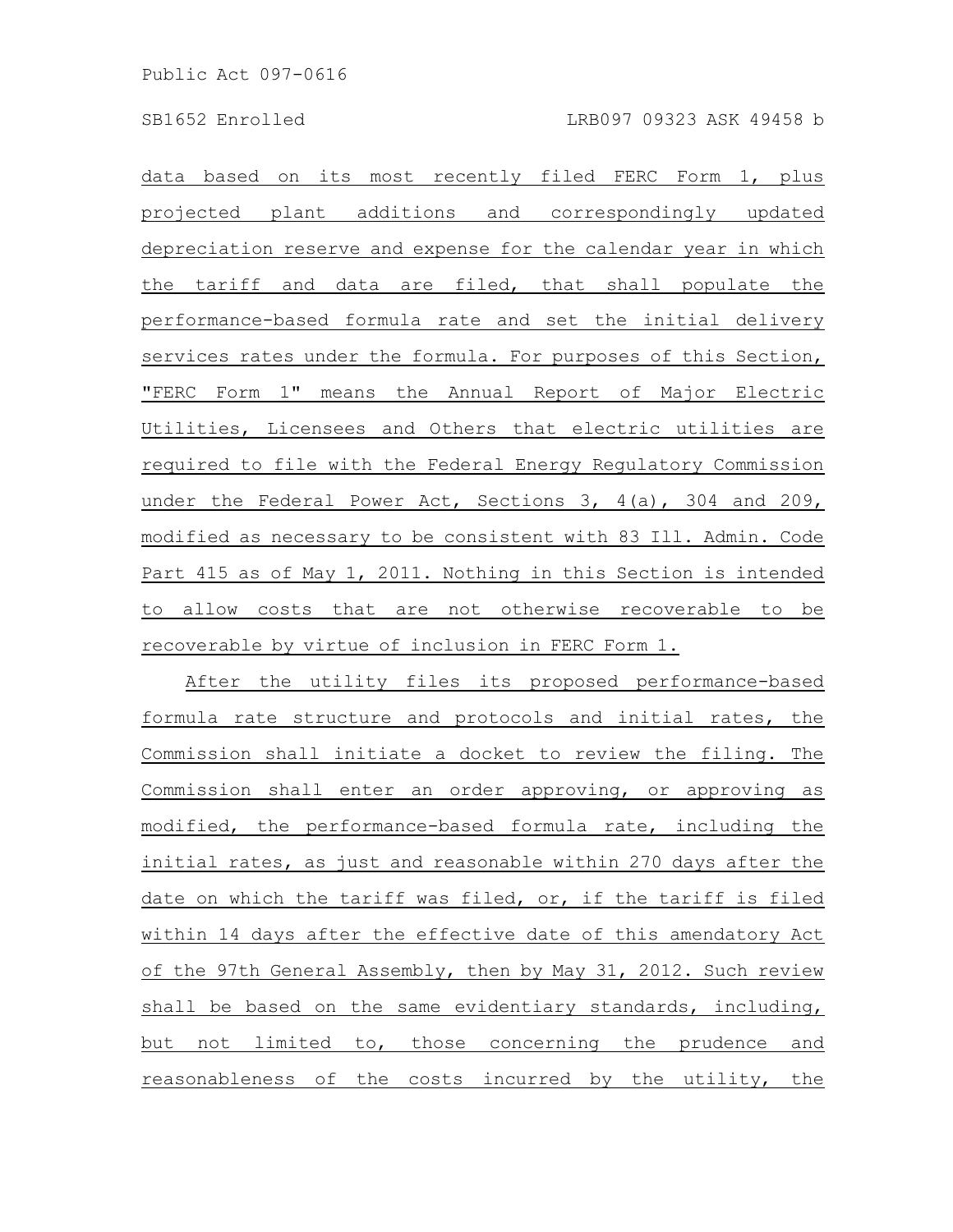Commission applies in a hearing to review a filing for a general increase in rates under Article IX of this Act. The initial rates shall take effect within 30 days after the Commission's order approving the performance-based formula rate tariff.

Until such time as the Commission approves a different rate design and cost allocation pursuant to subsection (e) of this Section, rate design and cost allocation across customer classes shall be consistent with the Commission's most recent order regarding the participating utility's request for a general increase in its delivery services rates.

Subsequent changes to the performance-based formula rate structure or protocols shall be made as set forth in Section 9-201 of this Act, but nothing in this subsection (c) is intended to limit the Commission's authority under Article IX and other provisions of this Act to initiate an investigation of a participating utility's performance-based formula rate tariff, provided that any such changes shall be consistent with paragraphs (1) through (6) of this subsection (c). Any change ordered by the Commission shall be made at the same time new rates take effect following the Commission's next order pursuant to subsection (d) of this Section, provided that the new rates take effect no less than 30 days after the date on which the Commission issues an order adopting the change.

A participating utility that files a tariff pursuant to this subsection (c) must submit a one-time \$200,000 filing fee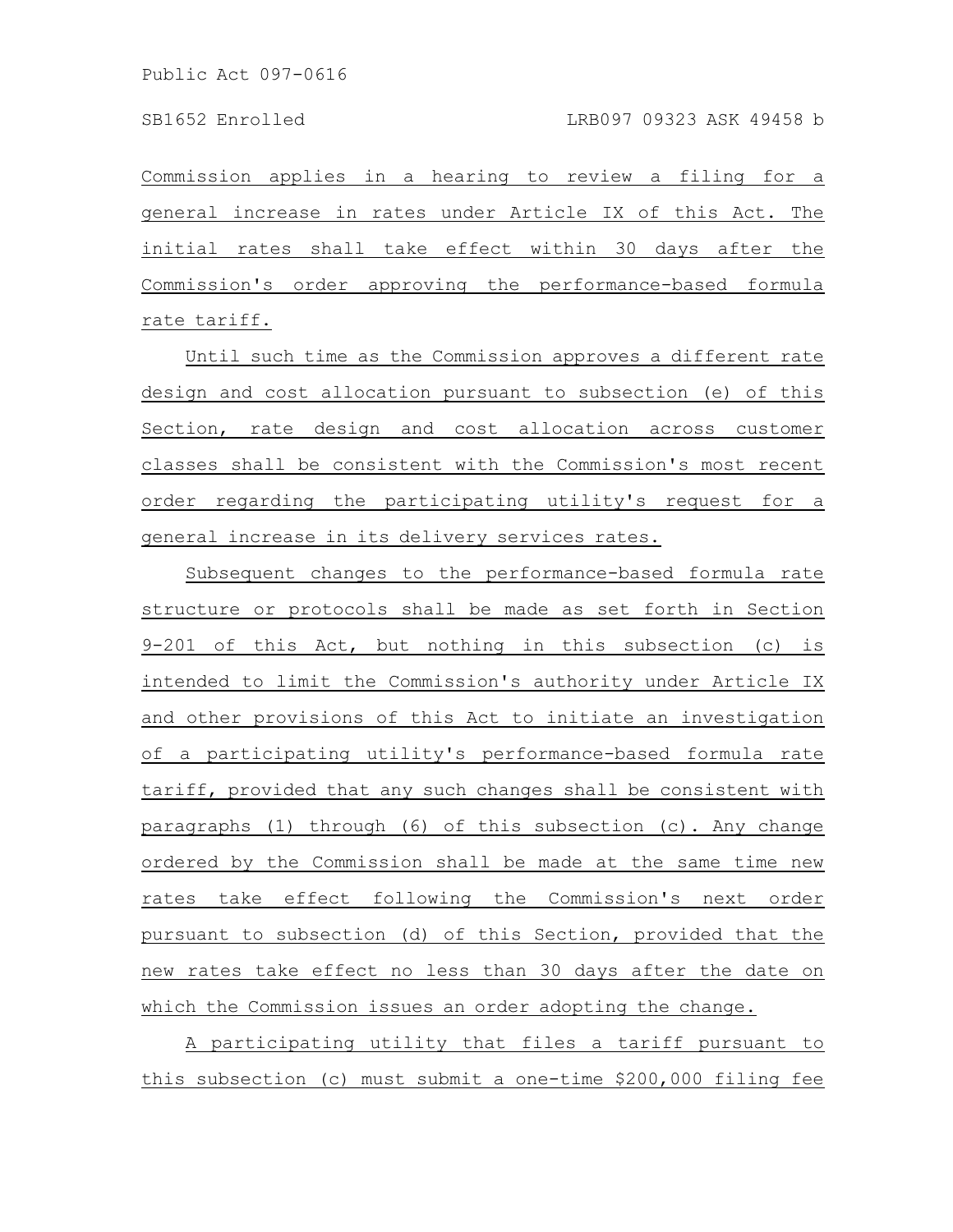at the time the Chief Clerk of the Commission accepts the filing, which shall be a recoverable expense.

In the event the performance-based formula rate is terminated, the then current rates shall remain in effect until such time as new rates are set pursuant to Article IX of this Act, subject to retroactive rate adjustment, with interest, to reconcile rates charged with actual costs. At such time that the performance-based formula rate is terminated, the participating utility's voluntary commitments and obligations under subsection (b) of this Section shall immediately terminate, except for the utility's obligation to pay an amount already owed to the fund for training grants pursuant to a Commission order issued under subsection (b) of this Section.

(d) Subsequent to the Commission's issuance of an order approving the utility's performance-based formula rate structure and protocols, and initial rates under subsection (c) of this Section, the utility shall file, on or before May 1 of each year, with the Chief Clerk of the Commission its updated cost inputs to the performance-based formula rate for the applicable rate year and the corresponding new charges. Each such filing shall conform to the following requirements and include the following information:

(1) The inputs to the performance-based formula rate for the applicable rate year shall be based on final historical data reflected in the utility's most recently filed annual FERC Form 1 plus projected plant additions and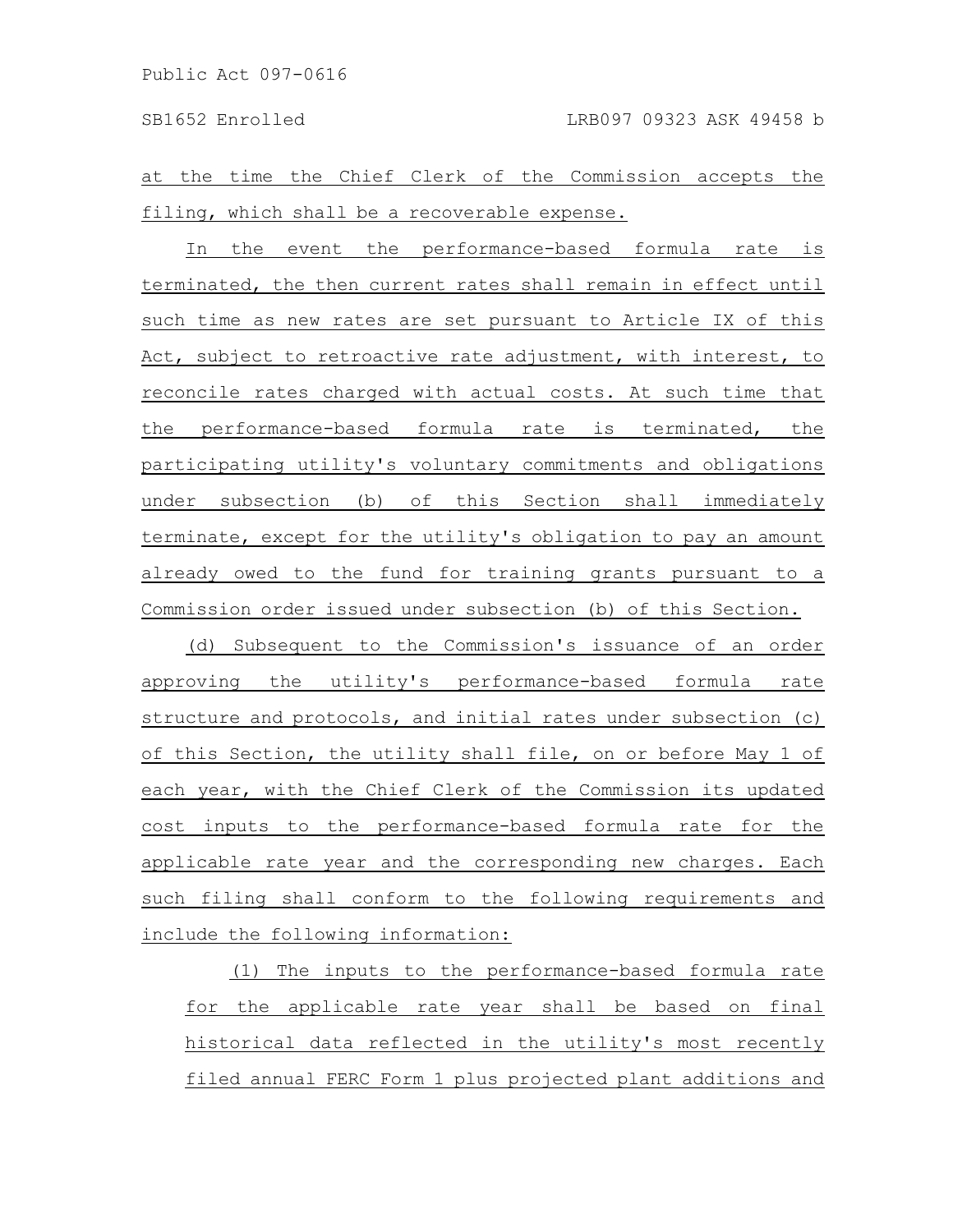correspondingly updated depreciation reserve and expense for the calendar year in which the inputs are filed. The filing shall also include a reconciliation of the revenue requirement that was in effect for the prior rate year (as set by the cost inputs for the prior rate year) with the actual revenue requirement for the prior rate year (as reflected in the applicable FERC Form 1 that reports the actual costs for the prior rate year). Any over-collection or under-collection indicated by such reconciliation shall be reflected as a credit against, or recovered as an additional charge to, respectively, with interest, the charges for the applicable rate year. Provided, however, that the first such reconciliation shall be for the calendar year in which the utility files its performance-based formula rate tariff pursuant to subsection (c) of this Section and shall reconcile (i) the revenue requirement or requirements established by the rate order or orders in effect from time to time during such calendar year (weighted, as applicable) with (ii) the revenue requirement for that calendar year calculated pursuant to the performance-based formula rate using (A) actual costs for that year as reflected in the applicable FERC Form 1, and (B) for the first such reconciliation only, the cost of equity approved by the Commission in such order or orders in effect during that year (weighted, as applicable). The first such reconciliation is not intended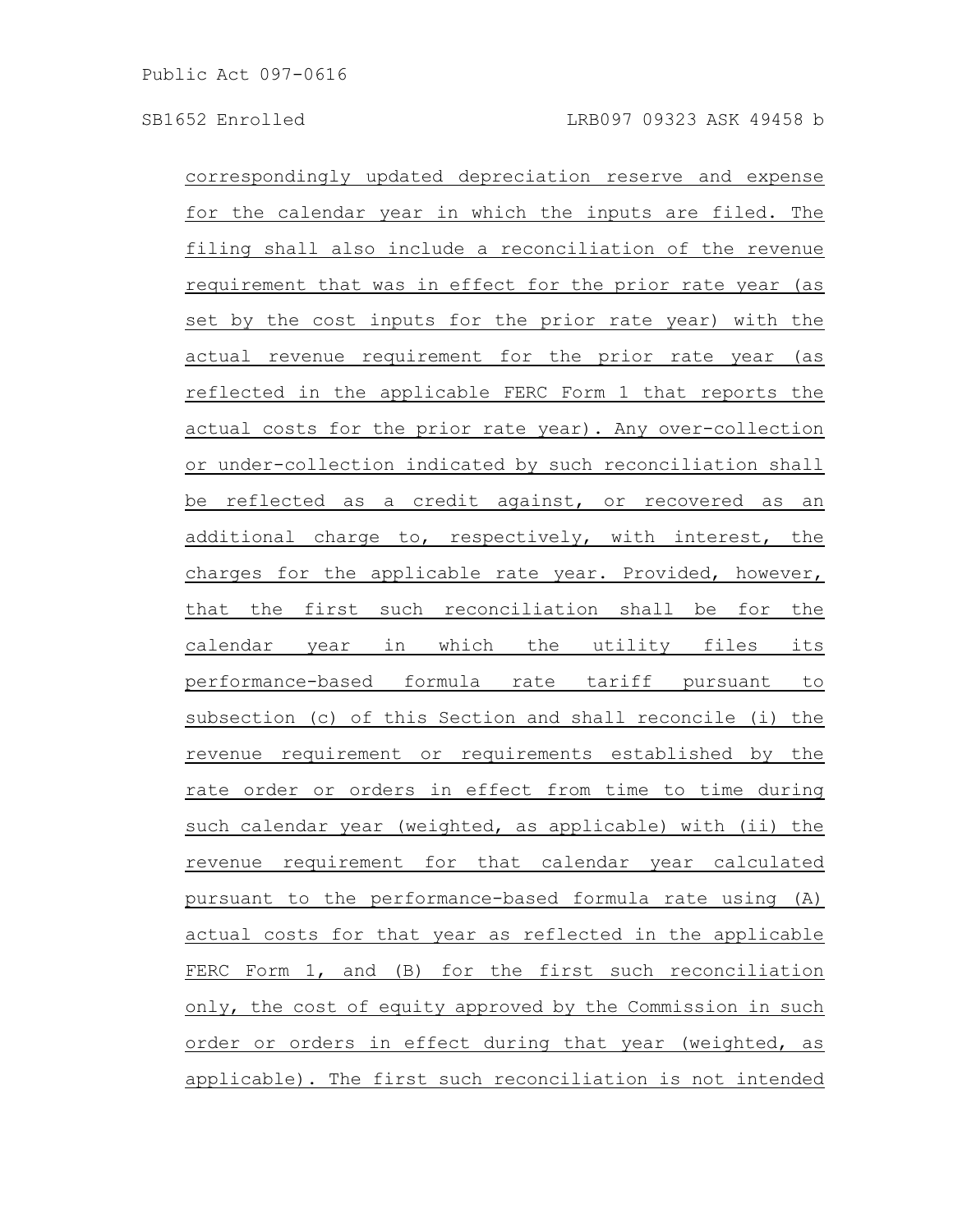to provide for the recovery of costs previously excluded from rates based on a prior Commission order finding of imprudence or unreasonableness. Each reconciliation shall be certified by the participating utility in the same manner that FERC Form 1 is certified. The filing shall also include the charge or credit, if any, resulting from the calculation required by paragraph (6) of subsection (c) of this Section.

Notwithstanding anything that may be to the contrary, the intent of the reconciliation is to ultimately reconcile the revenue requirement reflected in rates for each calendar year, beginning with the calendar year in which the utility files its performance-based formula rate tariff pursuant to subsection (c) of this Section, with what the revenue requirement would have been had the actual cost information for the applicable calendar year been available at the filing date.

(2) The new charges shall take effect beginning on the first billing day of the following January billing period and remain in effect through the last billing day of the next December billing period regardless of whether the Commission enters upon a hearing pursuant to this subsection (d).

(3) The filing shall include relevant and necessary data and documentation for the applicable rate year that is consistent with the Commission's rules applicable to a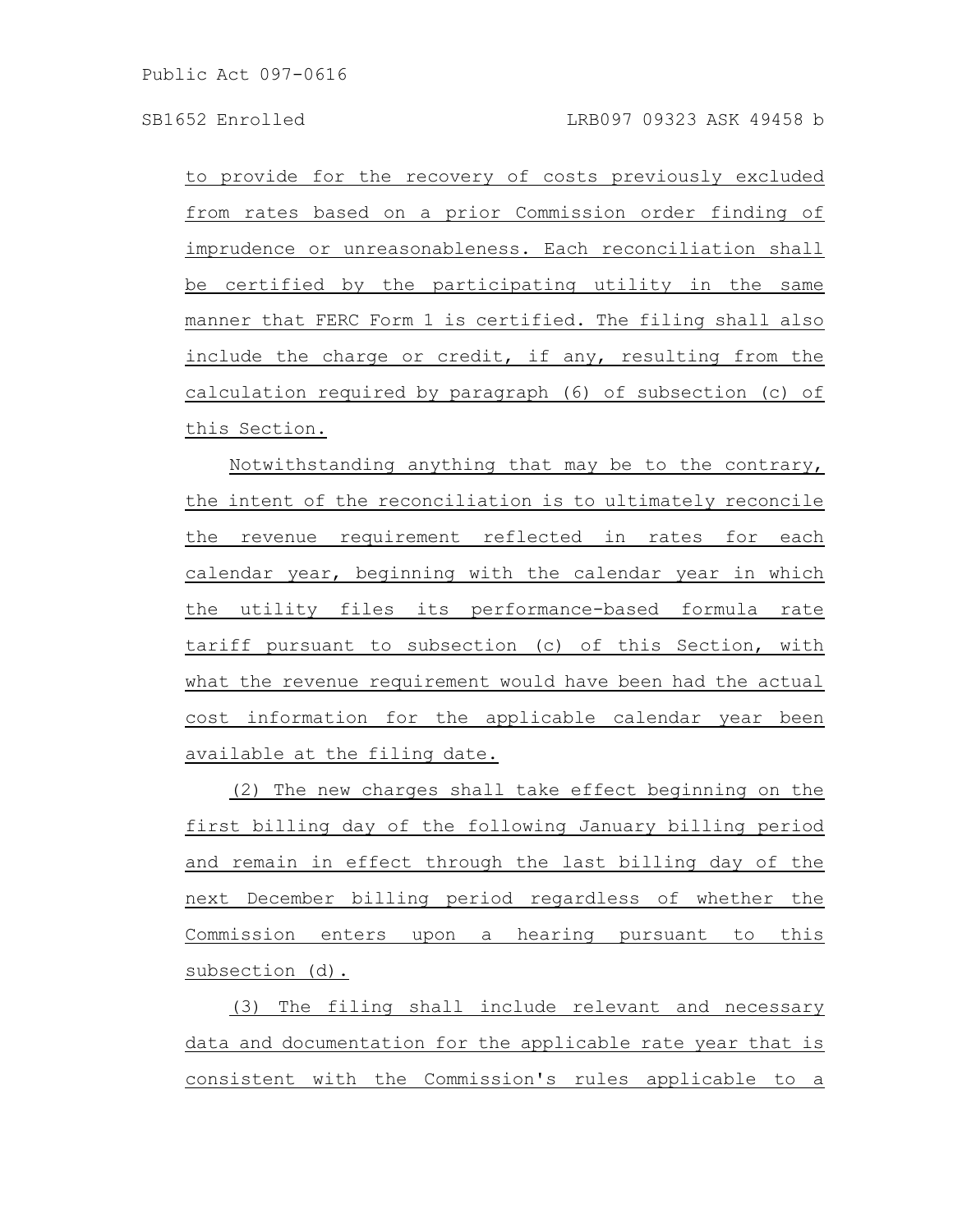filing for a general increase in rates or any rules adopted by the Commission to implement this Section. Normalization adjustments shall not be required. Notwithstanding any other provision of this Section or Act or any rule or other requirement adopted by the Commission, a participating utility that is a combination utility with more than one rate zone shall not be required to file a separate set of such data and documentation for each rate zone and may combine such data and documentation into a single set of schedules.

Within 45 days after the utility files its annual update of cost inputs to the performance-based formula rate, the Commission shall have the authority, either upon complaint or its own initiative, but with reasonable notice, to enter upon a hearing concerning the prudence and reasonableness of the costs incurred by the utility to be recovered during the applicable rate year that are reflected in the inputs to the performance-based formula rate derived from the utility's FERC Form 1. During the course of the hearing, each objection shall be stated with particularity and evidence provided in support thereof, after which the utility shall have the opportunity to rebut the evidence. Discovery shall be allowed consistent with the Commission's Rules of Practice, which Rules shall be enforced by the Commission or the assigned hearing examiner. The Commission shall apply the same evidentiary standards, including, but not limited to, those concerning the prudence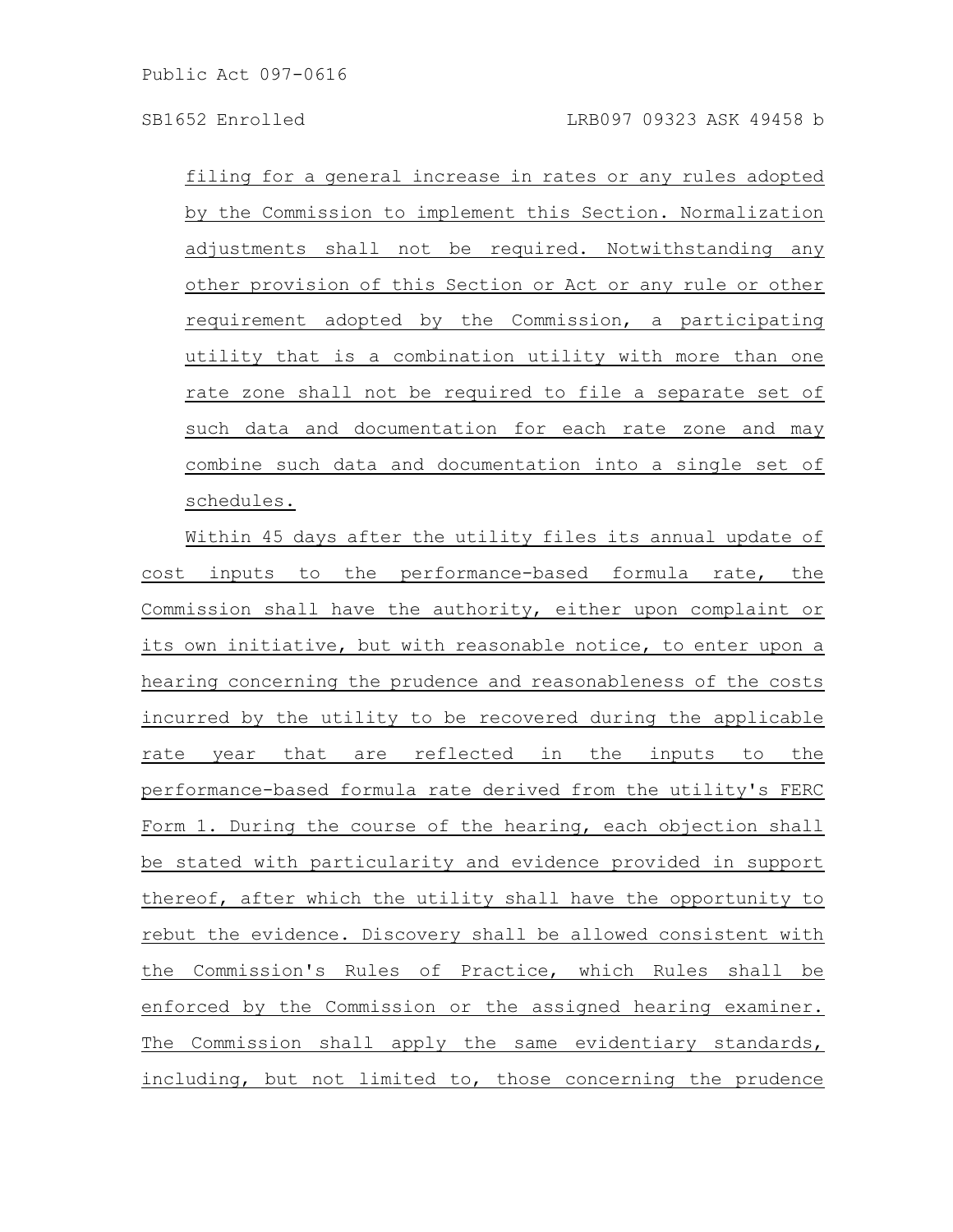and reasonableness of the costs incurred by the utility, in the hearing as it would apply in a hearing to review a filing for a general increase in rates under Article IX of this Act. The Commission shall not, however, have the authority in a proceeding under this subsection (d) to consider or order any changes to the structure or protocols of the performance-based formula rate approved pursuant to subsection (c) of this Section. In a proceeding under this subsection (d), the Commission shall enter its order no later than the earlier of 240 days after the utility's filing of its annual update of cost inputs to the performance-based formula rate or December 31. The Commission's determinations of the prudence and reasonableness of the costs incurred for the applicable calendar year shall be final upon entry of the Commission's order and shall not be subject to reopening, reexamination, or collateral attack in any other Commission proceeding, case, docket, order, rule or regulation, provided, however, that nothing in this subsection (d) shall prohibit a party from petitioning the Commission to rehear or appeal to the courts the order pursuant to the provisions of this Act.

In the event the Commission does not, either upon complaint or its own initiative, enter upon a hearing within 45 days after the utility files the annual update of cost inputs to its performance-based formula rate, then the costs incurred for the applicable calendar year shall be deemed prudent and reasonable, and the filed charges shall not be subject to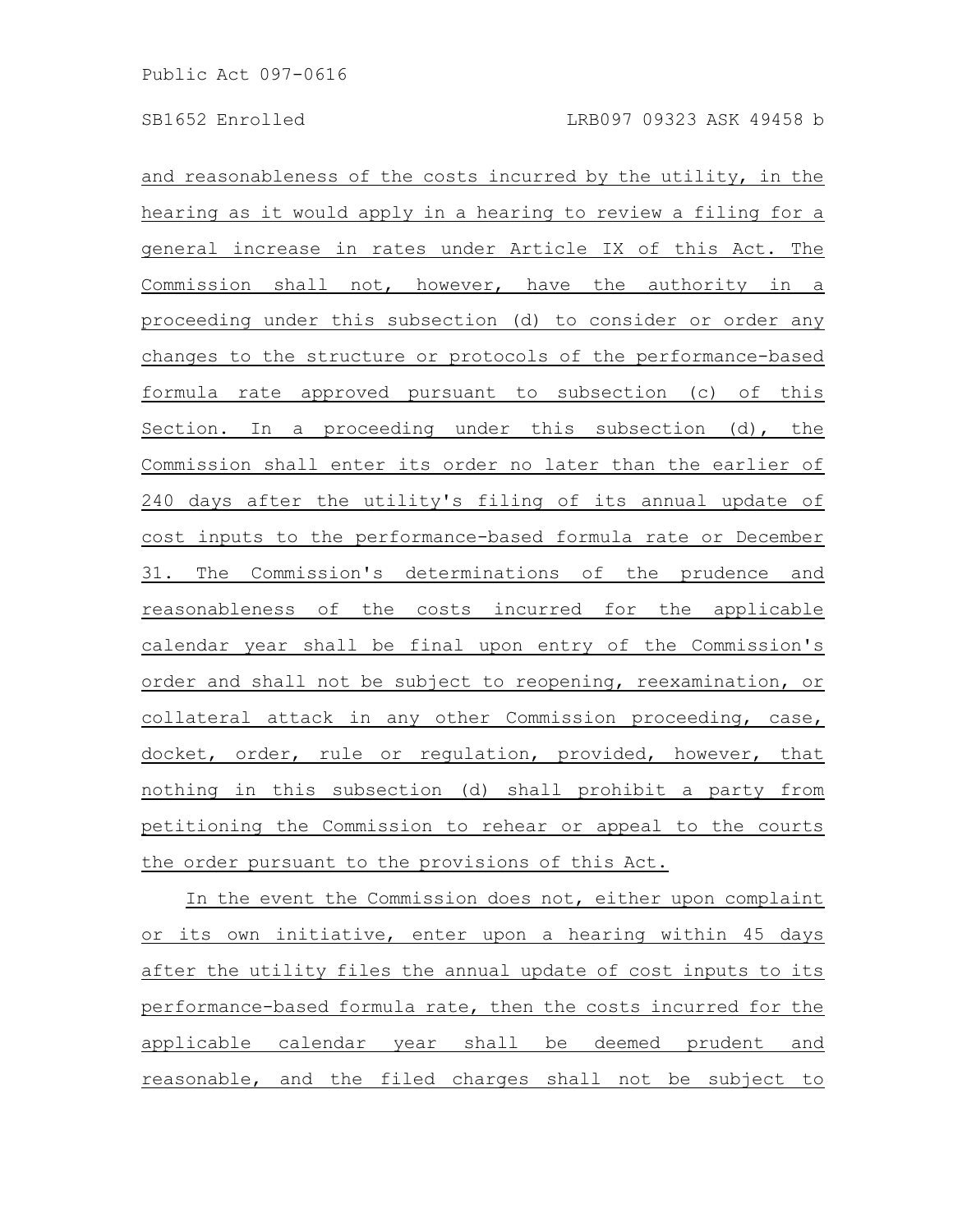reopening, reexamination, or collateral attack in any other proceeding, case, docket, order, rule, or regulation.

A participating utility's first filing of the updated cost inputs, and any Commission investigation of such inputs pursuant to this subsection (d) shall proceed notwithstanding the fact that the Commission's investigation under subsection (c) of this Section is still pending and notwithstanding any other law, order, rule, or Commission practice to the contrary.

(e) Nothing in subsections (c) or (d) of this Section shall prohibit the Commission from investigating, or a participating utility from filing, revenue-neutral tariff changes related to rate design of a performance-based formula rate that has been placed into effect for the utility. Following approval of a participating utility's performance-based formula rate tariff pursuant to subsection (c) of this Section, the utility shall make a filing with the Commission within one year after the effective date of the performance-based formula rate tariff that proposes changes to the tariff to incorporate the findings of any final rate design orders of the Commission applicable to the participating utility and entered subsequent to the Commission's approval of the tariff. The Commission shall, after notice and hearing, enter its order approving, or approving with modification, the proposed changes to the performance-based formula rate tariff within 240 days after the utility's filing. Following such approval, the utility shall make a filing with the Commission during each subsequent 3-year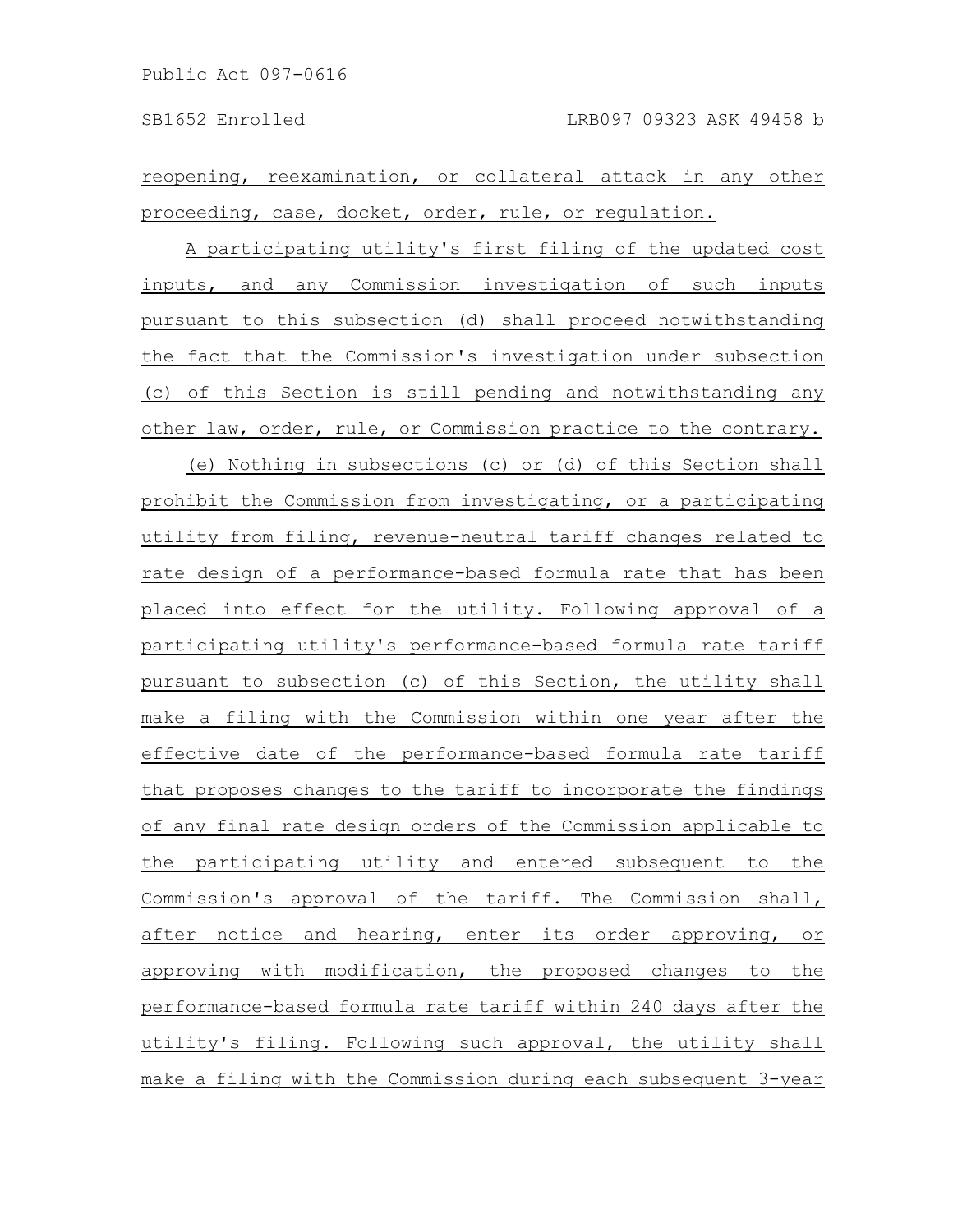period that either proposes revenue-neutral tariff changes or re-files the existing tariffs without change, which shall present the Commission with an opportunity to suspend the tariffs and consider revenue-neutral tariff changes related to rate design.

(f) Within 30 days after the filing of a tariff pursuant to subsection (c) of this Section, each participating utility shall develop and file with the Commission multi-year metrics designed to achieve, ratably over a 10-year period, improvement over baseline performance values as follows:

(1) Twenty percent improvement in the System Average Interruption Frequency Index, using a baseline of the average of the data from 2001 through 2010.

(2) Fifteen percent improvement in the system Customer Average Interruption Duration Index, using a baseline of the average of the data from 2001 through 2010.

(3) For a participating utility other than a combination utility, 20% improvement in the System Average Interruption Frequency Index for its Southern Region, using a baseline of the average of the data from 2001 through 2010. For purposes of this paragraph (C), Southern Region shall have the meaning set forth in the participating utility's most recent report filed pursuant to Section 16-125 of this Act.

(4) Seventy-five percent improvement in the total number of customers who exceed the service reliability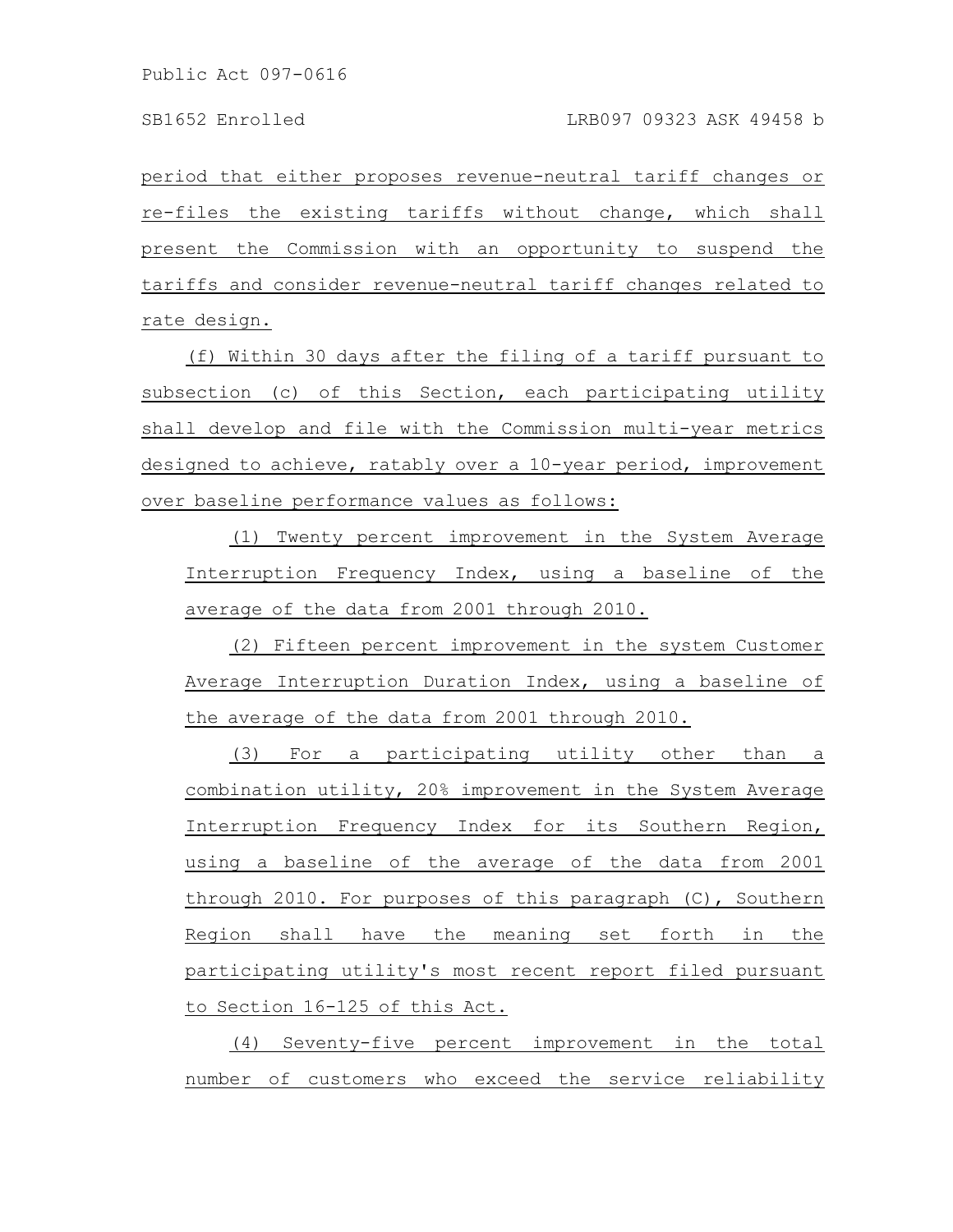targets as set forth in subparagraphs (A) through (C) of paragraph (4) of subsection (b) of 83 Ill. Admin. Code Part 411.140 as of May 1, 2011, using 2010 as the baseline year.

(5) Reduction in issuance of estimated electric bills: 90% improvement for a participating utility other than a combination utility, and 56% improvement for a participating utility that is a combination utility, using a baseline of the average number of estimated bills for the years 2008 through 2010.

(6) Consumption on inactive meters: 90% improvement for a participating utility other than a combination utility, and 56% improvement for a participating utility that is a combination utility, using a baseline of the average unbilled kilowatthours for the years 2009 and 2010.

(7) Unaccounted for energy: 50% improvement for a participating utility other than a combination utility using a baseline of the non-technical line loss unaccounted for energy kilowatthours for the year 2009.

(8) Uncollectible expense: reduce uncollectible expense by at least \$30,000,000 for a participating utility other than a combination utility and by at least \$3,500,000 for a participating utility that is a combination utility, using a baseline of the average uncollectible expense for the years 2008 through 2010.

(9) Opportunities for minority-owned and female-owned business enterprises: design a performance metric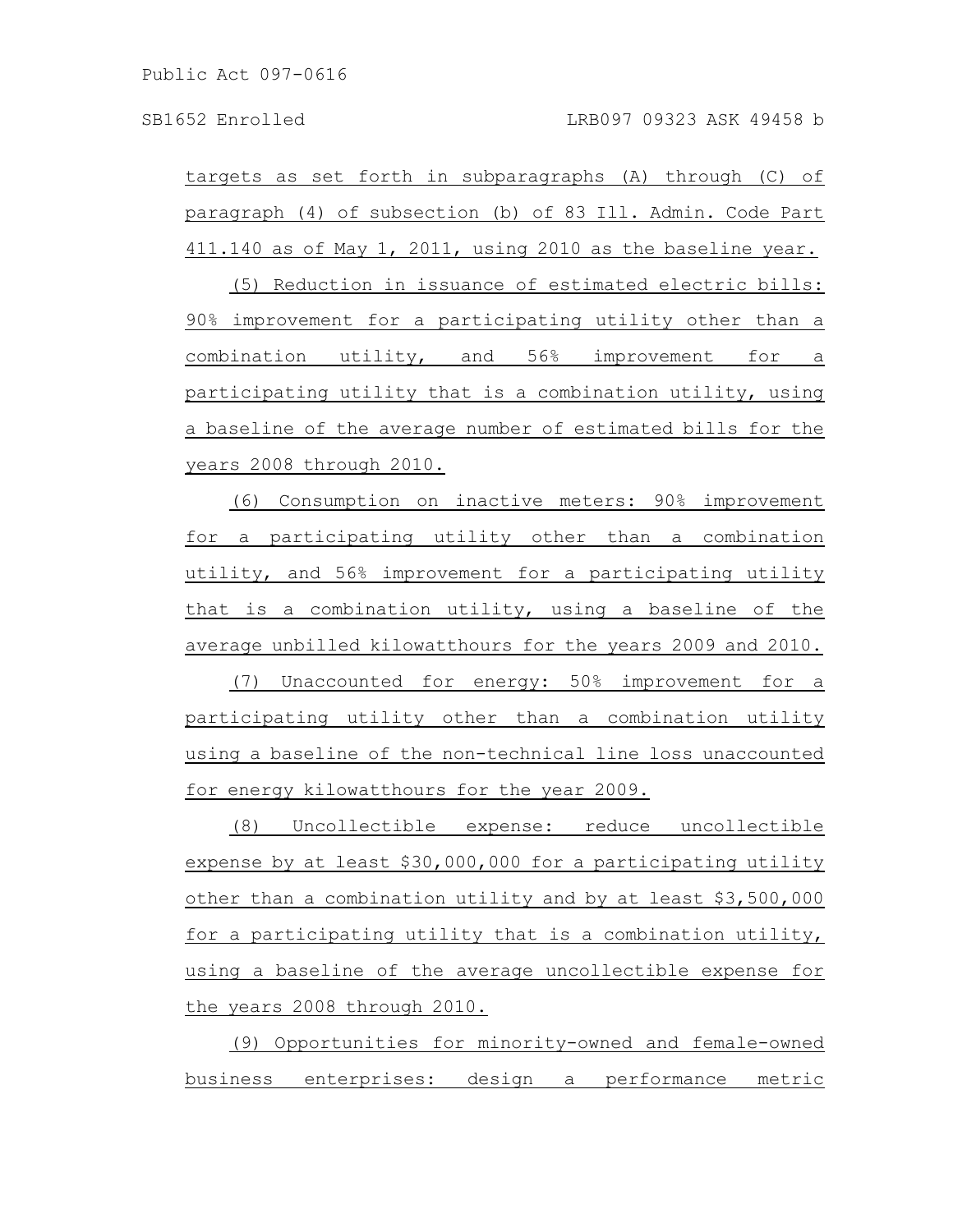regarding the creation of opportunities for minority-owned and female-owned business enterprises consistent with State and federal law using a base performance value of the percentage of the participating utility's capital expenditures that were paid to minority-owned and female-owned business enterprises in 2010.

The definitions set forth in 83 Ill. Admin. Code Part 411.20 as of May 1, 2011 shall be used for purposes of calculating performance under paragraphs (1) through (3) of this subsection (f), provided, however, that the participating utility may exclude up to 9 extreme weather event days from such calculation for each year. For purposes of this Section, an extreme weather event day is a 24-hour calendar day (beginning at 12:00 a.m. and ending at 11:59 p.m.) during which any weather event (e.g., storm, tornado) caused interruptions for 10,000 or more of the participating utility's customers for 3 hours or more. If there are more than 9 extreme weather event days in a year, then the utility may choose no more than 9 extreme weather event days to exclude, provided that the same extreme weather event days are excluded from each of the calculations performed under paragraphs (1) through (3) of this subsection (f).

The metrics shall include incremental performance goals for each year of the 10-year period, which shall be designed to demonstrate that the utility is on track to achieve the performance goal in each category at the end of the 10-year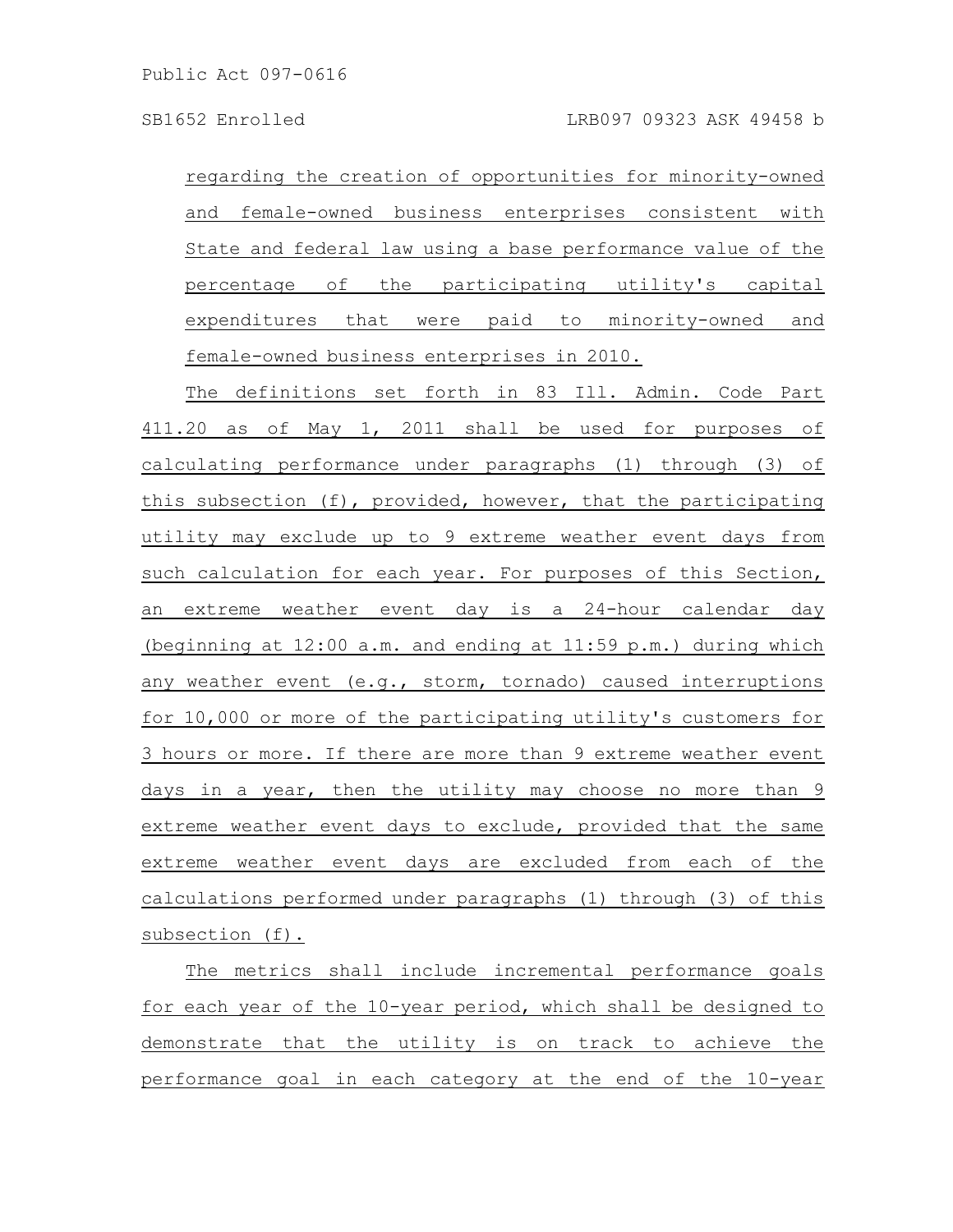period. The utility shall elect when the 10-year period shall commence, provided that it begins no later than 14 months following the date on which the utility begins investing pursuant to subsection (b) of this Section.

The metrics and performance goals set forth in subparagraphs (5) through (8) of this subsection (f) are based on the assumptions that the participating utility may fully implement the technology described in subsection (b) of this Section, including utilizing the full functionality of such technology and that there is no requirement for personal on-site notification. If the utility is unable to meet the metrics and performance goals set forth in subparagraphs (5) through (8) of this subsection (f) for such reasons, and the Commission so finds after notice and hearing, then the utility shall be excused from compliance, but only to the limited extent achievement of the affected metrics and performance goals was hindered by the less than full implementation.

(f-5) The financial penalties applicable to the metrics described in subparagraphs (1) through (8) of subsection (f) of this Section, as applicable, shall be applied through an adjustment to the participating utility's return on equity as follows:

(1) With respect to each of the incremental annual performance goals established pursuant to paragraph (1) of subsection (f) of this Section, for each year that a participating utility other than a combination utility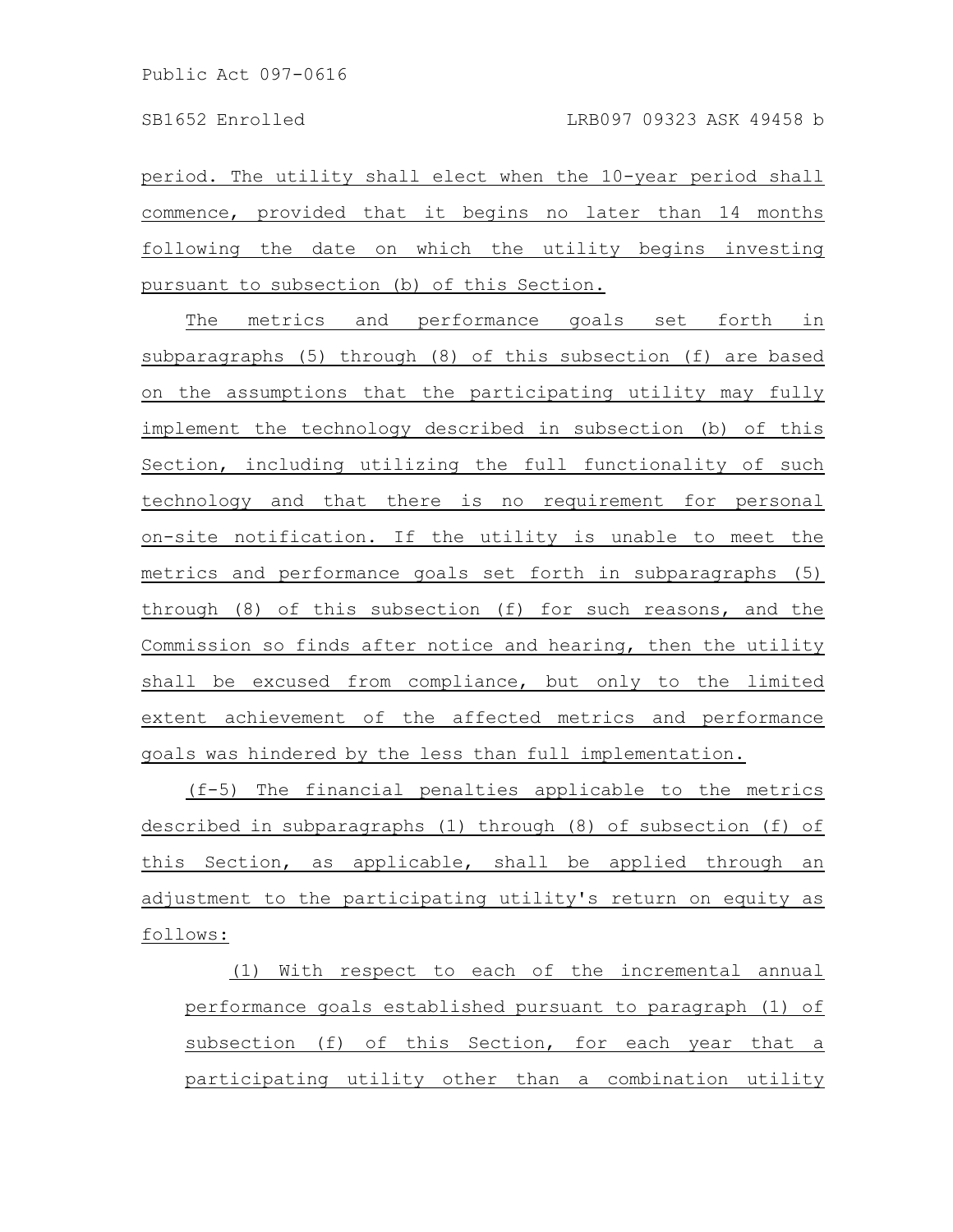does not achieve the annual goal, the participating utility's return on equity shall be reduced by 5 basis points for such unachieved goal for the following 12-month period, and for each year that a participating utility that is a combination utility does not achieve the annual goal, the participating utility's return on equity shall be reduced by 10 basis points for each such unachieved goal for the following 12-month period.

(2) With respect to each of the incremental annual performance goals established pursuant to subparagraphs  $(2)$ ,  $(3)$ , and  $(4)$  of subsection  $(f)$  of this Section, as applicable, for each year that the participating utility does not achieve each such goal, the participating utility's return on equity shall be reduced by 5 basis points for each such unachieved goal for the following 12-month period. With respect to each of the incremental annual performance goals established pursuant to subparagraph (5) of subsection (f) of this Section, for each year that the participating utility does not achieve at least 95% of each such goal, the participating utility's return on equity shall be reduced by 5 basis points for each such unachieved goal for the following 12-month period.

(3) With respect to each of the incremental annual performance goals established pursuant to paragraphs (6), (7), and (8) of subsection (f) of this Section, as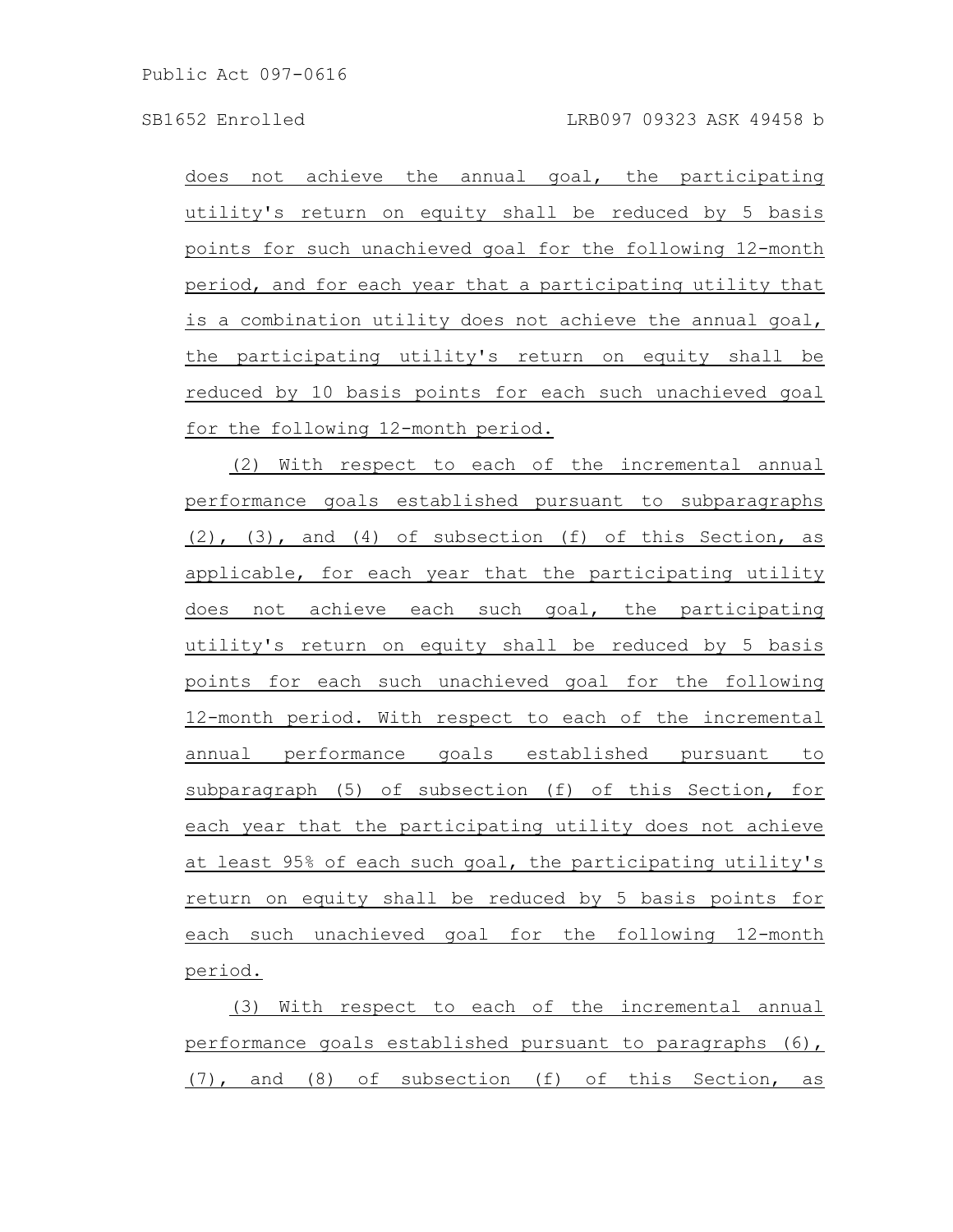applicable, the performance under each such goal shall be calculated in terms of the percentage of the goal achieved. The percentage of goal achieved for each of the goals shall be aggregated, and an average percentage value calculated, for each year of the 10-year period. If the utility does not achieve an average percentage value in a given year of at least 95%, the participating utility's return on equity shall be reduced by 5 basis points for the following 12-month period.

The financial penalties shall be applied as described in this subsection (f-5) through a separate tariff mechanism, which shall be filed by the utility together with its metrics. In the event the formula rate tariff established pursuant to subsection (c) of this Section terminates, the utility's obligations under subsection (f) of this Section and this subsection (f-5) shall also terminate, provided, however, that the tariff mechanism established pursuant to subsection (f) of this Section and this subsection (f-5) shall remain in effect until any penalties due and owing at the time of such termination are applied.

The Commission shall, after notice and hearing, enter an order within 120 days after the metrics are filed approving, or approving with modification, a participating utility's tariff or mechanism to satisfy the metrics set forth in subsection (f) of this Section. On June 1 of each subsequent year, each participating utility shall file a report with the Commission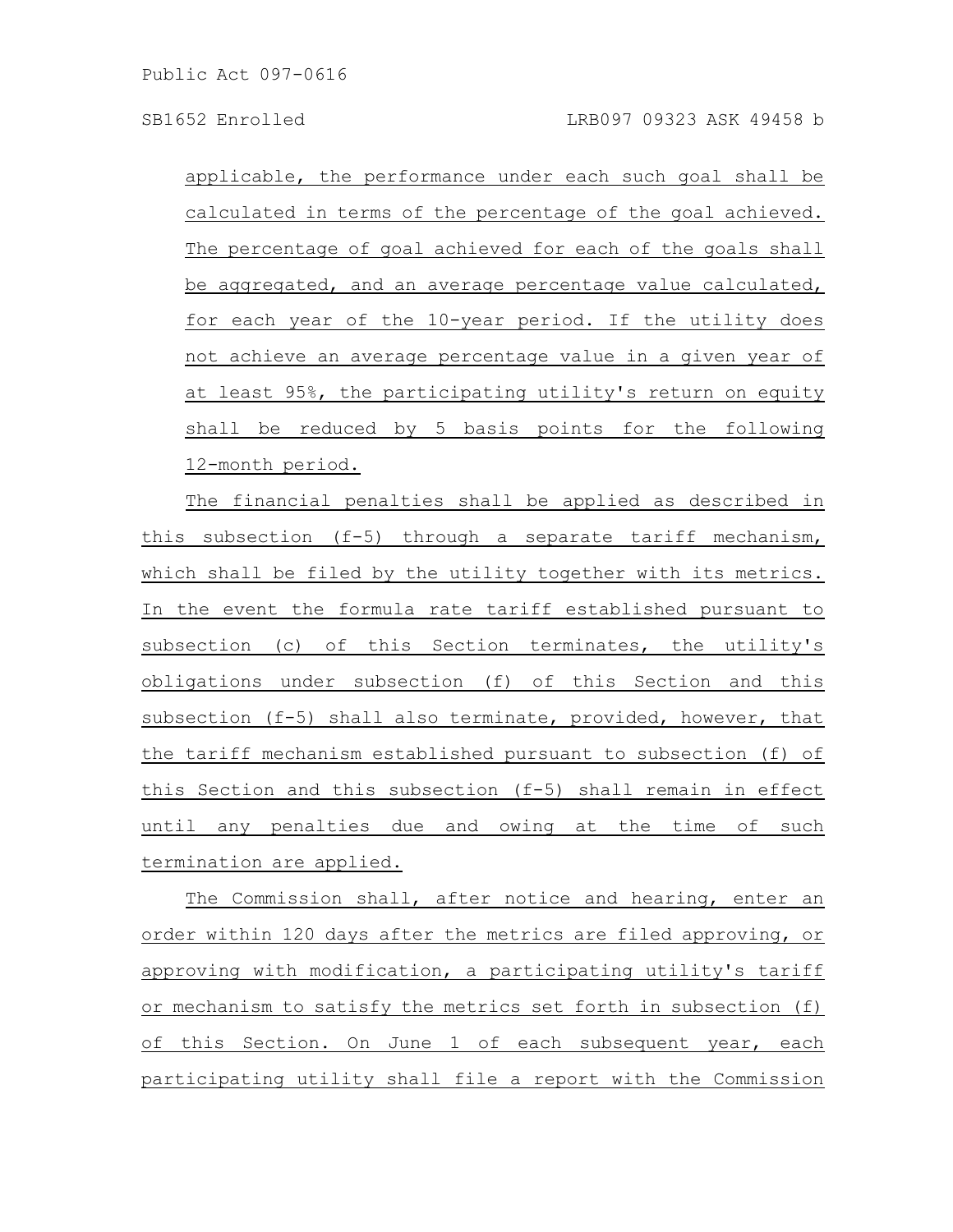that includes, among other things, a description of how the participating utility performed under each metric and an identification of any extraordinary events that adversely impacted the utility's performance. Whenever a participating utility does not satisfy the metrics required pursuant to subsection (f) of this Section, the Commission shall, after notice and hearing, enter an order approving financial penalties in accordance with this subsection (f-5). The Commission-approved financial penalties shall be applied beginning with the next rate year. Nothing in this Section shall authorize the Commission to reduce or otherwise obviate the imposition of financial penalties for failing to achieve one or more of the metrics established pursuant to subparagraph (1) through (4) of subsection (f) of this Section.

(g) On or before July 31, 2014, each participating utility shall file a report with the Commission that sets forth the average annual increase in the average amount paid per kilowatthour for residential eligible retail customers, exclusive of the effects of energy efficiency programs, comparing the 12-month period ending May 31, 2012; the 12-month period ending May 31, 2013; and the 12-month period ending May 31, 2014. For a participating utility that is a combination utility with more than one rate zone, the weighted average aggregate increase shall be provided. The report shall be filed together with a statement from an independent auditor attesting to the accuracy of the report. The cost of the independent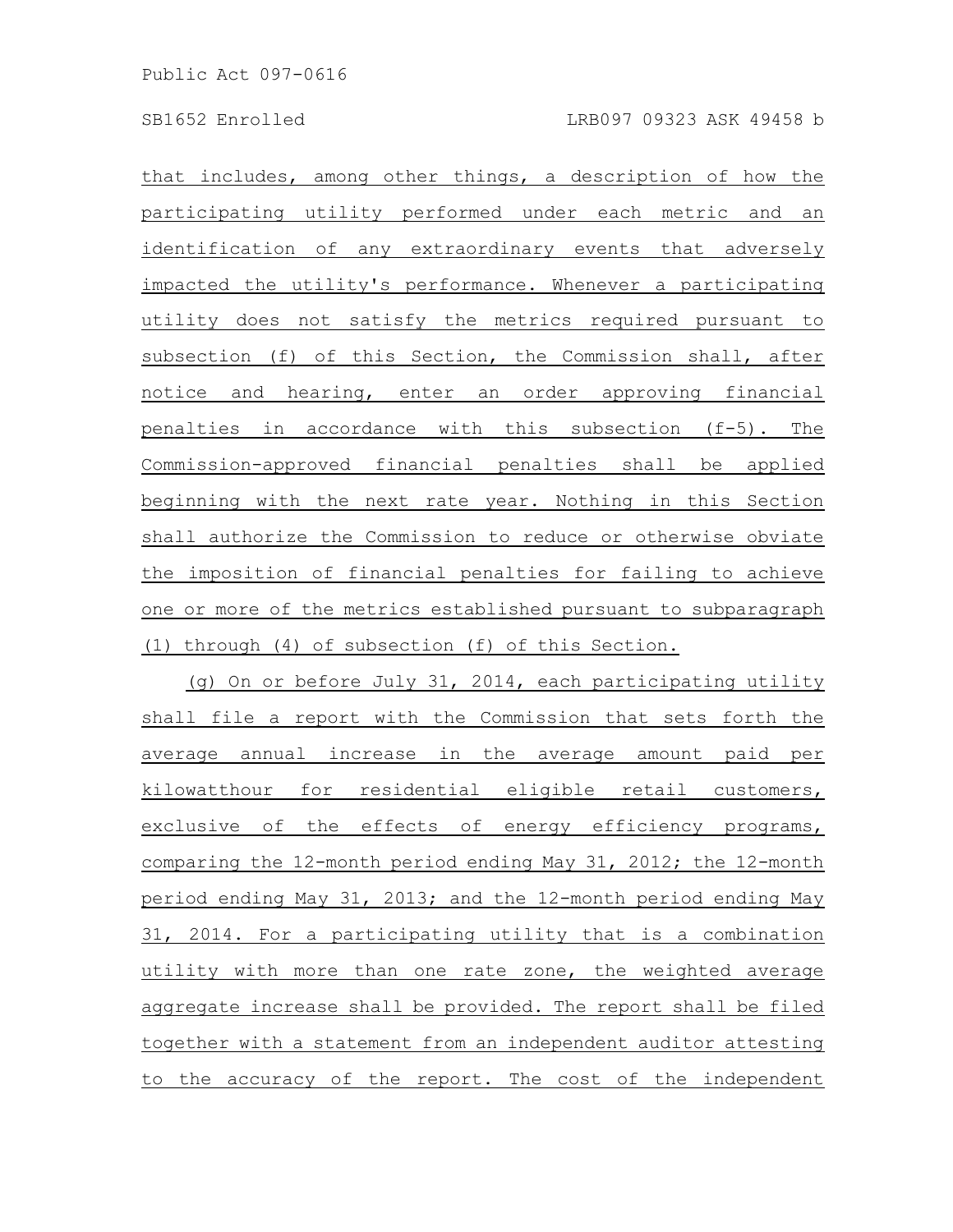auditor shall be borne by the participating utility and shall not be a recoverable expense.

In the event that the average annual increase exceeds 2.5% as calculated pursuant to this subsection (g), then Sections 16-108.5, 16-108.6, 16-108.7, and 16-108.8 of this Act, other than this subsection, shall be inoperative as they relate to the utility and its service area as of the date of the report due to be submitted pursuant to this subsection and the utility shall no longer be eligible to annually update the performance-based formula rate tariff pursuant to subsection (d) of this Section. In such event, the then current rates shall remain in effect until such time as new rates are set pursuant to Article IX of this Act, subject to retroactive adjustment, with interest, to reconcile rates charged with actual costs, and the participating utility's voluntary commitments and obligations under subsection (b) of this Section shall immediately terminate, except for the utility's obligation to pay an amount already owed to the fund for training grants pursuant to a Commission order issued under subsection (b) of this Section.

In the event that the average annual increase is 2.5% or less as calculated pursuant to this subsection (g), then the performance-based formula rate shall remain in effect as set forth in this Section.

For purposes of this Section, the amount per kilowatthour means the total amount paid for electric service expressed on a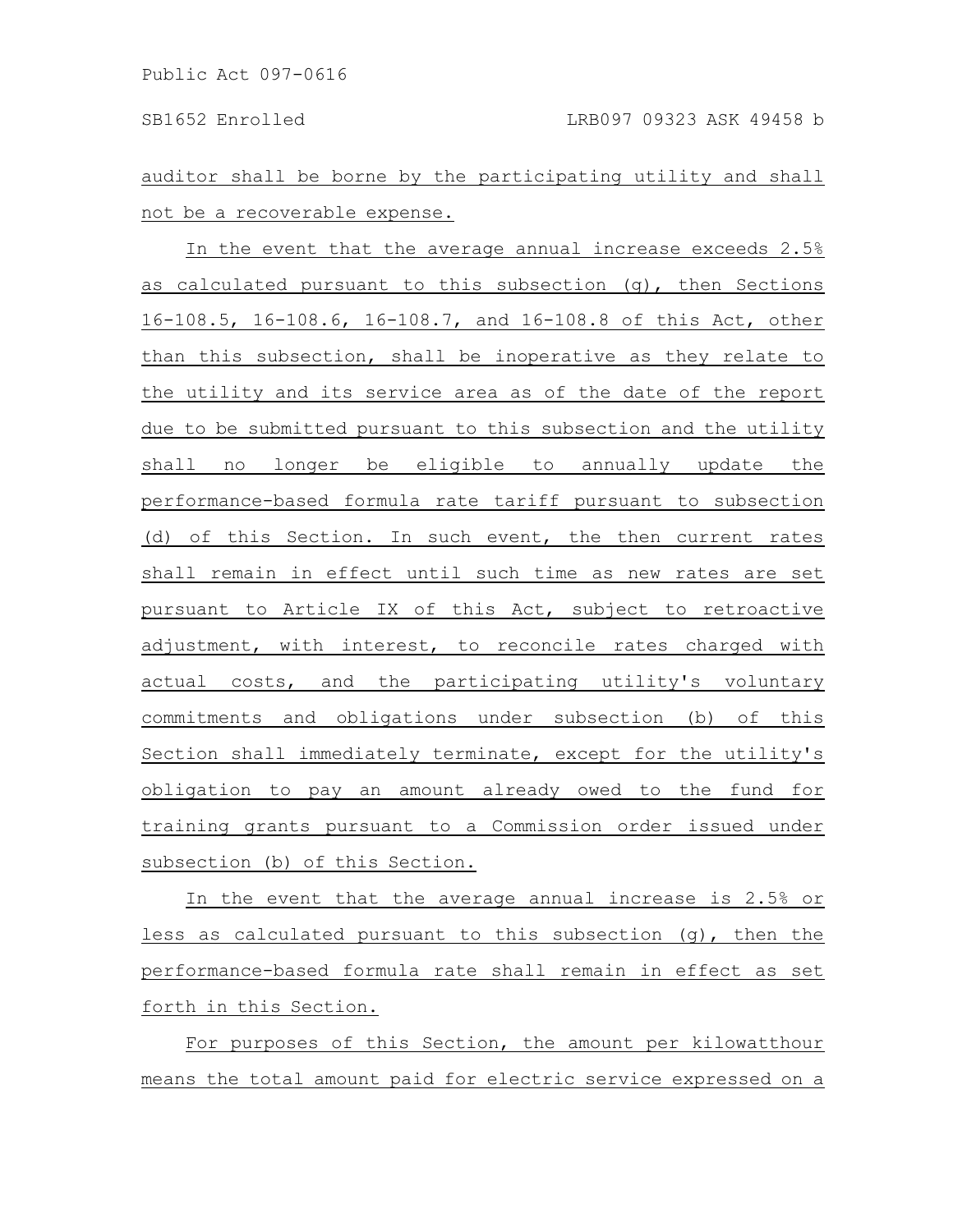per kilowatthour basis, and the total amount paid for electric service includes without limitation amounts paid for supply, transmission, distribution, surcharges, and add-on taxes exclusive of any increases in taxes or new taxes imposed after the effective date of this amendatory Act of the 97th General Assembly. For purposes of this Section, "eligible retail customers" shall have the meaning set forth in Section 16-111.5 of this Act.

The fact that this Section becomes inoperative as set forth in this subsection shall not be construed to mean that the Commission may reexamine or otherwise reopen prudence or reasonableness determinations already made.

(h) Sections 16-108.5, 16-108.6, 16-108.7, and 16-108.8 of this Act, other than this subsection, are inoperative after December 31, 2017 for every participating utility, after which time a participating utility shall no longer be eligible to annually update the performance-based formula rate tariff pursuant to subsection (d) of this Section. At such time, the then current rates shall remain in effect until such time as new rates are set pursuant to Article IX of this Act, subject to retroactive adjustment, with interest, to reconcile rates charged with actual costs.

By December 31, 2017, the Commission shall prepare and file with the General Assembly a report on the infrastructure program and the performance-based formula rate. The report shall include the change in the average amount per kilowatthour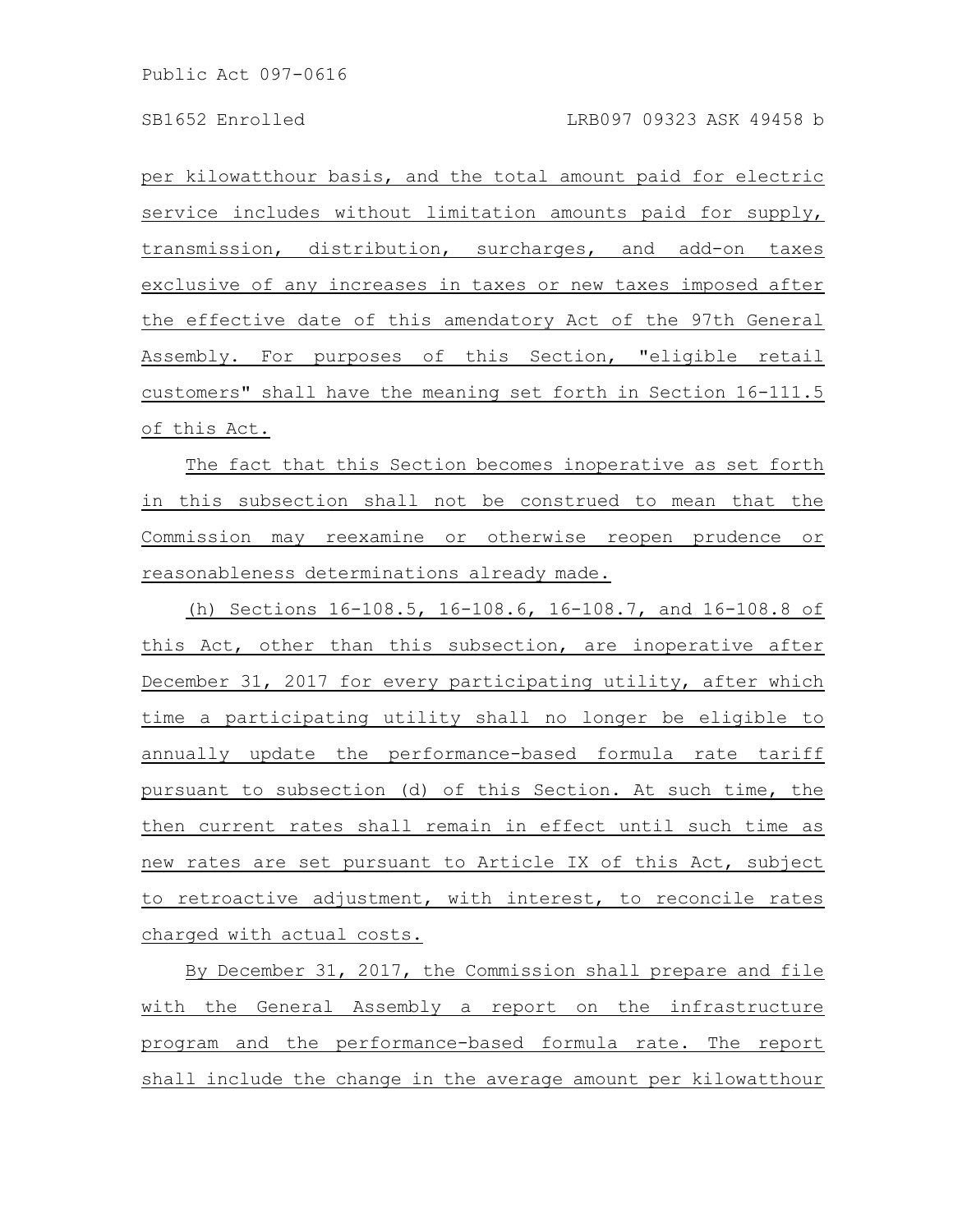paid by residential customers between June 1, 2011 and May 31, 2017. If the change in the total average rate paid exceeds 2.5% compounded annually, the Commission shall include in the report an analysis that shows the portion of the change due to the delivery services component and the portion of the change due to the supply component of the rate. The report shall include separate sections for each participating utility.

In the event Sections 16-108.5, 16-108.6, 16-108.7, and 16-108.8 of this Act do not become inoperative after December 31, 2017, then these Sections are inoperative after December 31, 2022 for every participating utility, after which time a participating utility shall no longer be eligible to annually update the performance-based formula rate tariff pursuant to subsection (d) of this Section. At such time, the then current rates shall remain in effect until such time as new rates are set pursuant to Article IX of this Act, subject to retroactive adjustment, with interest, to reconcile rates charged with actual costs.

The fact that this Section becomes inoperative as set forth in this subsection shall not be construed to mean that the Commission may reexamine or otherwise reopen prudence or reasonableness determinations already made.

(i) While a participating utility may use, develop, and maintain broadband systems and the delivery of broadband services, voice-over-internet-protocol services, telecommunications services, and cable and video programming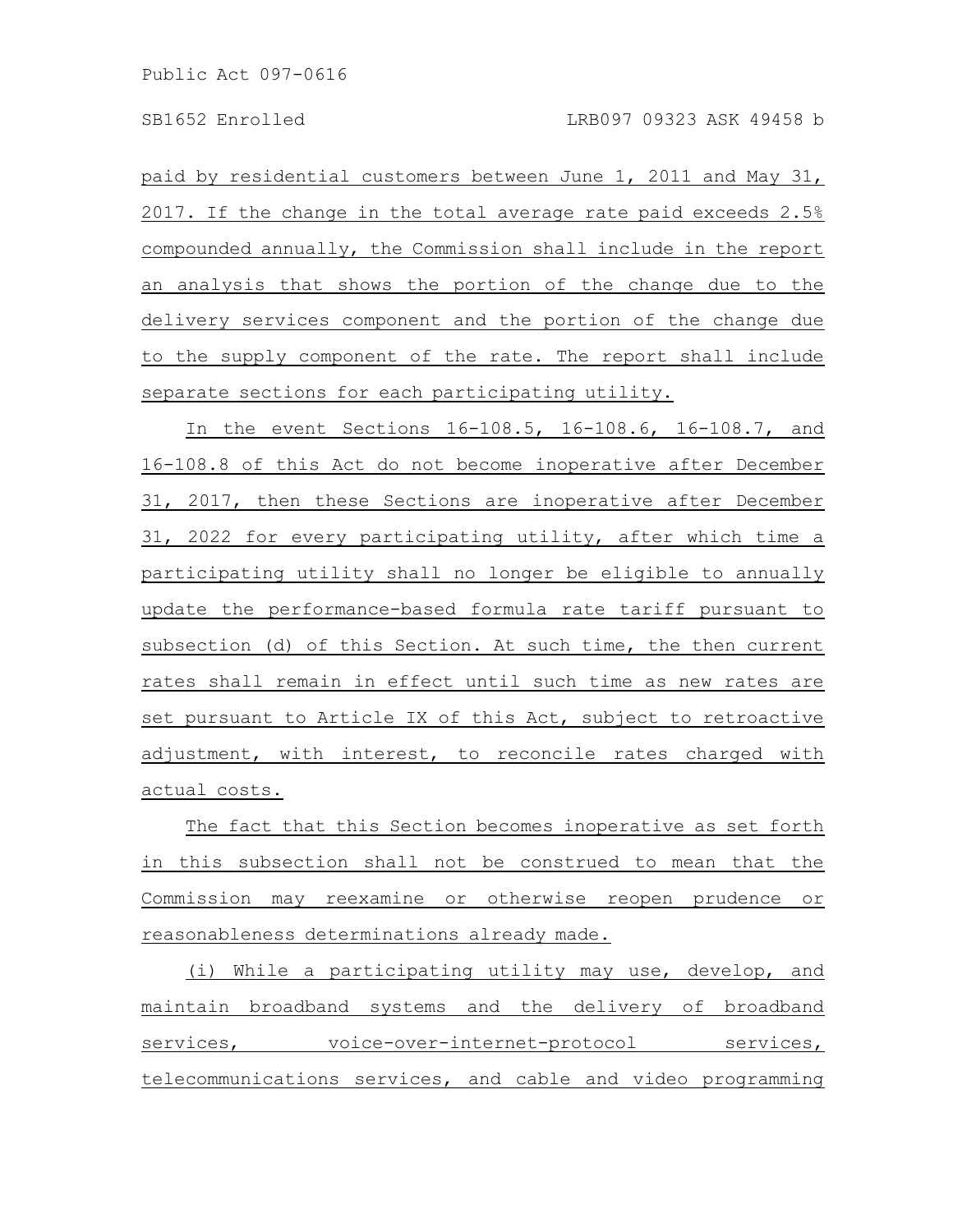services for use in providing delivery services and Smart Grid functionality or application to its retail customers, including, but not limited to, the installation, implementation and maintenance of Smart Grid electric system upgrades as defined in Section 16-108.6 of this Act, a participating utility is prohibited from offering to its retail customers broadband services or the delivery of broadband services, voice-over-internet-protocol services, telecommunications services, or cable or video programming services, unless they are part of a service directly related to delivery services or Smart Grid functionality or applications as defined in Section 16-108.6 of this Act, and from recovering the costs of such offerings from retail customers.

(j) Nothing in this Section is intended to legislatively overturn the opinion issued in Commonwealth Edison Co. v. Ill. Commerce Comm'n, Nos. 2-08-0959, 2-08-1037, 2-08-1137, 1-08-3008, 1-08-3030, 1-08-3054, 1-08-3313 cons. (Ill. App. Ct. 2d Dist. Sept. 30, 2010). This amendatory Act of the 97th General Assembly shall not be construed as creating a contract between the General Assembly and the participating utility, and shall not establish a property right in the participating utility.

(220 ILCS 5/16-108.6 new)

Sec. 16-108.6. Provisions relating to Smart Grid Advanced Metering Infrastructure Deployment Plan.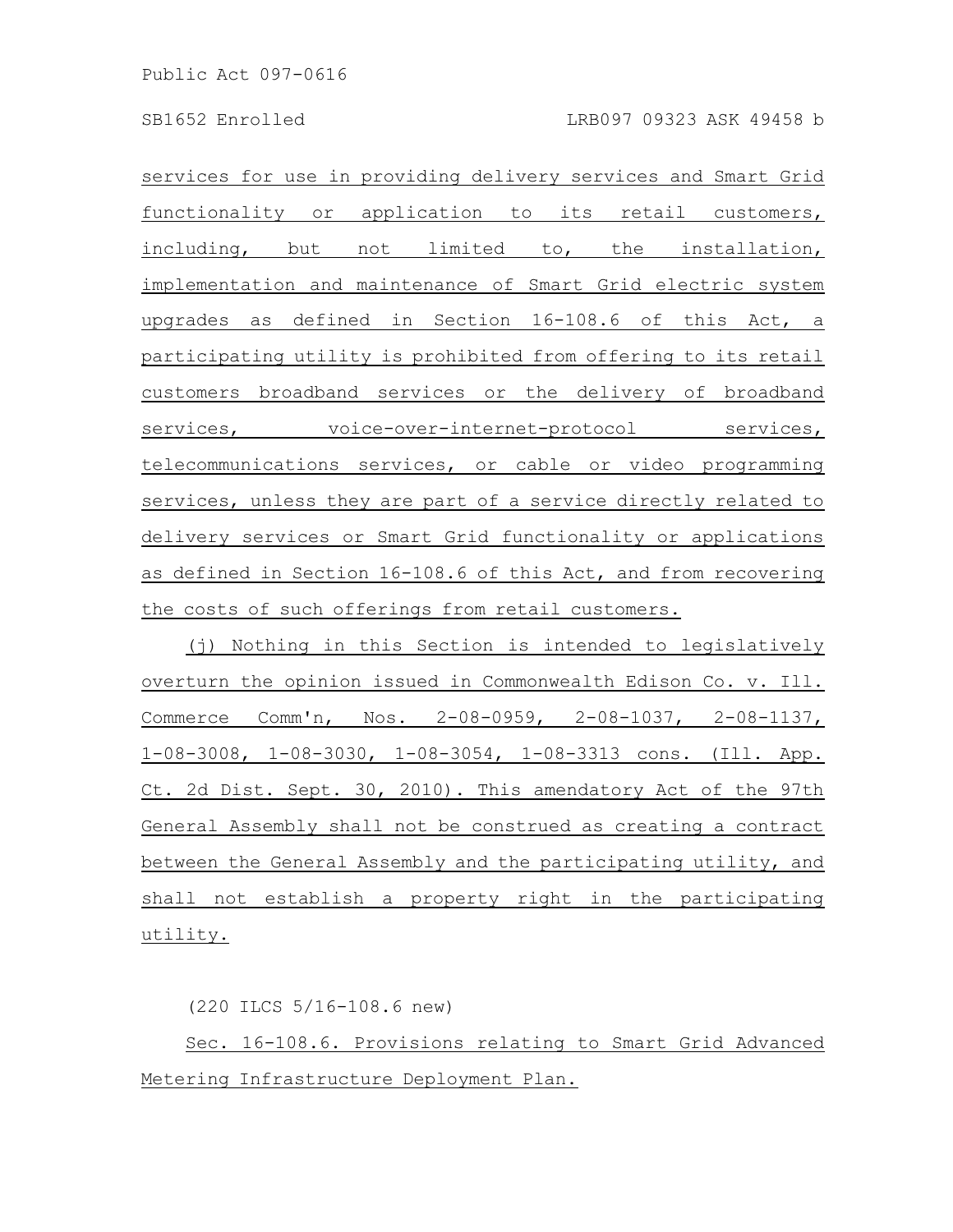(a) For purposes of this Section and Sections 16-108.7 and 16-108.8 of this Act:

"Advanced Metering Infrastructure" or "AMI" means the communications hardware and software and associated system software that enables Smart Grid functions by creating a network between advanced meters and utility business systems and allowing collection and distribution of information to customers and other parties in addition to providing information to the utility itself.

"Cost-beneficial" means a determination that the benefits of a participating utility's Smart Grid AMI Deployment Plan exceed the costs of the Smart Grid AMI Deployment Plan as initially filed with the Commission or as subsequently modified by the Commission. This standard is met if the present value of the total benefits of the Smart Grid AMI Deployment Plan exceeds the present value of the total costs of the Smart Grid AMI Deployment Plan. The total cost shall include all utility costs reasonably associated with the Smart Grid AMI Deployment Plan. The total benefits shall include the sum of avoided electricity costs, including avoided utility operational costs, avoided consumer power, capacity, and energy costs, and avoided societal costs associated with the production and consumption of electricity, as well as other societal benefits, including the greater integration of renewable and distributed power resources, reductions in the emissions of harmful pollutants and associated avoided health-related costs, other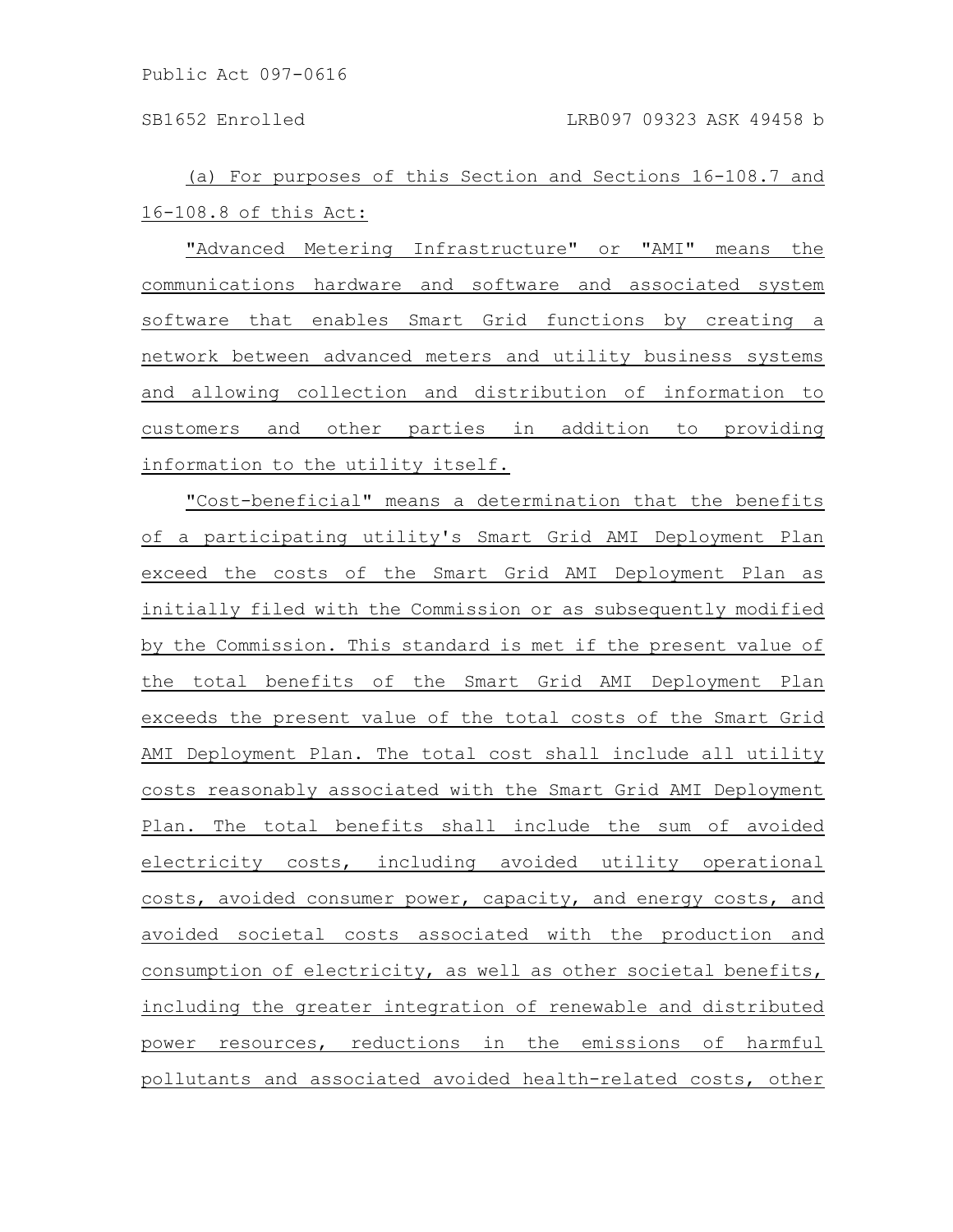Public Act 097-0616

benefits associated with energy efficiency measures, demand-response activities, and the enabling of greater penetration of alternative fuel vehicles.

"Participating utility" has the meaning set forth in Section 16-108.5 of this Act.

"Smart Grid" means investments and policies that together promote one or more of the following goals:

(1) Increased use of digital information and controls technology to improve reliability, security, and efficiency of the electric grid.

(2) Dynamic optimization of grid operations and resources, with full cyber security.

(3) Deployment and integration of distributed resources and generation, including renewable resources.

(4) Development and incorporation of demand-response, demand-side resources, and energy efficiency resources.

(5) Deployment of "smart" technologies (real-time, automated, interactive technologies that optimize the physical operation of appliances and consumer devices) for metering, communications concerning grid operations and status, and distribution automation.

(6) Integration of "smart" appliances and consumer devices.

(7) Deployment and integration of advanced electricity storage and peak-shaving technologies, including plug-in electric and hybrid electric vehicles, thermal-storage air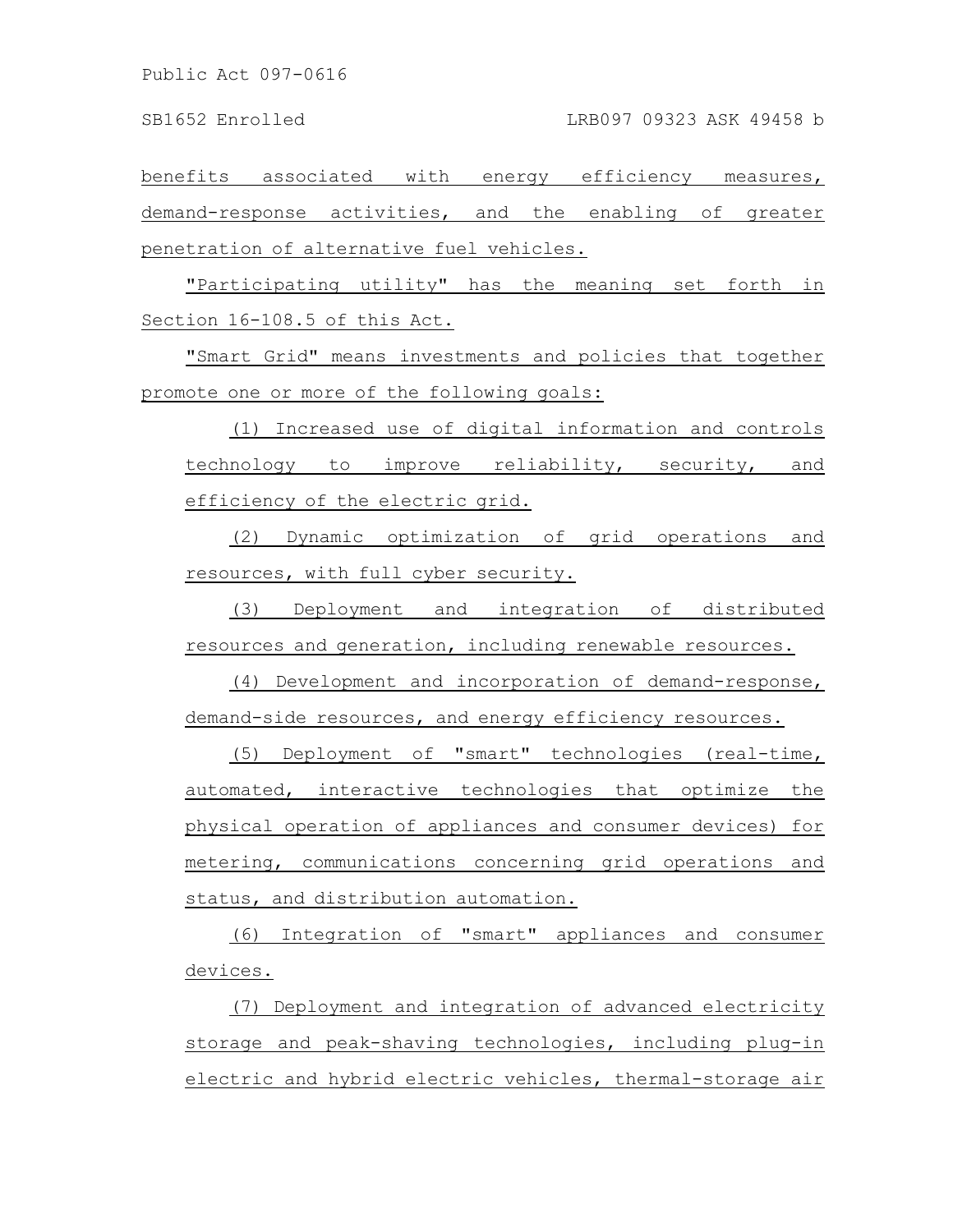conditioning and renewable energy generation.

(8) Provision to consumers of timely information and control options.

(9) Development of open access standards for communication and interoperability of appliances and equipment connected to the electric grid, including the infrastructure serving the grid.

(10) Identification and lowering of unreasonable or unnecessary barriers to adoption of Smart Grid technologies, practices, services, and business models that support energy efficiency, demand-response, and distributed generation.

"Smart Grid Advisory Council" means the group of stakeholders formed pursuant to subsection (b) of this Section for the purposes of advising and working with participating utilities on the development and implementation of a Smart Grid Advanced Metering Infrastructure Deployment Plan.

"Smart Grid electric system upgrades" means any of the following:

(1) metering devices, sensors, control devices, and other devices integrated with and attached to an electric utility system that are capable of engaging in Smart Grid functions;

(2) other monitoring and communications devices that enable Smart Grid functions, including, but not limited to, distribution automation;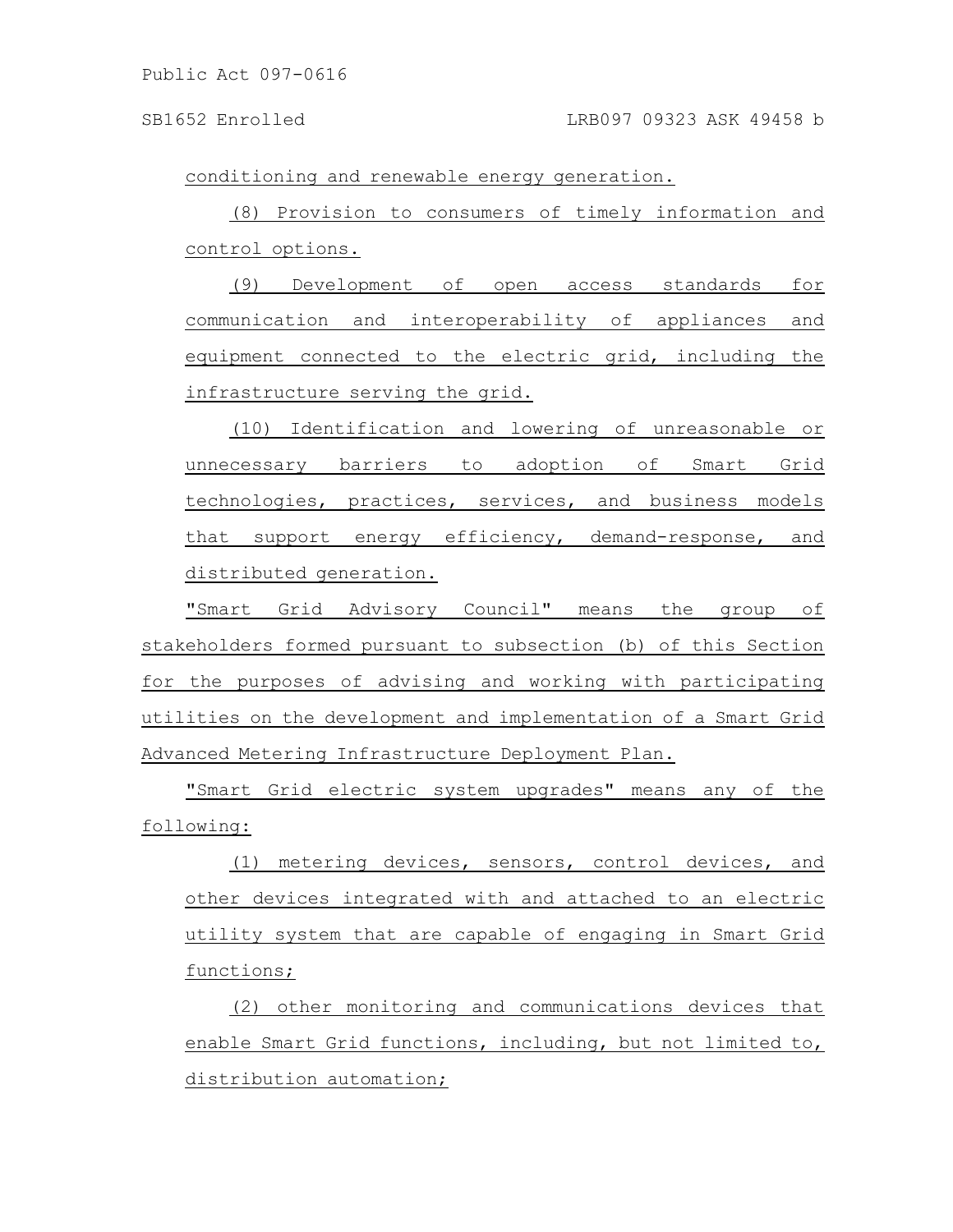(3) software that enables devices or computers to engage in Smart Grid functions;

(4) associated cyber secure data communication network, including enhancements to cyber-security technologies and measures;

(5) substation micro-processor relay upgrades;

(6) devices that allow electric or hybrid-electric vehicles to engage in Smart Grid functions; or

(7) devices that enable individual consumers to incorporate distributed and micro-generation.

"Smart Grid electric system upgrades" does not include expenditures for: (1) electricity generation, transmission, or distribution infrastructure or equipment that does not directly relate to or support installing, implementing or enabling Smart Grid functions; (2) physical interconnection of generators or other devices to the grid except those that are directly related to enabling Smart Grid functions; or (3) ongoing or routine operation, billing, customer relations, security, and maintenance.

"Smart Grid functions" means:

(1) the ability to develop, store, send, and receive digital information concerning or enabling grid operations, electricity use, costs, prices, time of use, nature of use, storage, or other information relevant to device, grid, or utility operations, to or from or by means of the electric utility system through one or a combination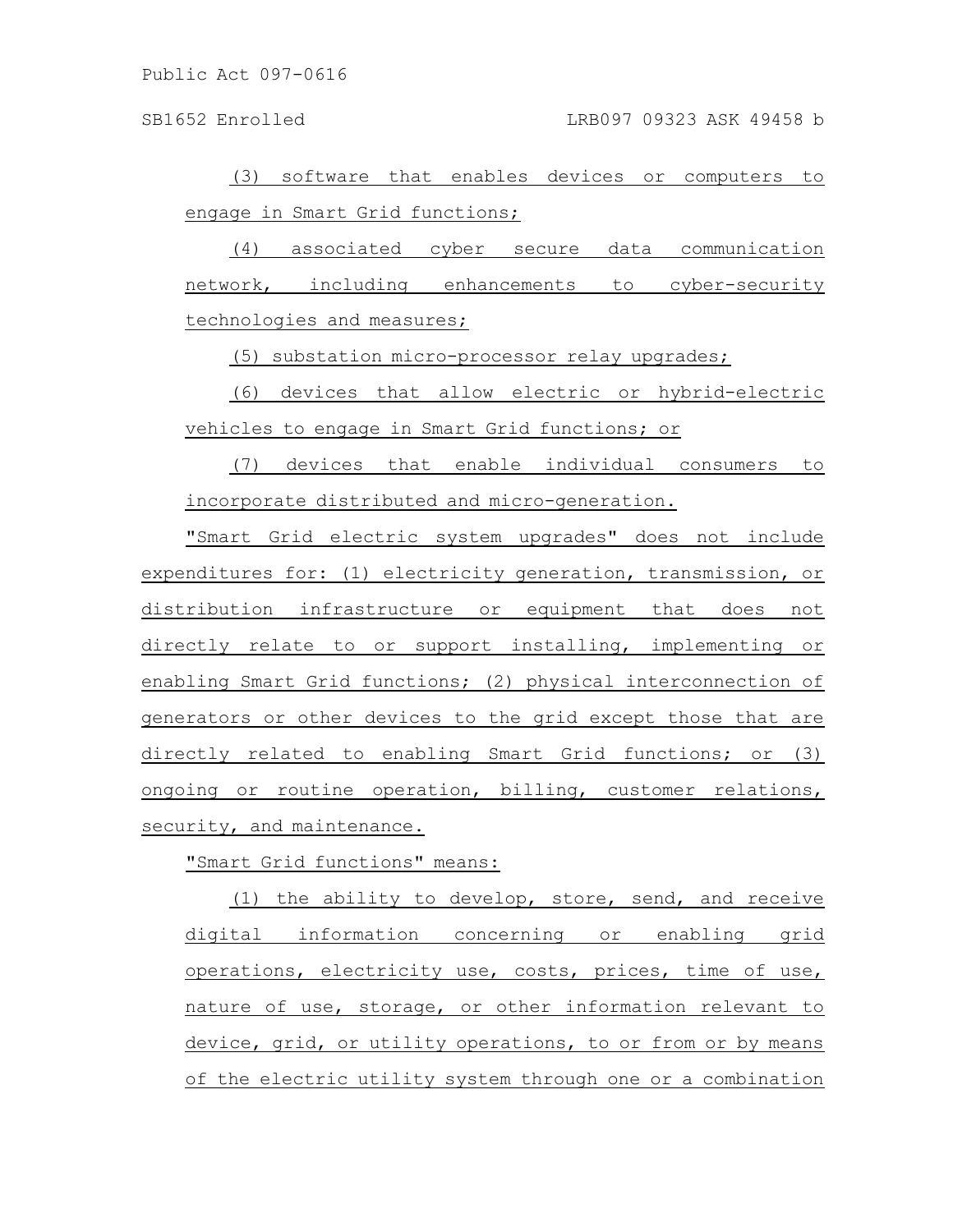of devices and technologies;

(2) the ability to develop, store, send, and receive digital information concerning electricity use, costs, prices, time of use, nature of use, storage, or other information relevant to device, grid, or utility operations to or from a computer or other control device;

(3) the ability to measure or monitor electricity use as a function of time of day, power quality characteristics such as voltage level, current, cycles per second, or source or type of generation and to store, synthesize, or report that information by digital means;

(4) the ability to sense and localize disruptions or changes in power flows on the grid and communicate such information instantaneously and automatically for purposes of enabling automatic protective responses to sustain reliability and security of grid operations;

(5) the ability to detect, prevent, communicate with regard to, respond to, or recover from system security threats, including cyber-security threats and terrorism, using digital information, media, and devices;

(6) the ability of any device or machine to respond to signals, measurements, or communications automatically or in a manner programmed by its owner or operator without independent human intervention;

(7) the ability to use digital information to operate functionalities on the electric utility grid that were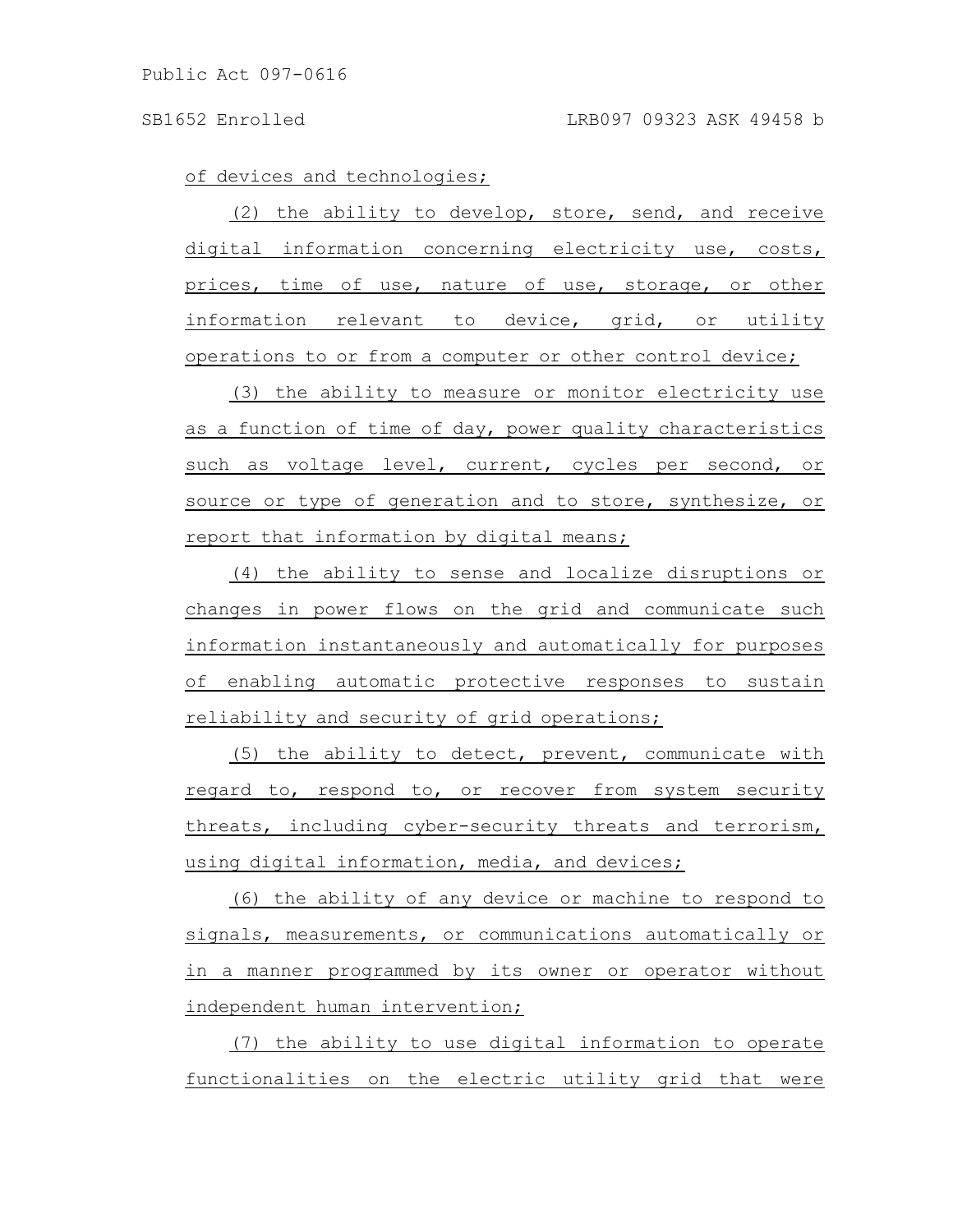previously electro-mechanical or manual;

(8) the ability to use digital controls to manage and modify electricity demand, enable congestion management, assist in voltage control, provide operating reserves, and provide frequency regulation; or

(9) the ability to integrate electric plug-in vehicles, distributed generation, and storage in a safe and cost-effective manner on the electric grid.

(b) Within 30 days after the effective date of this amendatory Act of the 97th General Assembly, the Smart Grid Advisory Council shall be established, which shall consist of 7 total voting members with each member possessing either technical, business or consumer expertise in Smart Grid issues and each having been the single appointment of one of the following: the Governor, the Speaker of the House, the Minority Leader of the House, the President of the Senate, the Minority Leader of the Senate, the Illinois Science and Technology Coalition, and the Citizens Utility Board. The Governor shall designate one of the members of the Council to serve as chairman, and that person shall serve as the chairman at the pleasure of the Governor. The members shall not be compensated for serving on the Smart Grid Advisory Council. The Smart Grid Advisory Council shall have the following duties:

(1) Serve as an advisor to participating utilities subject to this Section and in the manner described in this Section, and the recommendations provided by the Council,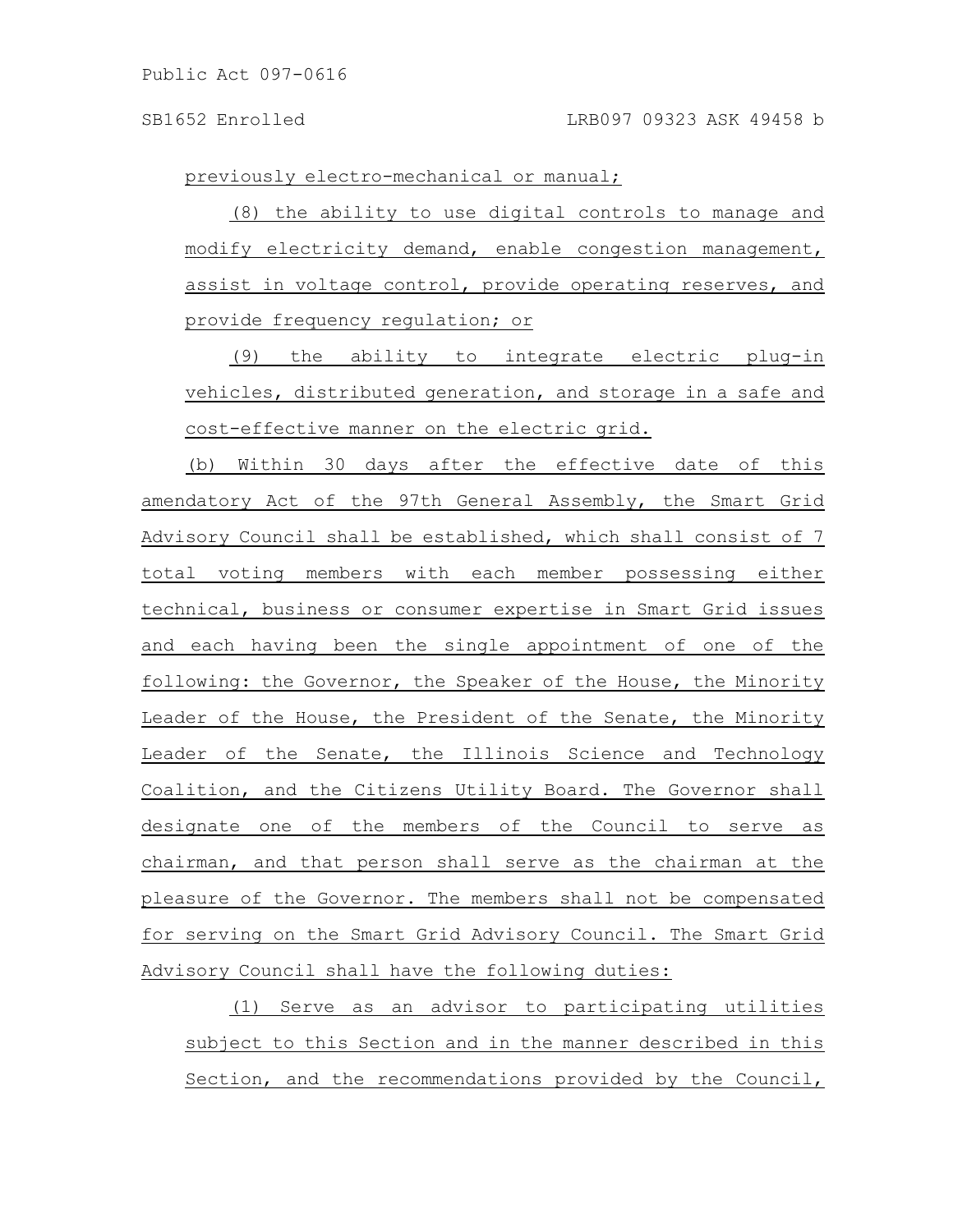although non-binding, shall be considered by the utilities.

(2) Serve as trustees of the trust or foundation established pursuant to Section 16-108.7 of this Act with the duties enumerated thereunder.

(c) After consultation with the Smart Grid Advisory Council, each participating utility shall file a Smart Grid Advanced Metering Infrastructure Deployment Plan ("AMI Plan") with the Commission within 180 days after the effective date of this amendatory Act of the 97th General Assembly or by November 1, 2011, whichever is later, or in the case of a combination utility as defined in Section 16-108.5, by April 1, 2012, provided that a participating utility shall not file its plan until the evaluation report on the Pilot Program described in this subsection (c) is issued. The AMI Plan shall provide for investment over a 10-year period that is sufficient to implement the AMI Plan across its entire service territory in a manner that is consistent with subsection (b) of Section 16-108.5 of this Act. The AMI Plan shall contain:

(1) the participating utility's Smart Grid AMI vision statement that is consistent with the goal of developing a cost-beneficial Smart Grid;

(2) a statement of Smart Grid AMI strategy that includes a description of how the utility evaluates and prioritizes technology choices to create customer value, including a plan to enhance and enable customers' ability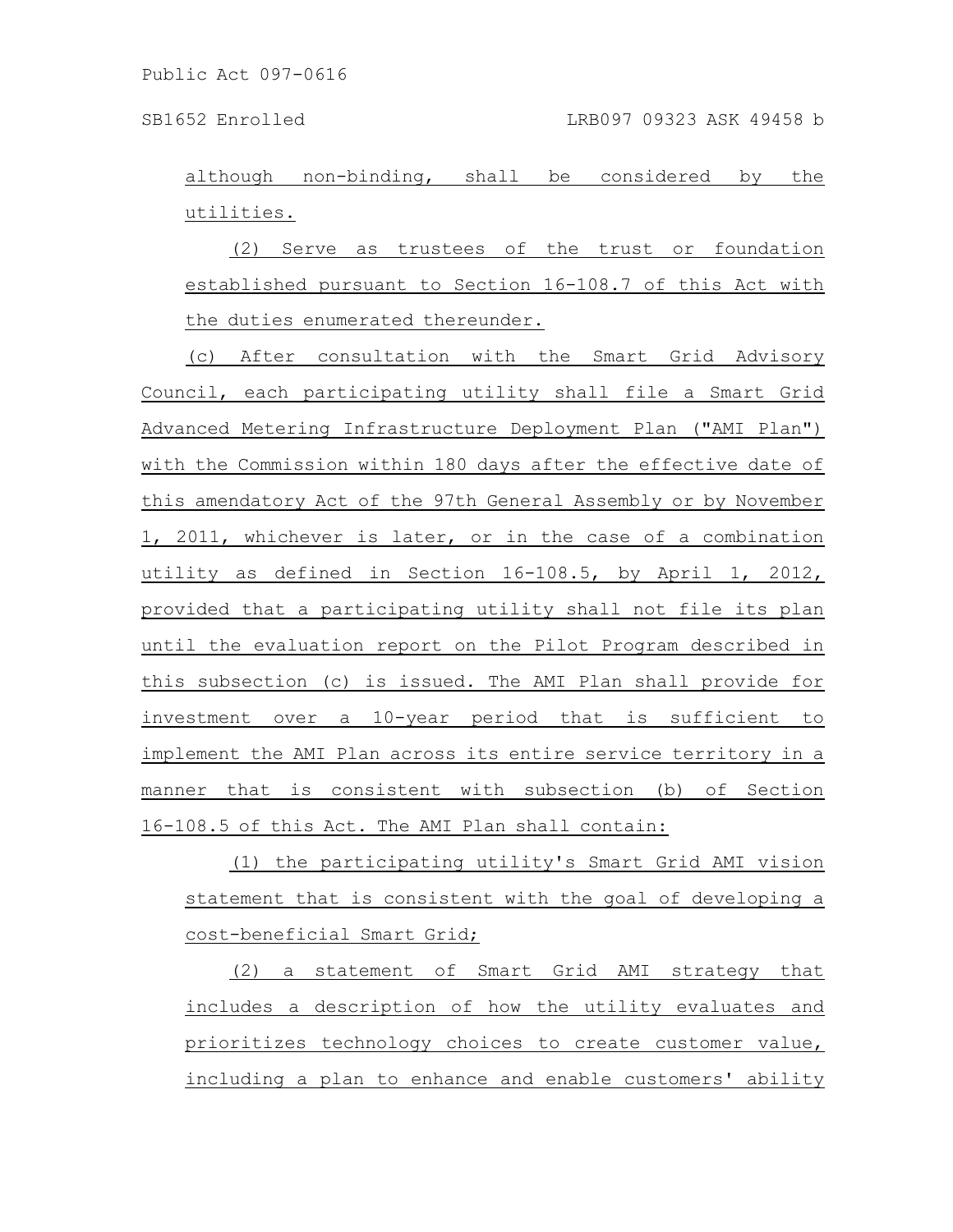Public Act 097-0616

to take advantage of Smart Grid functions beginning at the time an account has billed successfully on the AMI network;

(3) a deployment schedule and plan that includes deployment of AMI to all customers for a participating utility other than a combination utility, and to 62% of all customers for a participating utility that is a combination utility;

(4) annual milestones and metrics for the purposes of measuring the success of the AMI Plan in enabling Smart Grid functions; and enhancing consumer benefits from Smart Grid AMI; and

(5) a plan for the consumer education to be implemented by the participating utility.

The AMI Plan shall be fully consistent with the standards of the National Institute of Standard and Technology (NIST) for Smart Grid interoperability that are in effect at the time the participating utility files its AMI Plan, shall include open standards and internet protocol to the maximum extent possible consistent with cyber security, and shall maximize, to the extent possible, a flexible smart meter platform that can accept remote device upgrades and contain sufficient internal memory capacity for additional storage capabilities, functions and services without the need for physical access to the meter.

The AMI Plan shall secure the privacy of personal information and establish the right of consumers to consent to the disclosure of personal energy information to third parties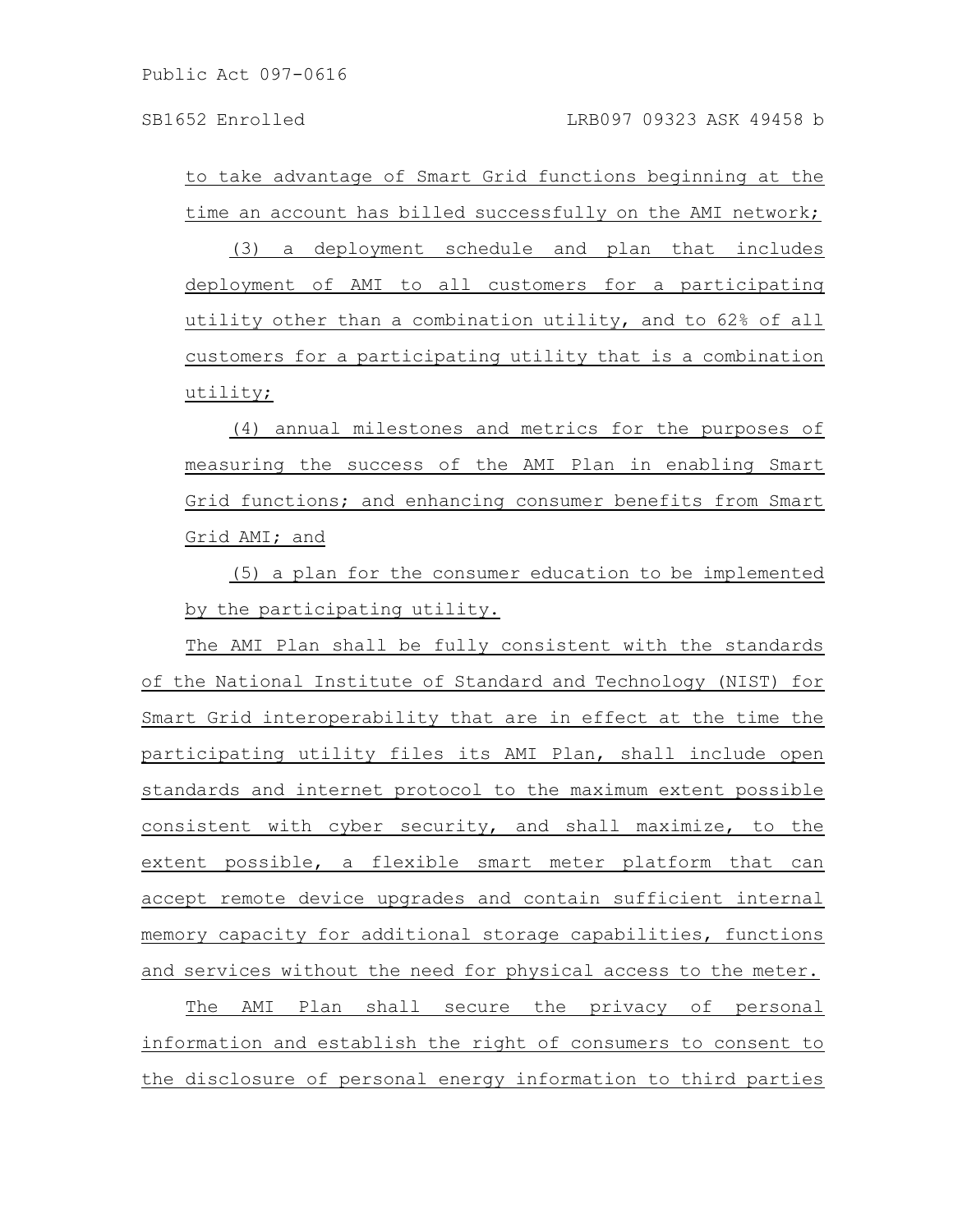through electronic, web-based, and other means in accordance with State and federal law and regulations regarding consumer privacy and protection of consumer data.

After notice and hearing, the Commission shall, within 60 days of the filing of an AMI Plan, issue its order approving, or approving with modification, the AMI Plan if the Commission finds that the AMI Plan contains the information required in paragraphs (1) through (5) of this subsection (c) and further finds that the implementation of the AMI Plan will be cost-beneficial consistent with the principles established through the Illinois Smart Grid Collaborative, giving weight to the results of any Commission-approved pilot designed to examine the benefits and costs of AMI deployment. A participating utility's decision to invest pursuant to an AMI Plan approved by the Commission shall not be subject to prudence reviews in subsequent Commission proceedings. Nothing in this subsection (c) is intended to limit the Commission's ability to review the reasonableness of the costs incurred under the AMI Plan. A participating utility shall be allowed to recover the reasonable costs it incurs in implementing a Commission-approved AMI Plan, including the costs of retired meters, and may recover such costs through its tariffs, including the performance-based formula rate tariff approved pursuant to subsection (c) of Section 16-108.5 of this Act.

(d) The AMI Plan shall secure the privacy of the customer's personal information. "Personal information" for this purpose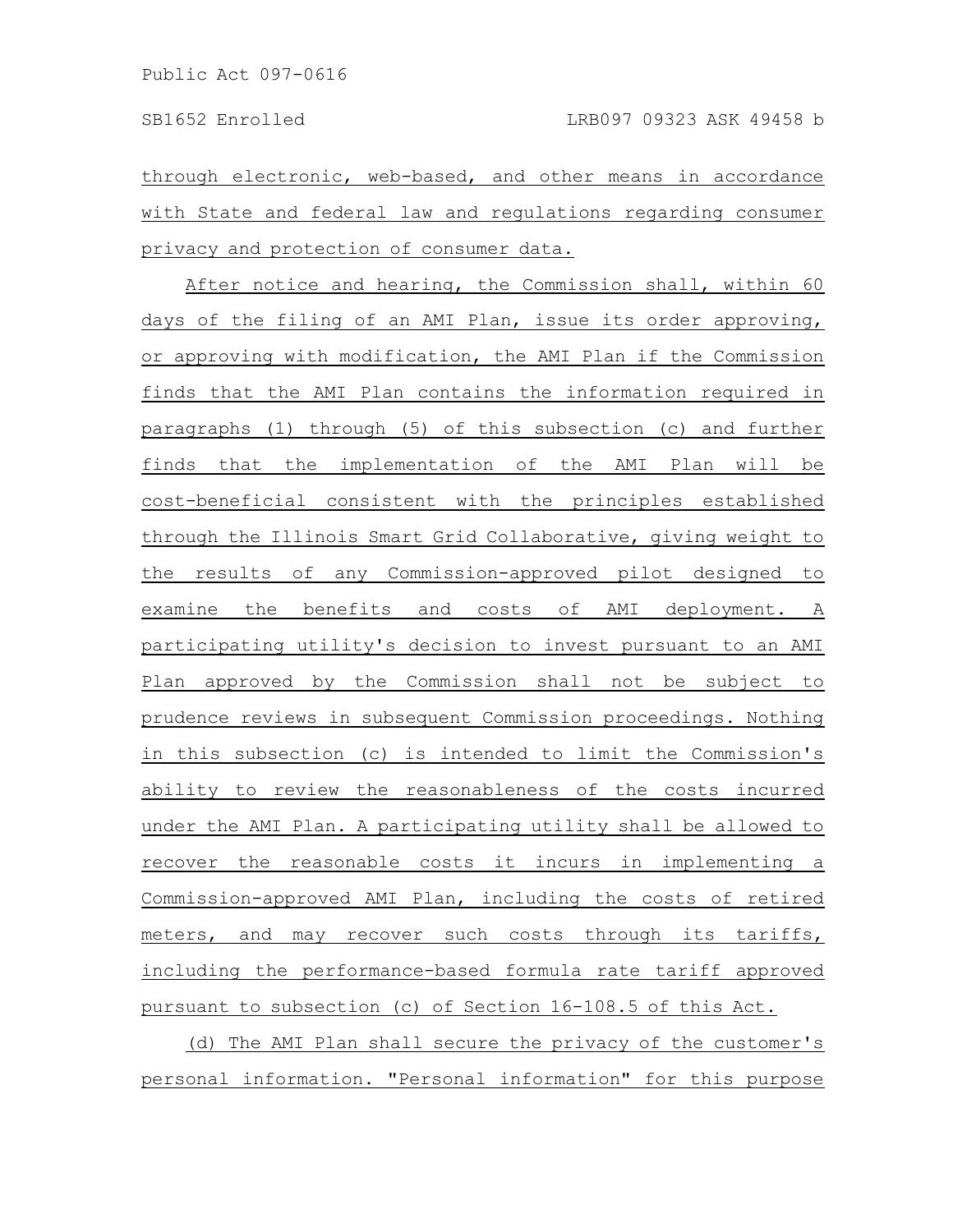consists of the customer's name, address, telephone number, and other personally identifying information, as well as information about the customer's electric usage. Electric utilities, their contractors or agents, and any third party who comes into possession of such personal information by virtue of working on Smart Grid technology shall not disclose such personal information to be used in mailing lists or to be used for other commercial purposes not reasonably related to the conduct of the utility's business. Electric utilities shall comply with the consumer privacy requirements of the Personal Information Protection Act. In the event a participating utility receives revenues from the sale of information obtained through Smart Grid technology that is not personal information, the participating utility shall use such revenues to offset the revenue requirement.

(e) On April 1 of each year beginning in 2013 and after consultation with the Smart Grid Advisory Council, each participating utility shall submit a report regarding the progress it has made toward completing implementation of its AMI Plan. This report shall:

(1) describe the AMI investments made during the prior 12 months and the AMI investments planned to be made in the following 12 months;

(2) provide sufficient detail to determine the utility's progress in meeting the metrics and milestones identified by the utility in its AMI Plan; and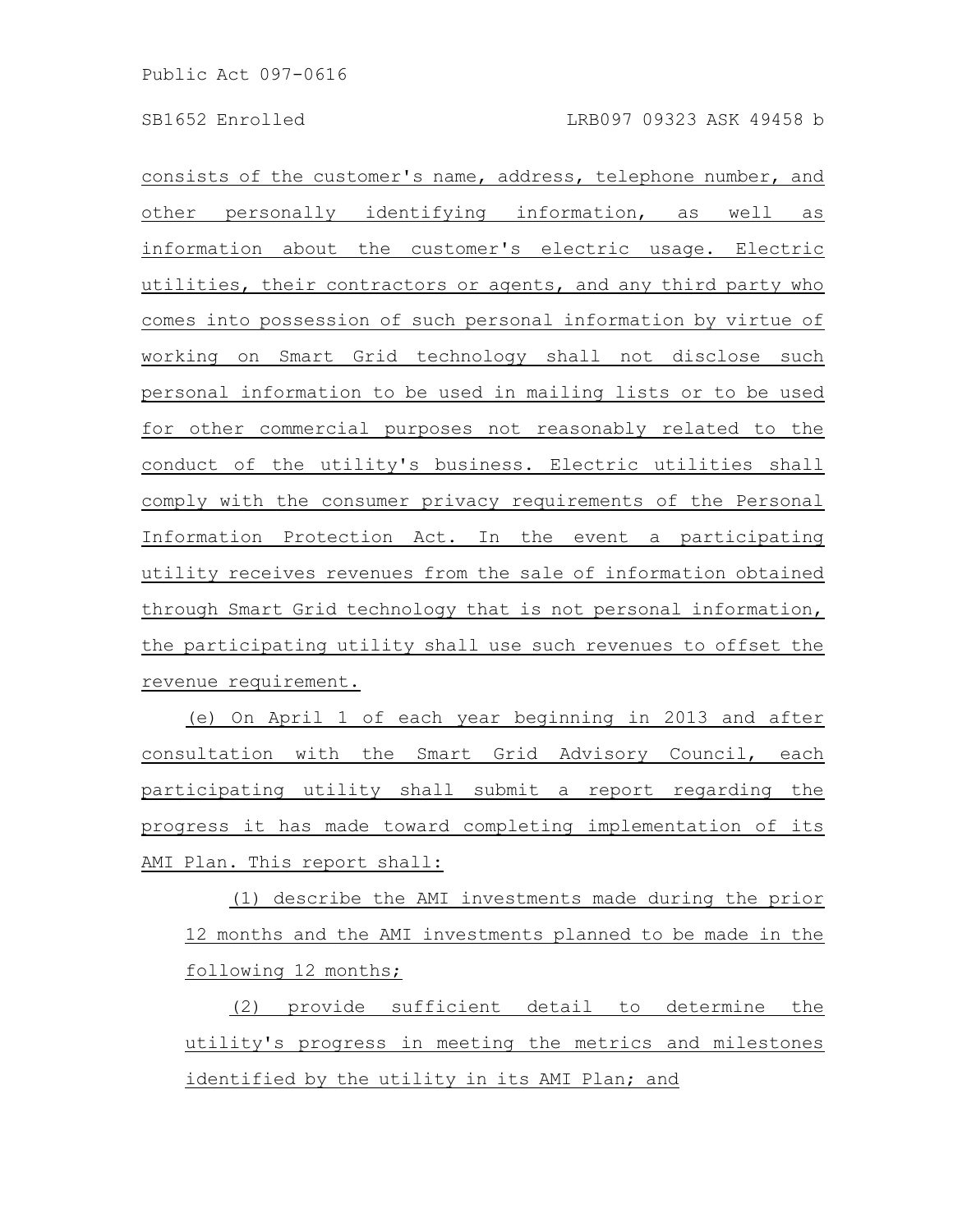(3) identify any updates to the AMI Plan.

Within 21 days after the utility files its annual report, the Commission shall have authority, either upon complaint or its own initiative, but with reasonable notice, to enter upon an investigation regarding the utility's progress in implementing the AMI Plan as described in paragraph (1) of this subsection (e). If the Commission finds, after notice and hearing, that the participating utility's progress in implementing the AMI Plan is materially deficient for the given plan year, then the Commission shall issue an order requiring the participating utility to devise a corrective action plan, subject to Commission approval and oversight, to bring implementation back on schedule consistent with the AMI Plan. The Commission's order must be entered within 90 days after the utility files its annual report. If the Commission does not initiate an investigation within 21 days after the utility files its annual report, then the filing shall be deemed accepted by the Commission. The utility shall not be required to suspend implementation of its AMI Plan during any Commission investigation.

The participating utility's annual report regarding AMI Plan year 10 shall contain a statement verifying that the implementation of its AMI Plan is complete, provided, however, that if the utility is subject to a corrective action plan that extends the implementation period beyond 10 years, the utility shall include the verification statement in its final annual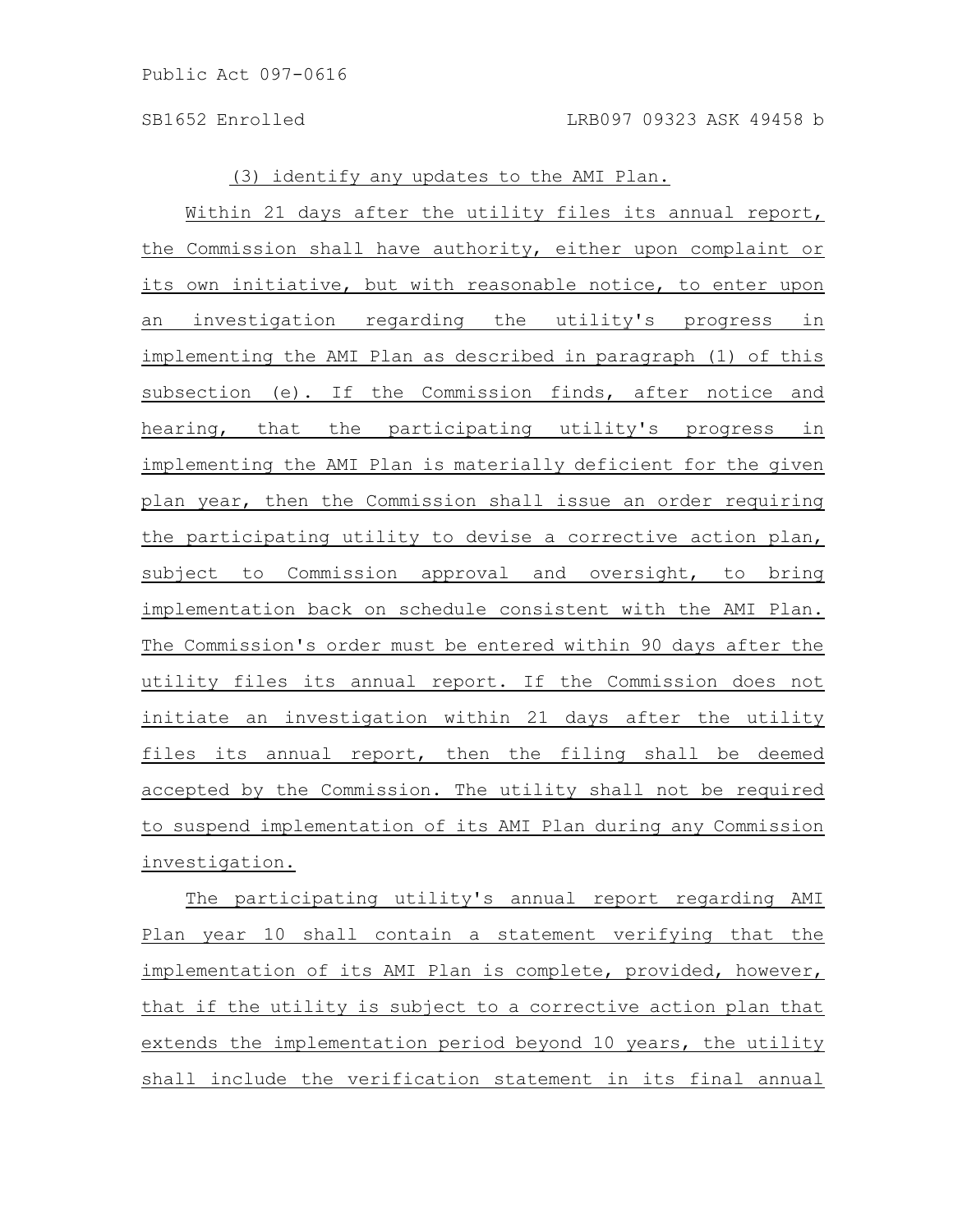report. Following the date of a Commission order approving the final annual report or the date on which the final report is deemed accepted by the Commission, the utility's annual reporting obligations under this subsection (d) shall terminate, provided, however, that the utility shall have a continuing obligation to provide information, upon request, to the Commission and Smart Grid Advisory Council regarding the AMI Plan.

(f) Each participating utility shall pay a pro rata share, based on number of customers, of \$5,000,000 per year to the trust or foundation established pursuant to Section 16-108.7 of this Act for each plan year of the AMI Plan, which shall be used for purposes of providing customer education regarding smart meters and related consumer-facing technologies and services and 70% of which shall be a recoverable expense; provided that other reasonable amounts expended by the utility for such consumer education shall not be subject to the 70% limitation of this subsection.

(g) Within 60 days after the Commission approves a participating utility's AMI Plan pursuant to subsection (c) of this Section, the participating utility, after consultation with the Smart Grid Advisory Council, shall file a proposed tariff with the Commission that offers an opt-in market-based peak time rebate program to all residential retail customers with smart meters that is designed to provide, in a competitively neutral manner, rebates to those residential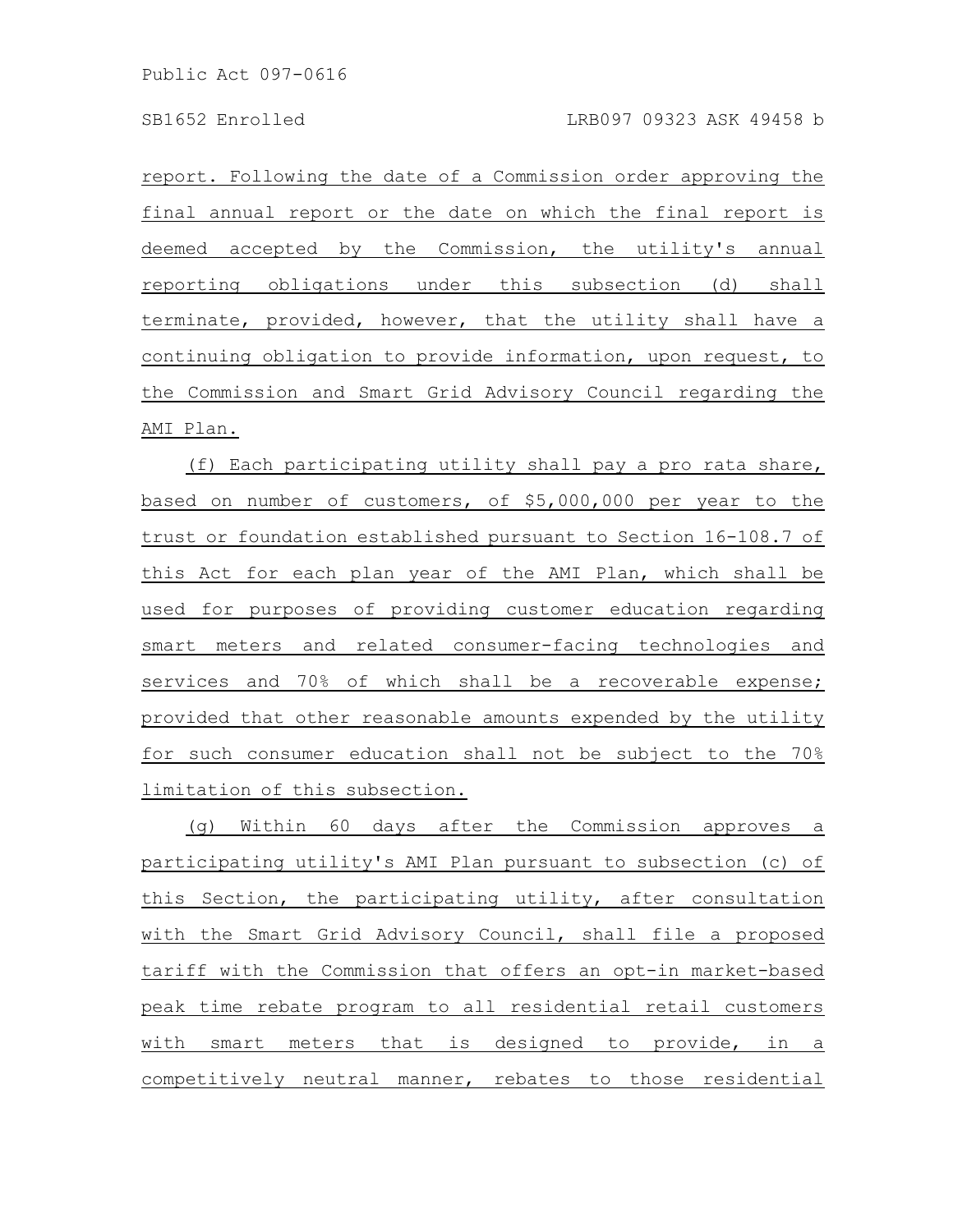retail customers that curtail their use of electricity during specific periods that are identified as peak usage periods. The total amount of rebates shall be the amount of compensation the utility obtains through markets or programs at the applicable regional transmission organization. The utility shall make all reasonable attempts to secure funding for the peak time rebate program through markets or programs at the applicable regional transmission organization. The rules and procedures for consumers to opt-in to the peak time rebate program shall include electronic sign-up, be designed to maximize participation, and be included on the utility's website. The Commission shall monitor the performance of programs established pursuant to this subsection (g) and shall order the termination or modification of a program if it determines that the program is not, after a reasonable period of time for development of at least 4 years, resulting in net benefits to the residential customers of the participating utility.

(h) If Section 16-108.5 of this Act becomes inoperative with respect to one or more participating utilities as set forth in subsection (g) or (h) of that Section, then Sections 16-108.5, 16-108.6, 16-108.7, and 16-108.8 of this Act shall become inoperative as to each affected utility and its service area on the same date as Section 16-108.5 becomes inoperative.

(220 ILCS 5/16-108.7 new)

Sec. 16-108.7. Illinois Science and Energy Innovation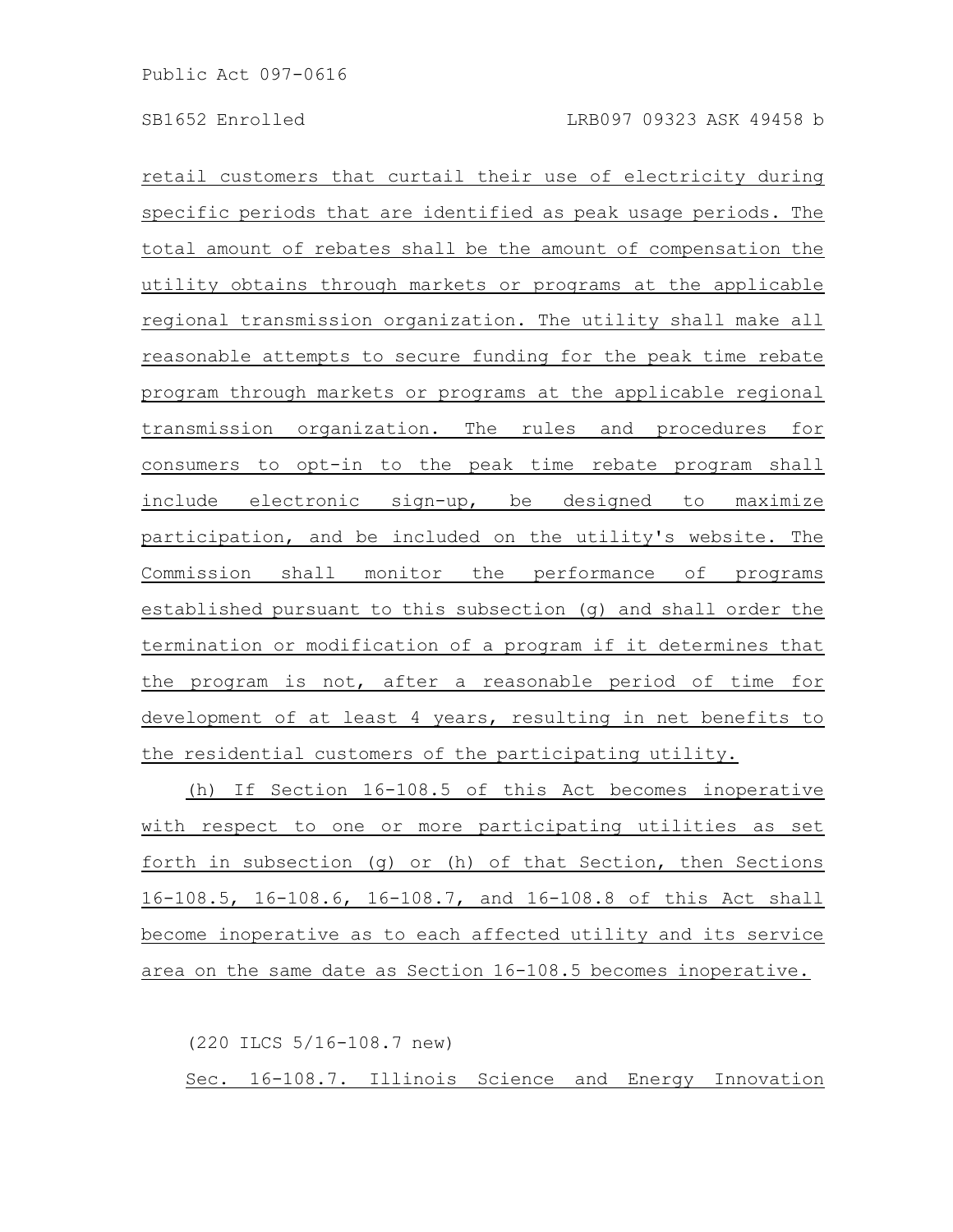### Trust.

(a) Within 90 days of the effective date of this amendatory Act of the 97th General Assembly, the members of the Smart Grid Advisory Council established pursuant to Section 16-108.6 of this Act, or a majority of the members thereof, shall cause to be established an Illinois science and energy innovation trust or foundation for the purposes of providing financial and technical support and assistance to entities, public or private, within the State of Illinois including, but not limited to, units of State and local government, educational and research institutions, corporations, and charitable, educational, environmental and community organizations, for programs and projects that support, encourage or utilize innovative technologies or other methods of modernizing the State's electric grid that will benefit the public by promoting economic development in Illinois. Such activities shall be supported through grants, loans, contracts, or other programs designed to assist and further benefit technological advances in the area of electric grid modernization and operation. The trust or foundation shall also be eligible for receipt of other energy and environmental grant opportunities, from public or private sources. The trust or foundation shall not be a governmental entity.

(b) Funds received by the trust or foundation pursuant to subsection (f) of Section 16-108.6 of this Act shall be used solely for the purpose of providing consumer education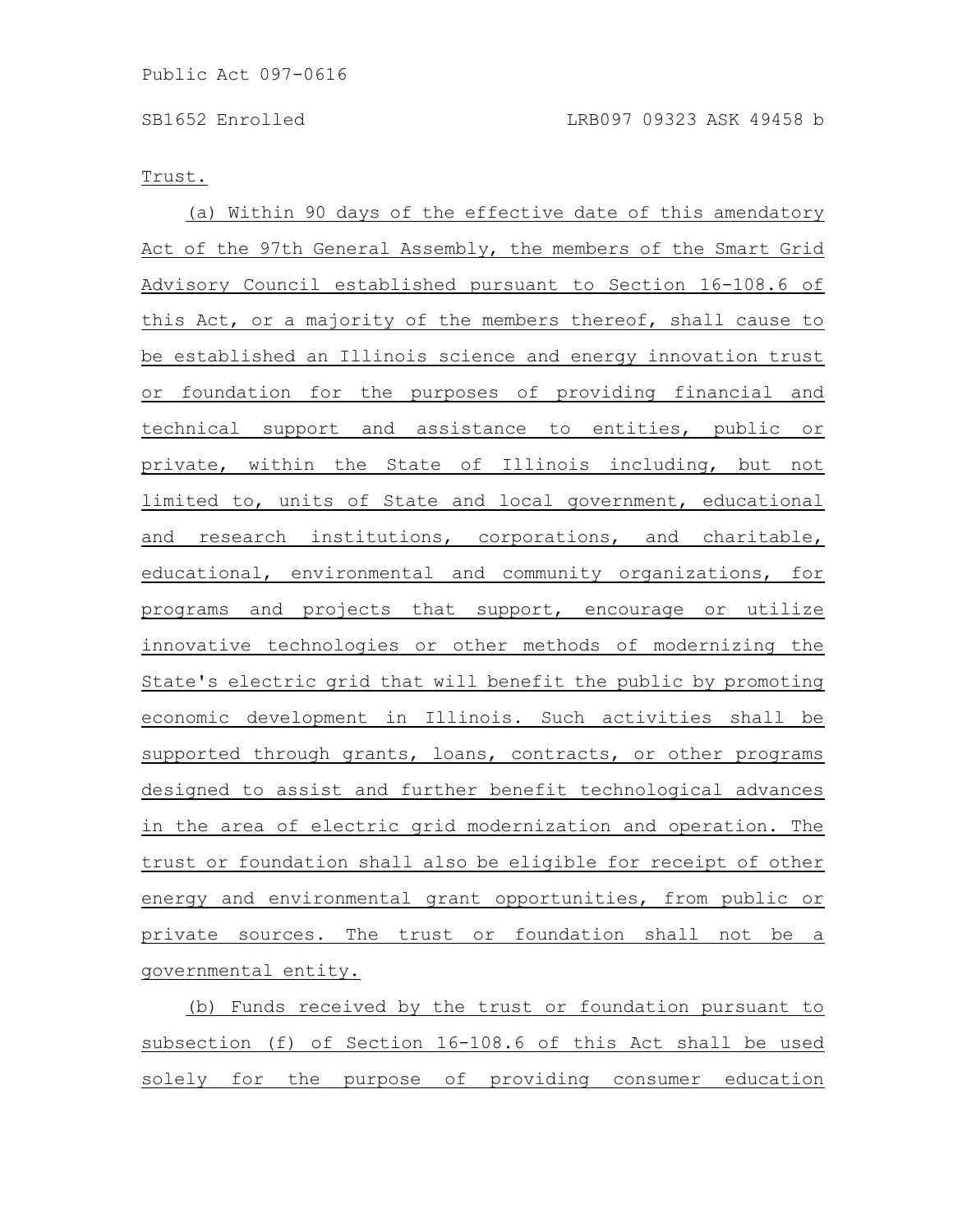Public Act 097-0616

regarding smart meters and related consumer-facing technologies and services and the peak time rebate program described in subsection (g) of Section 16-108.6 of this Act. Thirty percent of such funds received from each participating utility shall be used by the trust or foundation for purposes of providing such education to each participating utility's low-income retail customers, including low-income senior citizens.

The trust or foundation shall use all funds received pursuant to subsection (f) of Section 16-108.6 of this Act in a manner that reflects the unique needs and characteristics of each participating utility's service territory and in proportion to each participating utility's payment.

(c) Such trust or foundation shall be governed by a declaration of trust or articles of incorporation and bylaws which shall, at a minimum, provide the following:

(1) There shall initially be 7 trustees of the trust or foundation, which shall consist of the members of the Smart Grid Advisory Council established pursuant to Section 16-108.6 of this Act. Subsequently, the participating utilities shall appoint one trustee and the Clean Energy Trust shall appoint one non-voting trustee who shall provide expertise regarding early stage investment in Smart Grid projects.

(2) All trustees shall be entitled to reimbursement for reasonable expenses incurred on behalf of the trust in the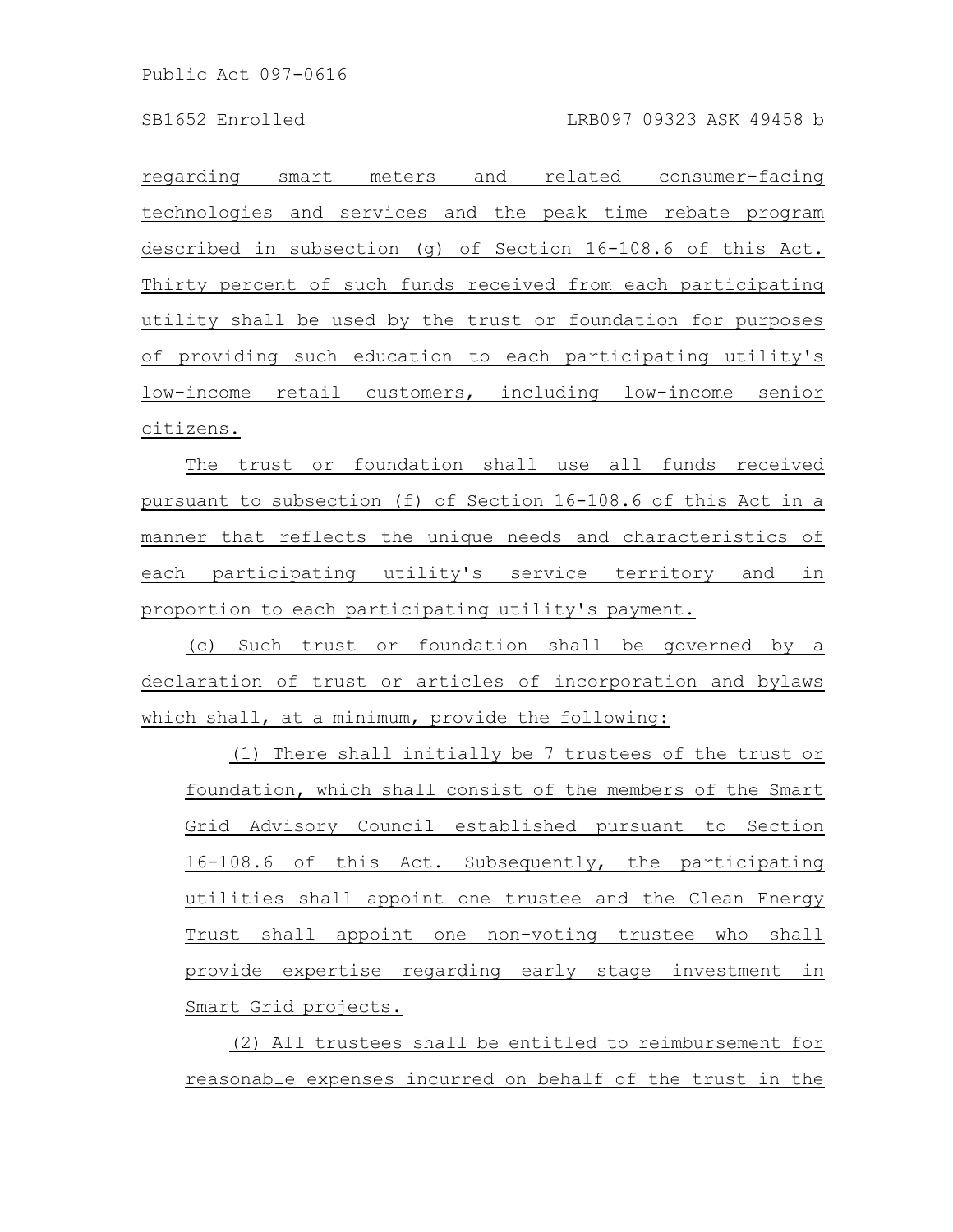performance of their duties as trustees. All such reimbursements shall be paid out of the trust.

(3) Trustees shall be appointed within 60 days after the creation of the trust or foundation and shall serve for a term of 5 years commencing upon the date of their respective appointments, until their respective successors are appointed and qualified.

(4) A vacancy in the office of trustee shall be filled by the person holding the office responsible for appointing the trustee whose death or resignation creates the vacancy, and a trustee appointed to fill a vacancy shall serve the remainder of the term of the trustee whose resignation or death created the vacancy.

(5) The trust or foundation shall have an indefinite term and shall terminate at such time as no trust assets remain.

(6) The allocation and disbursement of funds for the various purposes for which the trust or foundation is established shall be determined by the trustees in accordance with the declaration of trust or the articles of incorporation and bylaws.

(7) The trust or foundation shall be authorized to employ an executive director and other employees, or contract management of the trust or foundation in its entirety to an outside organization found suitable by the trustees, to enter into leases, contracts and other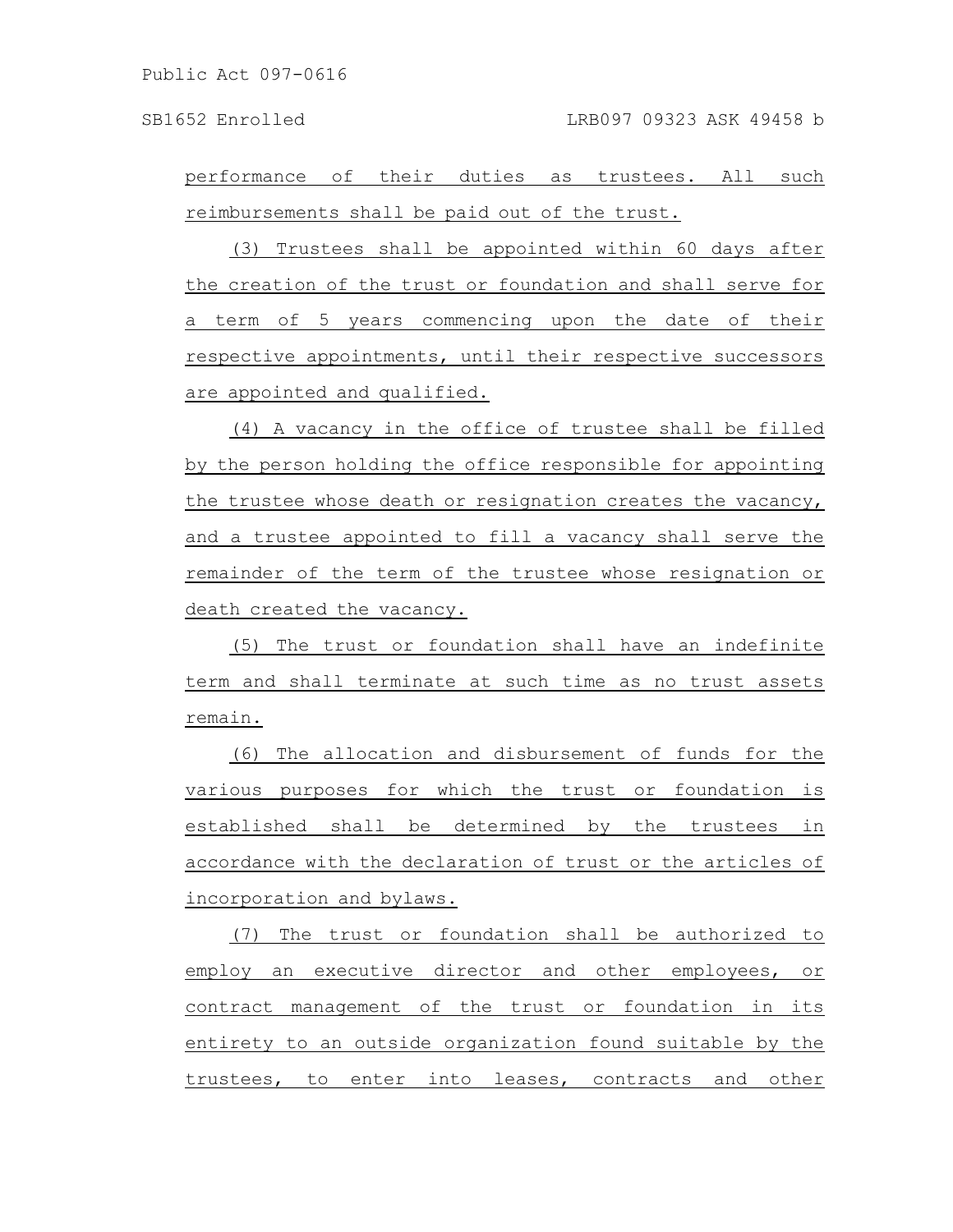Public Act 097-0616

obligations on behalf of the trust or foundation, and to incur expenses that the trustees deem necessary or appropriate for the fulfillment of the purposes for which the trust or foundation is established, provided, however, that salaries and administrative expenses incurred on behalf of the trust or foundation shall not exceed 3% of the trust's principal value, or \$750,000, whichever is greater, in any given year. The trustees shall not be compensated by the trust or foundation.

(8) The trustees may create and appoint advisory boards or committees to assist them with the administration of the trust or foundation, and to advise and make recommendations to them regarding the contribution and disbursement of the trust or foundation funds.

(9) All funds dispersed by the trust or foundation for programs and projects to meet the objectives of the trust or foundation as enumerated in this Section shall be subject to a peer-review process as determined by the trustees. This process shall be designed to determine, in an objective and unbiased manner, those programs and projects that best fit the objectives of the trust or foundation. In each fiscal year the trustees shall determine, based solely on the information provided through the peer-review process, a budget for programs and projects for that fiscal year.

(10) The trustees shall administer a Smart Grid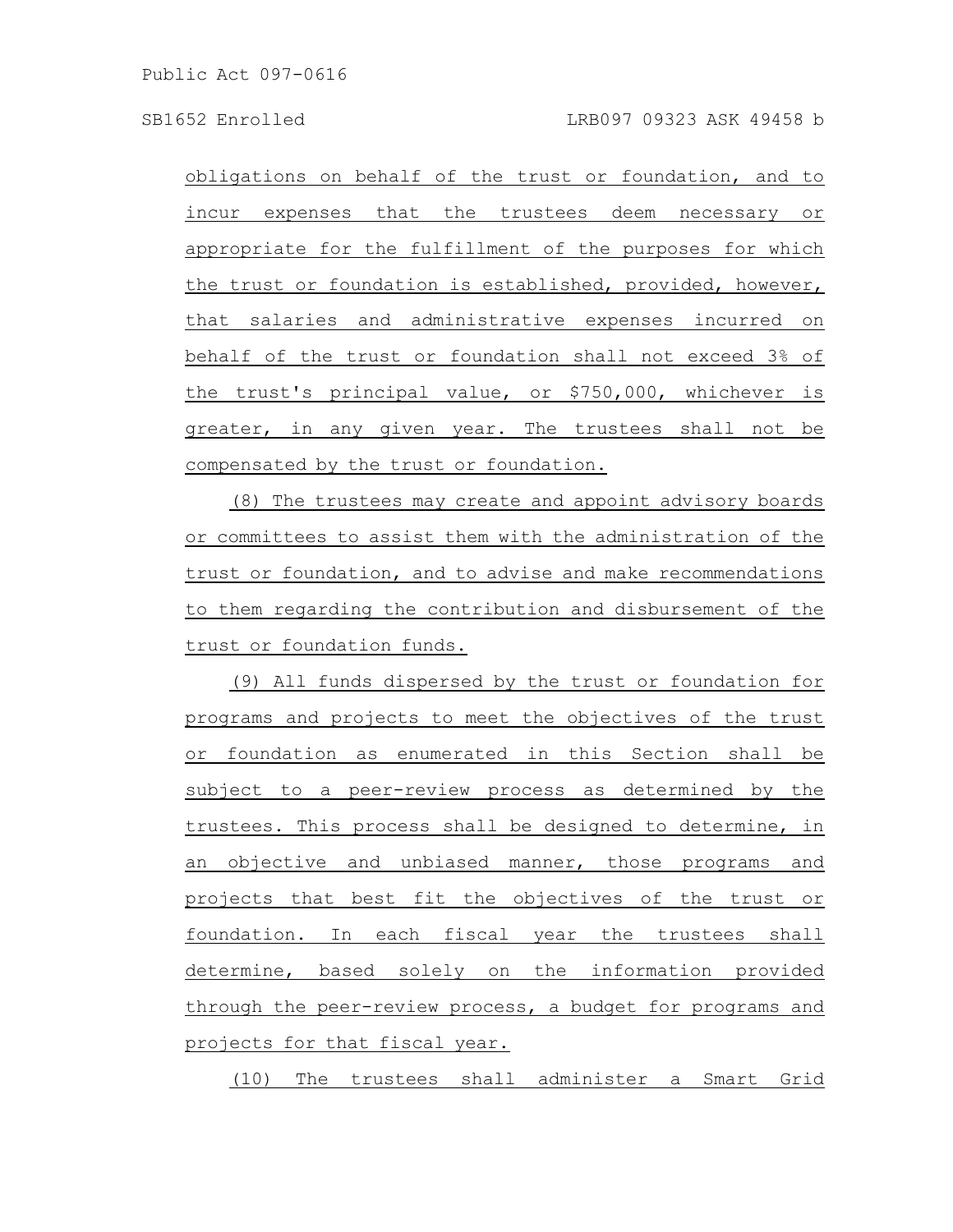education fund from which it shall make grants to qualified not-for-profit organizations for the purpose of educating customers with regard to smart meters and related consumer-facing technologies and services. In making such grants the trust or foundation shall strongly encourage grantees to coordinate to the extent practicable and consider recommendations from the participating utilities regarding the development and implementation of customer education plans.

(11) One of the objectives of the trust or foundation is to remain self-funding. In order to meet this objective, the trustees may sign agreements with those entities receiving funding that provide for license fees, royalties, or other payments to the trust or foundation from such entities that receive support for their product development from the trust or foundation. Such payments, however, shall be contingent on the commercialization of such products, services, or technologies enabled by the funding provided by the trust or foundation.

(d) The trustees shall notify each participating utility as defined in Section 16-108.5 of this Act of the formation of the trust or foundation. Within 90 days after receipt of the notification, each participating utility that is not a combination utility as defined in Section 16-108.5 of this Act shall contribute \$15,000,000 to the trust or foundation, and each participating utility that is a combination utility, as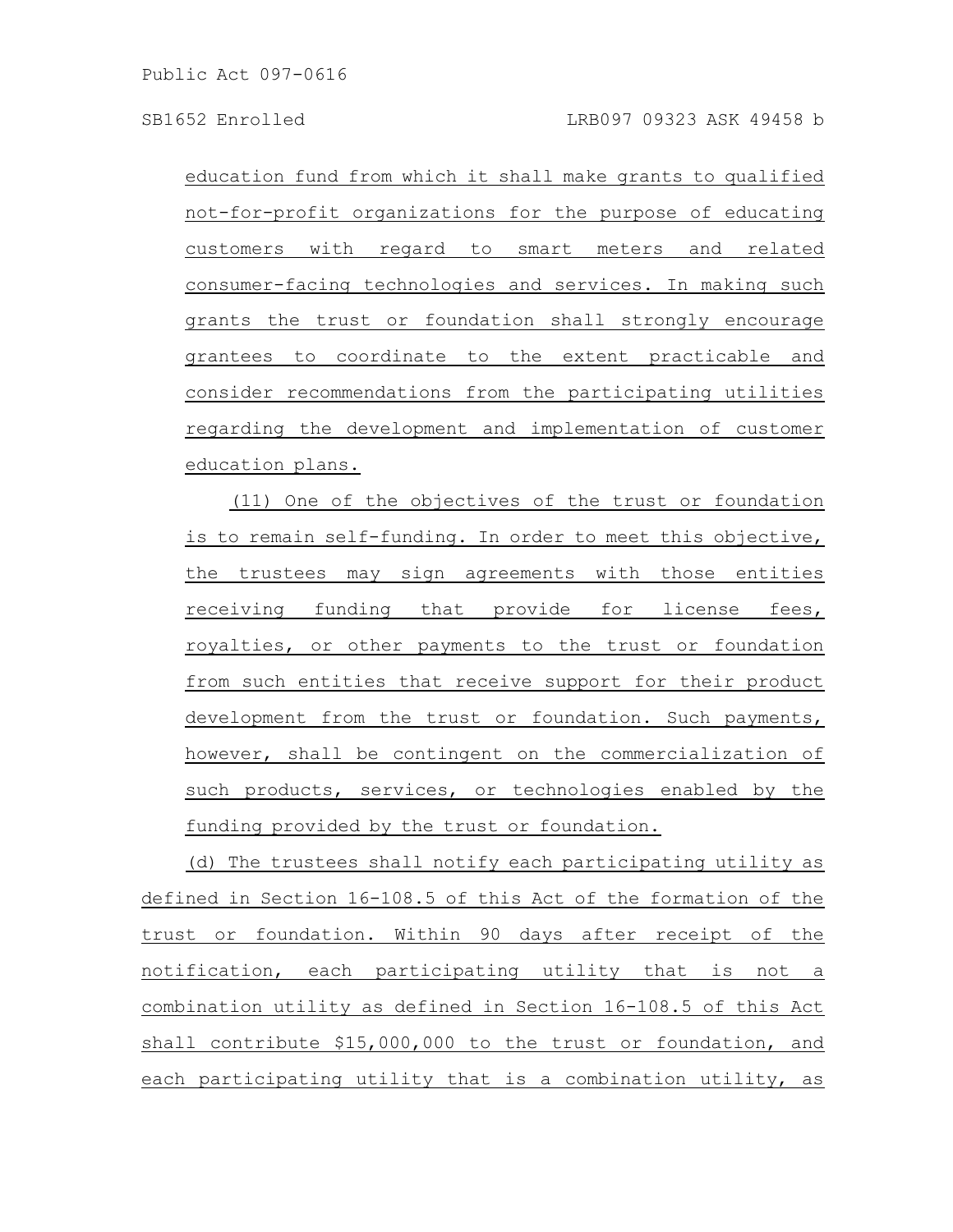defined in Section 16-108.5 of this Act, shall contribute \$7,500,000 to the trust or foundation established pursuant to this Section. Such contributions shall not be a recoverable expense.

(e) If Section 16-108.5 of this Act becomes inoperative with respect to one or more participating utilities as set forth in subsection (g) or (h) of that Section, then Sections 16-108.5, 16-108.6, 16-108.7, and 16-108.8 of this Act shall become inoperative as to each affected utility and its service area on the same date as Section 16-108.5 becomes inoperative.

(220 ILCS 5/16-108.8 new)

Sec. 16-108.8. Illinois Smart Grid test bed.

(a) Within 180 days after the effective date of this amendatory Act of the 97th General Assembly, each participating utility, as defined by Section 16-108.5 of this Act, shall create or otherwise designate a Smart Grid test bed, which may be located at one or more places within the utility's system, for the purposes of allowing for the testing of Smart Grid technologies. The objectives of this test bed shall be to:

(1) provide an open, unbiased opportunity for testing programs, technologies, business models, and other Smart Grid-related activities;

(2) provide on-grid locations for the testing of potentially innovative Smart Grid-related technologies and services, including but not limited to those funded by the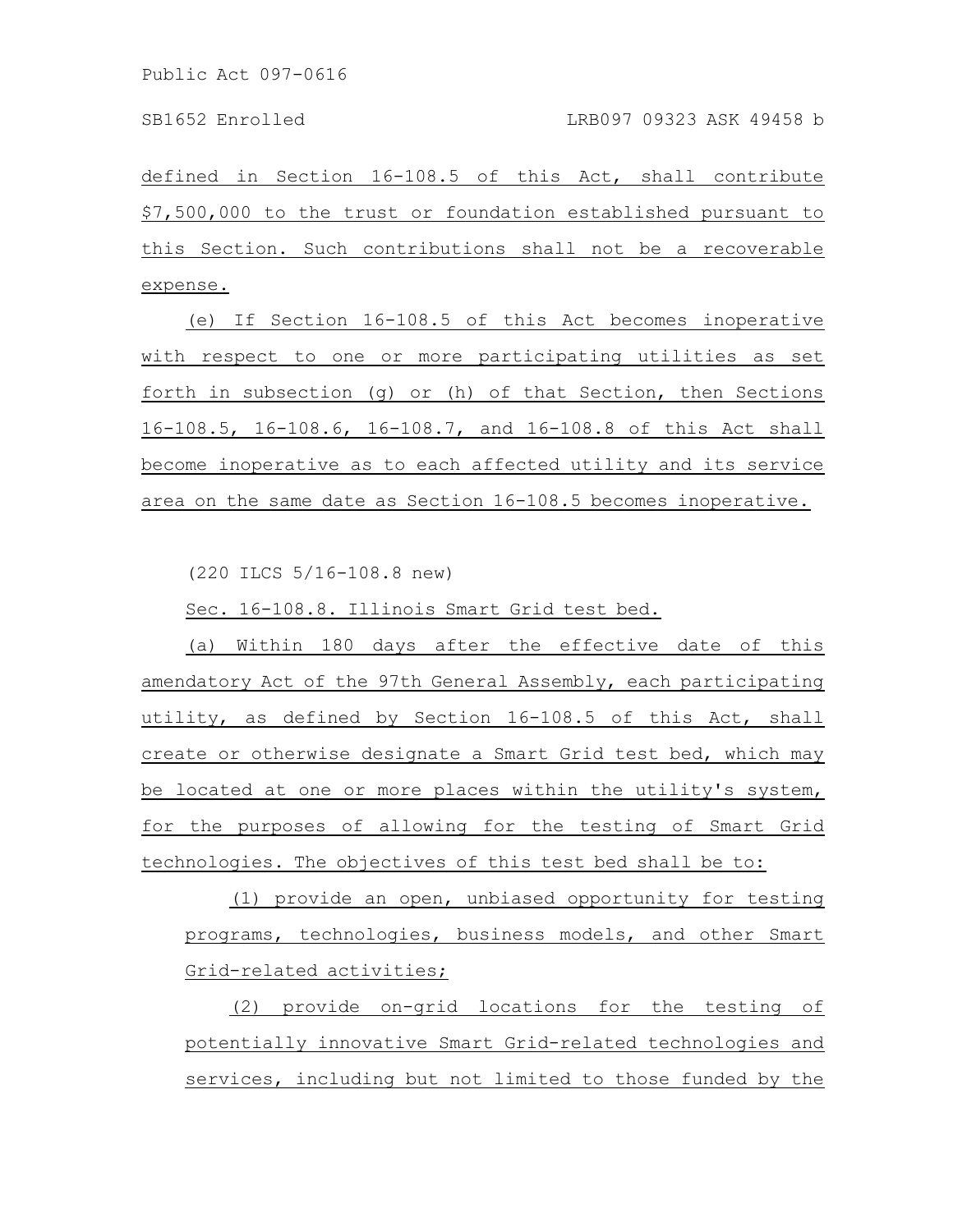trust or foundation established pursuant to Section 16-108.7 of this Act;

(3) facilitate testing of business models or services that help integrate Smart Grid-related technologies into the electric grid, especially those business models that may help promote new products and services for retail customers;

(4) offer opportunities to test and showcase Smart Grid technologies and services, especially those likely to support the economic development goals of the State of Illinois.

(b) The test bed shall reside in one or more locations on the participating utility's network. Such locations shall be chosen by the utility to maximize the opportunity for real-time and real-world testing of Smart Grid technologies and services taking into account the safety and security of the participating utility's grid and grid operations.

(c) The participating utility, with input from the Smart Grid Advisory Council established pursuant to Section 16-108.6 of this Act, shall, as part of its filing under subsection (b) of Section 16-108.5, include a plan for the creation, operation, and administration of the test bed. This plan shall address the following:

(1) how the utility proposes to comply with each of the objectives set forth in subsection (a) of this Section;

(2) the proposed location or locations of the test bed;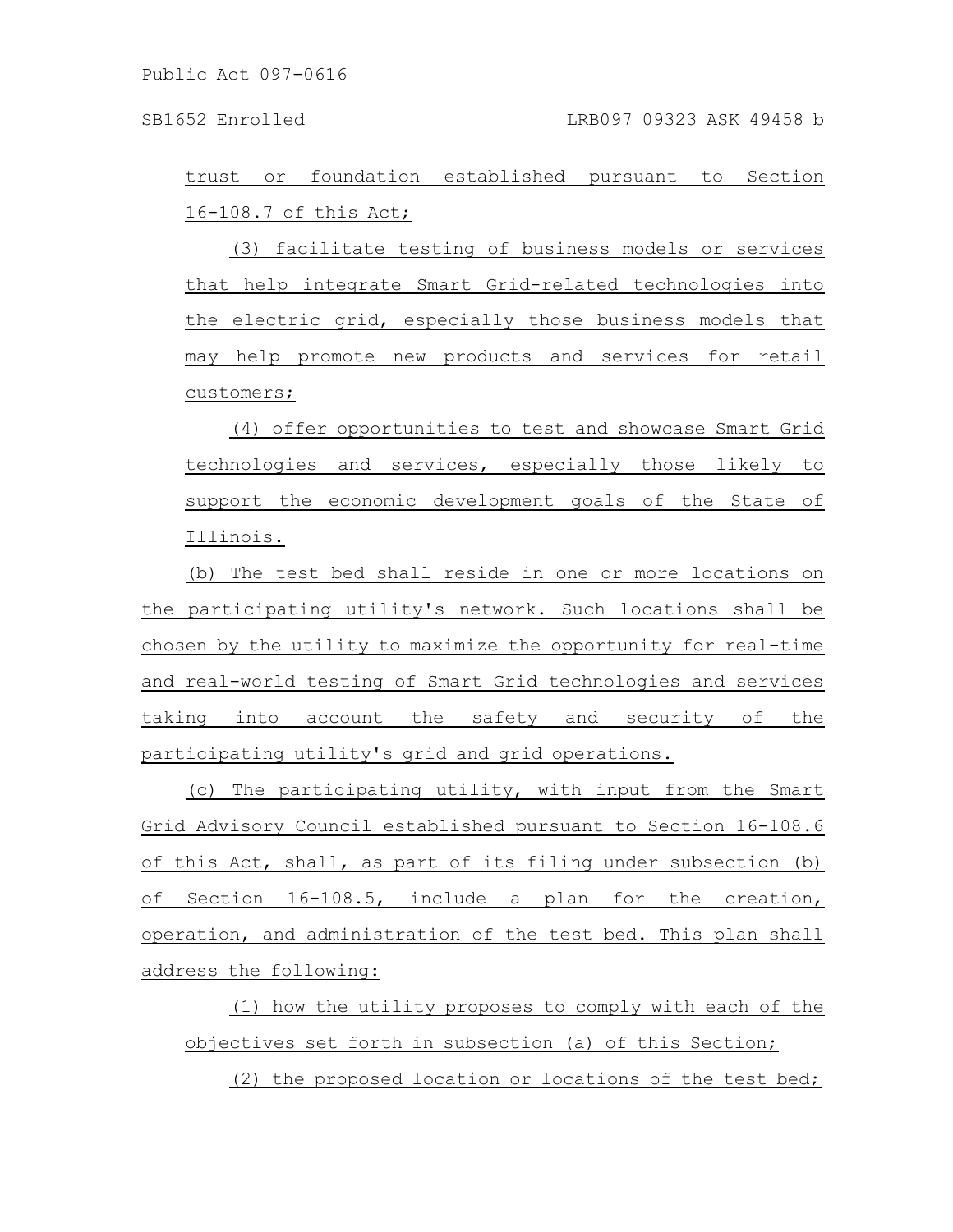Public Act 097-0616

(3) the process by which the utility will receive, review, and qualify proposals to use the test bed;

(4) the criteria by which the utility proposes to qualify proposals to use the test bed, including, but not limited to, safety, reliability, security, customer data security, privacy, and economic development considerations;

(5) the engineering and operations support that the utility will provide to test bed users, including provision of customer data; and

(6) the estimated costs to establish, administer and promote the availability of the test bed.

(d) The test bed should be open to all qualified entities wishing to test programs, technologies, business models, and other Smart Grid-related activities, provided that the utility retains control of its grid and operations and may reject any programs, technologies, business models, and other Smart Grid-related activities that threaten the reliability, safety, security, or operations of its network, or that would threaten the security of customer-identifiable data in the judgment of the utility. The number of technologies and entities participating in the test bed at any time may be limited by the utility based on its determination of its ability to maintain a secure, safe, and reliable grid.

(e) At a minimum, the test bed shall have the ability to receive live signals from PJM Interconnection LLC or other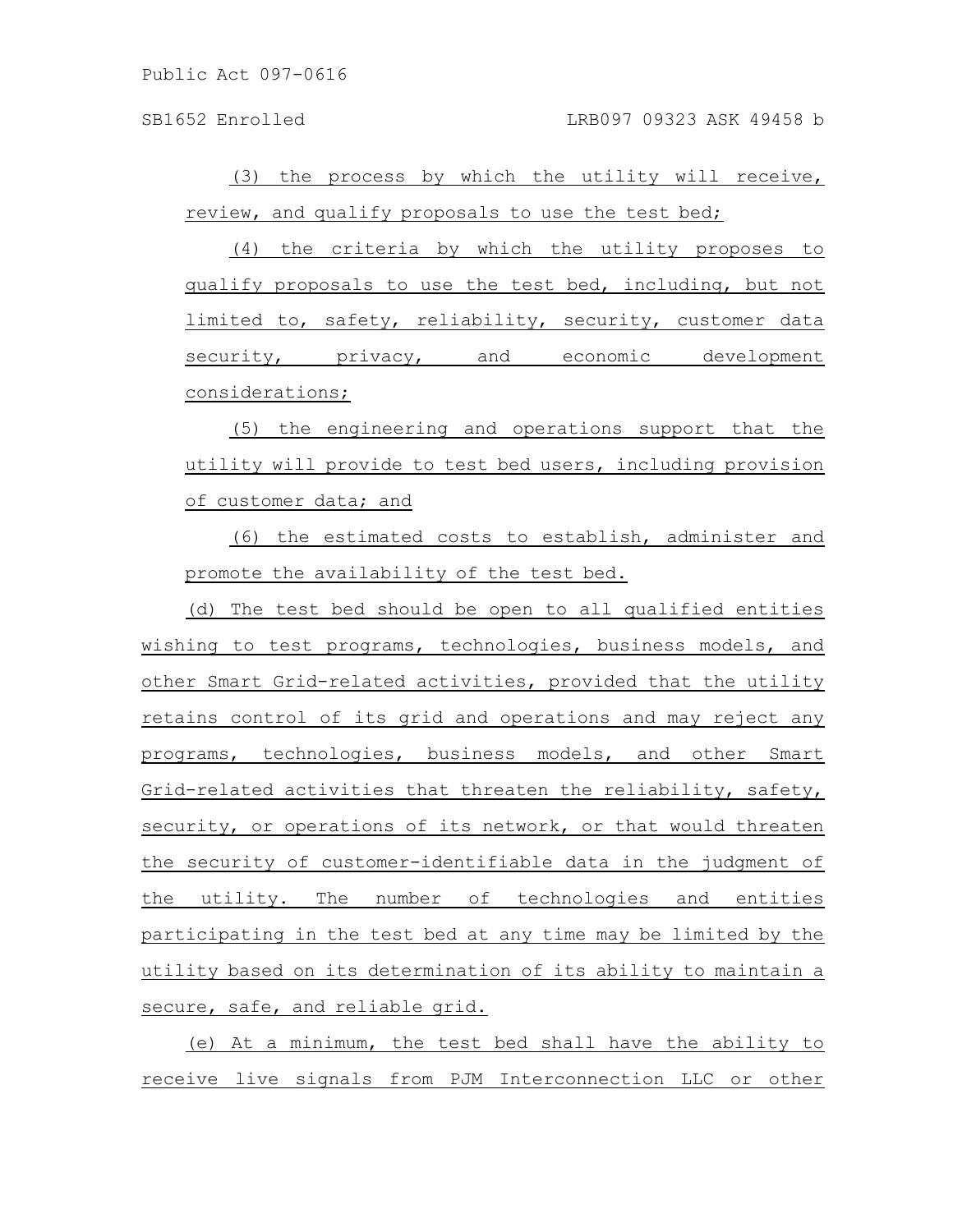applicable regional transmission organization, the ability to test new applications in a utility scale environment (to include ramp rate regulations for distributed wind and solar resources), critical peak price response, and market-based power dispatch.

(f) At the end of the fourth year of operation the test bed shall be subject to an independent evaluation to determine if the test bed is meeting the objectives of this Section or is likely to meet the objectives in the future. The evaluation shall include the performance of the utility as test bed operator. Subject to the findings, the utility and the trust or foundation established pursuant to Section 16-108.7 of this Act may choose to continue operating the test bed.

(g) The utility shall be entitled to recover all prudently incurred and reasonable costs associated with evaluation of proposals, engineering, construction, operation, and administration of the test bed through the performance-based formula rate tariff established pursuant to Section 16-108.5 of this Act.

(h) The utility is authorized to charge fees to users of the test bed that shall recover the costs associated with the incremental costs to the utility associated with administration of the test bed, provided, however, that any such fees collected by the utility shall be used to offset the costs to be recovered pursuant to subsection (g) of this Section.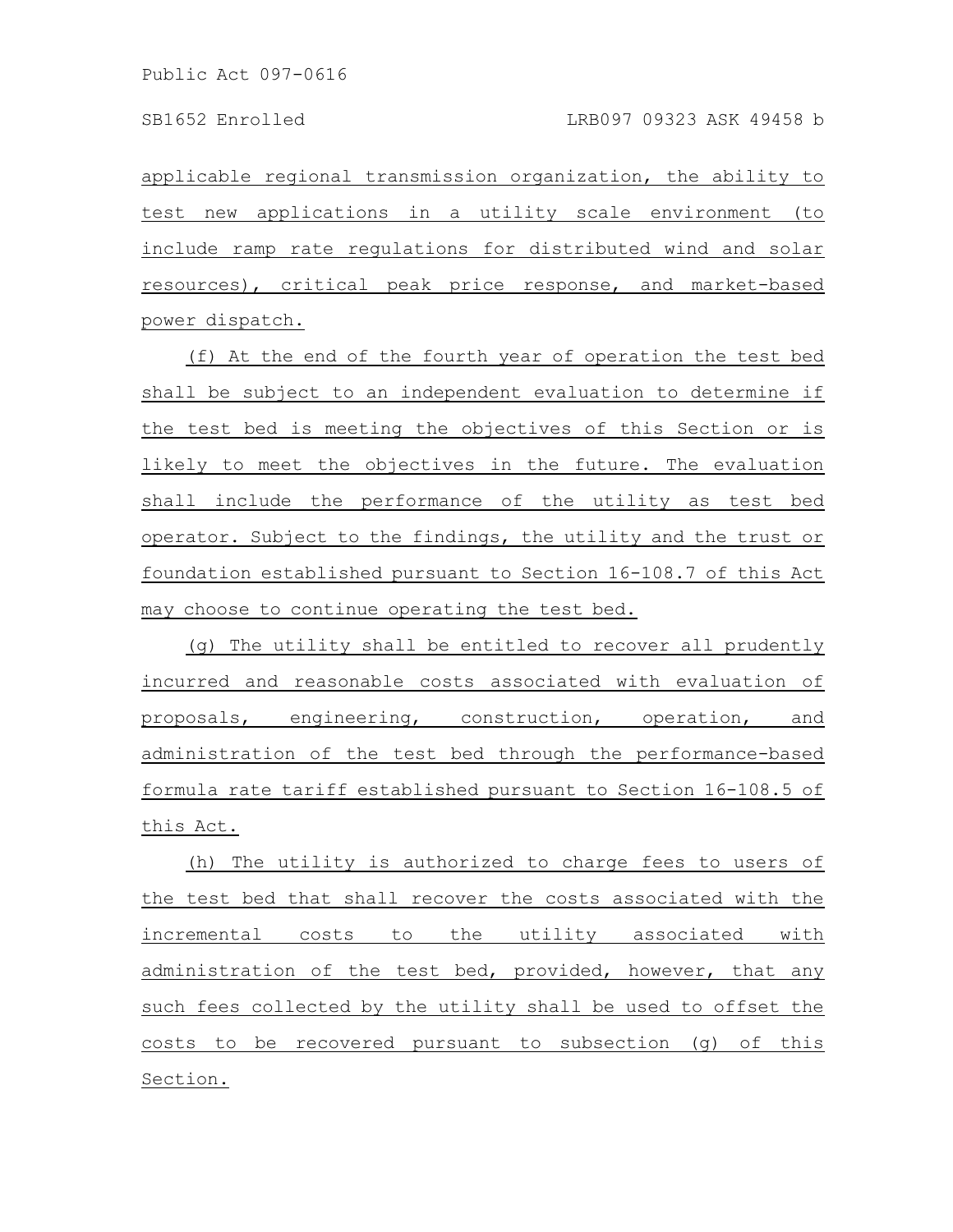Public Act 097-0616

(i) On a quarterly basis, the utility shall provide the trust or foundation established pursuant to Section 16-108.7 of this Act with a report summarizing test bed activities, customers, discoveries, and other information as shall be mutually deemed relevant.

(j) To the extent practicable, the utility and trust or foundation established pursuant to Section 16-108.7 of this Act shall jointly pursue resources that enhance the capabilities and capacity of the test bed.

(k) If Section 16-108.5 of this Act becomes inoperative with respect to one or more participating utilities as set forth in subsection (g) or (h) of that Section, then Sections 16-108.5, 16-108.6, 16-108.7, and 16-108.8 of this Act shall become inoperative as to each affected utility and its service area on the same date as Section 16-108.5 become inoperative.

(220 ILCS 5/16-111.5)

Sec. 16-111.5. Provisions relating to procurement.

(a) An electric utility that on December 31, 2005 served at least 100,000 customers in Illinois shall procure power and energy for its eligible retail customers in accordance with the applicable provisions set forth in Section 1-75 of the Illinois Power Agency Act and this Section. "Eligible retail customers" for the purposes of this Section means those retail customers that purchase power and energy from the electric utility under fixed-price bundled service tariffs, other than those retail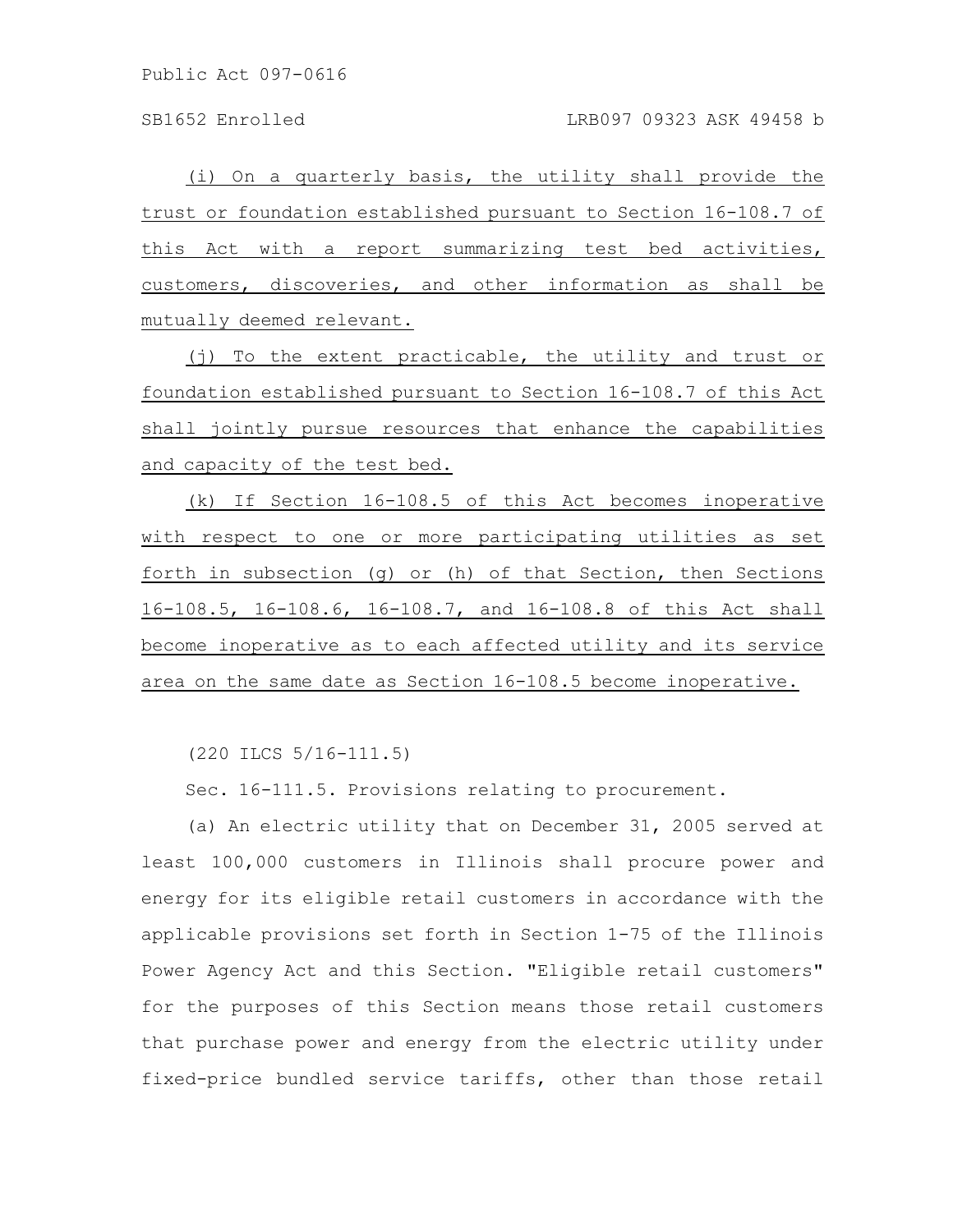customers whose service is declared or deemed competitive under Section 16-113 and those other customer groups specified in this Section, including self-generating customers, customers electing hourly pricing, or those customers who are otherwise ineligible for fixed-price bundled tariff service. Those customers that are excluded from the definition of "eligible retail customers" shall not be included in the procurement plan load requirements, and the utility shall procure any supply requirements, including capacity, ancillary services, and hourly priced energy, in the applicable markets as needed to serve those customers, provided that the utility may include in its procurement plan load requirements for the load that is associated with those retail customers whose service has been declared or deemed competitive pursuant to Section 16-113 of this Act to the extent that those customers are purchasing power and energy during one of the transition periods identified in subsection (b) of Section 16-113 of this Act.

(b) A procurement plan shall be prepared for each electric utility consistent with the applicable requirements of the Illinois Power Agency Act and this Section. For purposes of this Section, Illinois electric utilities that are affiliated by virtue of a common parent company are considered to be a single electric utility. Each procurement plan shall analyze the projected balance of supply and demand for eligible retail customers over a 5-year period with the first planning year beginning on June 1 of the year following the year in which the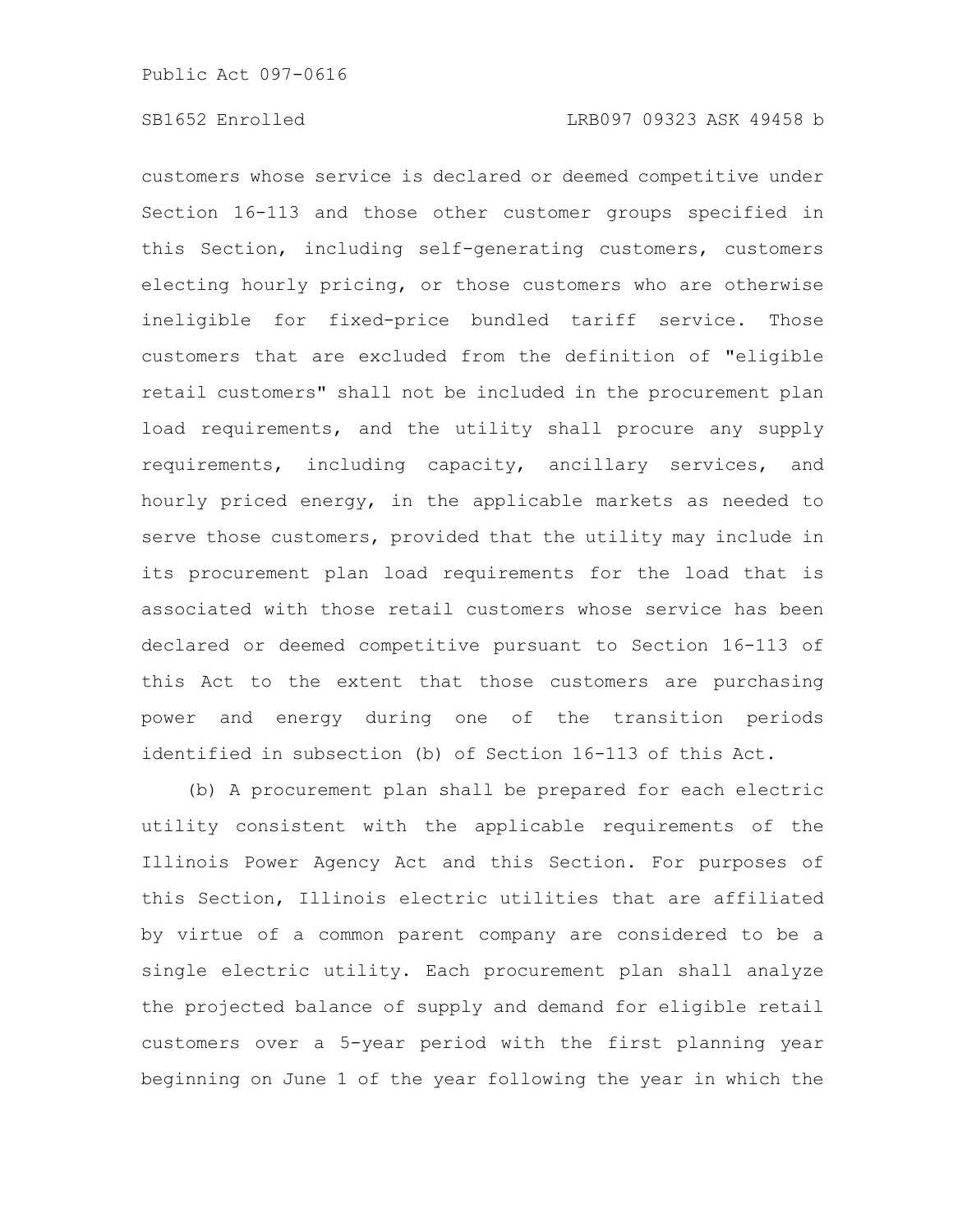Public Act 097-0616

# SB1652 Enrolled LRB097 09323 ASK 49458 b

plan is filed. The plan shall specifically identify the wholesale products to be procured following plan approval, and shall follow all the requirements set forth in the Public Utilities Act and all applicable State and federal laws, statutes, rules, or regulations, as well as Commission orders. Nothing in this Section precludes consideration of contracts longer than 5 years and related forecast data. Unless specified otherwise in this Section, in the procurement plan or in the implementing tariff, any procurement occurring in accordance with this plan shall be competitively bid through a request for proposals process. Approval and implementation of the procurement plan shall be subject to review and approval by the Commission according to the provisions set forth in this Section. A procurement plan shall include each of the following components:

(1) Hourly load analysis. This analysis shall include:

(i) multi-year historical analysis of hourly loads;

(ii) switching trends and competitive retail market analysis;

(iii) known or projected changes to future loads; and

(iv) growth forecasts by customer class.

(2) Analysis of the impact of any demand side and renewable energy initiatives. This analysis shall include:

(i) the impact of demand response programs, both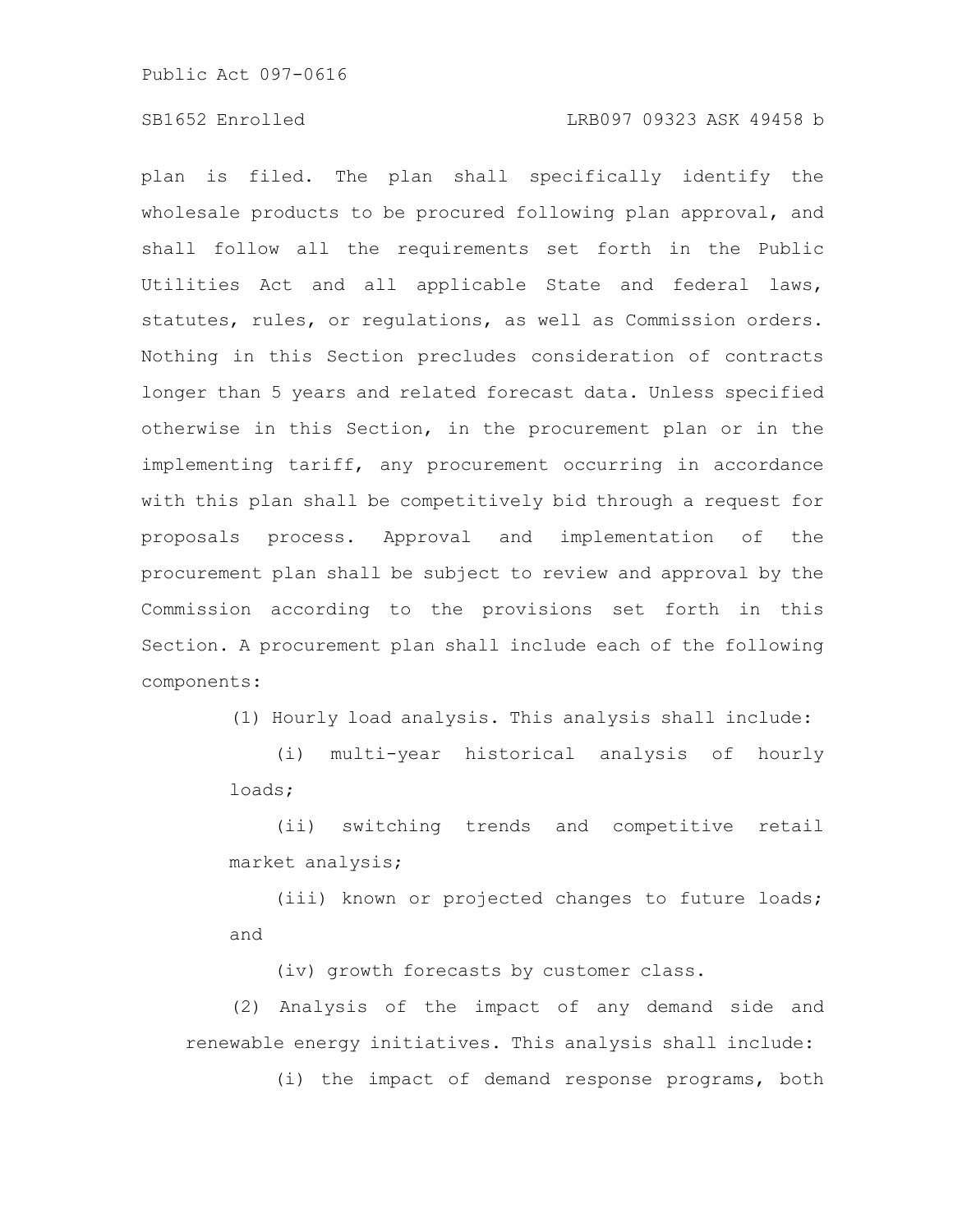current and projected;

(ii) supply side needs that are projected to be offset by purchases of renewable energy resources, if any; and

(iii) the impact of energy efficiency programs, both current and projected.

(3) A plan for meeting the expected load requirements that will not be met through preexisting contracts. This plan shall include:

(i) definitions of the different retail customer classes for which supply is being purchased;

(ii) the proposed mix of demand-response products for which contracts will be executed during the next year. The cost-effective demand-response measures shall be procured whenever the cost is lower than procuring comparable capacity products, provided that such products shall:

(A) be procured by a demand-response provider from eligible retail customers;

(B) at least satisfy the demand-response requirements of the regional transmission organization market in which the utility's service territory is located, including, but not limited to, any applicable capacity or dispatch requirements;

(C) provide for customers' participation in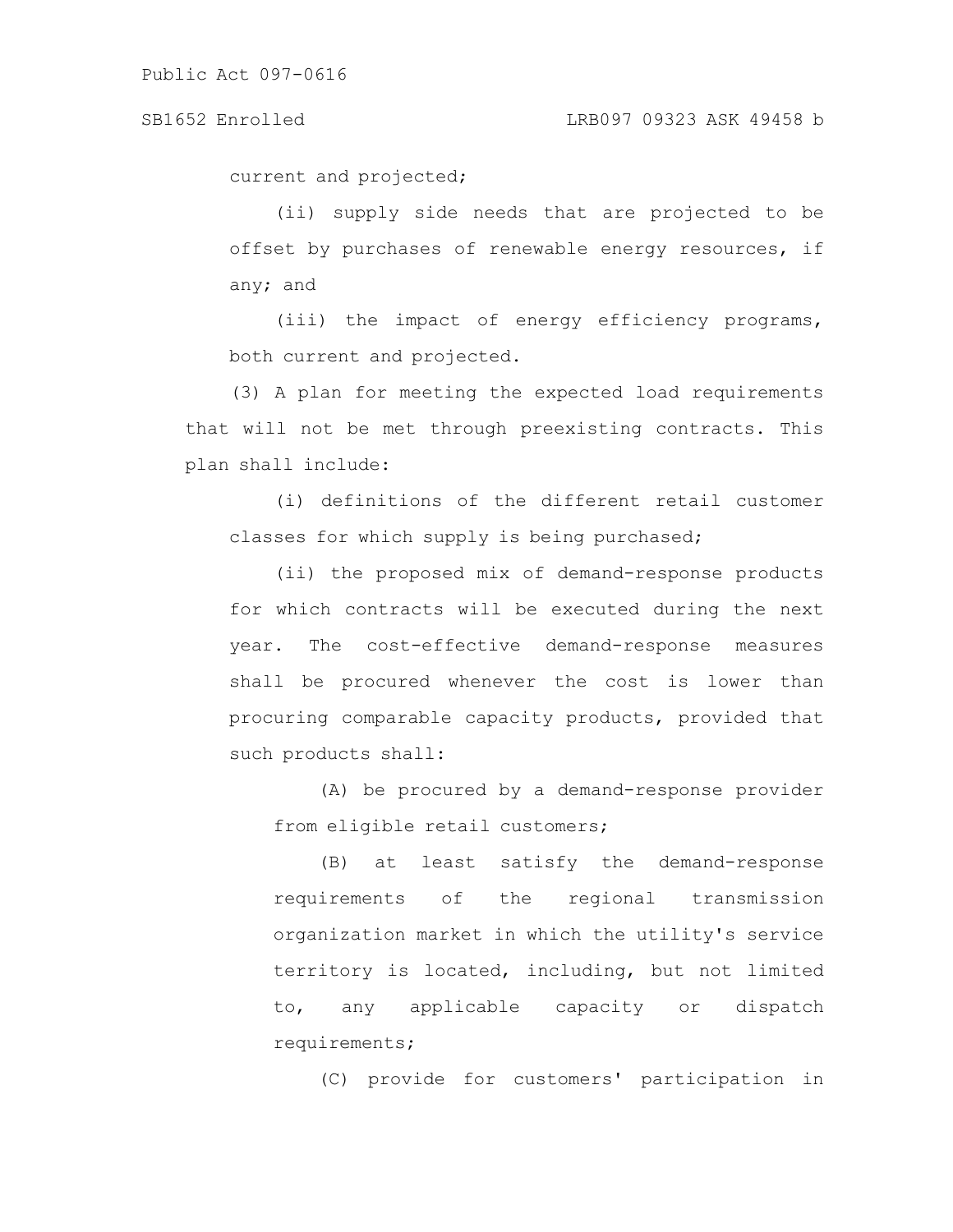the stream of benefits produced by the demand-response products;

(D) provide for reimbursement by the demand-response provider of the utility for any costs incurred as a result of the failure of the supplier of such products to perform its obligations thereunder; and

(E) meet the same credit requirements as apply to suppliers of capacity, in the applicable regional transmission organization market;

(iii) monthly forecasted system supply requirements, including expected minimum, maximum, and average values for the planning period;

(iv) the proposed mix and selection of standard wholesale products for which contracts will be executed during the next year, separately or in combination, to meet that portion of its load requirements not met through pre-existing contracts, including but not limited to monthly 5 x 16 peak period block energy, monthly off-peak wrap energy, monthly 7 x 24 energy, annual 5 x 16 energy, annual off-peak wrap energy, annual 7 x 24 energy, monthly capacity, annual capacity, peak load capacity obligations, capacity purchase plan, and ancillary services;

(v) proposed term structures for each wholesale product type included in the proposed procurement plan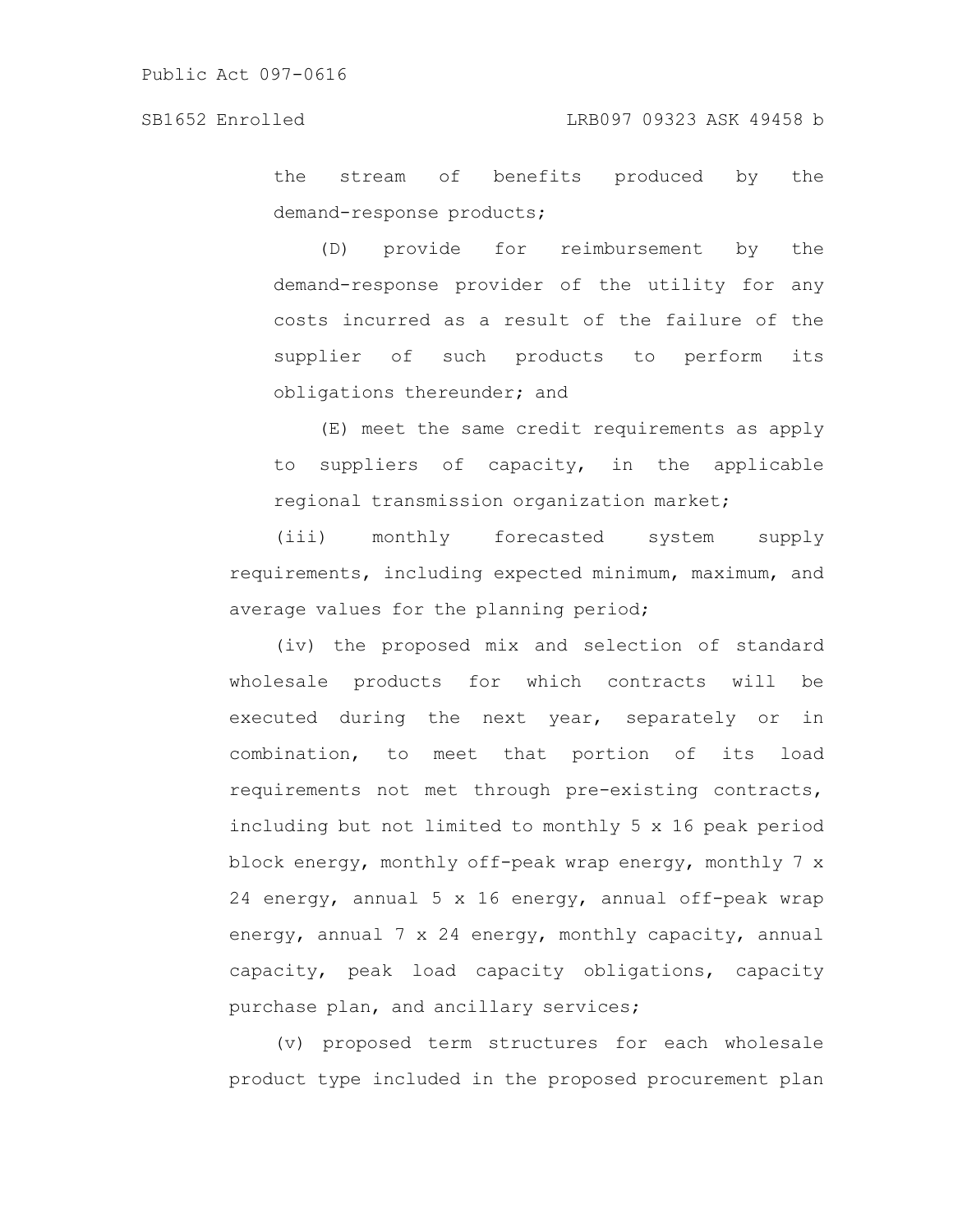portfolio of products; and

(vi) an assessment of the price risk, load uncertainty, and other factors that are associated with the proposed procurement plan; this assessment, to the extent possible, shall include an analysis of the following factors: contract terms, time frames for securing products or services, fuel costs, weather patterns, transmission costs, market conditions, and the governmental regulatory environment; the proposed procurement plan shall also identify alternatives for those portfolio measures that are identified as having significant price risk.

(4) Proposed procedures for balancing loads. The procurement plan shall include, for load requirements included in the procurement plan, the process for (i) hourly balancing of supply and demand and (ii) the criteria for portfolio re-balancing in the event of significant shifts in load.

(c) The procurement process set forth in Section 1-75 of the Illinois Power Agency Act and subsection (e) of this Section shall be administered by a procurement administrator and monitored by a procurement monitor.

(1) The procurement administrator shall:

(i) design the final procurement process in accordance with Section 1-75 of the Illinois Power Agency Act and subsection (e) of this Section following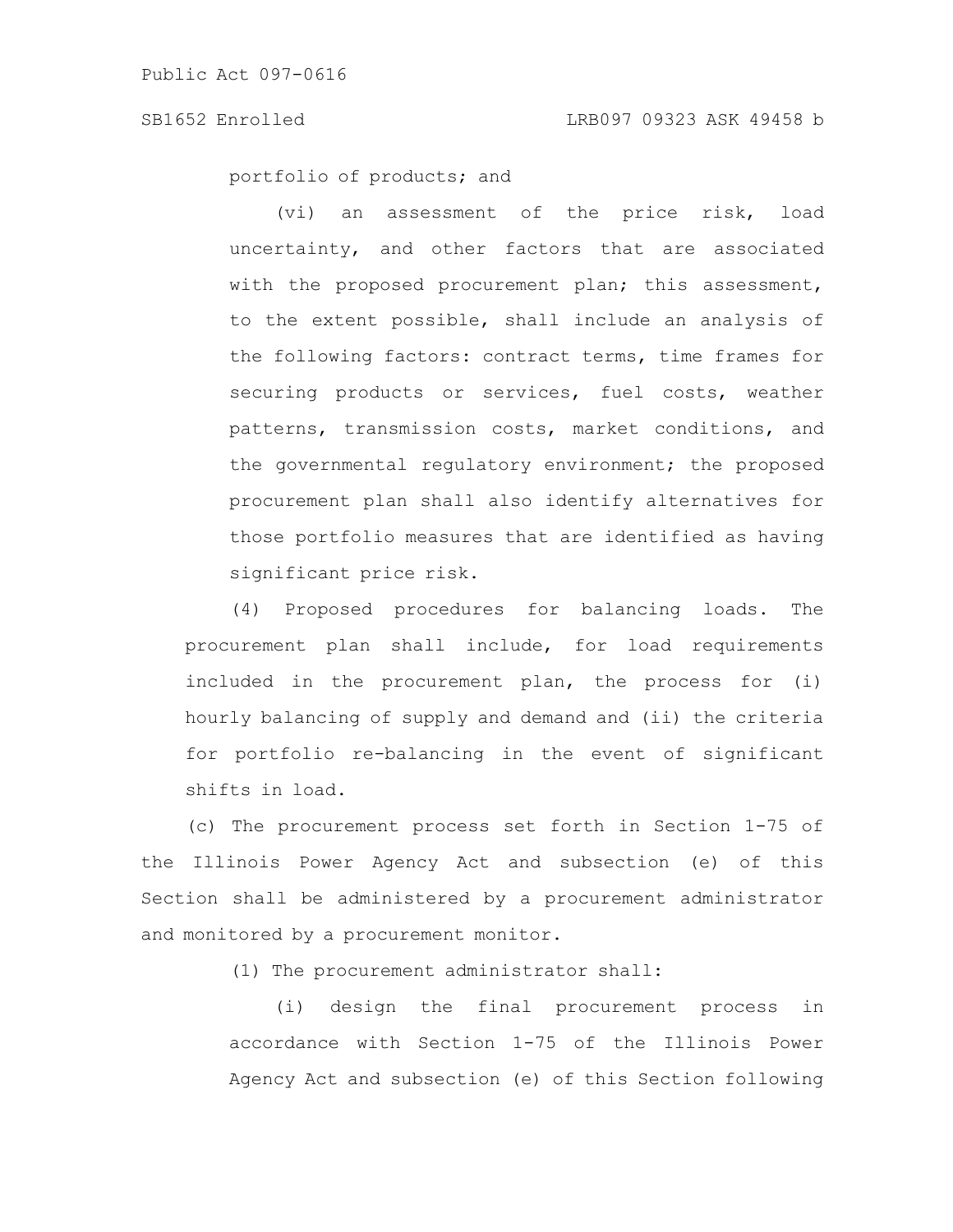Commission approval of the procurement plan;

(ii) develop benchmarks in accordance with subsection (e)(3) to be used to evaluate bids; these benchmarks shall be submitted to the Commission for review and approval on a confidential basis prior to the procurement event;

(iii) serve as the interface between the electric utility and suppliers;

(iv) manage the bidder pre-qualification and registration process;

(v) obtain the electric utilities' agreement to the final form of all supply contracts and credit collateral agreements;

(vi) administer the request for proposals process;

(vii) have the discretion to negotiate to determine whether bidders are willing to lower the price of bids that meet the benchmarks approved by the Commission; any post-bid negotiations with bidders shall be limited to price only and shall be completed within 24 hours after opening the sealed bids and shall be conducted in a fair and unbiased manner; in conducting the negotiations, there shall be no disclosure of any information derived from proposals submitted by competing bidders; if information is disclosed to any bidder, it shall be provided to all competing bidders;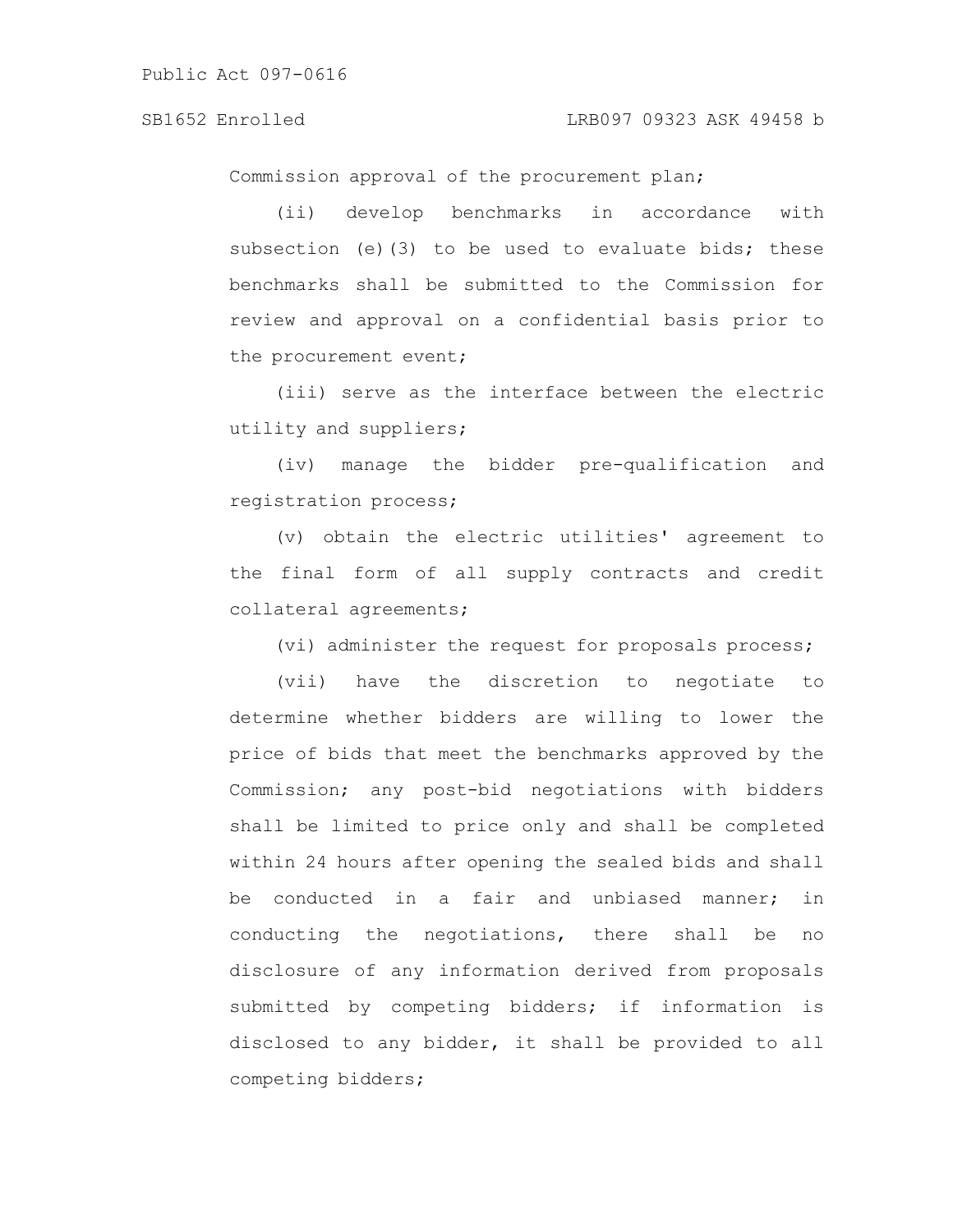### SB1652 Enrolled LRB097 09323 ASK 49458 b

(viii) maintain confidentiality of supplier and bidding information in a manner consistent with all applicable laws, rules, regulations, and tariffs;

(ix) submit a confidential report to the Commission recommending acceptance or rejection of bids;

(x) notify the utility of contract counterparties and contract specifics; and

(xi) administer related contingency procurement events.

(2) The procurement monitor, who shall be retained by the Commission, shall:

(i) monitor interactions among the procurement administrator, suppliers, and utility;

(ii) monitor and report to the Commission on the progress of the procurement process;

(iii) provide an independent confidential report to the Commission regarding the results of the procurement event;

(iv) assess compliance with the procurement plans approved by the Commission for each utility that on December 31, 2005 provided electric service to a least 100,000 customers in Illinois;

(v) preserve the confidentiality of supplier and bidding information in a manner consistent with all applicable laws, rules, regulations, and tariffs;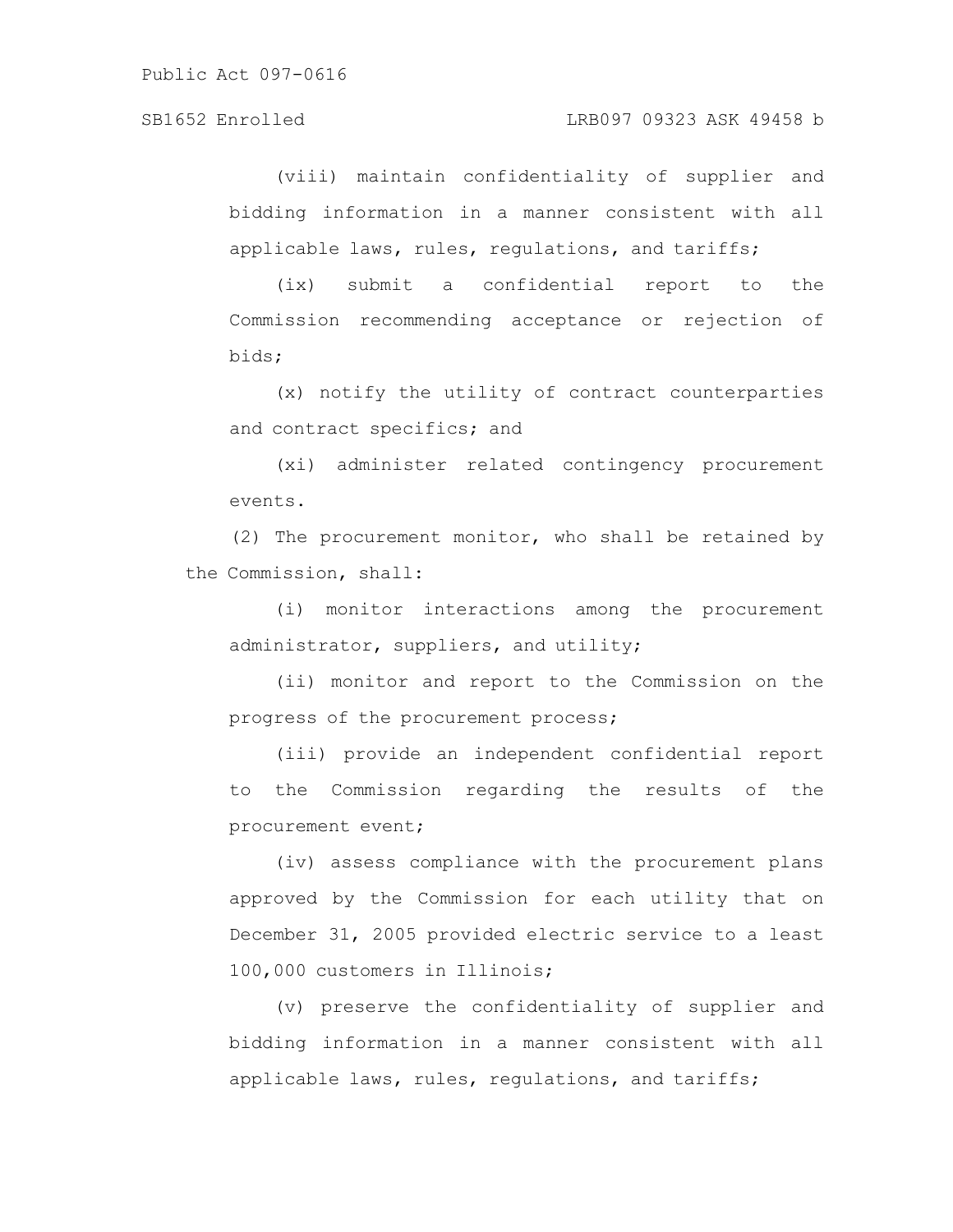(vi) provide expert advice to the Commission and consult with the procurement administrator regarding issues related to procurement process design, rules, protocols, and policy-related matters; and

(vii) consult with the procurement administrator regarding the development and use of benchmark criteria, standard form contracts, credit policies, and bid documents.

(d) Except as provided in subsection (j), the planning process shall be conducted as follows:

(1) Beginning in 2008, each Illinois utility procuring power pursuant to this Section shall annually provide a range of load forecasts to the Illinois Power Agency by July 15 of each year, or such other date as may be required by the Commission or Agency. The load forecasts shall cover the 5-year procurement planning period for the next procurement plan and shall include hourly data representing a high-load, low-load and expected-load scenario for the load of the eligible retail customers. The utility shall provide supporting data and assumptions for each of the scenarios.

(2) Beginning in 2008, the Illinois Power Agency shall prepare a procurement plan by August 15th of each year, or such other date as may be required by the Commission. The procurement plan shall identify the portfolio of demand-response and power and energy products to be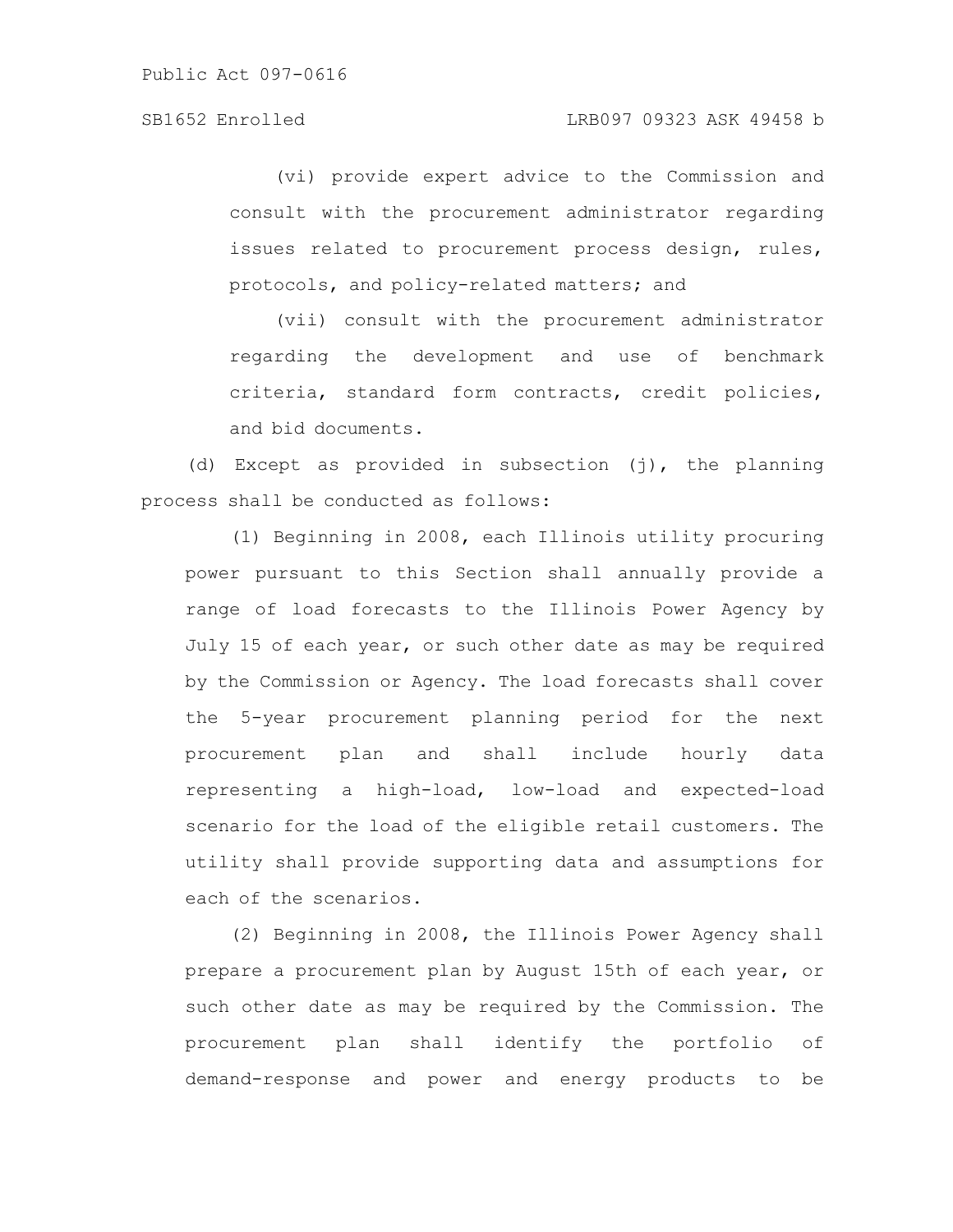procured. Cost-effective demand-response measures shall be procured as set forth in item (iii) of subsection (b) of this Section. Copies of the procurement plan shall be posted and made publicly available on the Agency's and Commission's websites, and copies shall also be provided to each affected electric utility. An affected utility shall have 30 days following the date of posting to provide comment to the Agency on the procurement plan. Other interested entities also may comment on the procurement plan. All comments submitted to the Agency shall be specific, supported by data or other detailed analyses, and, if objecting to all or a portion of the procurement plan, accompanied by specific alternative wording or proposals. All comments shall be posted on the Agency's and Commission's websites. During this 30-day comment period, the Agency shall hold at least one public hearing within each utility's service area for the purpose of receiving public comment on the procurement plan. Within 14 days following the end of the 30-day review period, the Agency shall revise the procurement plan as necessary based on the comments received and file the procurement plan with the Commission and post the procurement plan on the websites.

(3) Within 5 days after the filing of the procurement plan, any person objecting to the procurement plan shall file an objection with the Commission. Within 10 days after the filing, the Commission shall determine whether a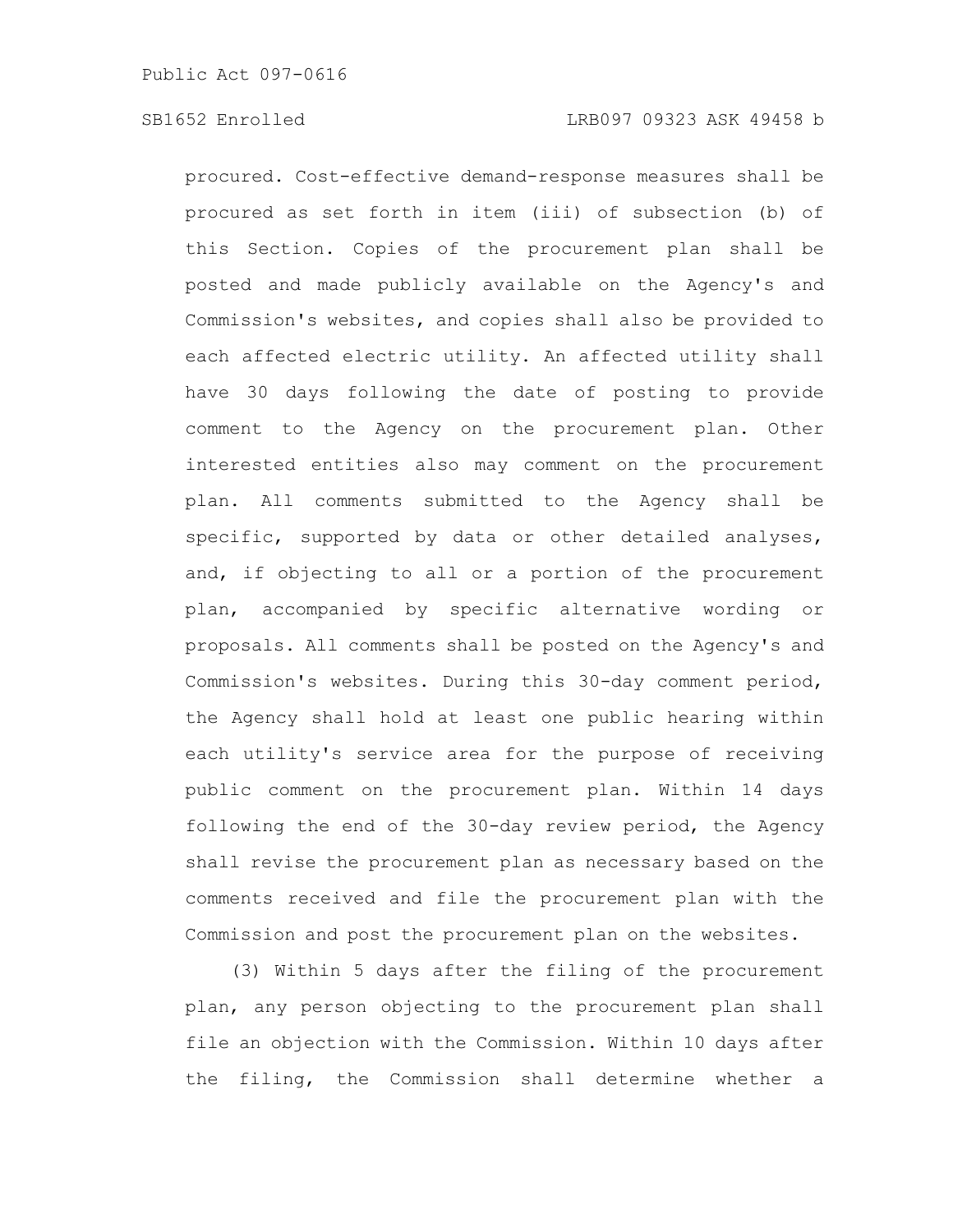hearing is necessary. The Commission shall enter its order confirming or modifying the procurement plan within 90 days after the filing of the procurement plan by the Illinois Power Agency.

(4) The Commission shall approve the procurement plan, including expressly the forecast used in the procurement plan, if the Commission determines that it will ensure adequate, reliable, affordable, efficient, and environmentally sustainable electric service at the lowest total cost over time, taking into account any benefits of price stability.

(e) The procurement process shall include each of the following components:

(1) Solicitation, pre-qualification, and registration of bidders. The procurement administrator shall disseminate information to potential bidders to promote a procurement event, notify potential bidders that the procurement administrator may enter into a post-bid price negotiation with bidders that meet the applicable benchmarks, provide supply requirements, and otherwise explain the competitive procurement process. In addition to such other publication as the procurement administrator determines is appropriate, this information shall be posted on the Illinois Power Agency's and the Commission's websites. The procurement administrator shall also administer the prequalification process, including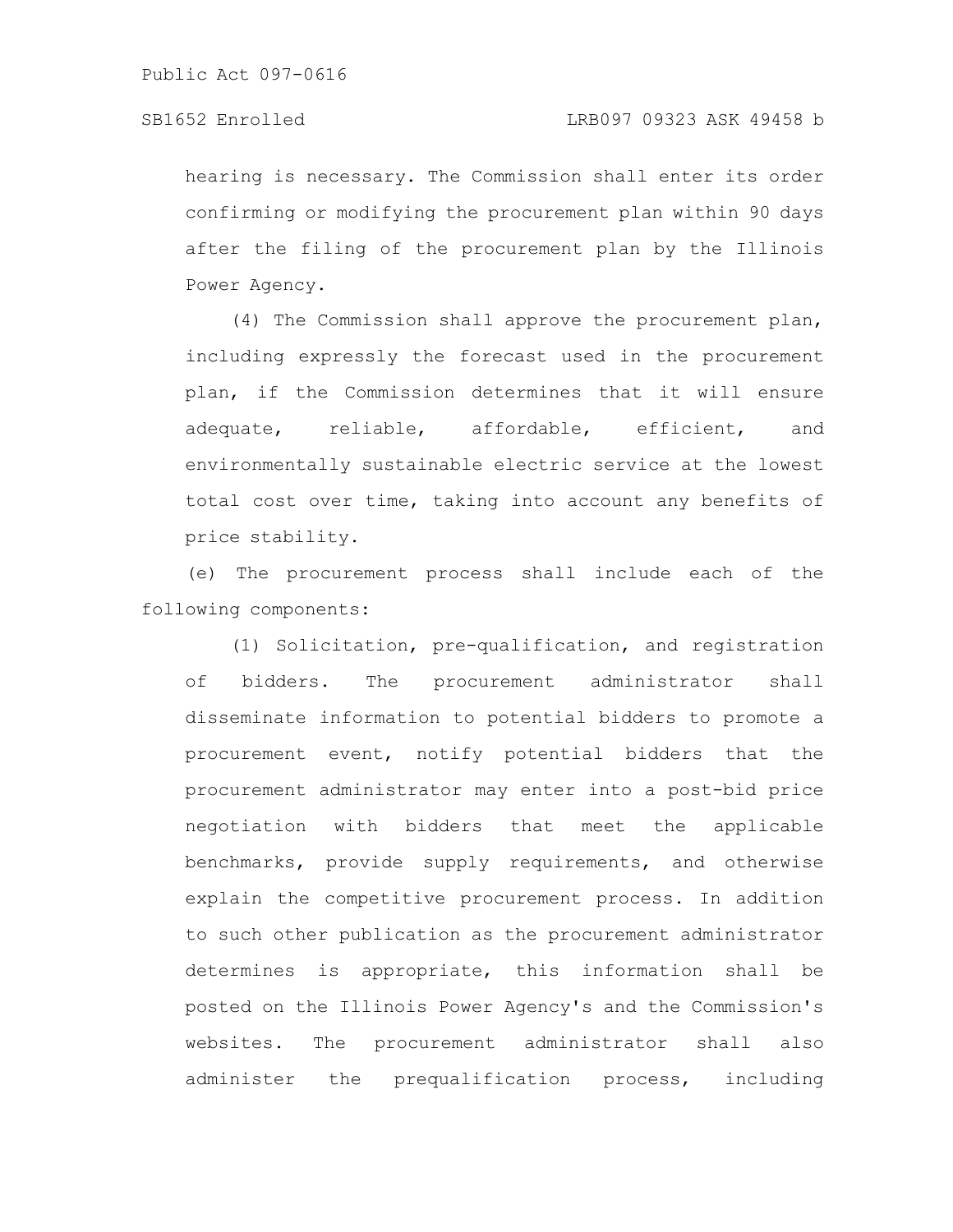### SB1652 Enrolled LRB097 09323 ASK 49458 b

evaluation of credit worthiness, compliance with procurement rules, and agreement to the standard form contract developed pursuant to paragraph (2) of this subsection (e). The procurement administrator shall then identify and register bidders to participate in the procurement event.

(2) Standard contract forms and credit terms and instruments. The procurement administrator, in consultation with the utilities, the Commission, and other interested parties and subject to Commission oversight, shall develop and provide standard contract forms for the supplier contracts that meet generally accepted industry practices. Standard credit terms and instruments that meet generally accepted industry practices shall be similarly developed. The procurement administrator shall make available to the Commission all written comments it receives on the contract forms, credit terms, or instruments. If the procurement administrator cannot reach agreement with the applicable electric utility as to the contract terms and conditions, the procurement administrator must notify the Commission of any disputed terms and the Commission shall resolve the dispute. The terms of the contracts shall not be subject to negotiation by winning bidders, and the bidders must agree to the terms of the contract in advance so that winning bids are selected solely on the basis of price.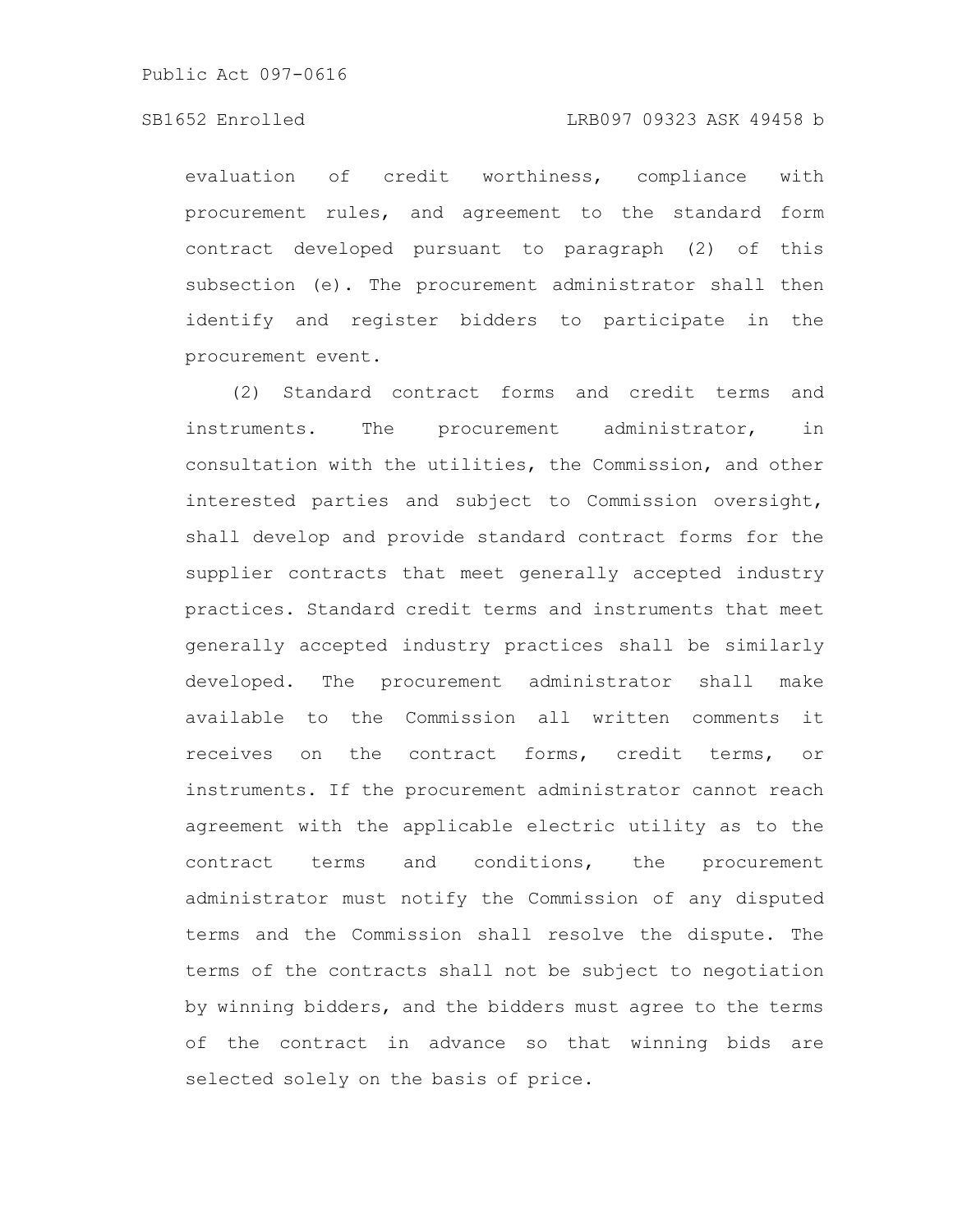Public Act 097-0616

# SB1652 Enrolled LRB097 09323 ASK 49458 b

(3) Establishment of a market-based price benchmark. As part of the development of the procurement process, the procurement administrator, in consultation with the Commission staff, Agency staff, and the procurement monitor, shall establish benchmarks for evaluating the final prices in the contracts for each of the products that will be procured through the procurement process. The benchmarks shall be based on price data for similar products for the same delivery period and same delivery hub, or other delivery hubs after adjusting for that difference. The price benchmarks may also be adjusted to take into account differences between the information reflected in the underlying data sources and the specific products and procurement process being used to procure power for the Illinois utilities. The benchmarks shall be confidential but shall be provided to, and will be subject to Commission review and approval, prior to a procurement event.

(4) Request for proposals competitive procurement process. The procurement administrator shall design and issue a request for proposals to supply electricity in accordance with each utility's procurement plan, as approved by the Commission. The request for proposals shall set forth a procedure for sealed, binding commitment bidding with pay-as-bid settlement, and provision for selection of bids on the basis of price.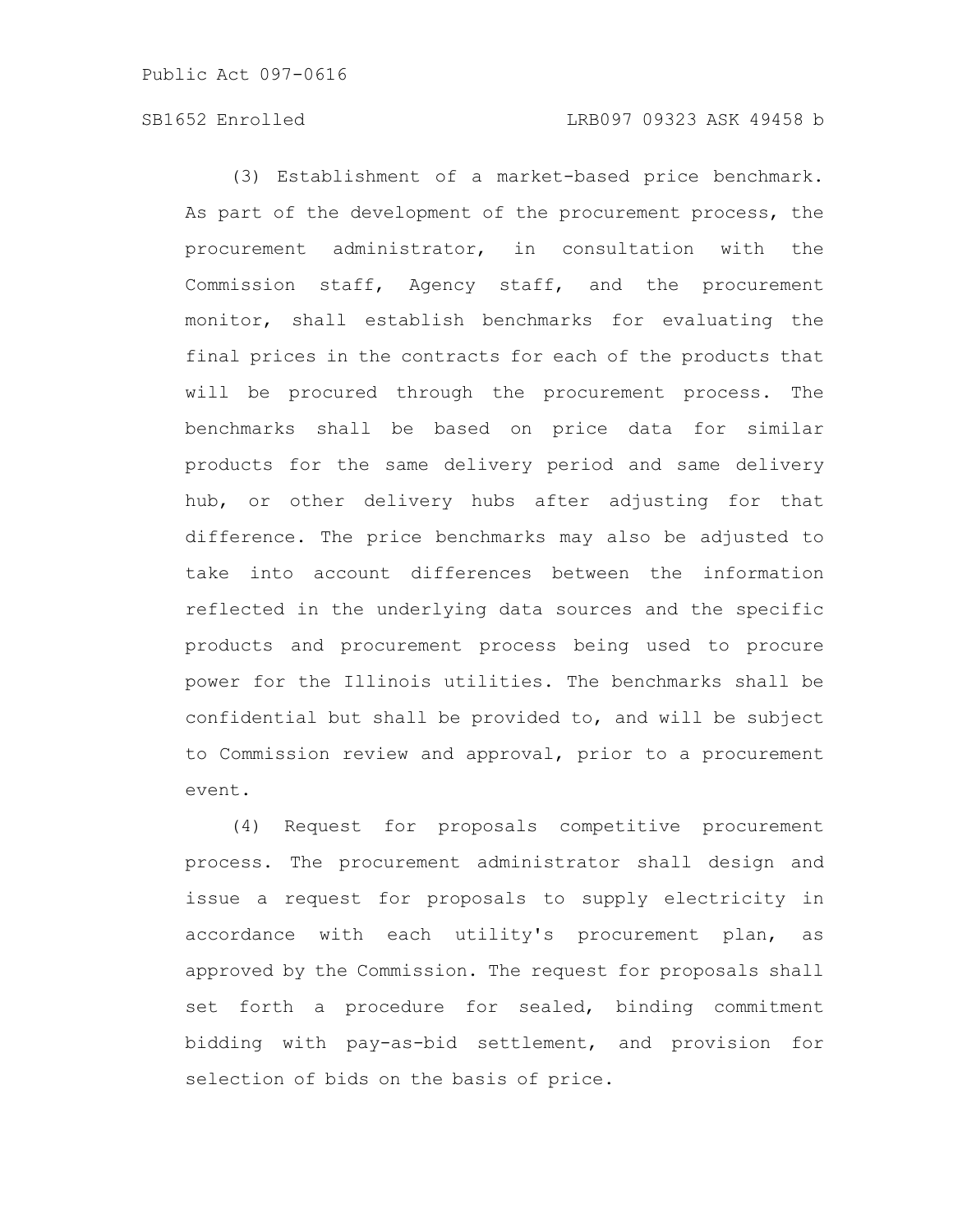(5) A plan for implementing contingencies in the event of supplier default or failure of the procurement process to fully meet the expected load requirement due to insufficient supplier participation, Commission rejection of results, or any other cause.

(i) Event of supplier default: In the event of supplier default, the utility shall review the contract of the defaulting supplier to determine if the amount of supply is 200 megawatts or greater, and if there are more than 60 days remaining of the contract term. If both of these conditions are met, and the default results in termination of the contract, the utility shall immediately notify the Illinois Power Agency that a request for proposals must be issued to procure replacement power, and the procurement administrator shall run an additional procurement event. If the contracted supply of the defaulting supplier is less than 200 megawatts or there are less than 60 days remaining of the contract term, the utility shall procure power and energy from the applicable regional transmission organization market, including ancillary services, capacity, and day-ahead or real time energy, or both, for the duration of the contract term to replace the contracted supply; provided, however, that if a needed product is not available through the regional transmission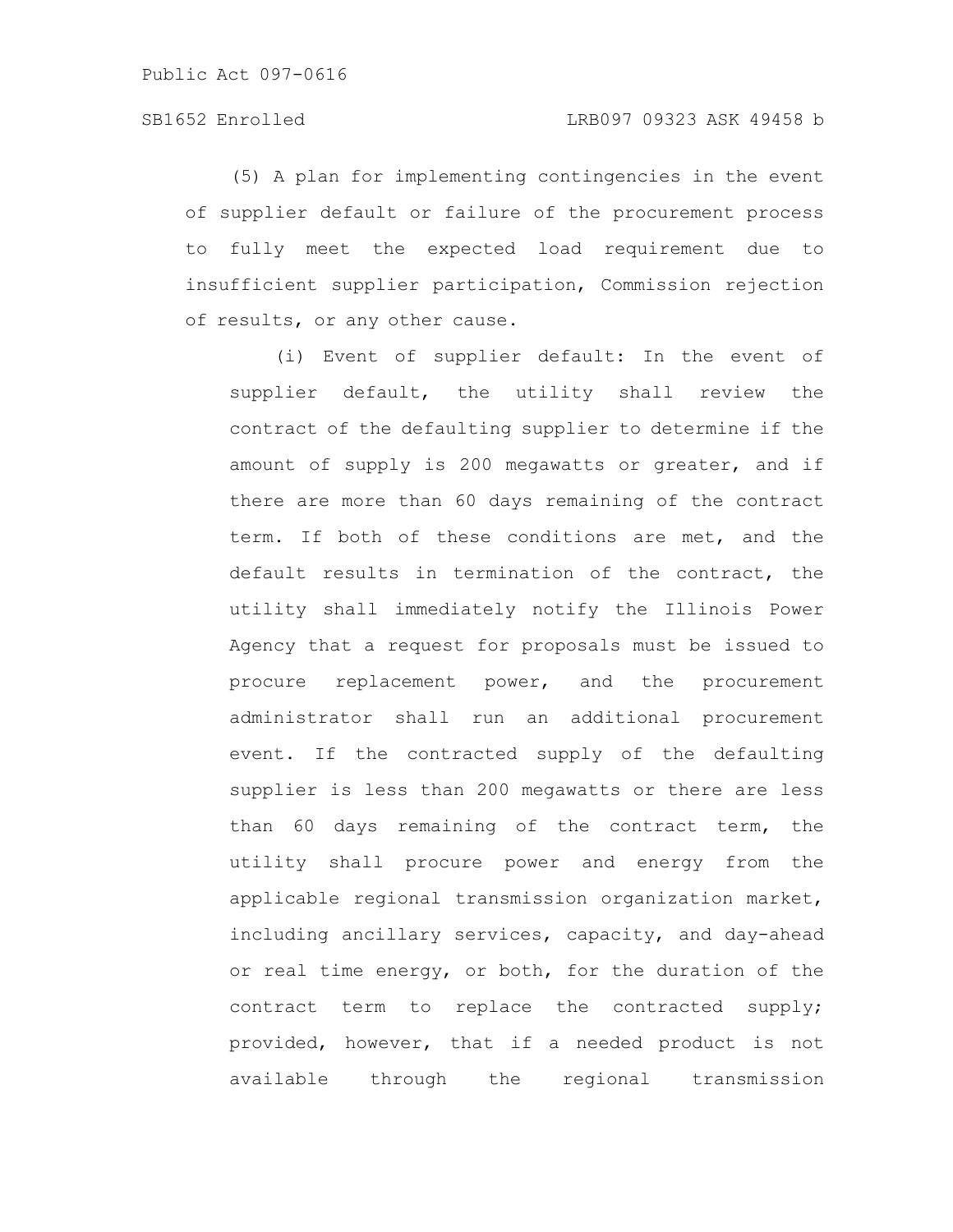organization market it shall be purchased from the wholesale market.

(ii) Failure of the procurement process to fully meet the expected load requirement: If the procurement process fails to fully meet the expected load requirement due to insufficient supplier participation or due to a Commission rejection of the procurement results, the procurement administrator, the procurement monitor, and the Commission staff shall meet within 10 days to analyze potential causes of low supplier interest or causes for the Commission decision. If changes are identified that would likely result in increased supplier participation, or that would address concerns causing the Commission to reject the results of the prior procurement event, the procurement administrator may implement those changes and rerun the request for proposals process according to a schedule determined by those parties and consistent with Section 1-75 of the Illinois Power Agency Act and this subsection. In any event, a new request for proposals process shall be implemented by the procurement administrator within 90 days after the determination that the procurement process has failed to fully meet the expected load requirement.

(iii) In all cases where there is insufficient supply provided under contracts awarded through the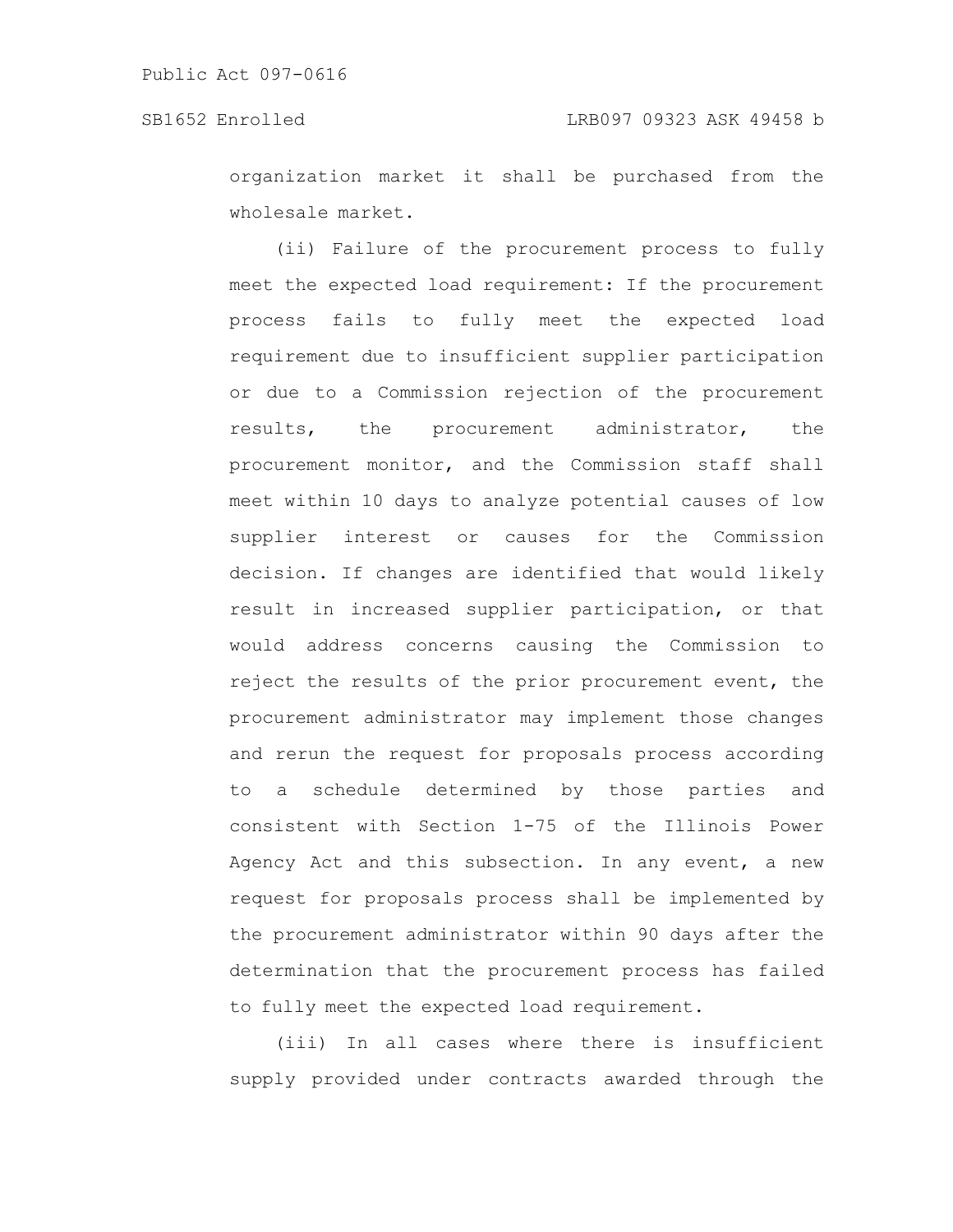# SB1652 Enrolled LRB097 09323 ASK 49458 b

procurement process to fully meet the electric utility's load requirement, the utility shall meet the load requirement by procuring power and energy from the applicable regional transmission organization market, including ancillary services, capacity, and day-ahead or real time energy or both; provided, however, that if a needed product is not available through the regional transmission organization market it shall be purchased from the wholesale market.

(6) The procurement process described in this subsection is exempt from the requirements of the Illinois Procurement Code, pursuant to Section 20-10 of that Code.

(f) Within 2 business days after opening the sealed bids, the procurement administrator shall submit a confidential report to the Commission. The report shall contain the results of the bidding for each of the products along with the procurement administrator's recommendation for the acceptance and rejection of bids based on the price benchmark criteria and other factors observed in the process. The procurement monitor also shall submit a confidential report to the Commission within 2 business days after opening the sealed bids. The report shall contain the procurement monitor's assessment of bidder behavior in the process as well as an assessment of the procurement administrator's compliance with the procurement process and rules. The Commission shall review the confidential reports submitted by the procurement administrator and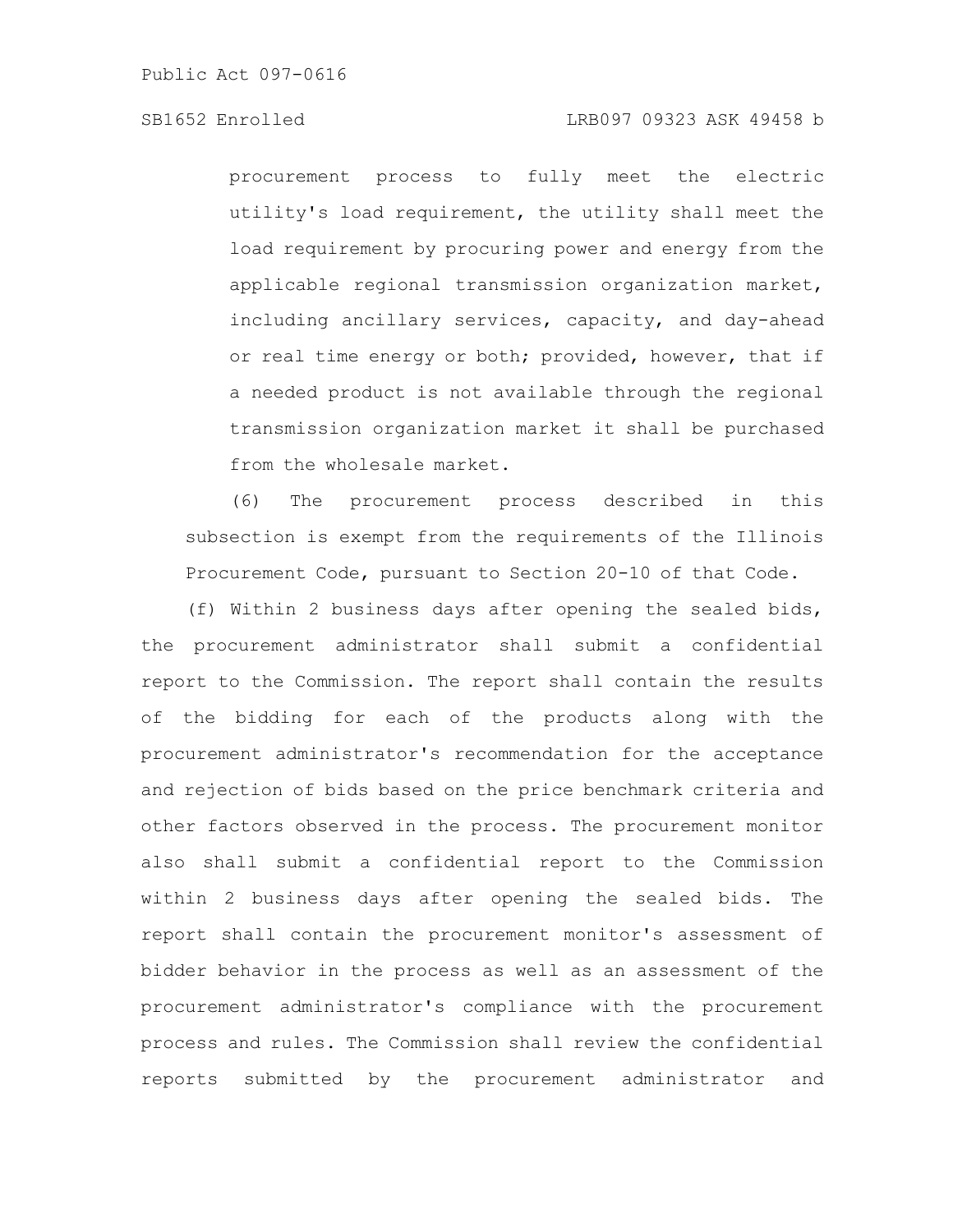procurement monitor, and shall accept or reject the recommendations of the procurement administrator within 2 business days after receipt of the reports.

(g) Within 3 business days after the Commission decision approving the results of a procurement event, the utility shall enter into binding contractual arrangements with the winning suppliers using the standard form contracts; except that the utility shall not be required either directly or indirectly to execute the contracts if a tariff that is consistent with subsection (l) of this Section has not been approved and placed into effect for that utility.

(h) The names of the successful bidders and the load weighted average of the winning bid prices for each contract type and for each contract term shall be made available to the public at the time of Commission approval of a procurement event. The Commission, the procurement monitor, the procurement administrator, the Illinois Power Agency, and all participants in the procurement process shall maintain the confidentiality of all other supplier and bidding information in a manner consistent with all applicable laws, rules, regulations, and tariffs. Confidential information, including the confidential reports submitted by the procurement administrator and procurement monitor pursuant to subsection (f) of this Section, shall not be made publicly available and shall not be discoverable by any party in any proceeding, absent a compelling demonstration of need, nor shall those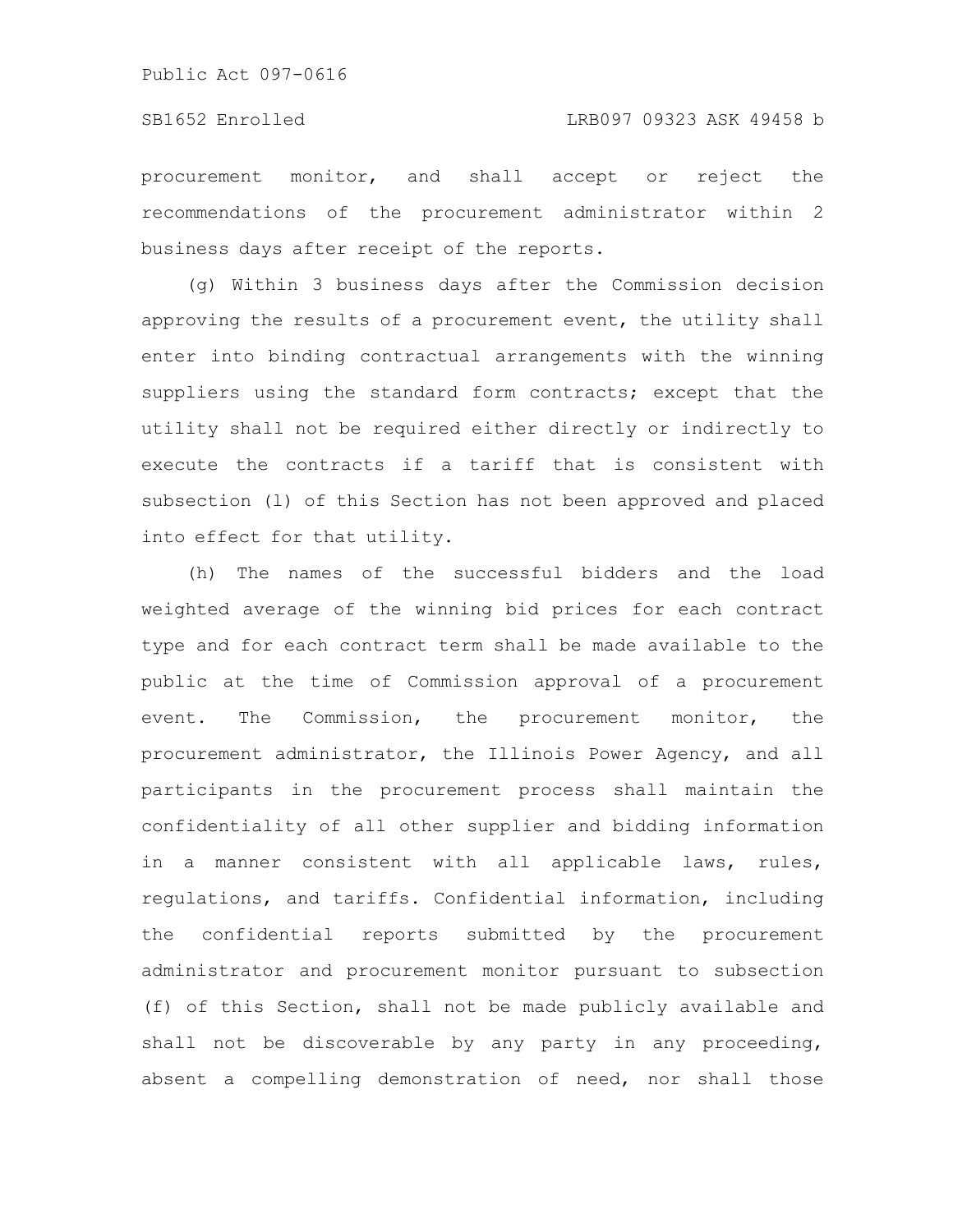reports be admissible in any proceeding other than one for law enforcement purposes.

(i) Within 2 business days after a Commission decision approving the results of a procurement event or such other date as may be required by the Commission from time to time, the utility shall file for informational purposes with the Commission its actual or estimated retail supply charges, as applicable, by customer supply group reflecting the costs associated with the procurement and computed in accordance with the tariffs filed pursuant to subsection (l) of this Section and approved by the Commission.

(j) Within 60 days following the effective date of this amendatory Act, each electric utility that on December 31, 2005 provided electric service to at least 100,000 customers in Illinois shall prepare and file with the Commission an initial procurement plan, which shall conform in all material respects to the requirements of the procurement plan set forth in subsection (b); provided, however, that the Illinois Power Agency Act shall not apply to the initial procurement plan prepared pursuant to this subsection. The initial procurement plan shall identify the portfolio of power and energy products to be procured and delivered for the period June 2008 through May 2009, and shall identify the proposed procurement administrator, who shall have the same experience and expertise as is required of a procurement administrator hired pursuant to Section 1-75 of the Illinois Power Agency Act. Copies of the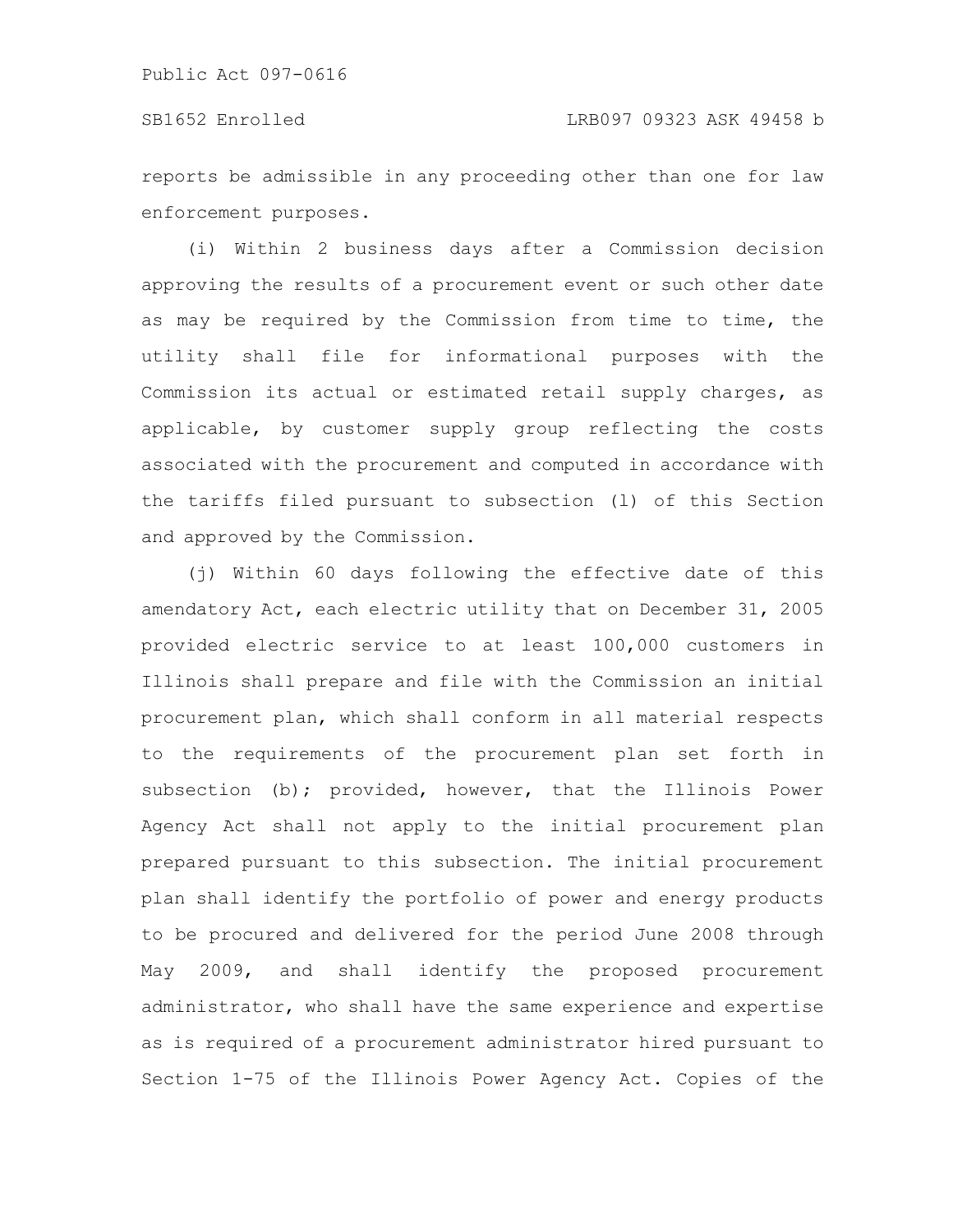procurement plan shall be posted and made publicly available on the Commission's website. The initial procurement plan may include contracts for renewable resources that extend beyond May 2009.

(i) Within 14 days following filing of the initial procurement plan, any person may file a detailed objection with the Commission contesting the procurement plan submitted by the electric utility. All objections to the electric utility's plan shall be specific, supported by data or other detailed analyses. The electric utility may file a response to any objections to its procurement plan within 7 days after the date objections are due to be filed. Within 7 days after the date the utility's response is due, the Commission shall determine whether a hearing is necessary. If it determines that a hearing is necessary, it shall require the hearing to be completed and issue an order on the procurement plan within 60 days after the filing of the procurement plan by the electric utility.

(ii) The order shall approve or modify the procurement plan, approve an independent procurement administrator, and approve or modify the electric utility's tariffs that are proposed with the initial procurement plan. The Commission shall approve the procurement plan if the Commission determines that it will ensure adequate, reliable, affordable, efficient, and environmentally sustainable electric service at the lowest total cost over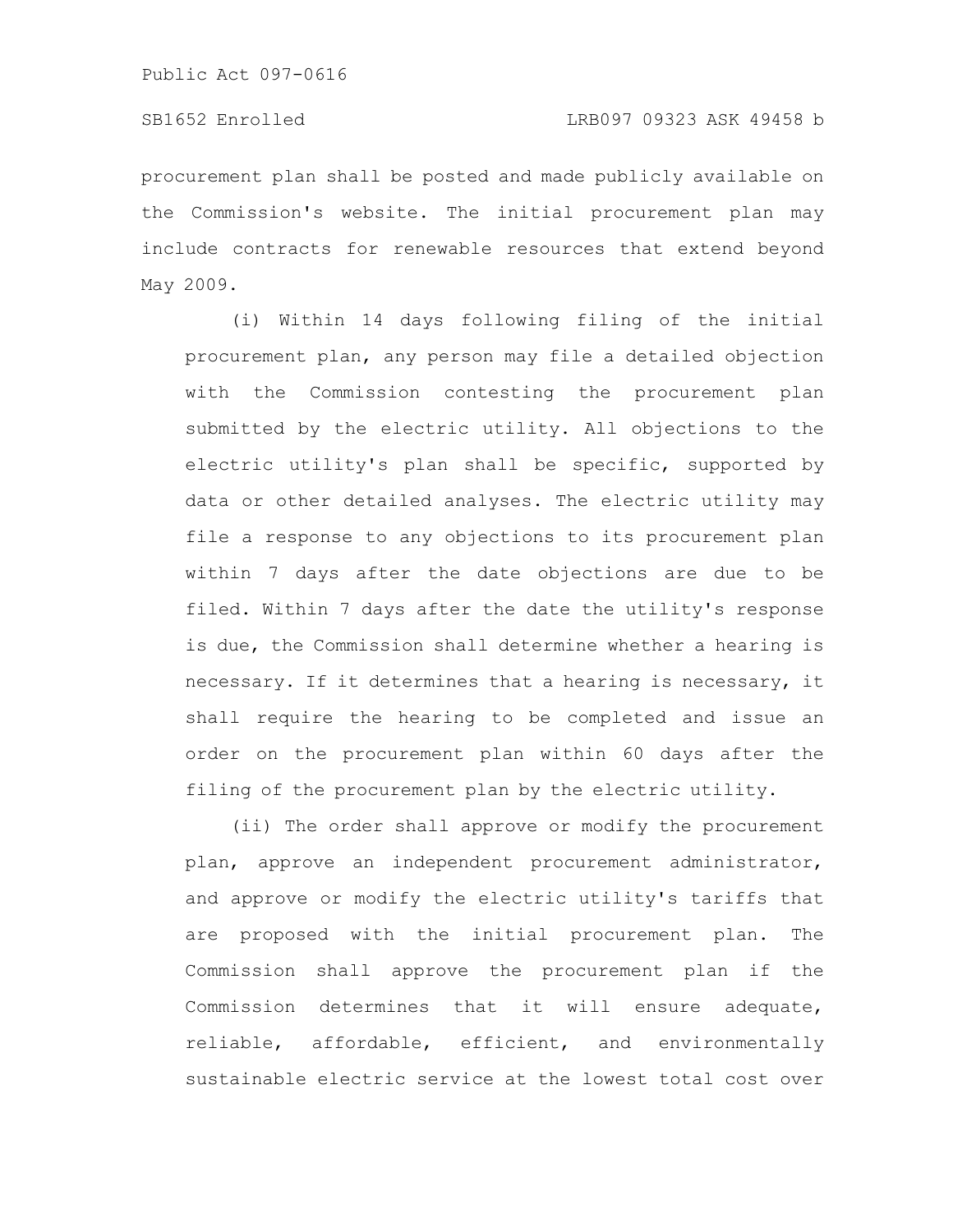time, taking into account any benefits of price stability.

(k) In order to promote price stability for residential and small commercial customers during the transition to competition in Illinois, and notwithstanding any other provision of this Act, each electric utility subject to this Section shall enter into one or more multi-year financial swap contracts that become effective on the effective date of this amendatory Act. These contracts may be executed with generators and power marketers, including affiliated interests of the electric utility. These contracts shall be for a term of no more than 5 years and shall, for each respective utility or for any Illinois electric utilities that are affiliated by virtue of a common parent company and that are thereby considered a single electric utility for purposes of this subsection  $(k)$ , not exceed in the aggregate 3,000 megawatts for any hour of the year. The contracts shall be financial contracts and not energy sales contracts. The contracts shall be executed as transactions under a negotiated master agreement based on the form of master agreement for financial swap contracts sponsored by the International Swaps and Derivatives Association, Inc. and shall be considered pre-existing contracts in the utilities' procurement plans for residential and small commercial customers. Costs incurred pursuant to a contract authorized by this subsection (k) shall be deemed prudently incurred and reasonable in amount and the electric utility shall be entitled to full cost recovery pursuant to the tariffs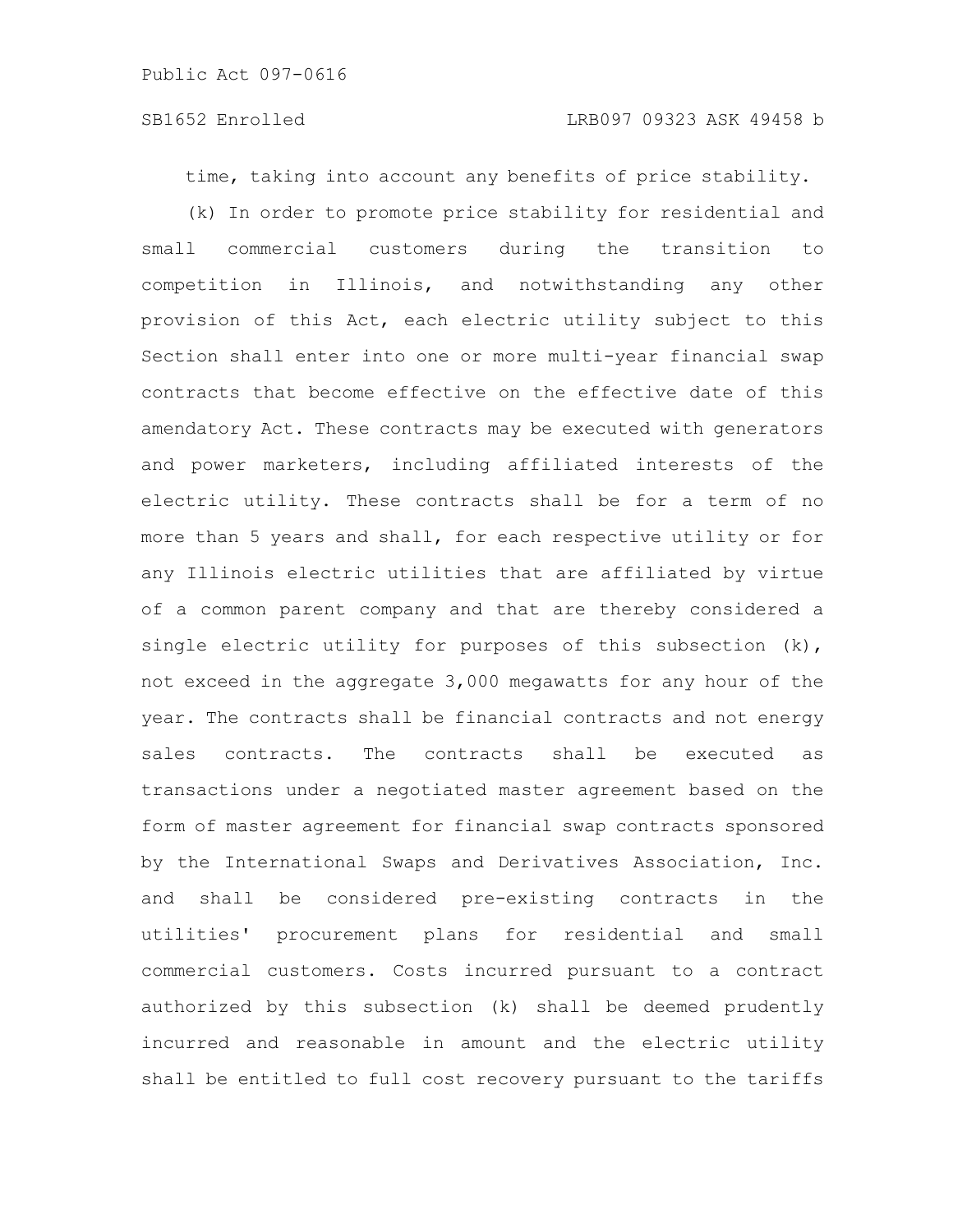filed with the Commission.

(k-5) In order to promote price stability for residential and small commercial customers during the infrastructure investment program described in subsection (b) of Section 16-108.5 of this Act, and notwithstanding any other provision of this Act or the Illinois Power Agency Act, for each electric utility that serves more than one million retail customers in Illinois, the Illinois Power Agency shall conduct a procurement event within 120 days after the effective date of this amendatory Act of the 97th General Assembly and may procure contracts for energy and renewable energy credits for the period June 1, 2013 through December 31, 2017 that satisfy the requirements of this subsection (k-5), including the benchmarks described in this subsection. These contracts shall be entered into as the result of a competitive procurement event, and, to the extent that any provisions of this Section or the Illinois Power Agency Act do not conflict with this subsection (k-5), such provisions shall apply to the procurement event. The energy contracts shall be for 24 hour by 7 day supply over a term that runs from the first delivery year through December 31, 2017. For a utility that serves over 2 million customers, the energy contracts shall be multi-year with pricing escalating at 2.5% per annum. The energy contracts may be designed as financial swaps or may require physical delivery.

Within 30 days of the effective date of this amendatory Act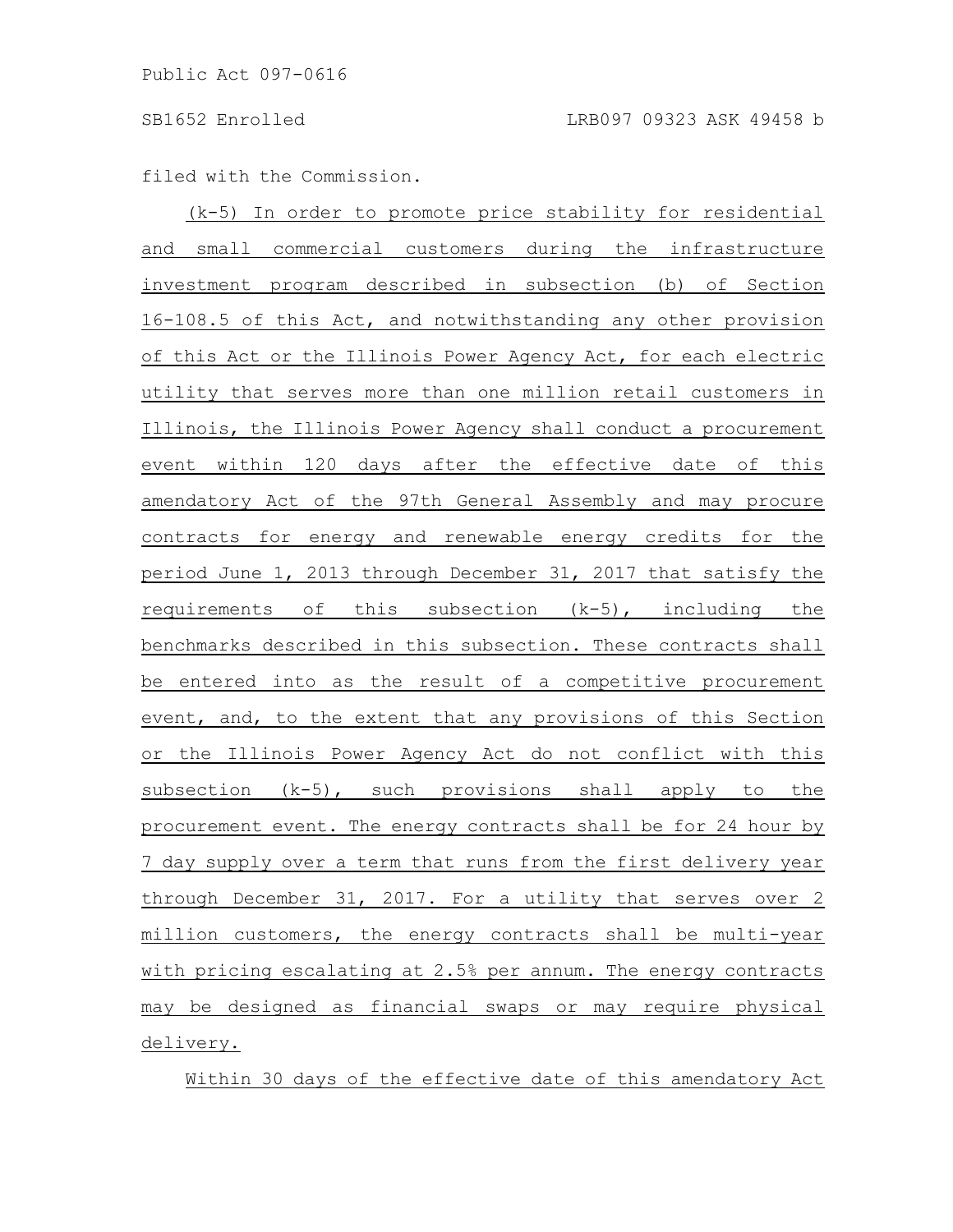of the 97th General Assembly, each such utility shall submit to the Agency updated load forecasts for the period June 1, 2013 through December 31, 2017. The megawatt volume of the contracts shall be based on the updated load forecasts of the minimum monthly on-peak or off-peak average load requirements shown in the forecasts, taking into account any existing energy contracts in effect as well as the expected migration of the utility's customers to alternative retail electric suppliers. The renewable energy credit volume shall be based on the number of credits that would satisfy the requirements of subsection (c) of Section 1-75 of the Illinois Power Agency Act, subject to the rate impact caps and other provisions of subsection (c) of Section 1-75 of the Illinois Power Agency Act. The evaluation of contract bids in the competitive procurement events for energy and for renewable energy credits shall incorporate price benchmarks set collaboratively by the Agency, the procurement administrator, the staff of the Commission, and the procurement monitor. If the contracts are swap contracts, then they shall be executed as transactions under a negotiated master agreement based on the form of master agreement for financial swap contracts sponsored by the International Swaps and Derivatives Association, Inc. Costs incurred pursuant to a contract authorized by this subsection (k-5) shall be deemed prudently incurred and reasonable in amount and the electric utility shall be entitled to full cost recovery pursuant to the tariffs filed with the Commission.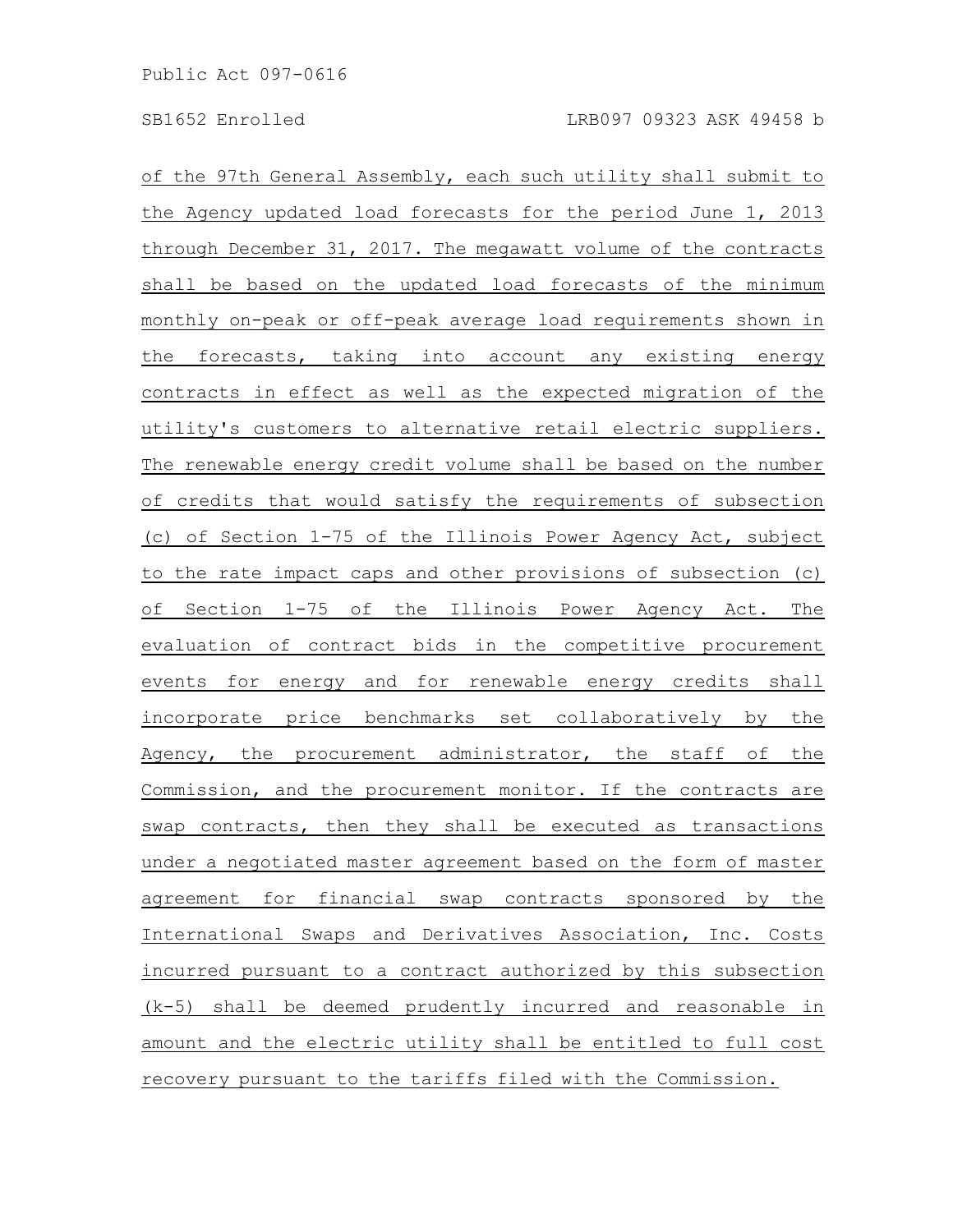The cost of administering the procurement event described in this subsection (k-5) shall be paid by the winning supplier or suppliers to the procurement administrator through a supplier fee. In the event that there is no winning supplier for a particular utility, such utility will pay the procurement administrator for the costs associated with the procurement event, and those costs shall not be a recoverable expense. Nothing in this subsection (k-5) is intended to alter the recovery of costs for any other procurement event.

(l) An electric utility shall recover its costs incurred under this Section, including, but not limited to, the costs of procuring power and energy demand-response resources under this Section. The utility shall file with the initial procurement plan its proposed tariffs through which its costs of procuring power that are incurred pursuant to a Commission-approved procurement plan and those other costs identified in this subsection (l), will be recovered. The tariffs shall include a formula rate or charge designed to pass through both the costs incurred by the utility in procuring a supply of electric power and energy for the applicable customer classes with no mark-up or return on the price paid by the utility for that supply, plus any just and reasonable costs that the utility incurs in arranging and providing for the supply of electric power and energy. The formula rate or charge shall also contain provisions that ensure that its application does not result in over or under recovery due to changes in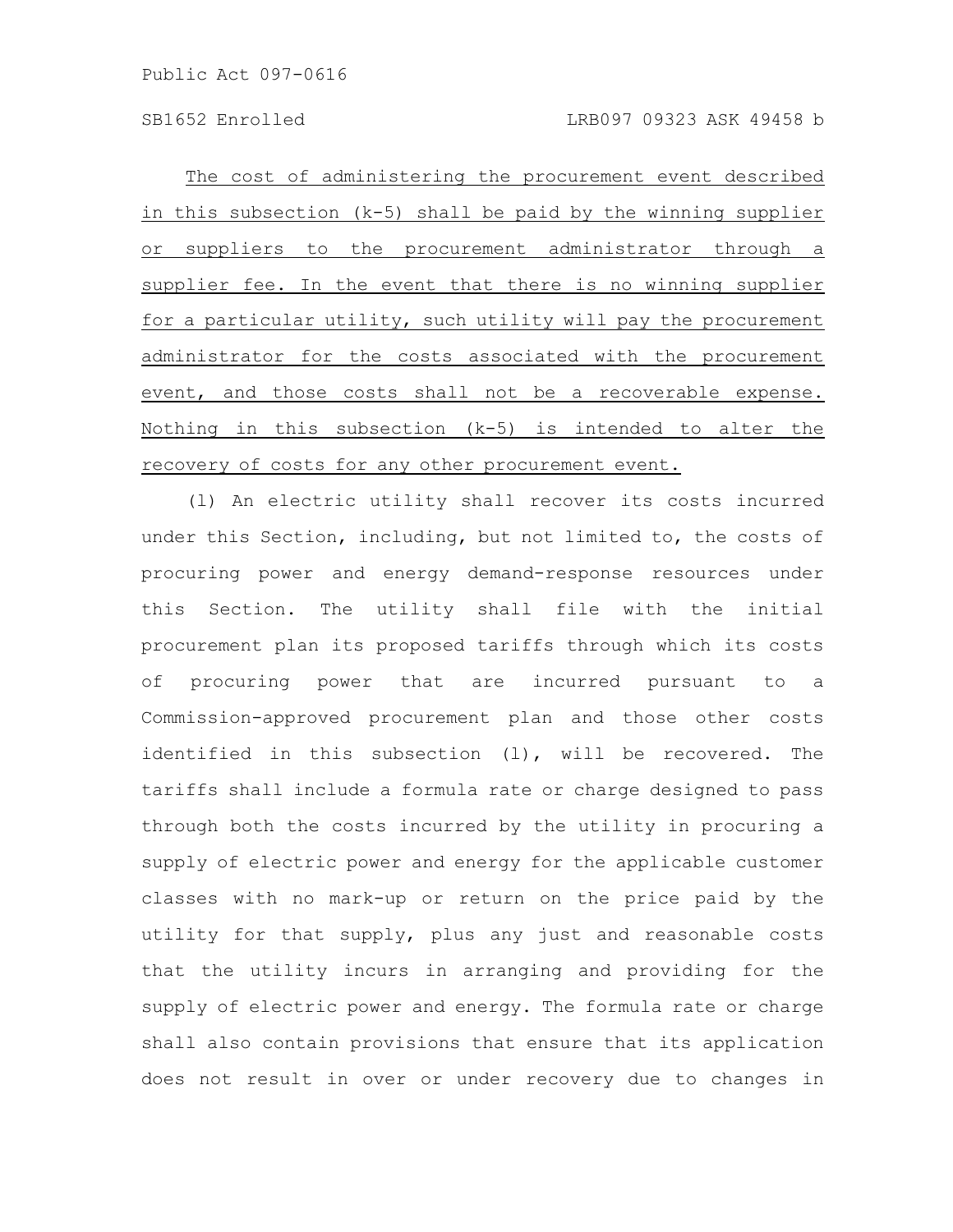customer usage and demand patterns, and that provide for the correction, on at least an annual basis, of any accounting errors that may occur. A utility shall recover through the tariff all reasonable costs incurred to implement or comply with any procurement plan that is developed and put into effect pursuant to Section 1-75 of the Illinois Power Agency Act and this Section, including any fees assessed by the Illinois Power Agency, costs associated with load balancing, and contingency plan costs. The electric utility shall also recover its full costs of procuring electric supply for which it contracted before the effective date of this Section in conjunction with the provision of full requirements service under fixed-price bundled service tariffs subsequent to December 31, 2006. All such costs shall be deemed to have been prudently incurred. The pass-through tariffs that are filed and approved pursuant to this Section shall not be subject to review under, or in any way limited by, Section 16-111(i) of this Act.

(m) The Commission has the authority to adopt rules to carry out the provisions of this Section. For the public interest, safety, and welfare, the Commission also has authority to adopt rules to carry out the provisions of this Section on an emergency basis immediately following the effective date of this amendatory Act.

(n) Notwithstanding any other provision of this Act, any affiliated electric utilities that submit a single procurement plan covering their combined needs may procure for those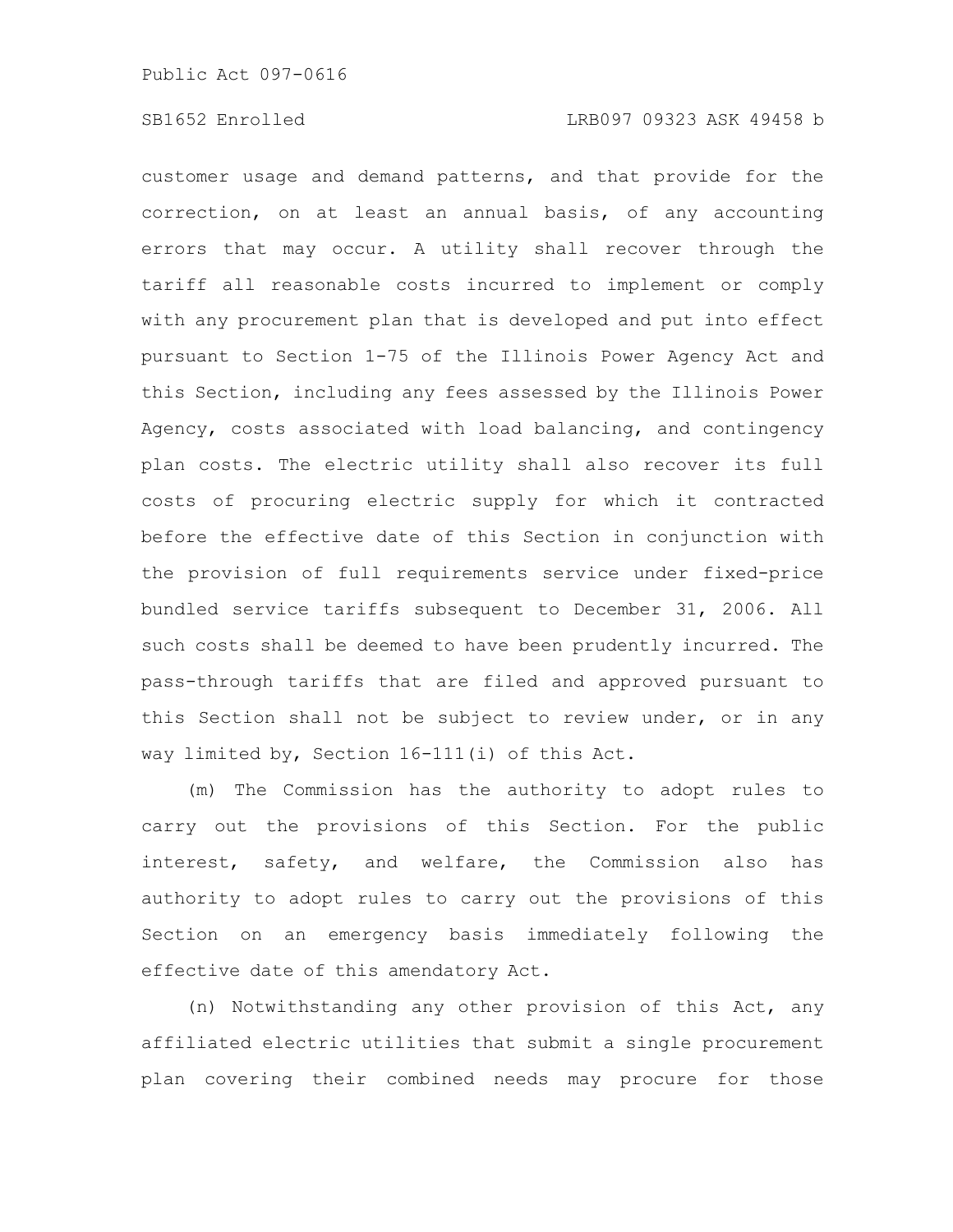combined needs in conjunction with that plan, and may enter jointly into power supply contracts, purchases, and other procurement arrangements, and allocate capacity and energy and cost responsibility therefor among themselves in proportion to their requirements.

(o) On or before June 1 of each year, the Commission shall hold an informal hearing for the purpose of receiving comments on the prior year's procurement process and any recommendations for change.

(p) An electric utility subject to this Section may propose to invest, lease, own, or operate an electric generation facility as part of its procurement plan, provided the utility demonstrates that such facility is the least-cost option to provide electric service to eligible retail customers. If the facility is shown to be the least-cost option and is included in a procurement plan prepared in accordance with Section 1-75 of the Illinois Power Agency Act and this Section, then the electric utility shall make a filing pursuant to Section 8-406 of this the Act, and may request of the Commission any statutory relief required thereunder. If the Commission grants all of the necessary approvals for the proposed facility, such supply shall thereafter be considered as a pre-existing contract under subsection (b) of this Section. The Commission shall in any order approving a proposal under this subsection specify how the utility will recover the prudently incurred costs of investing in, leasing, owning, or operating such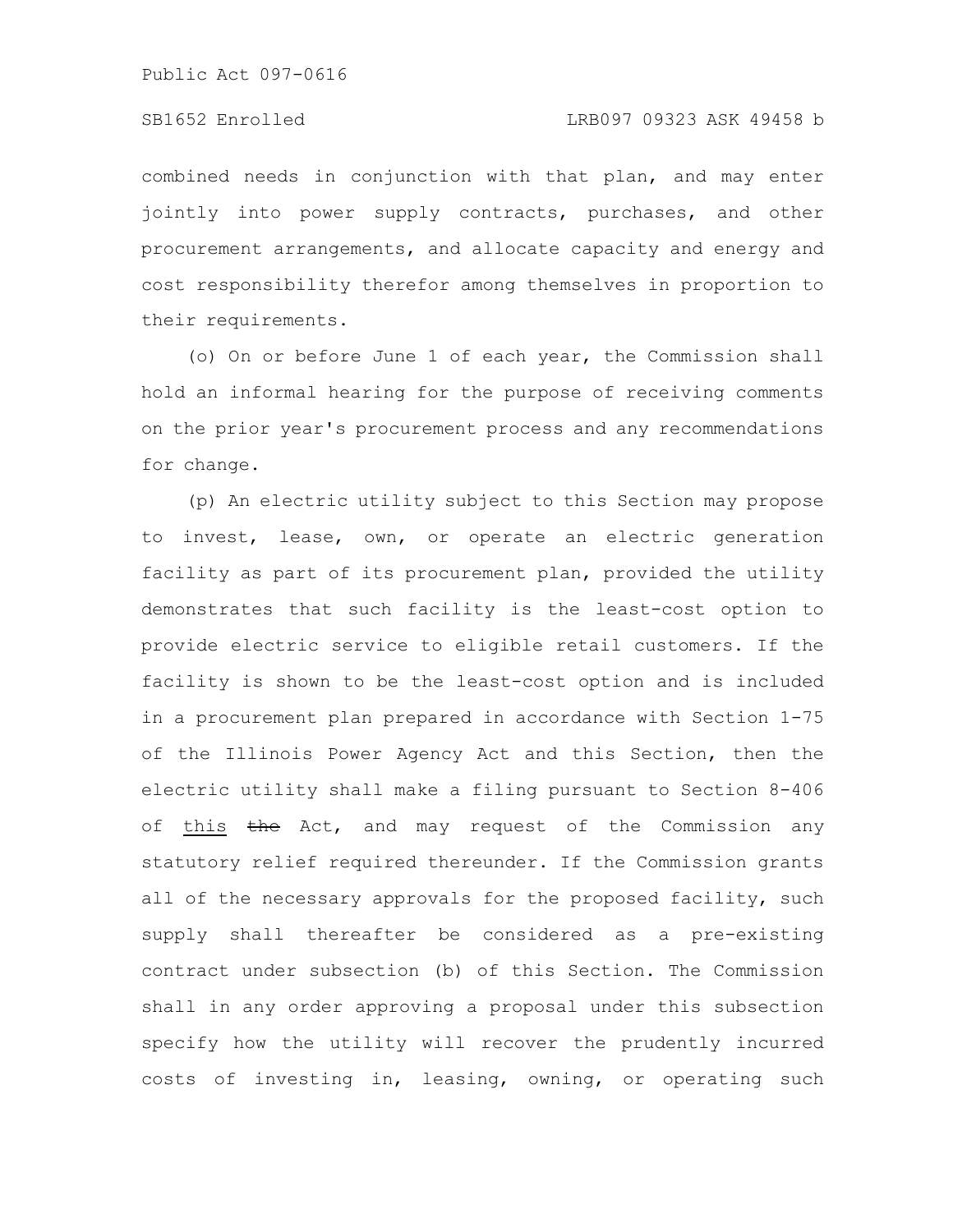# SB1652 Enrolled LRB097 09323 ASK 49458 b

generation facility through just and reasonable rates charged to eligible retail customers. Cost recovery for facilities included in the utility's procurement plan pursuant to this subsection shall not be subject to review under or in any way limited by the provisions of Section 16-111(i) of this Act. Nothing in this Section is intended to prohibit a utility from filing for a fuel adjustment clause as is otherwise permitted under Section 9-220 of this Act.

(Source: P.A. 95-481, eff. 8-28-07; 95-1027, eff. 6-1-09.)

(220 ILCS 5/16-111.5B new)

Sec. 16-111.5B. Provisions relating to energy efficiency procurement.

(a) Beginning in 2012, procurement plans prepared pursuant to Section 16-111.5 of this Act shall be subject to the following additional requirements:

(1) The analysis included pursuant to paragraph (2) of subsection (b) of Section 16-111.5 shall also include the impact of energy efficiency building codes or appliance standards, both current and projected.

(2) The procurement plan components described in subsection (b) of Section 16-111.5 shall also include an assessment of opportunities to expand the programs promoting energy efficiency measures that have been offered under plans approved pursuant to Section 8-103 of this Act or to implement additional cost-effective energy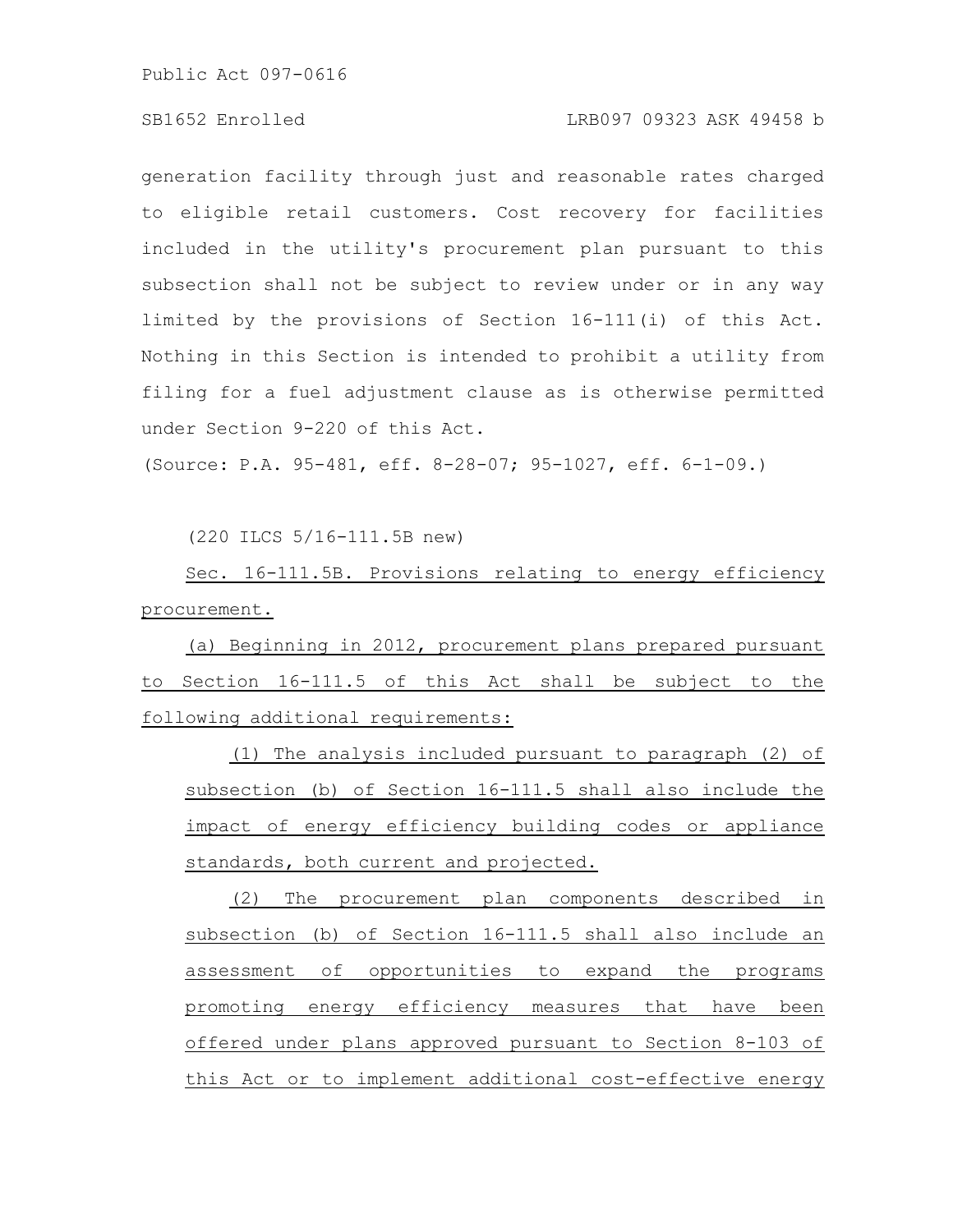efficiency programs or measures.

(3) In addition to the information provided pursuant to paragraph (1) of subsection (d) of Section 16-111.5 of this Act, each Illinois utility procuring power pursuant to that Section shall annually provide to the Illinois Power Agency by July 15 of each year, or such other date as may be required by the Commission or Agency, an assessment of cost-effective energy efficiency programs or measures that could be included in the procurement plan. The assessment shall include the following:

(A) A comprehensive energy efficiency potential study for the utility's service territory that was completed within the past 3 years.

(B) Beginning in 2014, the most recent analysis submitted pursuant to Section 8-103A of this Act and approved by the Commission under subsection (f) of Section 8-103 of this Act.

(C) Identification of new or expanded cost-effective energy efficiency programs or measures that are incremental to those included in energy efficiency and demand-response plans approved by the Commission pursuant to Section 8-103 of this Act and that would be offered to eligible retail customers.

(D) Analysis showing that the new or expanded cost-effective energy efficiency programs or measures would lead to a reduction in the overall cost of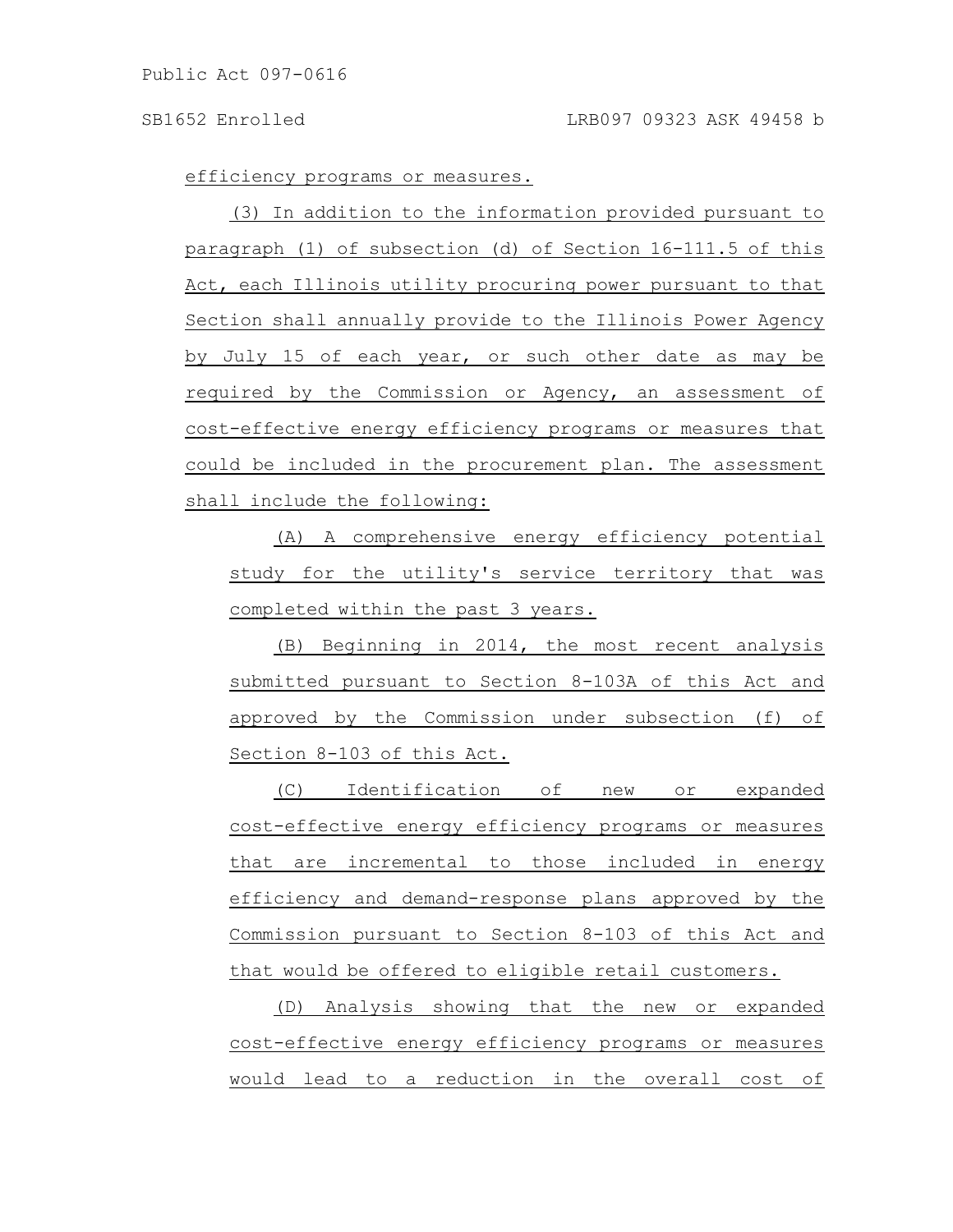electric service.

(E) Analysis of how the cost of procuring additional cost-effective energy efficiency measures compares over the life of the measures to the prevailing cost of comparable supply.

(F) An energy savings goal, expressed in megawatt-hours, for the year in which the measures will be implemented.

In preparing such assessments, a utility shall conduct an annual solicitation process for purposes of requesting proposals from third-party vendors, the results of which shall be provided to the Agency as part of the assessment, including documentation of all bids received. The utility shall develop requests for proposals consistent with the manner in which it develops requests for proposals under plans approved pursuant to Section 8-103 of this Act, which considers input from the Agency and interested stakeholders.

(4) The Illinois Power Agency shall include in the procurement plan prepared pursuant to paragraph (2) of subsection (d) of Section 16-111.5 of this Act energy efficiency programs and measures it determines are cost-effective and the associated annual energy savings goal included in the annual solicitation process and assessment submitted pursuant to paragraph (3) of this subsection (a).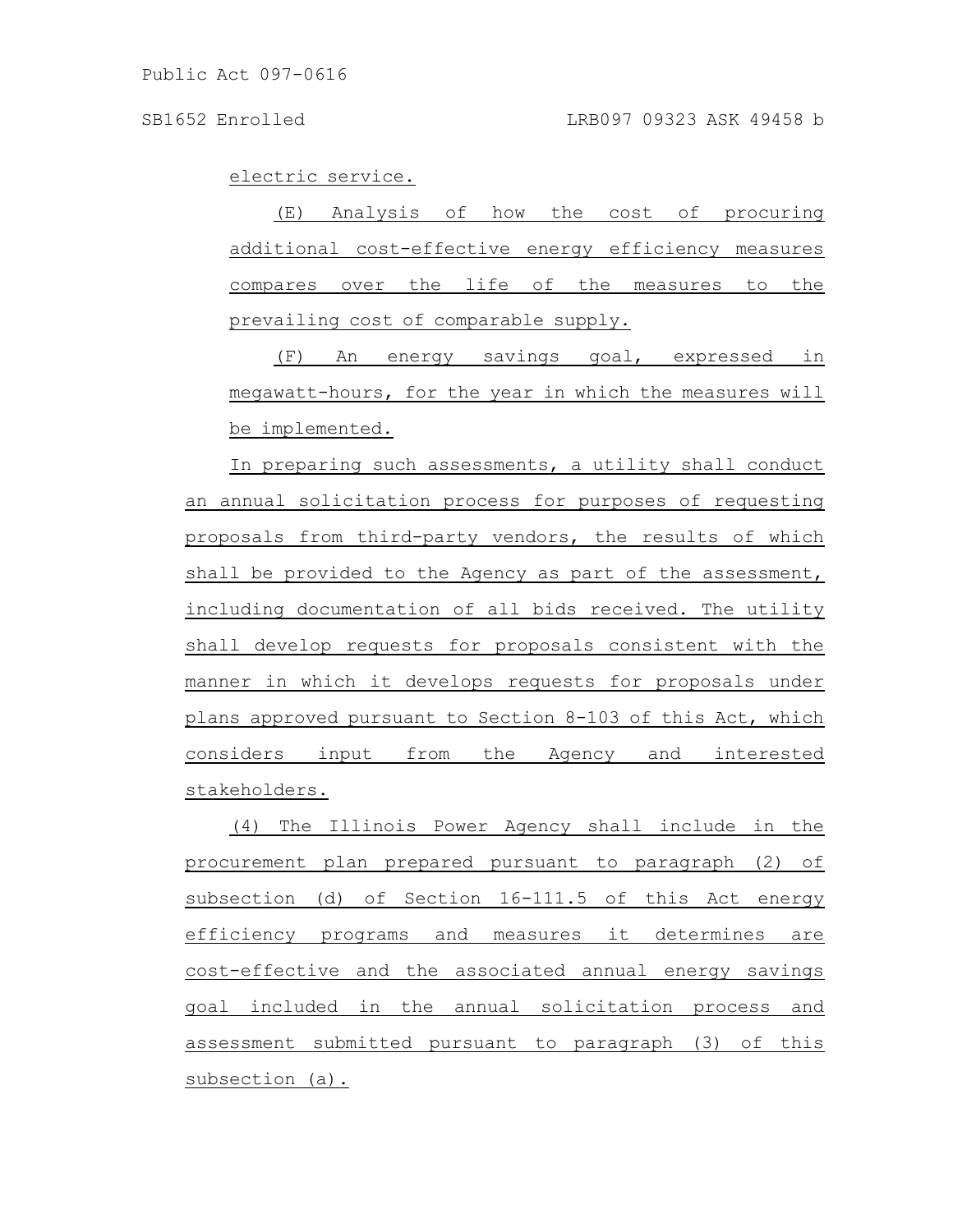(5) Pursuant to paragraph (4) of subsection (d) of Section 16-111.5 of this Act, the Commission shall also approve the energy efficiency programs and measures included in the procurement plan, including the annual energy savings goal, if the Commission determines they fully capture the potential for all achievable cost-effective savings, to the extent practicable, and otherwise satisfy the requirements of Section 8-103 of this Act.

In the event the Commission approves the procurement of additional energy efficiency, it shall reduce the amount of power to be procured under the procurement plan to reflect the additional energy efficiency and shall direct the utility to undertake the procurement of such energy efficiency, which shall not be subject to the requirements of subsection (e) of Section 16-111.5 of this Act. The utility shall consider input from the Agency and interested stakeholders on the procurement and administration process.

(6) An electric utility shall recover its costs incurred under this Section related to the implementation of energy efficiency programs and measures approved by the Commission in its order approving the procurement plan under Section 16-111.5 of this Act, including, but not limited to, all costs associated with complying with this Section and all start-up and administrative costs and the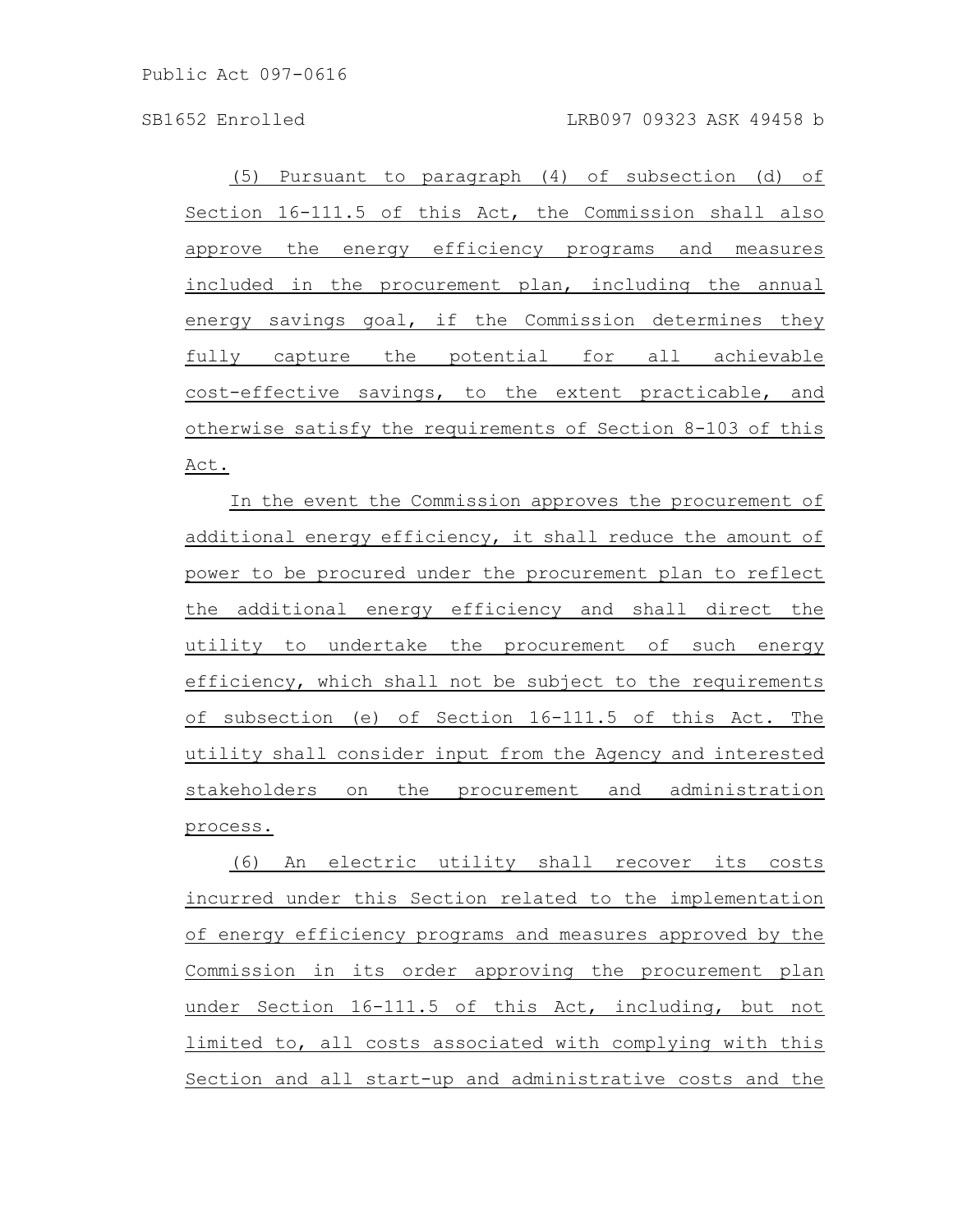costs for any evaluation, measurement, and verification of the measures, from eligible retail customers through the automatic adjustment clause tariff established pursuant to Section 8-103 of this Act, provided, however, that the limitations described in subsection (d) of that Section shall not apply to the costs incurred pursuant to this Section or Section 16-111.7 of this Act.

(b) For purposes of this Section, the term "energy efficiency" shall have the meaning set forth in Section 1-10 of the Illinois Power Agency Act, and the term "cost-effective" shall have the meaning set forth in subsection (a) of Section 8-103 of this Act. In addition, the estimated costs to acquire an additional energy efficiency measure, when divided by the number of kilowatt-hours expected to be saved over the life of the measure, shall be less than or equal to the electricity costs that would be avoided as a result of the energy efficiency measure.

(220 ILCS 5/16-111.7)

Sec. 16-111.7. On-bill financing program; electric utilities.

(a) The Illinois General Assembly finds that Illinois homes and businesses have the potential to save energy through conservation and cost-effective energy efficiency measures. Programs created pursuant to this Section will allow utility customers to purchase cost-effective energy efficiency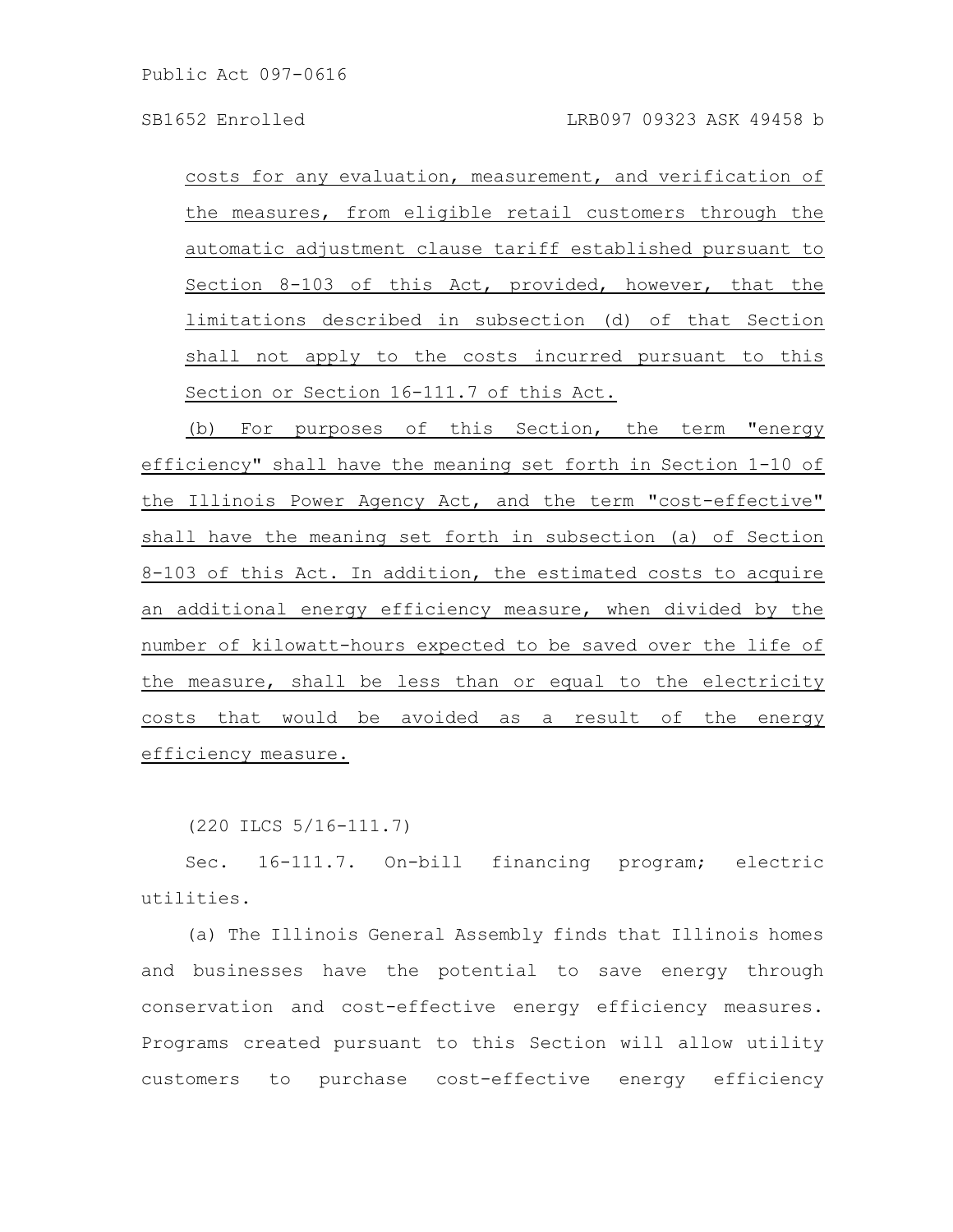measures, including measures set forth in a Commission-approved energy efficiency and demand-response plan under Section 8-103 of this Act and that are cost-effective as that term is defined by that Section, with no required initial upfront payment, and to pay the cost of those products and services over time on their utility bill.

(b) Notwithstanding any other provision of this Act, an electric utility serving more than 100,000 customers on January 1, 2009 shall offer a Commission-approved on-bill financing program ("program") that allows its eligible retail customers, as that term is defined in Section 16-111.5 of this Act, who own a residential single family home, duplex, or other residential building with 4 or less units, or condominium at which the electric service is being provided (i) to borrow funds from a third party lender in order to purchase electric energy efficiency measures approved under the program for installation in such home or condominium without any required upfront payment and (ii) to pay back such funds over time through the electric utility's bill. Based upon the process described in subsection (b-5) of this Section, small commercial retail customers, as that term is defined in Section 16-102 of this Act, who own the premises at which electric service is being provided may be included in such program. After receiving a request from an electric utility for approval of a proposed program and tariffs pursuant to this Section, the Commission shall render its decision within 120 days. If no decision is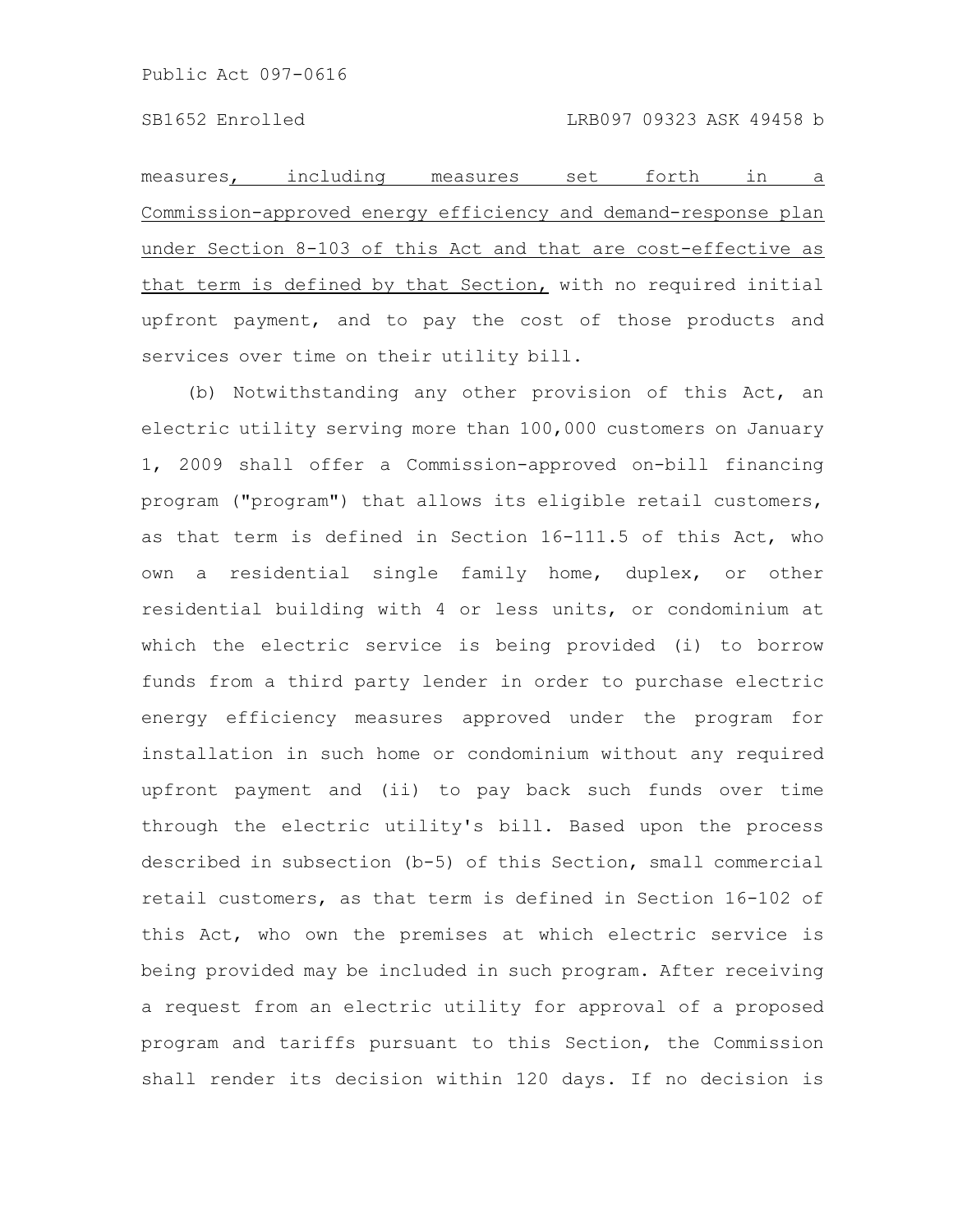rendered within 120 days, then the request shall be deemed to be approved.

(b-5) Within 30 days after the effective date of this amendatory Act of the 96th General Assembly, the Commission shall convene a workshop process during which interested participants may discuss issues related to the program, including program design, eligible electric energy efficiency measures, vendor qualifications, and a methodology for ensuring ongoing compliance with such qualifications, financing, sample documents such as request for proposals, contracts and agreements, dispute resolution, pre-installment and post-installment verification, and evaluation. The workshop process shall be completed within 150 days after the effective date of this amendatory Act of the 96th General Assembly.

(c) Not later than 60 days following completion of the workshop process described in subsection (b-5) of this Section, each electric utility subject to subsection (b) of this Section shall submit a proposed program to the Commission that contains the following components:

(1) A list of recommended electric energy efficiency measures that will be eligible for on-bill financing. An eligible electric energy efficiency measure ("measure") shall be defined by the following:

(A) the measure would be applied to or replace electric energy-using equipment; and either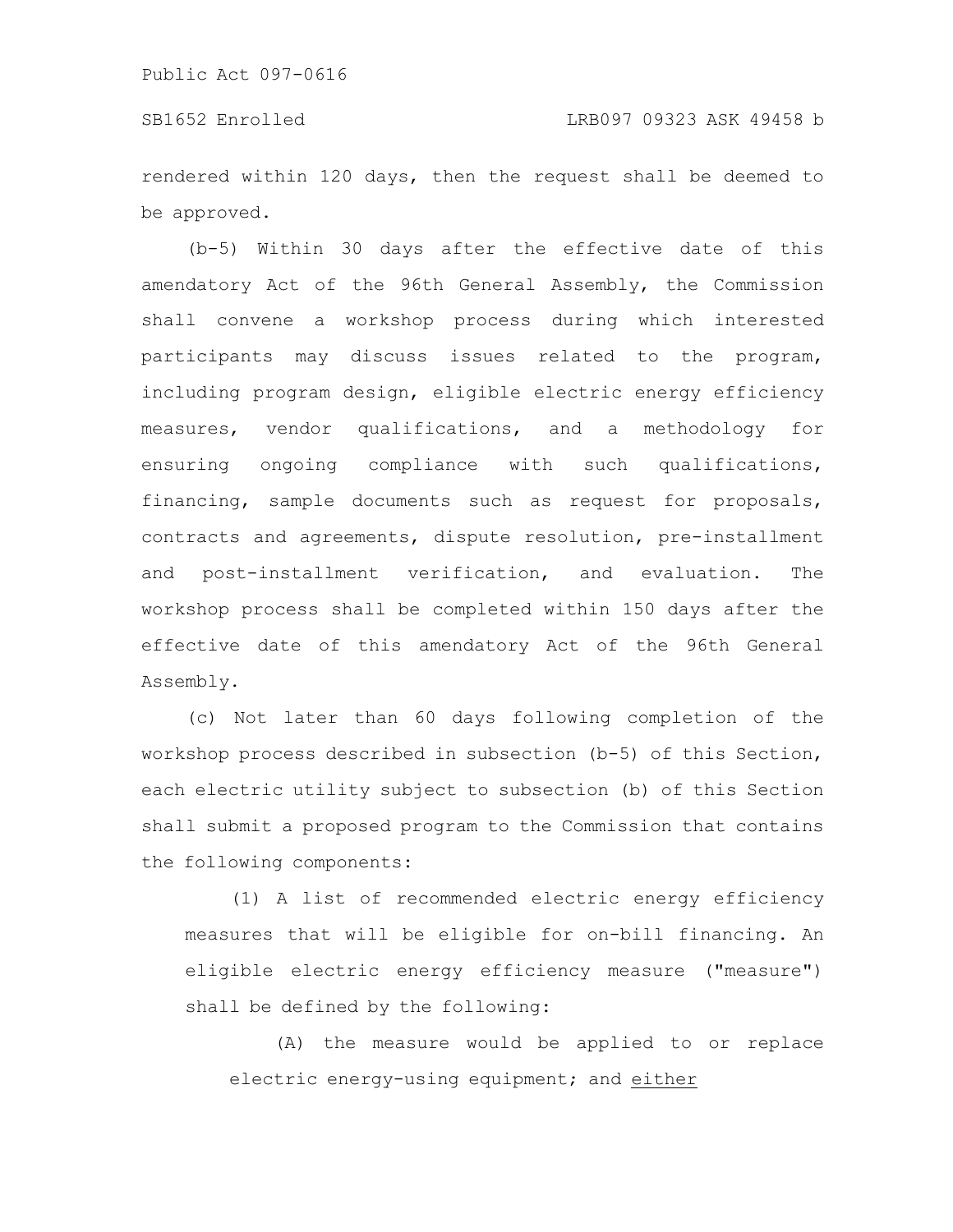# SB1652 Enrolled LRB097 09323 ASK 49458 b

(B) application of the measure to equipment and systems will have estimated electricity savings (determined by rates in effect at the time of purchase), that are sufficient to cover the costs of implementing the measures, including finance charges and any program fees not recovered pursuant to subsection (f) of this Section; to  $\frac{1}{\sqrt{1-\frac{1}{\sqrt{1-\frac{1}{\sqrt{1-\frac{1}{\sqrt{1-\frac{1}{\sqrt{1-\frac{1}{\sqrt{1-\frac{1}{\sqrt{1-\frac{1}{\sqrt{1-\frac{1}{\sqrt{1-\frac{1}{\sqrt{1-\frac{1}{\sqrt{1-\frac{1}{\sqrt{1-\frac{1}{\sqrt{1-\frac{1}{\sqrt{1-\frac{1}{\sqrt{1-\frac{1}{\sqrt{1-\frac{1}{\sqrt{1-\frac{1}{\sqrt{1-\frac{1}{\sqrt{1-\frac{1}{\sqrt{1-\frac{1}{$ electric utility in identifying or approving measures, the utility may consult with the Department of Commerce and Economic Opportunity, as well as with retailers, technicians, and installers of electric energy efficiency measures and energy auditors (collectively "vendors") ; or-

(C) the measure is included in a Commission-approved energy efficiency and demand-response plan under Section 8-103 of this Act and is cost-effective as that term is defined by that Section.

(2) The electric utility shall issue a request for proposals ("RFP") to lenders for purposes of providing financing to participants to pay for approved measures. The RFP criteria shall include, but not be limited to, the interest rate, origination fees, and credit terms. The utility shall select the winning bidders based on its evaluation of these criteria, with a preference for those bids containing the rates, fees, and terms most favorable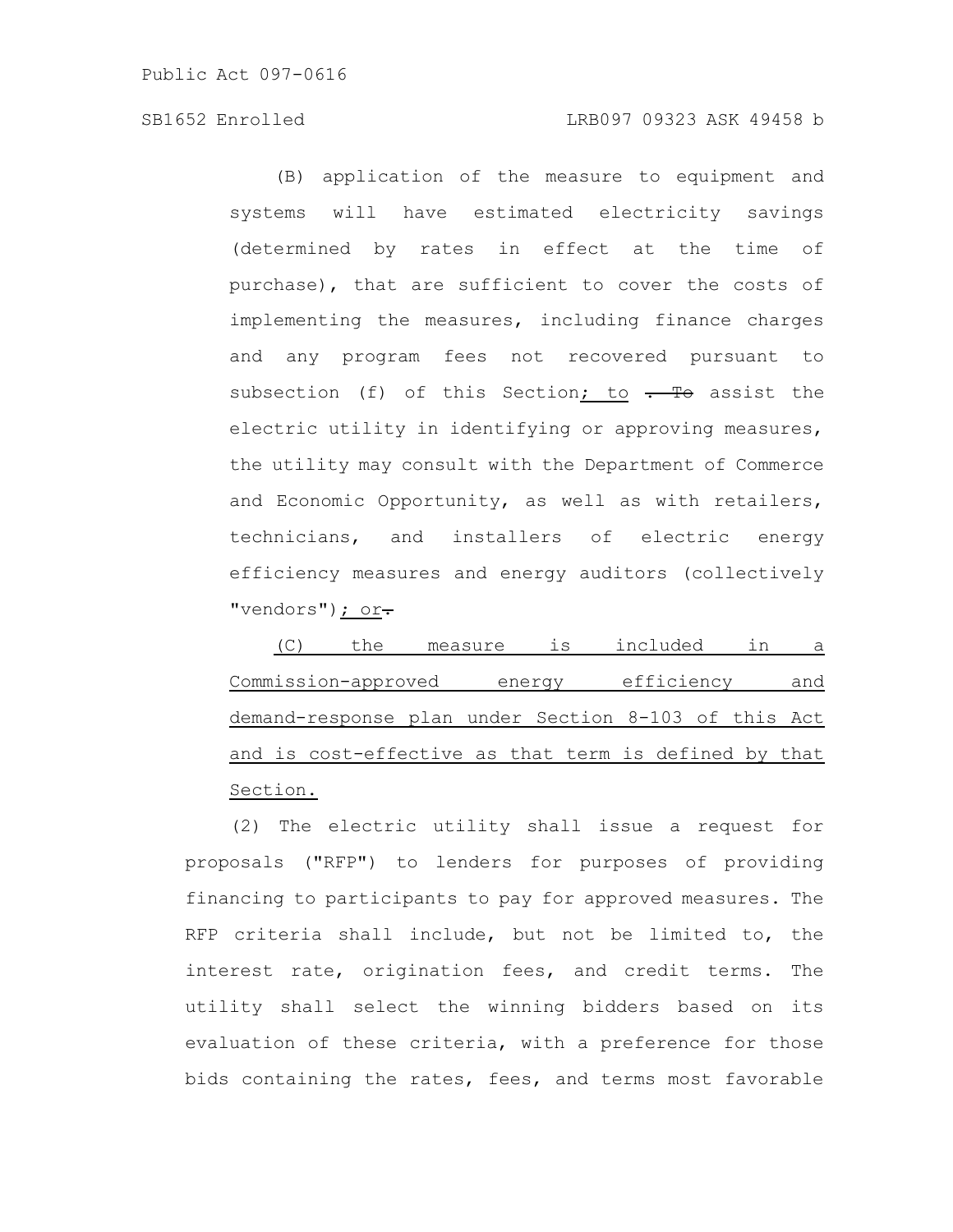to participants;

(3) The utility shall work with the lenders selected pursuant to the RFP process, and with vendors, to establish the terms and processes pursuant to which a participant can purchase eligible electric energy efficiency measures using the financing obtained from the lender. The vendor shall explain and offer the approved financing packaging to those customers identified in subsection (b) of this Section and shall assist customers in applying for financing. As part of the process, vendors shall also provide to participants information about any other incentives that may be available for the measures.

(4) The lender shall conduct credit checks or undertake other appropriate measures to limit credit risk, and shall review and approve or deny financing applications submitted by customers identified in subsection (b) of this Section. Following the lender's approval of financing and the participant's purchase of the measure or measures, the lender shall forward payment information to the electric utility, and the utility shall add as a separate line item on the participant's utility bill a charge showing the amount due under the program each month.

(5) A loan issued to a participant pursuant to the program shall be the sole responsibility of the participant, and any dispute that may arise concerning the loan's terms, conditions, or charges shall be resolved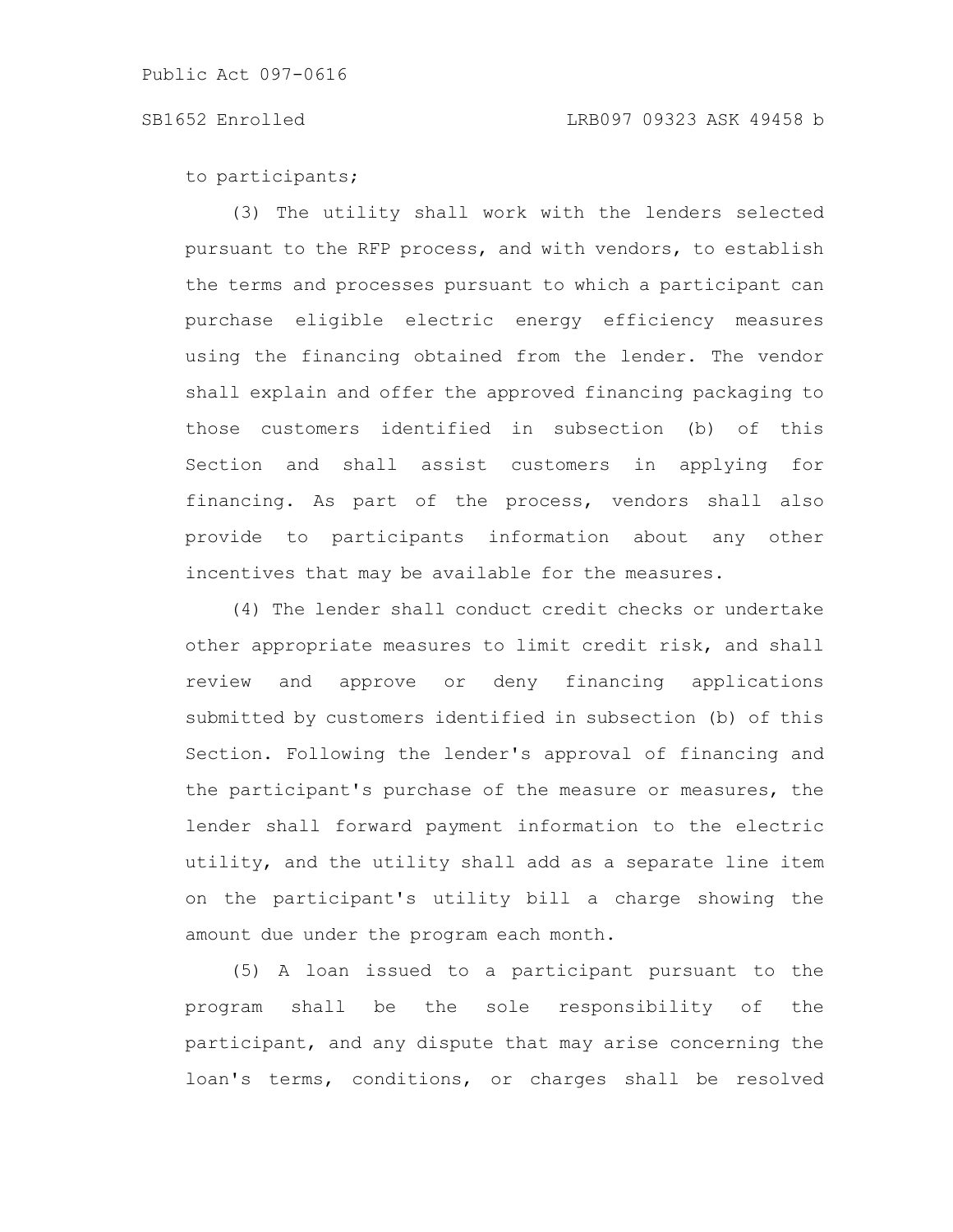# SB1652 Enrolled LRB097 09323 ASK 49458 b

between the participant and lender. Upon transfer of the property title for the premises at which the participant receives electric service from the utility or the participant's request to terminate service at such premises, the participant shall pay in full its electric utility bill, including all amounts due under the program, provided that this obligation may be modified as provided in subsection (g) of this Section. Amounts due under the program shall be deemed amounts owed for residential and, as appropriate, small commercial electric service.

(6) The electric utility shall remit payment in full to the lender each month on behalf of the participant. In the event a participant defaults on payment of its electric utility bill, the electric utility shall continue to remit all payments due under the program to the lender, and the utility shall be entitled to recover all costs related to a participant's nonpayment through the automatic adjustment clause tariff established pursuant to Section 16-111.8 of this Act. In addition, the electric utility shall retain a security interest in the measure or measures purchased under the program, and the utility retains its right to disconnect a participant that defaults on the payment of its utility bill.

(7) The total outstanding amount financed under the program shall not exceed \$2.5 million for an electric utility or electric utilities under a single holding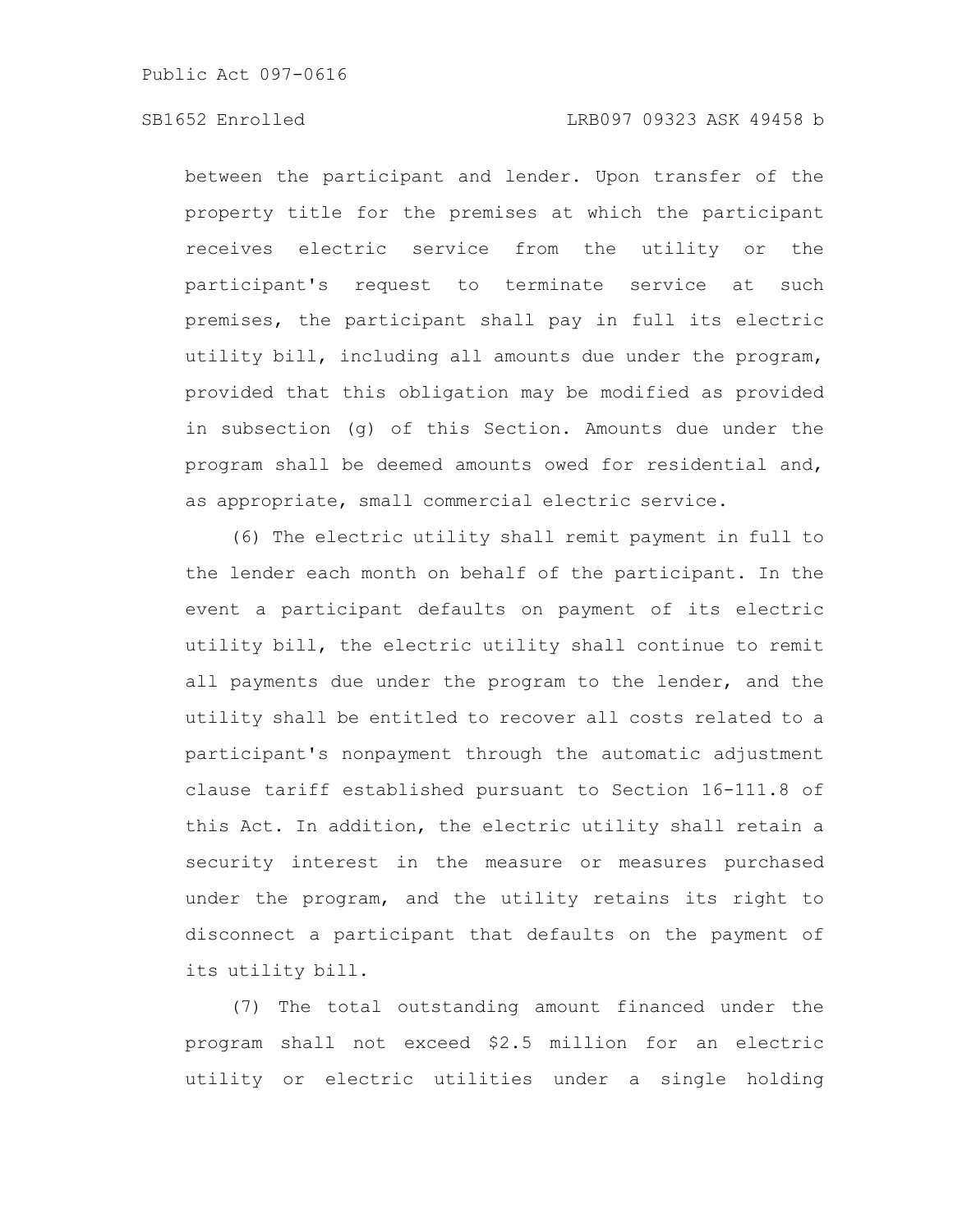## SB1652 Enrolled LRB097 09323 ASK 49458 b

company, provided that the electric utility or electric utilities may petition the Commission for an increase in such amount.

(d) A program approved by the Commission shall also include the following criteria and guidelines for such program:

(1) guidelines for financing of measures installed under a program, including, but not limited to, RFP criteria and limits on both individual loan amounts and the duration of the loans;

(2) criteria and standards for identifying and approving measures;

(3) qualifications of vendors that will market or install measures, as well as a methodology for ensuring ongoing compliance with such qualifications;

(4) sample contracts and agreements necessary to implement the measures and program; and

(5) the types of data and information that utilities and vendors participating in the program shall collect for purposes of preparing the reports required under subsection (g) of this Section.

(e) The proposed program submitted by each electric utility shall be consistent with the provisions of this Section that define operational, financial and billing arrangements between and among program participants, vendors, lenders, and the electric utility.

(f) An electric utility shall recover all of the prudently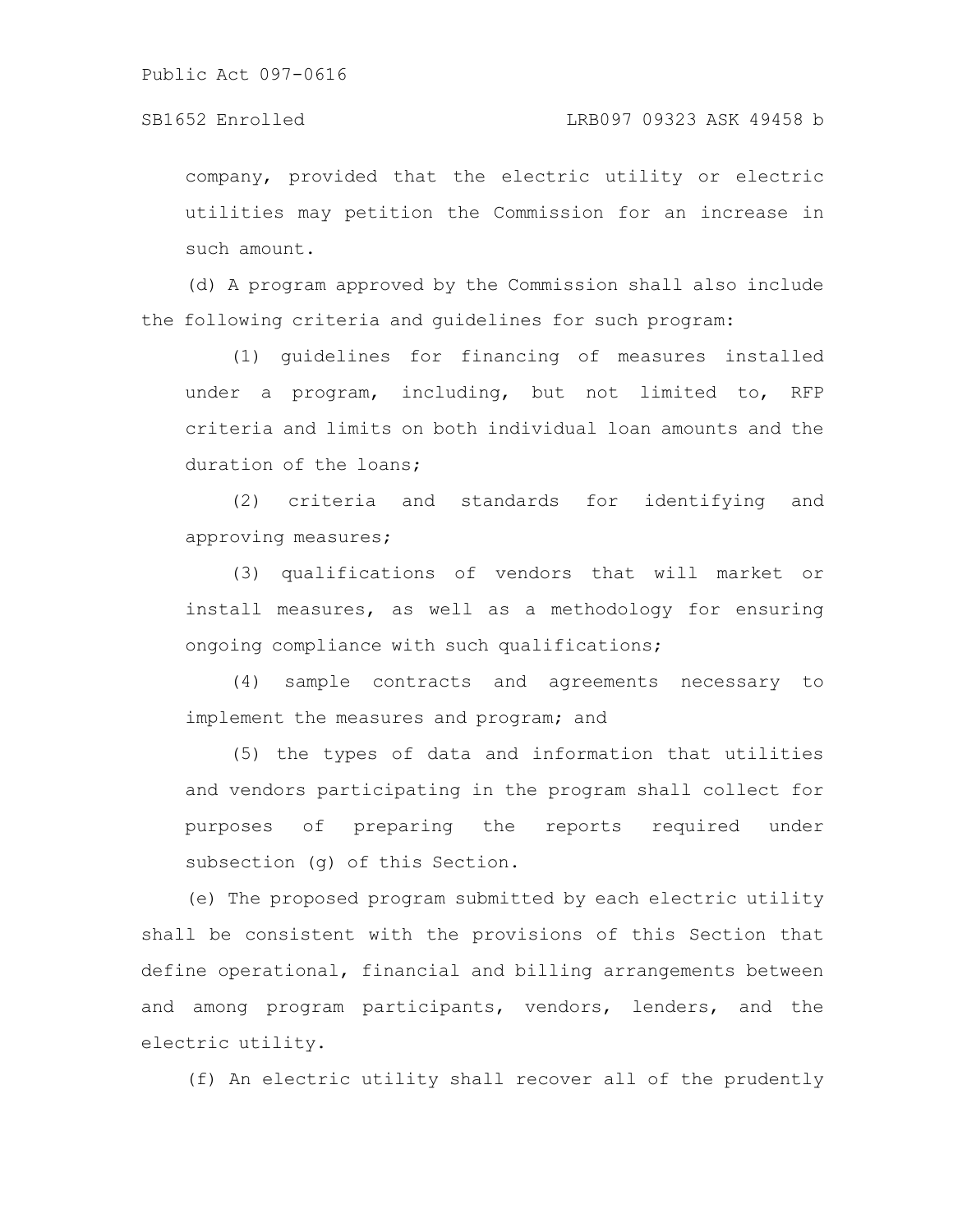incurred costs of offering a program approved by the Commission pursuant to this Section, including, but not limited to, all start-up and administrative costs and the costs for program evaluation. All prudently incurred costs under this Section shall be recovered from the residential and small commercial retail customer classes eligible to participate in the program through the automatic adjustment clause tariff established pursuant to Section 8-103 of this Act.

(g) An independent evaluation of a program shall be conducted after 3 years of the program's operation. The electric utility shall retain an independent evaluator who shall evaluate the effects of the measures installed under the program and the overall operation of the program, including but not limited to customer eligibility criteria and whether the payment obligation for permanent electric energy efficiency measures that will continue to provide benefits of energy savings should attach to the meter location. As part of the evaluation process, the evaluator shall also solicit feedback from participants and interested stakeholders. The evaluator shall issue a report to the Commission on its findings no later than 4 years after the date on which the program commenced, and the Commission shall issue a report to the Governor and General Assembly including a summary of the information described in this Section as well as its recommendations as to whether the program should be discontinued, continued with modification or modifications or continued without modification, provided that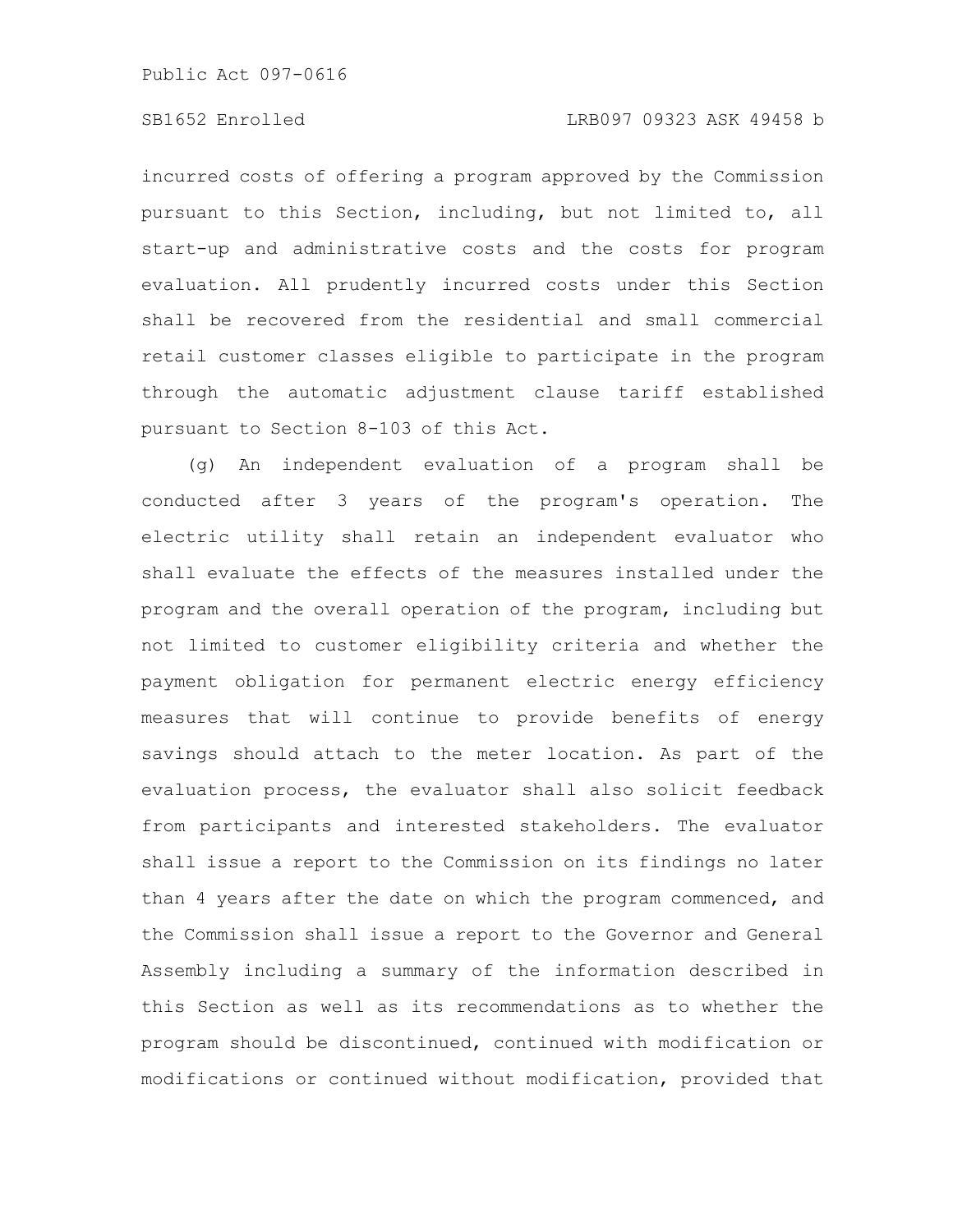any recommended modifications shall only apply prospectively and to measures not yet installed or financed.

(h) An electric utility offering a Commission-approved program pursuant to this Section shall not be required to comply with any other statute, order, rule, or regulation of this State that may relate to the offering of such program, provided that nothing in this Section is intended to limit the electric utility's obligation to comply with this Act and the Commission's orders, rules, and regulations, including Part 280 of Title 83 of the Illinois Administrative Code.

(i) The source of a utility customer's electric supply shall not disqualify a customer from participation in the utility's on-bill financing program. Customers of alternative retail electric suppliers may participate in the program under the same terms and conditions applicable to the utility's supply customers.

(Source: P.A. 96-33, eff. 7-10-09.)

(220 ILCS 5/16-128)

Sec. 16-128. Provisions related to utility employees during the mandatory transition period.

(a) The General Assembly finds:

(1) The reliability and safety of the electric system has depended and depends on a workforce of skilled and dedicated employees, equipped with technical training and experience.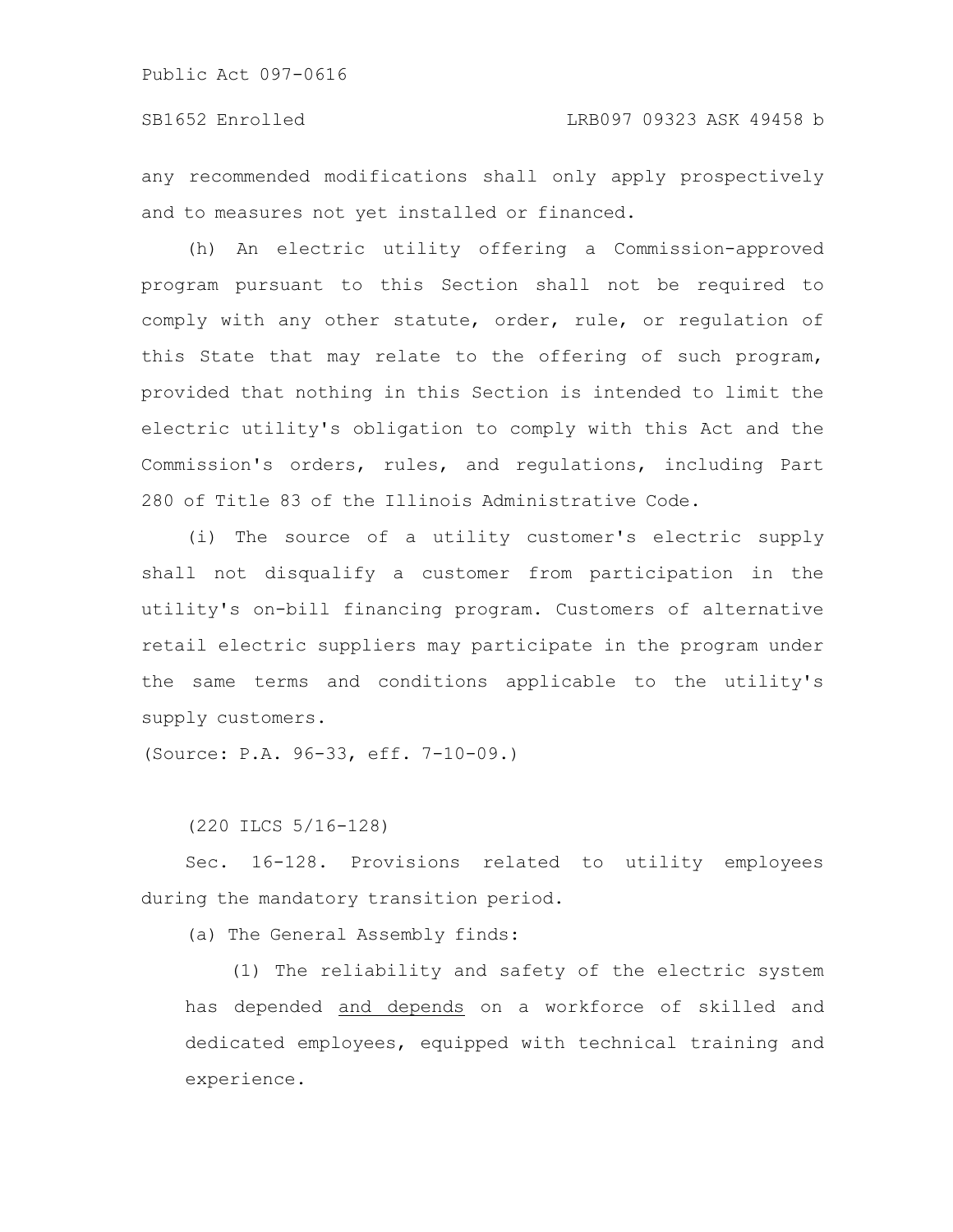(2) The integrity and reliability of the system has also requires depended on the industry's commitment to invest in regular inspection and maintenance, to assure that it can withstand the demands of heavy service requirements and emergency situations.

(3) It is in the State's interest to protect the interests of utility employees who have and continue to dedicate dedicated themselves to assuring reliable service to the citizens of this State, and who might otherwise be economically displaced in a restructured industry.

The General Assembly further finds that it is necessary to assure that employees of electric utilities and employees of contractors or subcontractors performing work on behalf of an electric utility operating in the deregulated industry have the requisite skills, knowledge, training, experience, and competence to provide reliable and safe electrical service under this Act and therefore that alternative retail electric suppliers shall be required to demonstrate the competence their employees to work in the industry.

The General Assembly also finds that it is necessary to assure that employees of alternative retail electric suppliers and employees of contractors or subcontractors performing work on behalf of an alternative retail electric supplier operating in the deregulated industry have the requisite skills, knowledge, training, experience, and competence to provide reliable and safe electrical service under this Act.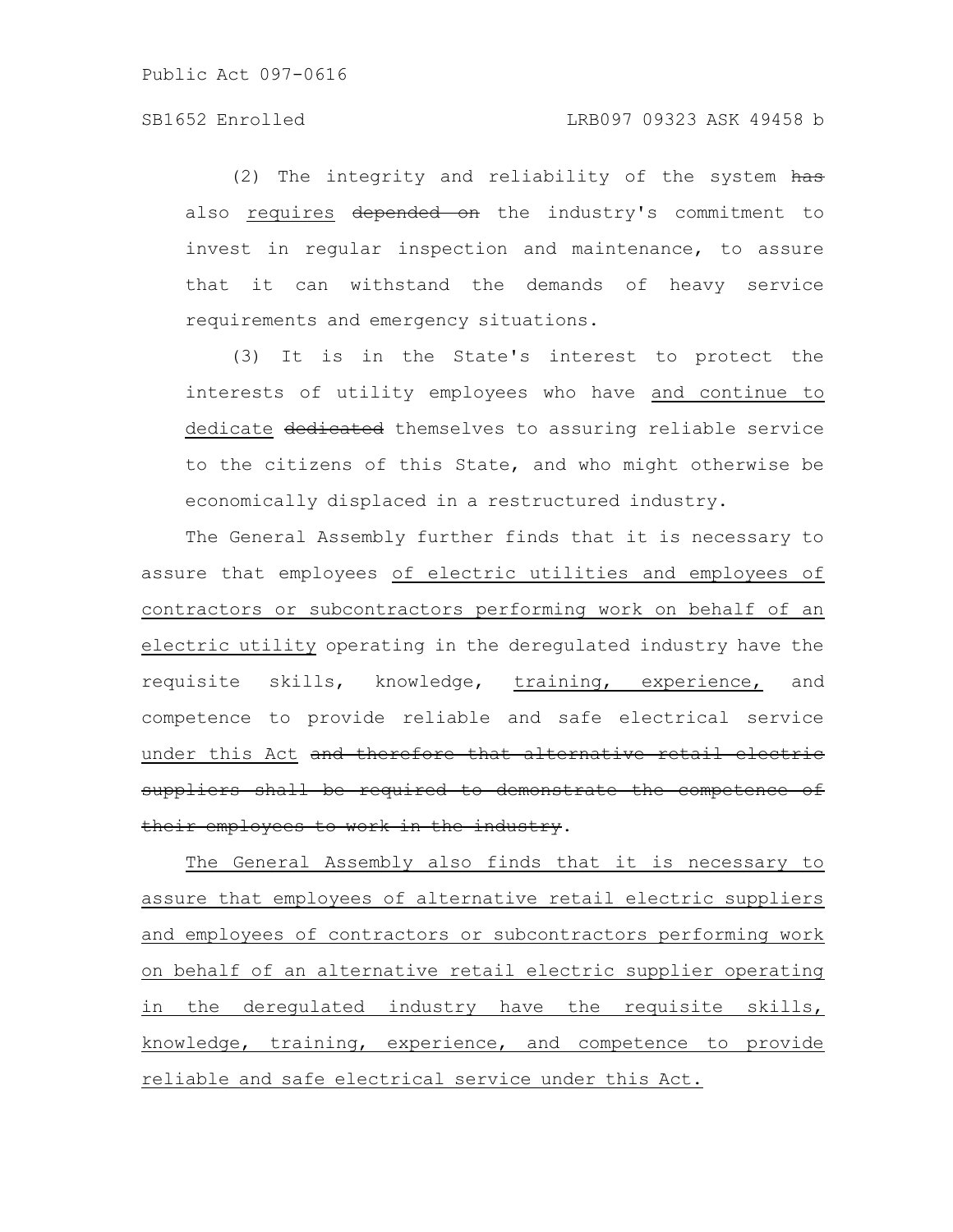To ensure that these findings and prerequisites for reliable and safe electrical service continue to prevail, each alternative retail electric supplier, electric utility, and contractors and subcontractors performing work on behalf of an electric utility or alternative retail electric supplier must demonstrate the competence of their respective employees to work on the distribution system.

The knowledge, skill, training, experience, and competence levels to be demonstrated shall be consistent with those generally required of or by the electric utilities in this State as of January 1, 2007, with respect to their employees and employees of contractors or subcontractors performing work on their behalf. Nothing in this Section shall prohibit an electric utility from establishing knowledge, skill, training, experience, and competence levels greater than those required as of January 1, 2007.

An adequate Adequate demonstration of requisite knowledge, skill, training, experience, and competence shall include, at a minimum, such factors as completion or current participation and ultimate completion by the employee of an accredited or otherwise recognized apprenticeship program for the particular craft, trade or skill, or specified and several years of employment with an electric utility performing a particular work function that is utilized by an electric utility.

Notwithstanding any law, tariff, Commission rule, order, or decision to the contrary, the Commission shall have an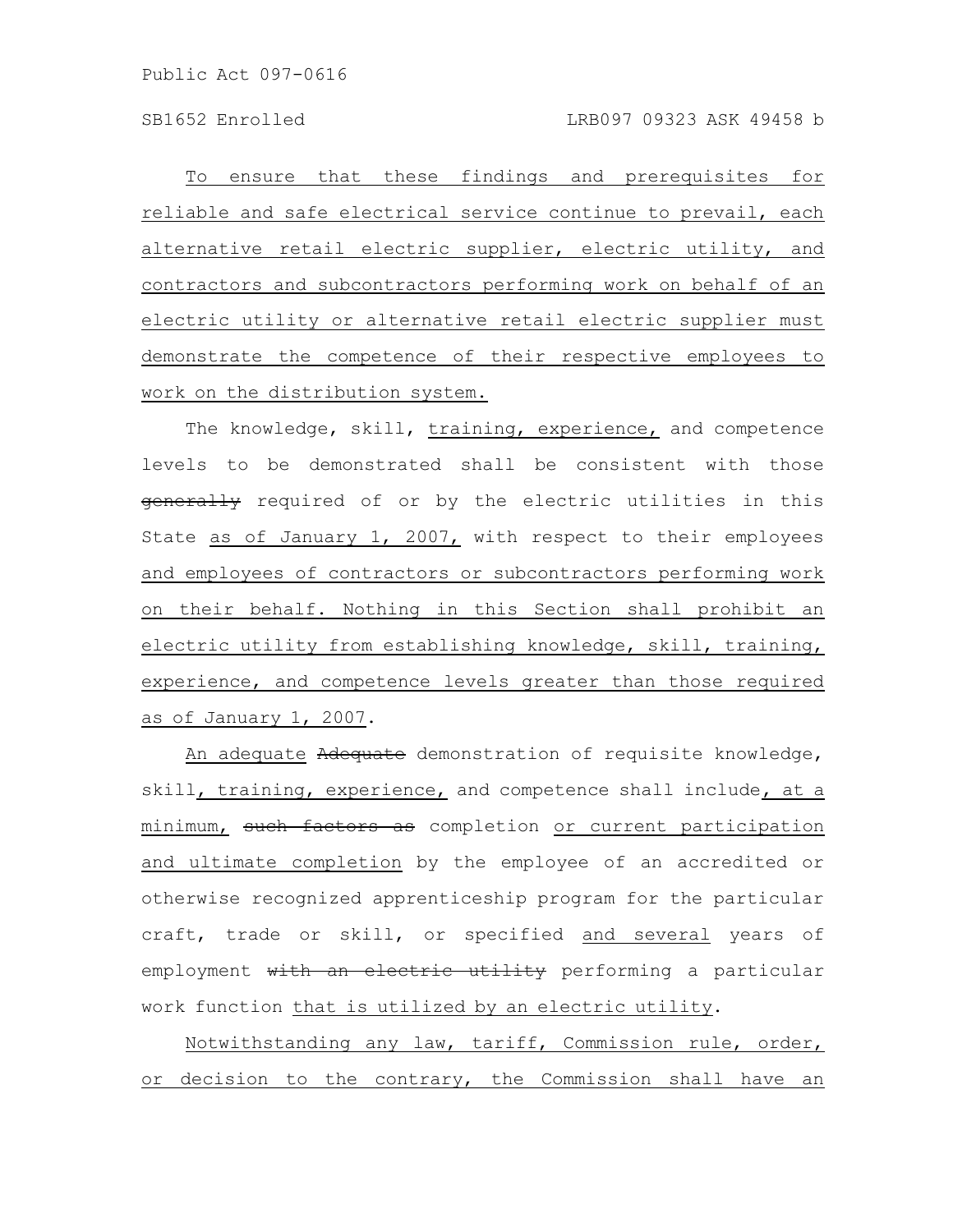affirmative statutory obligation to ensure that an electric utility is employing employees, contractors, and subcontractors with employees who meet the requirements of subsection (a) of this Section when installing, constructing, operating, and maintaining generation, transmission, or distribution facilities and equipment within this State pursuant to any provision in this Act or any Commission order, rule, or decision.

For purposes of this Section, "distribution facilities and equipment" means any and all of the facilities and equipment, including, but not limited to, substations, distribution feeder circuits, switches, meters, protective equipment, primary circuits, distribution transformers, line extensions and service extensions both above or below ground, conduit, risers, elbows, transformer pads, junction boxes, manholes, pedestals, conductors, and all associated fittings that connect the transmission or distribution system to either the weatherhead on the retail customer's building or other structure for above ground service or to the terminals on the meter base of the retail customer's building or other structure for below ground service.

To implement this requirement for alternative retail electric suppliers, the Commission, in determining that an applicant meets the standards for certification as an alternative retail electric supplier, shall require the applicant to demonstrate (i) that the applicant is licensed to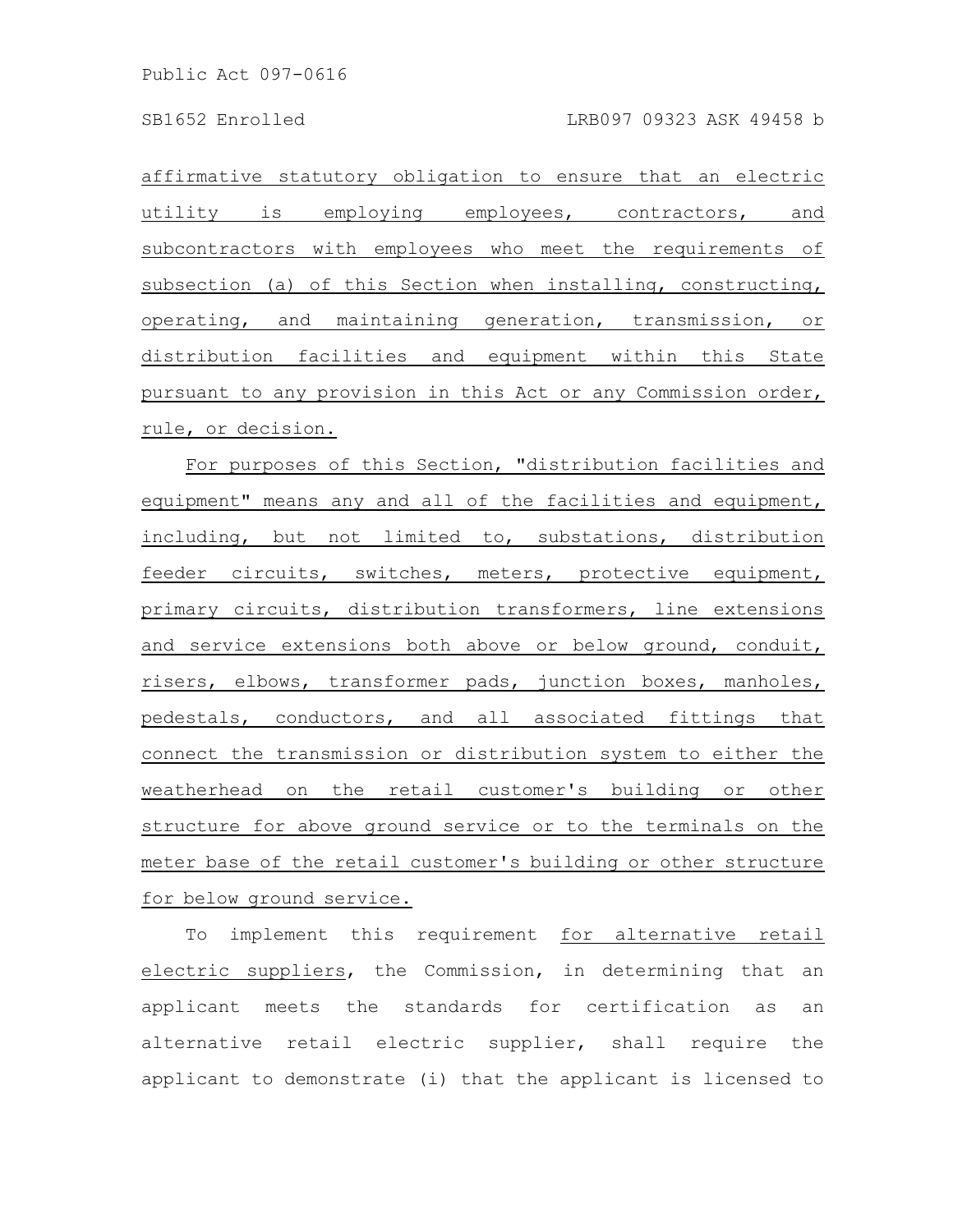# SB1652 Enrolled LRB097 09323 ASK 49458 b

do business, and bonded, in the State of Illinois; and (ii) that the employees of the applicant that will be installing, operating, and maintaining generation, transmission, or distribution facilities within this State, or any entity with which the applicant has contracted to perform those functions within this State, have the requisite knowledge, skills, training, experience, and competence to perform those functions in a safe and responsible manner in order to provide safe and reliable service, in accordance with the criteria stated above.

(b) The General Assembly finds, based on experience in other industries that have undergone similar transitions, that the introduction of competition into the State's electric utility industry may result in workforce reductions by electric utilities which may adversely affect persons who have been employed by this State's electric utilities in functions important to the public convenience and welfare. The General Assembly further finds that the impacts on employees and their communities of any necessary reductions in the utility workforce directly caused by this restructuring of the electric industry shall be mitigated to the extent practicable through such means as offers of voluntary severance, retraining, early retirement, outplacement and related benefits. Therefore, before any such reduction in the workforce during the transition period, an electric utility shall present to its employees or their representatives a workforce reduction plan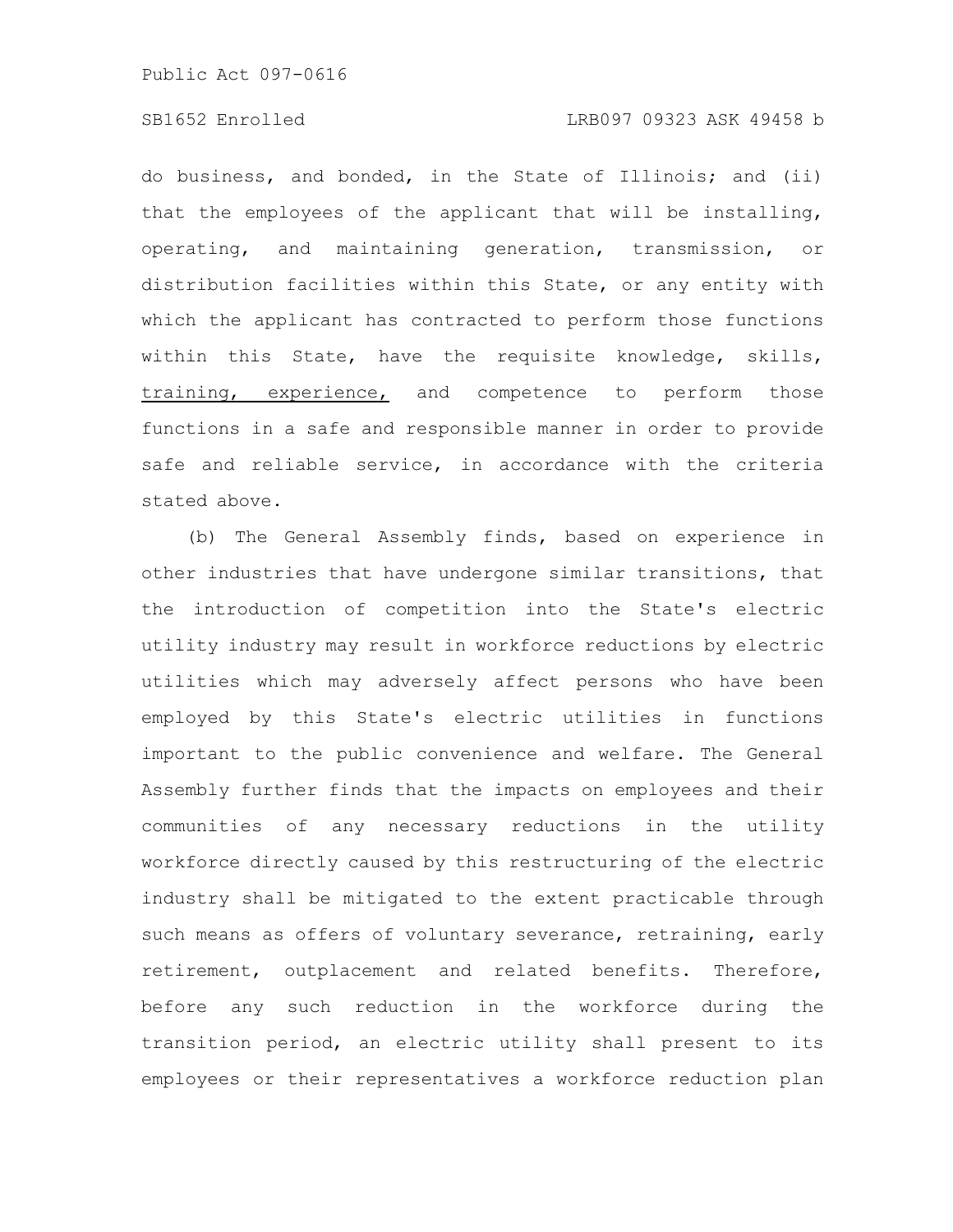# SB1652 Enrolled LRB097 09323 ASK 49458 b

outlining the means by which the electric utility intends to mitigate the impact of such workforce reduction on its employees.

(c) In the event of a sale, purchase, or any other transfer of ownership during the mandatory transition period of one or more Illinois divisions or business units, and/or generating stations or generating units, of an electric utility, the electric utility's contract and/or agreements with the acquiring entity or persons shall require that the entity or persons hire a sufficient number of non-supervisory employees to operate and maintain the station, division or unit by initially making offers of employment to the non-supervisory workforce of the electric utility's division, business unit, generating station and/or generating unit at no less than the wage rates, and substantially equivalent fringe benefits and terms and conditions of employment that are in effect at the time of transfer of ownership of said division, business unit, generating station, and/or generating units; and said wage rates and substantially equivalent fringe benefits and terms and conditions of employment shall continue for at least 30 months from the time of said transfer of ownership unless the parties mutually agree to different terms and conditions of employment within that 30-month period. The utility shall offer a transition plan to those employees who are not offered jobs by the acquiring entity because that entity has a need for fewer workers. If there is litigation concerning the sale, or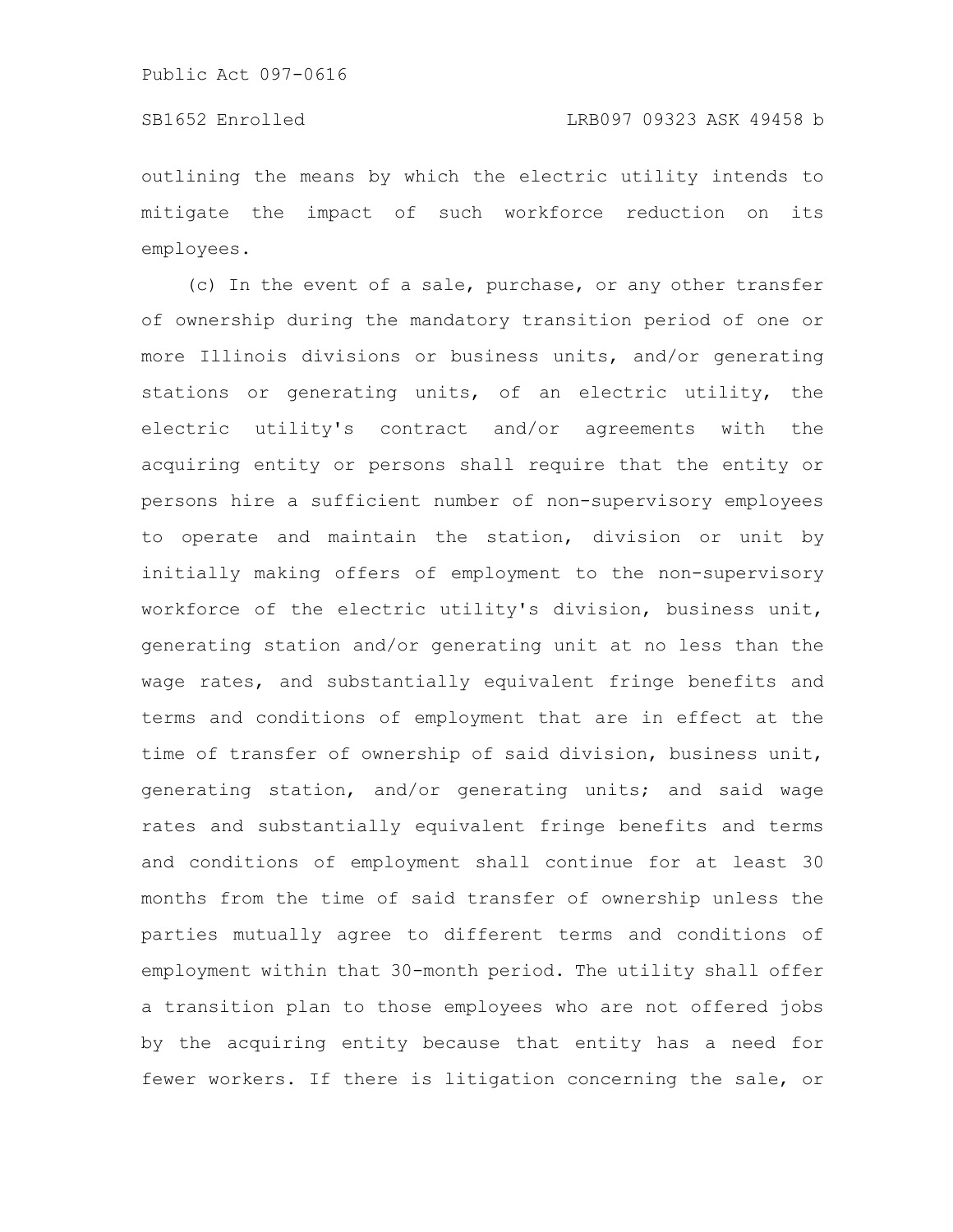# SB1652 Enrolled LRB097 09323 ASK 49458 b

other transfer of ownership of the electric utility's divisions, business units, generating station, or generating units, the 30-month period will begin on the date the acquiring entity or persons take control or management of the divisions, business units, generating station or generating units of the electric utility.

(d) If a utility transfers ownership during the mandatory transition period of one or more Illinois divisions, business units, generating stations or generating units of an electric utility to a majority-owned subsidiary, that subsidiary shall continue to employ the utility's employees who were employed by the utility at such division, business unit or generating station at the time of the transfer under the same terms and conditions of employment as those employees enjoyed at the time of the transfer. If ownership of the subsidiary is subsequently sold or transferred to a third party during the transition period, the transition provisions outlined in subsection (c) shall apply.

(e) The plant transfer provisions set forth above shall not apply to any generating station which was the subject of a sales agreement entered into before January 1, 1997.

(Source: P.A. 90-561, eff. 12-16-97.)

|  | (220 ILCS 5/16-128A new) |  |                                                    |  |  |
|--|--------------------------|--|----------------------------------------------------|--|--|
|  |                          |  | Sec. 16-128A. Certification of installers.         |  |  |
|  |                          |  | (a) Within 18 months of the effective date of this |  |  |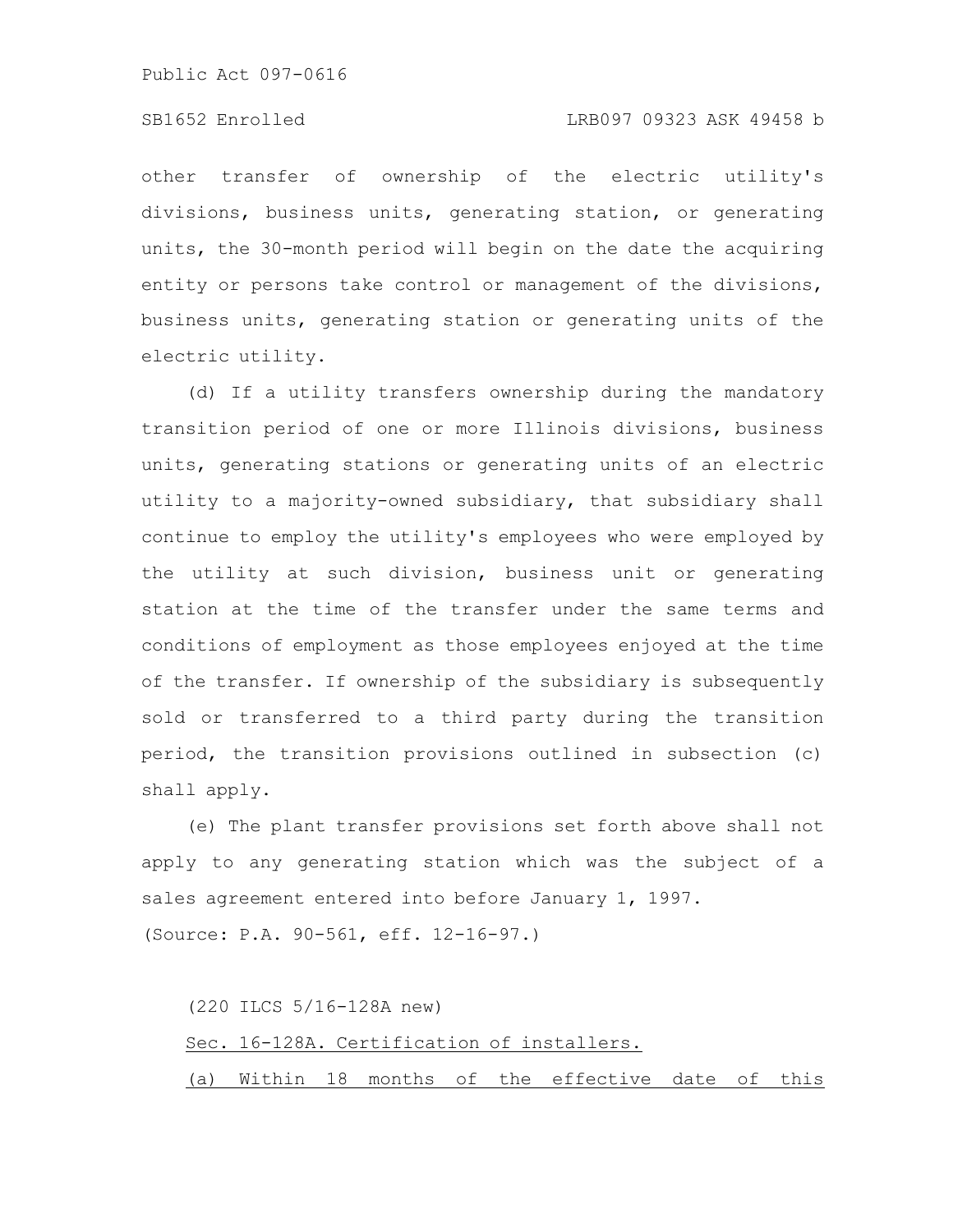amendatory Act of the 97th General Assembly, the Commission shall adopt rules, including emergency rules, establishing certification requirements ensuring that entities installing distributed generation facilities are in compliance with the requirements of subsection (a) of Section 16-128 of this Act.

For purposes of this Section, the phrase "entities installing distributed generation facilities" shall include, but not be limited to, all entities that are exempt from the definition of "alternative retail electric supplier" under item (v) of Section 16-102 of this Act. For purposes of this Section, the phrase "self-installer" means an individual who (i) leases or purchases a cogeneration facility for his or her own personal use and (ii) installs such cogeneration or self-generation facility on his or her own premises without the assistance of any other person.

(b) In addition to any authority granted to the Commission under this Act, the Commission is also authorized to: (1) determine which entities are subject to certification under this Section; (2) impose reasonable certification fees and penalties; (3) adopt disciplinary procedures; (4) investigate any and all activities subject to this Section, including violations thereof; (5) adopt procedures to issue or renew, or to refuse to issue or renew, a certification or to revoke, suspend, place on probation, reprimand, or otherwise discipline a certified entity under this Act or take other enforcement action against an entity subject to this Section;